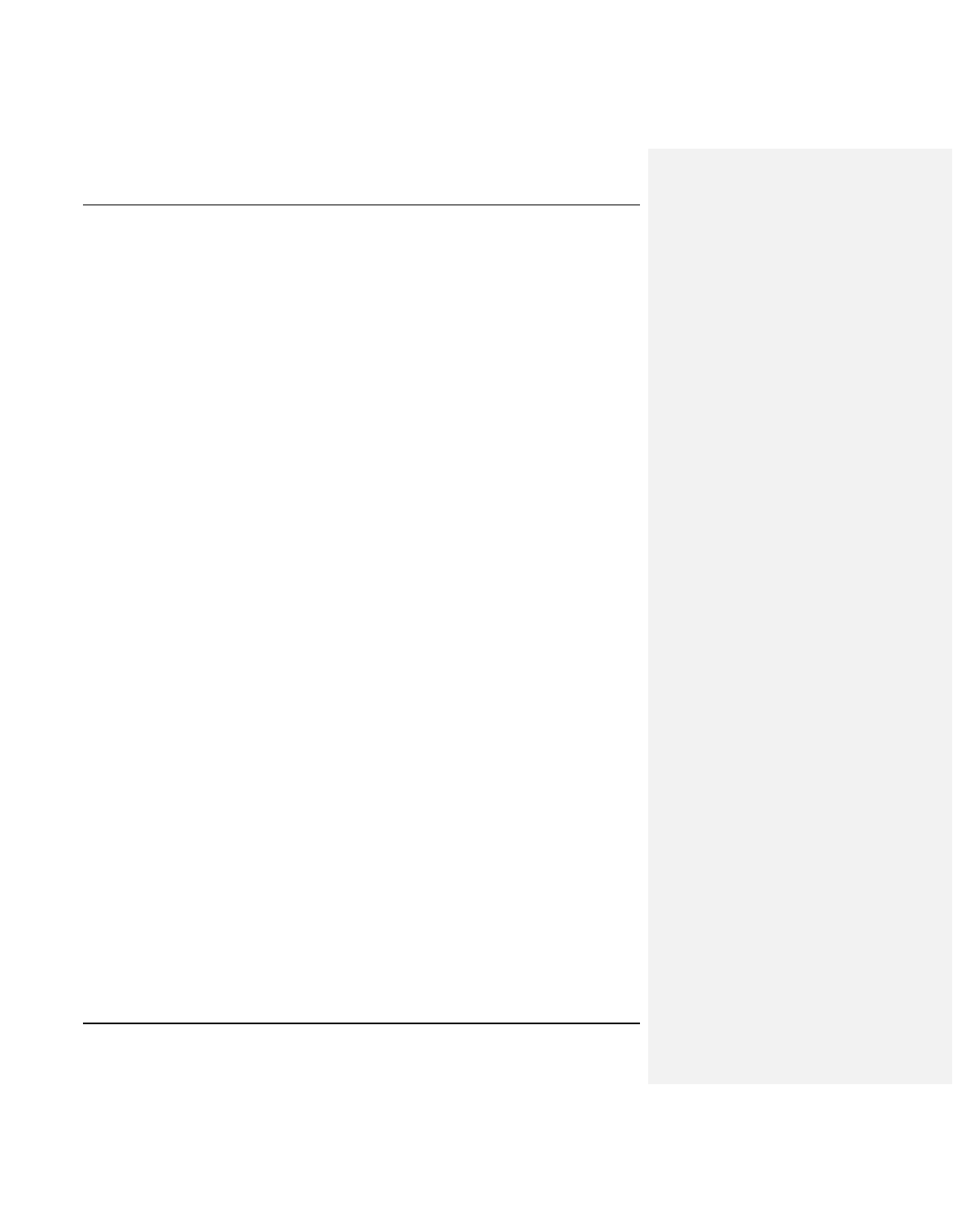United Nations Development Programme - Islamic Republic of Pakistan

| <b>TABLE OF CONTENTS</b> | <b>PAGE</b> |
|--------------------------|-------------|
|                          |             |
|                          |             |
|                          |             |
| 1.                       |             |
| 1.1                      |             |
| 1.2                      |             |
| 2.                       |             |
| 2.1                      |             |
| 2.2                      |             |
| 2.3                      |             |
| 2.4                      |             |
| 3.                       |             |
| 3.1                      |             |
| 3.2                      |             |
| 3.3                      |             |
| 3.4                      |             |
| 3.5                      |             |
| 4.                       |             |
| 4.1                      |             |
| 4.2                      |             |
| 5.                       |             |
| 5.1                      |             |
|                          |             |

 $\mathbf{i}$ 

**Evaluation Mission** 

November 2005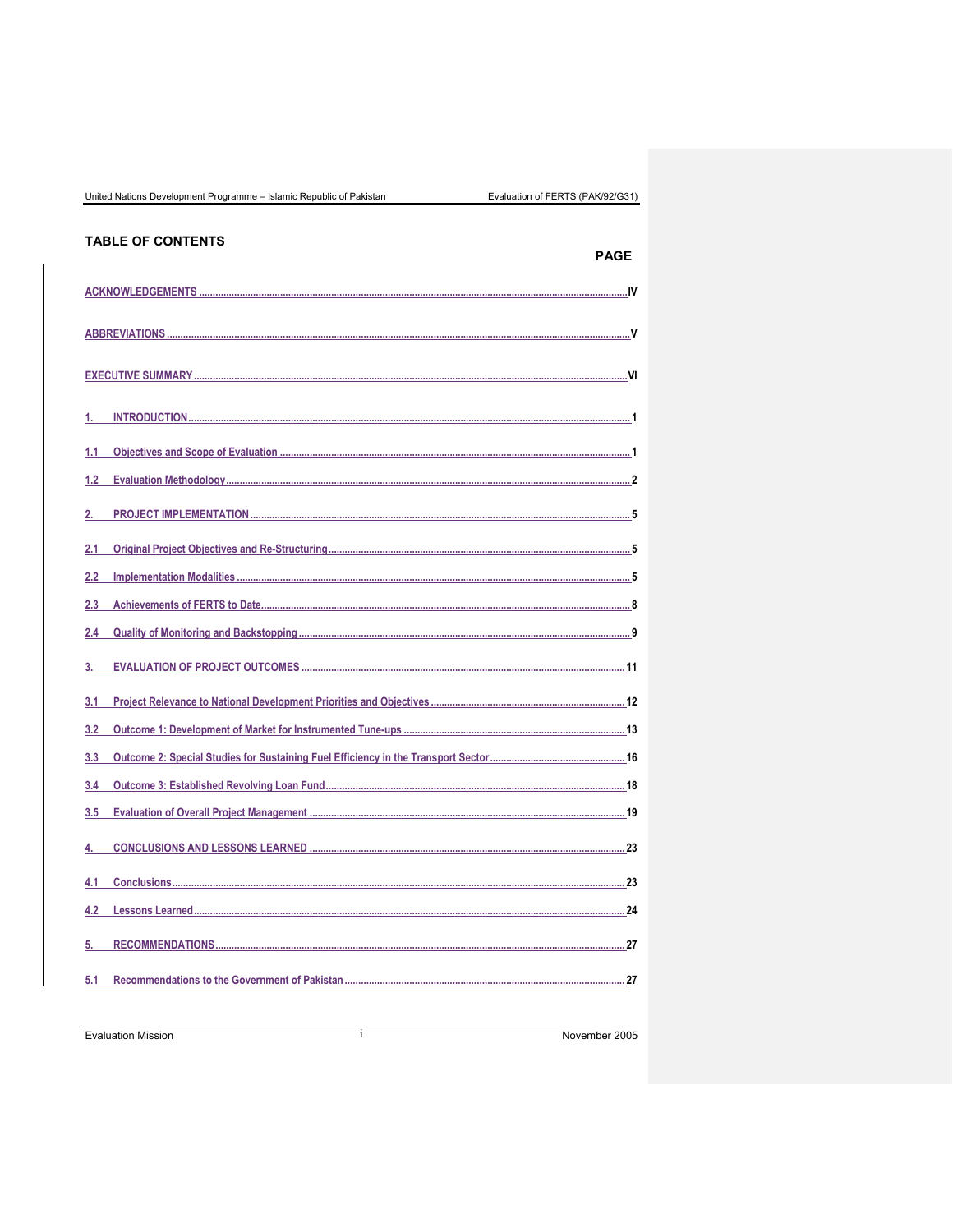| United Nations Development Programme - Islamic Republic of Pakistan | Evaluation of FERTS (PAK/92/G31) |
|---------------------------------------------------------------------|----------------------------------|
| 5.2                                                                 |                                  |
|                                                                     |                                  |
|                                                                     |                                  |
|                                                                     |                                  |
|                                                                     |                                  |
|                                                                     |                                  |
|                                                                     |                                  |
|                                                                     |                                  |
|                                                                     |                                  |
|                                                                     |                                  |
|                                                                     |                                  |
|                                                                     |                                  |
|                                                                     |                                  |
|                                                                     |                                  |
|                                                                     |                                  |
|                                                                     |                                  |
|                                                                     |                                  |
|                                                                     |                                  |
|                                                                     |                                  |
|                                                                     |                                  |
|                                                                     | -18                              |
|                                                                     | -20                              |
|                                                                     |                                  |
|                                                                     |                                  |
| ii<br><b>Evaluation Mission</b>                                     | November 2005                    |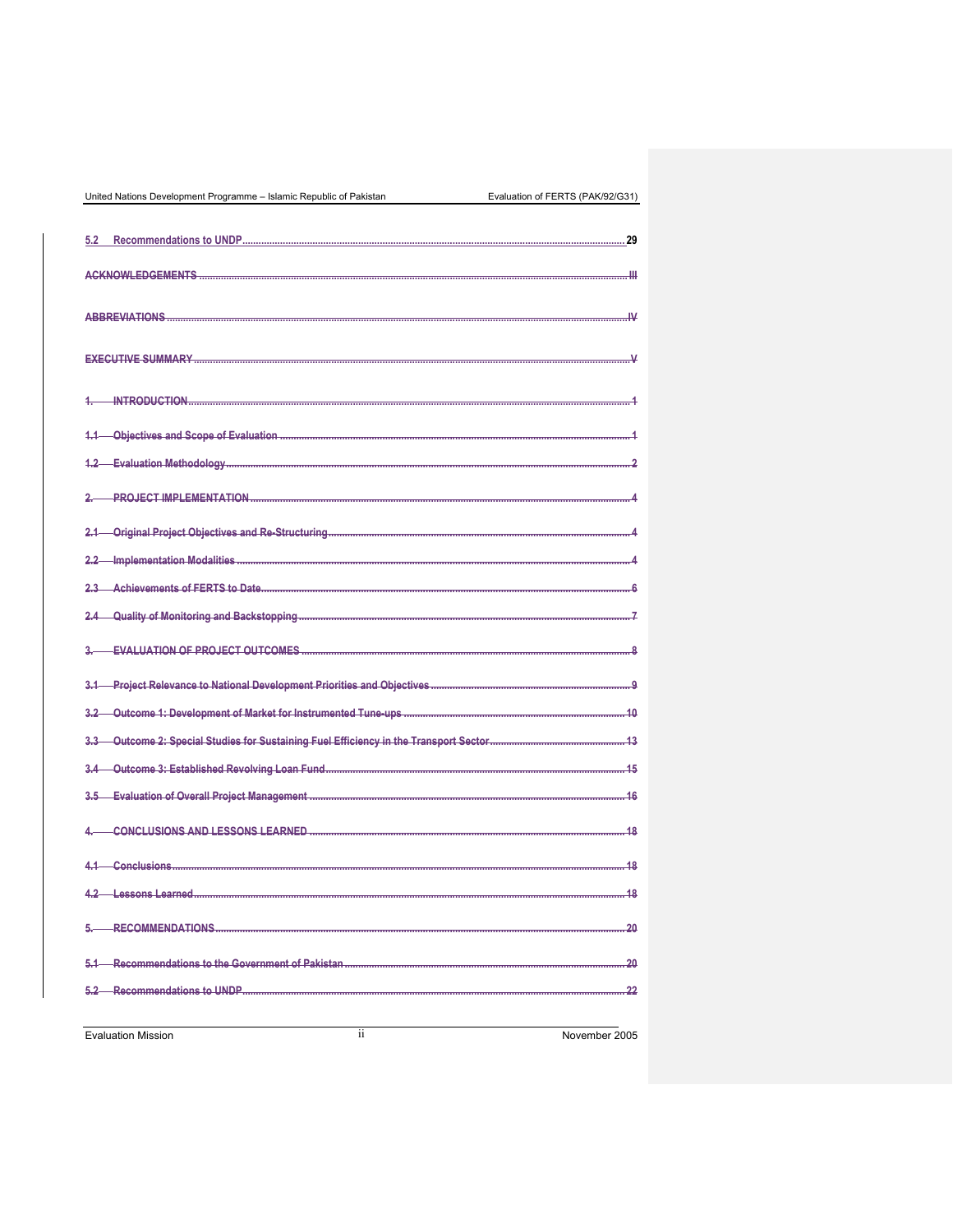## **APPENDICES**

Appendix A – Mission Terms of Reference

Appendix B - List of Persons Interviewed and Documents Reviewed

Appendix C – Mission Itinerary

Appendix D – Log-Frame Project Planning Matrix

Appendix E – Questionnaire Formats

Appendix F – FERTS Gender Evaluation Report

Appendix G – Ratings for Outcomes and Outputs

Evaluation Mission iii iii November 2005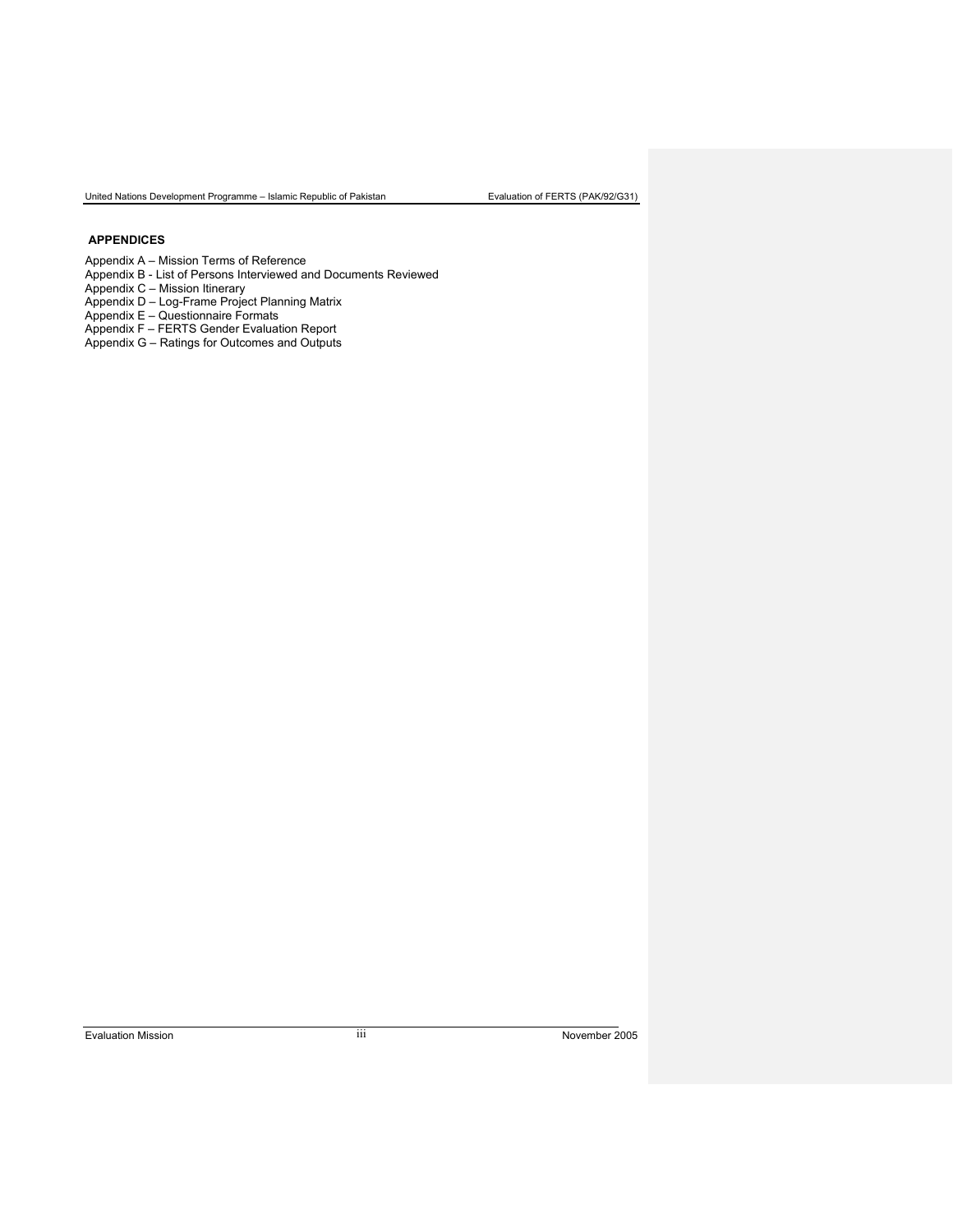## **ACKNOWLEDGEMENTS**

The Mission wishes to express its gratitude to:

- The United Nations Development Programme Office in Islamabad for its support for this Mission; in particular, Mr. Haoliang Xu, Country Director; Mr. Arif Alauddin, Assistant Resident Representative; Mr. Abdul Qadir Rafiq, Programme Officer for their support and leadership; and Ms. Nida Waseem Khan, Young Professional Officer and Mr. Mohammed Saleem for assisting the Mission with timely and thorough logistical support;
- The Government of Pakistan for their support and hospitality to the Mission in particular, Mr. Zia-ul Huq, FERTS National Project Director and Director General of ENERCON, Dr. Sarwar Saqib, National Project Manager, who provided their thoughtful views and insights that provided the Mission with excellent information; and
- The entire FERTS/ENERCON Project Team and their project partners for their valuable inputs and warm hospitality shown towards the Mission; in particular, special mention to Col. Naeem Bari Salimi, Manager (Diesel) for accompanying the Evaluation Mission during its 5-day visit to Karachi, Quetta and Lahore.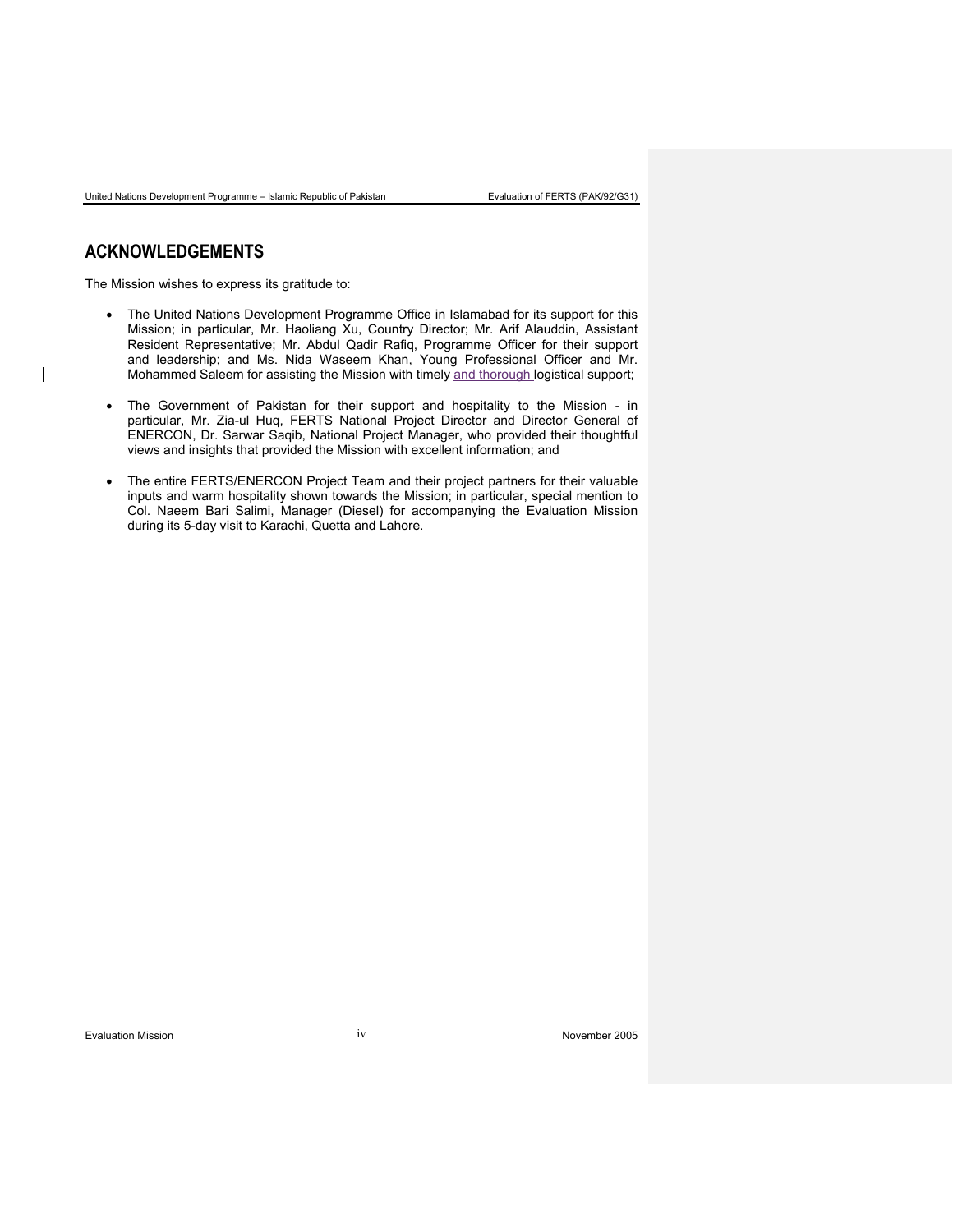# **ABBREVIATIONS**

| APR            | <b>Annual Project Review</b>                                  |
|----------------|---------------------------------------------------------------|
| <b>CCF</b>     | <b>Country Cooperation Framework</b>                          |
| <b>CEDAW</b>   | Convention of the Elimination of Discrimination Against Women |
| <b>DODO</b>    | Dealer Owned Dealer Operated                                  |
| <b>ECF</b>     | <b>Energy Conservation Fund</b>                               |
| EFI            | <b>Electronic Fuel Injection</b>                              |
| <b>ENERCON</b> | National Energy Conservation Center (Ministry of Environment) |
| EPA            | <b>Environmental Protection Agency</b>                        |
| EPD            | <b>Environment Protection Department</b>                      |
| <b>FERTS</b>   | Fuel Efficiency in the Road Transport Sector                  |
| GEF            | <b>Global Environment Facility</b>                            |
| GoP            | Government of Pakistan                                        |
| GTZ            | Deutsche Gesellschaft fur Technische Zusammenaribeit          |
| <b>JICA</b>    | Japan International Cooperation Agency                        |
| MoE            | Ministry of Environment                                       |
| MoF            | Ministry of Finance                                           |
| MTE            | Mid-term Evaluation                                           |
| <b>MVE</b>     | <b>Motor Vehicle Examiners</b>                                |
| <b>MVETS</b>   | Mobile Vehicle Emission Testing Station                       |
| NCSR           | <b>National Conservation Strategy Report</b>                  |
| NEQS           | <b>National Environmental Quality Standards</b>               |
| <b>NGO</b>     | Non-Governmental Organization                                 |
| NHA            | National Highways Authority                                   |
| NISTE          | National Institute of Science and Technical Education         |
| <b>NTRC</b>    | National Transport Research Centre                            |
| ОP             | <b>Operational Program</b>                                    |
| <b>PIR</b>     | Project Implementation Review                                 |
| Prodoc         | <b>Project Document</b>                                       |
| <b>PSO</b>     | Pakistan State Oil                                            |
| <b>RLF</b>     | Revolving Loan Fund                                           |
| <b>SEBCON</b>  | Socio-economic and Business Consultants                       |
| SuRF           | Sustainable Resource Foundation                               |
| <b>TPR</b>     | <b>Tripartite Review</b>                                      |
| UNDP           | United Nations Development Program                            |
| <b>UNIDO</b>   | United National Industrial Development Organization           |
| <b>USAID</b>   | United States Agency for International Development            |
| <b>VETS</b>    | <b>Vehicle Emission Testing Station</b>                       |
| <b>WHO</b>     | World Health Organization                                     |
| <b>WWF</b>     | World Wildlife Fund                                           |

Evaluation Mission v November 2005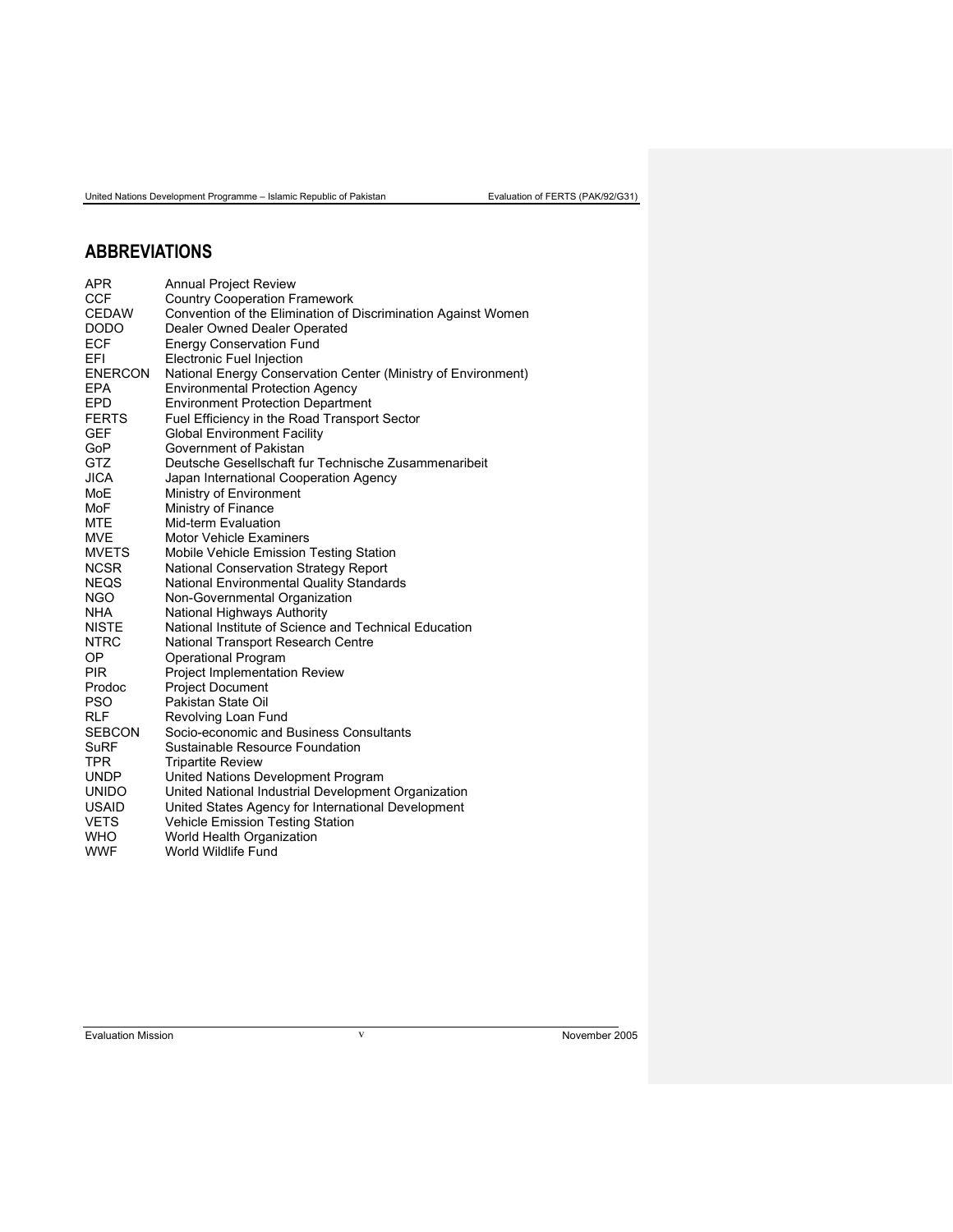## **EXECUTIVE SUMMARY**

According to the Pro-Doc of May 1996, the development objective of FERTS was to reduce greenhouse gas emissions and other pollutants through the improvement of fuel efficiency of road transport vehicles.

#### *Immediate objectives of FERTS* were to:

- *Develop a market for instrumented tune-ups through tune-up demonstration and training centers.* Market would be developed through the establishment of gasoline and diesel tune-up demonstration centers, training of workshop owners and mechanics, promoting awareness on instrumented tune-ups and strengthening and building the capacity of the appropriate government institutions;
- *Develop options for sustaining fuel efficiency in the road transport sector.* Special studies would be completed to identify the policy areas for development followed by dissemination workshops; and
- *Providing financing for the purchase of tune-up equipment.* Through the establishment of a revolving loan fund (RLF), loans at concessionary borrowing rates could be disbursed to sustain the growth of tune-up centers.

*Global environmental objectives of FERTS* were to reduce source emissions of greenhouse gases (GHGs) and other pollutants by improving fuel efficiency of road transport vehicles in Pakistan.

*Developmental objectives of FERTS* were to reduce the reliance of Pakistan on imported oil.

Target beneficiaries of FERTS included:

- Owners and mechanics of local vehicle maintenance and repair shops; and
- Vehicle owners including private, public and large fleet owners;

#### *FERTS achievements as of September 2005* included:

- Establishment of 53-50 Tune-up centers  $\frac{1}{2}$  target of 50) that included:
	- $\circ$  Training of 895 workshop owners (against a target of 360) in 40 workshops;<br> $\circ$  Training of 2075 mechanics (against a target of 600) in 86 workshops; and
	- $\circ$  Training of 2075 mechanics (against a target of 600) in 86 workshops; and  $\circ$  A targeted awareness campaign.
	- A targeted awareness campaign.
- $\triangleright$  Completion of the setup of a revolving loan fund (RLF) that has received seed funds from GEF for US\$ 3.00 million;
- > 12 special studies on various topics out of 15 targeted for completion.

*Overall project outcomes are rated satisfactory*. This is based on FERTS achieving and exceeding targets set for the development of the market for instrumented tune-up centers and the completion of special studies to catalyze policy formulation in the road transport sector. *The project would have been rated highly satisfactory if the special studies had more effectively* 

**Evaluation Mission** vi November 2005

**Formatted:** Indent: Left: 0.25", Bulleted + Level: 1 + Aligned at: 0.75" + Tab after: 1" + Indent at: 1", Tab stops: Not at 1"

**Formatted:** Indent: Left: 0.25", Bulleted + Level: 1 + Aligned at: 0.75" + Tab after: 1" + Indent at: 1", Tab stops: Not at 1"

**Formatted:** Indent: Left: 0.25", Bulleted + Level: 1 + Aligned at: 0.75" + Tab after: 1" + Indent at: 1", Tab stops: Not at 1"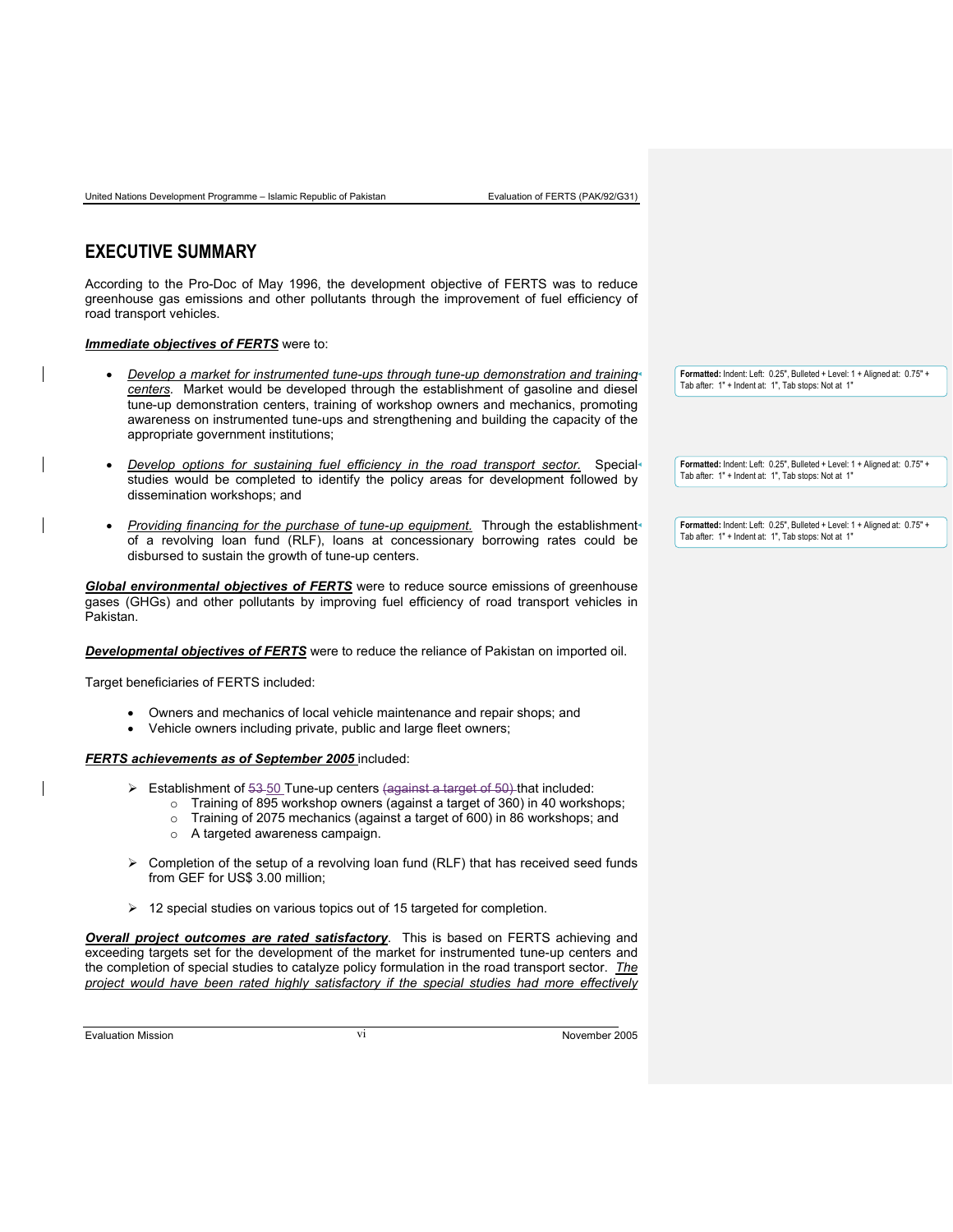United Nations Development Programme – Islamic Republic of Pakistan Evaluation of FERTS (PAK/92/G31)

*catalyzed policy formulation for fuel efficiency in the road transport sector and if the project had disbursed and recovered funds from its revolving loan fund for financing tune-up equipment.*

## *The Evaluation Team drew the following conclusions*:

| FERTS has succeeded in creating awareness of the value of well-tuned engines and its+<br>relationship to environmental quality. This achievement is notable due to the successful<br>engagement of the private sector. Awareness of well-tuned engines, however, is confined<br>to private vehicle owners from the upper and middle class, and not with commercial<br>operators who comprise roughly 60 to 70% of the number of motor vehicles from an<br>estimated 4 million vehicles in Pakistan;                                                                                                                                                                                                                                                      | Formatted: Indent: Left: 0", Bulleted + Level: 1 + Aligned at: 0.5" + Tab<br>after: 0.75" + Indent at: 0.75", Tab stops: 0.25", List tab + Not at 0.75" |
|----------------------------------------------------------------------------------------------------------------------------------------------------------------------------------------------------------------------------------------------------------------------------------------------------------------------------------------------------------------------------------------------------------------------------------------------------------------------------------------------------------------------------------------------------------------------------------------------------------------------------------------------------------------------------------------------------------------------------------------------------------|---------------------------------------------------------------------------------------------------------------------------------------------------------|
| FERTS has contributed to poverty alleviation through the training of mechanics and creating<br>new opportunities for SME workshop owners and entrepreneurs. Many of these mechanics<br>and owners will be able to raise the awareness of the relationship between urban air quality<br>and the environmental benefits of well-tuned vehicles:                                                                                                                                                                                                                                                                                                                                                                                                            | Formatted: Indent: Left: 0", Bulleted + Level: 1 + Aligned at: 0.5" + Tab<br>after: 0.75" + Indent at: 0.75", Tab stops: 0.25", List tab + Not at 0.75" |
| GHG reductions resulting from tune-up centers were modest. With the increase in the<br>number of road vehicles for transport, sustaining and increasing GHG reductions after<br>FERTS cannot be accomplished solely by promoting engine fuel efficiencies and tune-up<br>centers;                                                                                                                                                                                                                                                                                                                                                                                                                                                                        | Formatted: Indent: Left: 0", Bulleted + Level: 1 + Aligned at: 0.5" + Tab<br>after: 0.75" + Indent at: 0.75", Tab stops: 0.25", List tab + Not at 0.75" |
| The ECF has the potential to provide an excellent mechanism for sustaining the growth of<br>SME fuel efficiency initiatives in Pakistan. However, its success will depend on how it is<br>supported, marketed and managed. ECF loans to potential purchasers of this equipment<br>are likely to be auto-repair shops that have other activities to support the equipment<br>purchase. Hence, ECF marketing and operations will need to be based on a strategic<br>business plan that includes targeted marketing to a niche group of repair shops who will<br>benefit from ECF concessionary borrowing rates. More importantly More Aas a first step, it<br>will be is important to initiate the disbursements of loans to the interested entrepreneurs; |                                                                                                                                                         |
| Concerted efforts by FERTS to incorporate gender into project activities have had modest<br>impacts. This includes raising awareness amongst female drivers of the environmental and<br>health benefits of well-tuned engines and encouraging their participation in training sessions<br>for mechanics and management of tune-up centers. More comprehensive approaches and<br>planning of activities, however, will be required if gender is to be mainstreamed into future<br>activities including:                                                                                                                                                                                                                                                   | Formatted: Bullets and Numbering                                                                                                                        |
| $\circ$ gender sensitive participatory planning;<br>o improved understanding of the transport needs of women;<br>o gender-sensitive interventions that meet the needs of women that can be piloted<br>refined and replicated;<br>o "level playing fields" for women entrepreneurs who want to setup tune-up centers<br>individually or communally;<br>o gender sensitive monitoring and evaluation.                                                                                                                                                                                                                                                                                                                                                      | Formatted: Bullets and Numbering                                                                                                                        |
| The capacity of ENERCON to manage post-FERTS activities requires strengthening. Aside<br>from the FERTS National Project Manager who has returned to ENERCON, there is no                                                                                                                                                                                                                                                                                                                                                                                                                                                                                                                                                                                |                                                                                                                                                         |

Evaluation Mission vii November 2005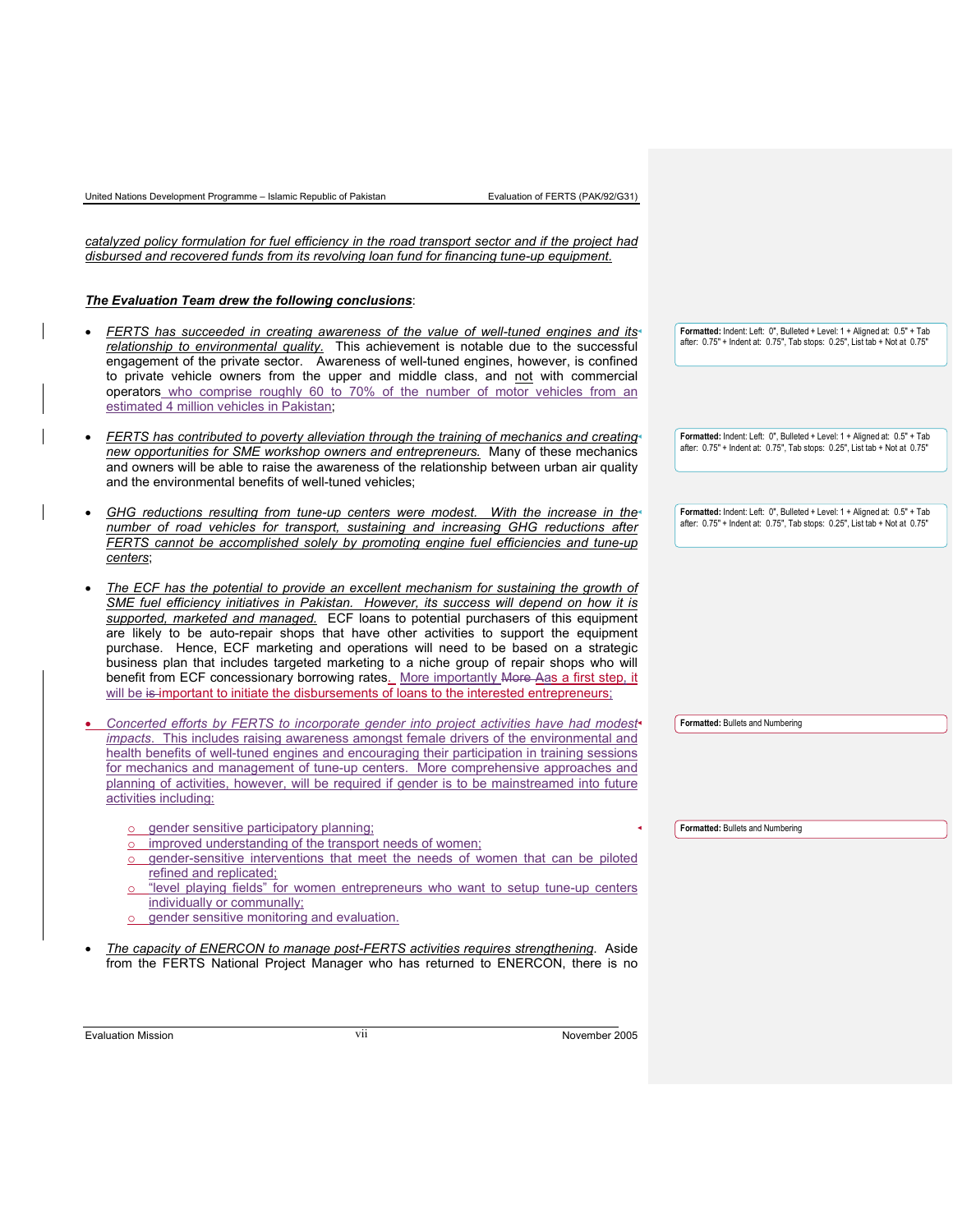corporate memory of FERTS within ENERCON. Clearly, if ENERCON are to manage post-FERTS activities and the ECF, it will require some form of logistical and financial support.

#### *Key lessons learned from FERTS* includes:

on the tune-up centers;

| The presence of strong project steering committee mechanism and the proper delegation of<br>authority to the national project director is essential to any project success. Minutes from<br>FERTS project steering committee meetings and tripartite reviews contained detailed                                                                                                 |  | Formatted: Indent: Left: 0", Bulleted + Level: 1 + Aligned at: -1" + Tab<br>after: -0.75" + Indent at: -0.75", Tab stops: -1.5", List tab + Not at -0.75" |
|---------------------------------------------------------------------------------------------------------------------------------------------------------------------------------------------------------------------------------------------------------------------------------------------------------------------------------------------------------------------------------|--|-----------------------------------------------------------------------------------------------------------------------------------------------------------|
| discussions of items critical to the progress of the project and decisive measures to move<br>the project forward;                                                                                                                                                                                                                                                              |  |                                                                                                                                                           |
| Specialized consulting expertise can provide significant and timely project benefits. FERTS+<br>was challenged in its efficiency and effectiveness in the delivery of the special studies and<br>RLF outcomes. In both instances, an expert with international experience deployed at the                                                                                       |  | Formatted: Indent: Left: 0", Bulleted + Level: 1 + Aligned at: -1" + Tab<br>after: -0.75" + Indent at: -0.75", Tab stops: -1.5", List tab + Not at -0.75" |
| start of each of these components would have increased the probability of better outcomes.<br>This would have included a micro-credit specialist for the RLF and a strategic transport<br>planner for the special studies. In addition, a project management specialist would have<br>provided valuable guidance in the allocation of project resources with a reduced emphasis |  |                                                                                                                                                           |

• *A structured strategic planning exercise would have facilitated a better been beneficial to the outcome from the special studies component.* With the lead of a strategic transport planner, Bbroad priorities of the road transport sector would have been identified with corresponding and appropriate actions within a format of a logical framework matrix. This would include a mission statement, identification of challenges and strategic priorities (such as strengthening policies and administrative processes, creating awareness, addressing certain transport sub-sector priorities such as commercial and fleet vehicles, and capacity building) and proposing specific actions to address the strategic priorities. Specific actions would have been the basis of special study topics. The qualified strategic transport planner (with international experience) could have facilitated a strategic planning session to elicit responses from participants on contributions to a road transport strategic plan;

• *Flexibilities need to be built into project designs in the event of changes in government policy and commitments.* Prior to its commencement, one of the keys to a fully successful outcome of FERTS was a completely autonomous ENERCON that would have been allowed to operate beyond its mandate as a government organization. Conversely, ENERCON is currently not the autonomous organization as envisaged, and has been operating since 1997 as a department under the Ministry of Environment with numerous technical positions that have been vacant for years. The establishment of the ECF is an attribute of project design flexibility to allow ENERCON to operate under a company limited by guarantee and on a better platform to further its mandate of promoting energy efficiency and conservation. ENERCON will need to ensure full and effective management of the ECF.

*The Evaluation Team provides the following recommendations to the Government of*  **Pakistan** to strategically reduce their reliance on imported fuels, improve urban environmental quality and improve their foreign balance of payments:

Evaluation Mission **Nitropolis Contract Contract Contract Contract Contract Contract Contract Contract Contract Contract Contract Contract Contract Contract Contract Contract Contract Contract Contract Contract Contract Co** 

**Formatted:** Indent: Left: 0", Bulleted + Level: 1 + Aligned at: -1" + Tab after: -0.75" + Indent at: -0.75", Tab stops: -1.5", List tab + Not at -0.75"

**Commented [AQ1]:** Would you like to specify who could have been the beneficiaries and institutionally where should the lead come from. I think it would be good if ENERCON can still benefit from

**Formatted:** Indent: Left: 0", Bulleted + Level: 1 + Aligned at: 0.5" + Tab after: 0.75" + Indent at: 0.75", Tab stops: 0.25", List tab + Not at 0.75"

taking the studies forward.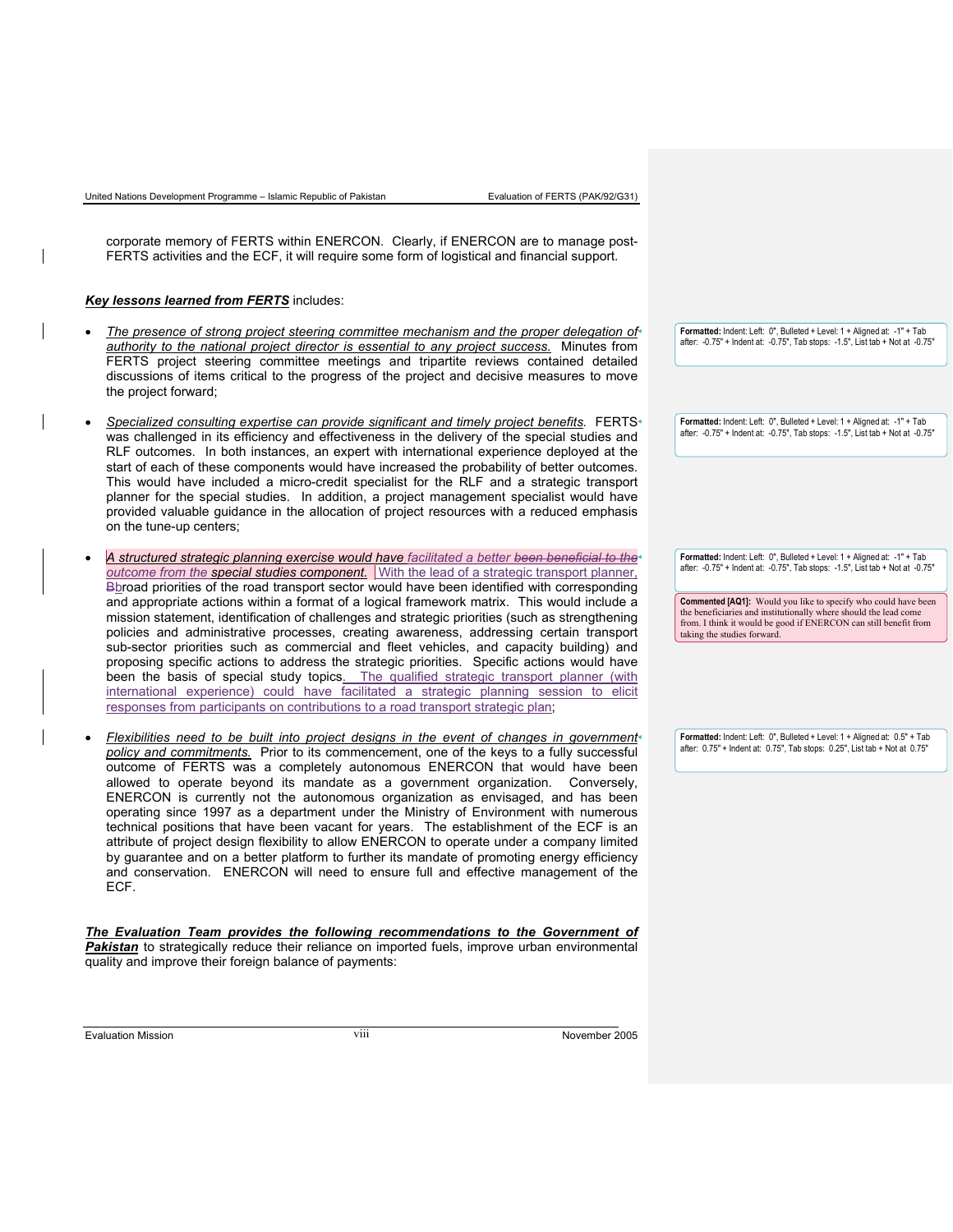|  |  | United Nations Development Programme – Islamic Republic of Pakistan |
|--|--|---------------------------------------------------------------------|
|  |  |                                                                     |

 $\overline{\phantom{a}}$ 

 $\overline{\phantom{a}}$ 

Evaluation of FERTS (PAK/92/G31)

| i- Provide commitments (financial and increased technical staff levels) to strengthen-<br><b>ENERCON</b> and its staff. Strong consideration should be given to enacting an Energy<br>Conservation and Management Bill that would return ENERCON to its autonomous status<br>prior to 1997. This would provide incentives for young and experienced professional staff to<br>fill the numerous vacancies in ENERCON, and strengthen ENERCON to meet its objectives<br>of energy efficiency and conservation;<br>Provide appropriate support to further the development of the strategically important Energy-<br>Conservation Fund as a primary means to fund fuel efficiency initiatives for SMEs. This                                                                             | Formatted: Indent: Left: 0", Bulleted + Level: 6 + Aligned at: 0.5" + Tab<br>after: 0.75" + Indent at: 0.75", Tab stops: 0.25", List tab + Not at 0.35" +<br>0.75"<br>Formatted: Indent: Left: 0", Bulleted + Level: 6 + Aligned at: 0.5" + Tab<br>after: 0.75" + Indent at: 0.75", Tab stops: 0.25", List tab + Not at 0.35" +<br>0.75" |
|--------------------------------------------------------------------------------------------------------------------------------------------------------------------------------------------------------------------------------------------------------------------------------------------------------------------------------------------------------------------------------------------------------------------------------------------------------------------------------------------------------------------------------------------------------------------------------------------------------------------------------------------------------------------------------------------------------------------------------------------------------------------------------------|------------------------------------------------------------------------------------------------------------------------------------------------------------------------------------------------------------------------------------------------------------------------------------------------------------------------------------------|
| would include formulation of a strategic business plan to focus ECF resources towards a<br>niche group of SME vehicle repair facilities; providing administrative and technical support to<br>promote and manage the fund; and supervising existing tune-up centers to maintain quality<br>standards. Further efforts can also be made towards strategically positioning the ECF to<br>finance fuel efficiency activities for marginal income vehicle operators and operators of<br>commercial trucks and buses;                                                                                                                                                                                                                                                                     |                                                                                                                                                                                                                                                                                                                                          |
| $\dddot{H}$ Through appropriate institutions (using ENERCON as a coordinating institution):                                                                                                                                                                                                                                                                                                                                                                                                                                                                                                                                                                                                                                                                                          | Formatted: Indent: Left: 0", Bulleted + Level: 6 + Aligned at: 0.5" + Tab<br>after: 0.75" + Indent at: 0.75", Tab stops: 0.25", List tab + Not at 0.35" +<br>0.75"                                                                                                                                                                       |
| <u>Conduct strategic planning to determine the country's priorities on improving fuel</u><br>$\circ$<br>efficiency in the road transport sector. This would include a mission statement (e.g.<br>reducing fuel consumption in the road transport sector), identification of challenges<br>and strategic priorities (such as strengthening policies and administrative processes,<br>creating awareness, addressing certain transport sub-sector priorities such as<br>commercial and fleet vehicles, and capacity building) and proposing specific actions<br>to address the strategic priorities. Moreover, ENERCON should facilitate the<br>continued advancement of the special studies already in progress at the conclusion<br>of FERTS, towards policy formulation;            | Formatted: Indent: Left: 0.5", Bulleted + Level: 7 + Aligned at: 1" + Tab<br>after: 1.25" + Indent at: 1.25", Tab stops: Not at 1.25"                                                                                                                                                                                                    |
| $\frac{1}{2}$ Continue programs to remove regulatory barriers to further improvements to fuel-<br>efficiency of road transport vehicles including setting of emission standards for all<br>road vehicles and strengthening enforcement capacities of those standards;                                                                                                                                                                                                                                                                                                                                                                                                                                                                                                                | Formatted: Indent: Left: 0.5", Bulleted + Level: 7 + Aligned at: 1" + Tab<br>after: 1.25" + Indent at: 1.25", Tab stops: Not at 1.25"                                                                                                                                                                                                    |
| <u>e-o Implement programs to create awareness and actions towards fuel efficiency across</u><br>a wider demographic in the road transport sector. This would include programs that<br>demonstrate and disseminate economically feasible fuel efficiency options for<br>commercial vehicle operators (trucks and buses) and marginal income operators<br>(auto-rickshaws). Measures may include amongst several options, conversions to<br>alternate fuels, modifications of truck loadings in concert with truck body<br>modifications and changes in road driving behavior. The inclusion of comprehensive<br>gender sensitive programs would only increase the effectiveness of these awareness<br>programs;                                                                       | Formatted: Indent: Left: 0.5", Bulleted + Level: 7 + Aligned at: 1" + Tab<br>after: 1.25" + Indent at: 1.25", Tab stops: Not at 1.25"                                                                                                                                                                                                    |
| <u>wig Initiate studies and actions that provide opportunities for larger GHG reductions in</u><br>the road transport sector. Based on a review of regional sustainable transport<br>initiatives, the GoP can undertake a number of measures including improving traffic<br>management and shifting public reliance of urban transport towards mass transit and<br>non-motorized transport modes. Initiation of these studies and actions, however, will<br>require a thoughtful strategic approach based on available resources and<br>stakeholder adoption at several levels. Stakeholder adoption may be with specific<br>cities within Pakistan that can and are appropriate to host pilot demonstration<br>projects on various measures. Examples of various measures includes: | Formatted: Indent: Left: 0.5", Bulleted + Level: 7 + Aligned at: 1" + Tab<br>after: 1.25" + Indent at: 1.25", Tab stops: Not at 1.25"                                                                                                                                                                                                    |
| ix<br>November 2005<br><b>Evaluation Mission</b>                                                                                                                                                                                                                                                                                                                                                                                                                                                                                                                                                                                                                                                                                                                                     |                                                                                                                                                                                                                                                                                                                                          |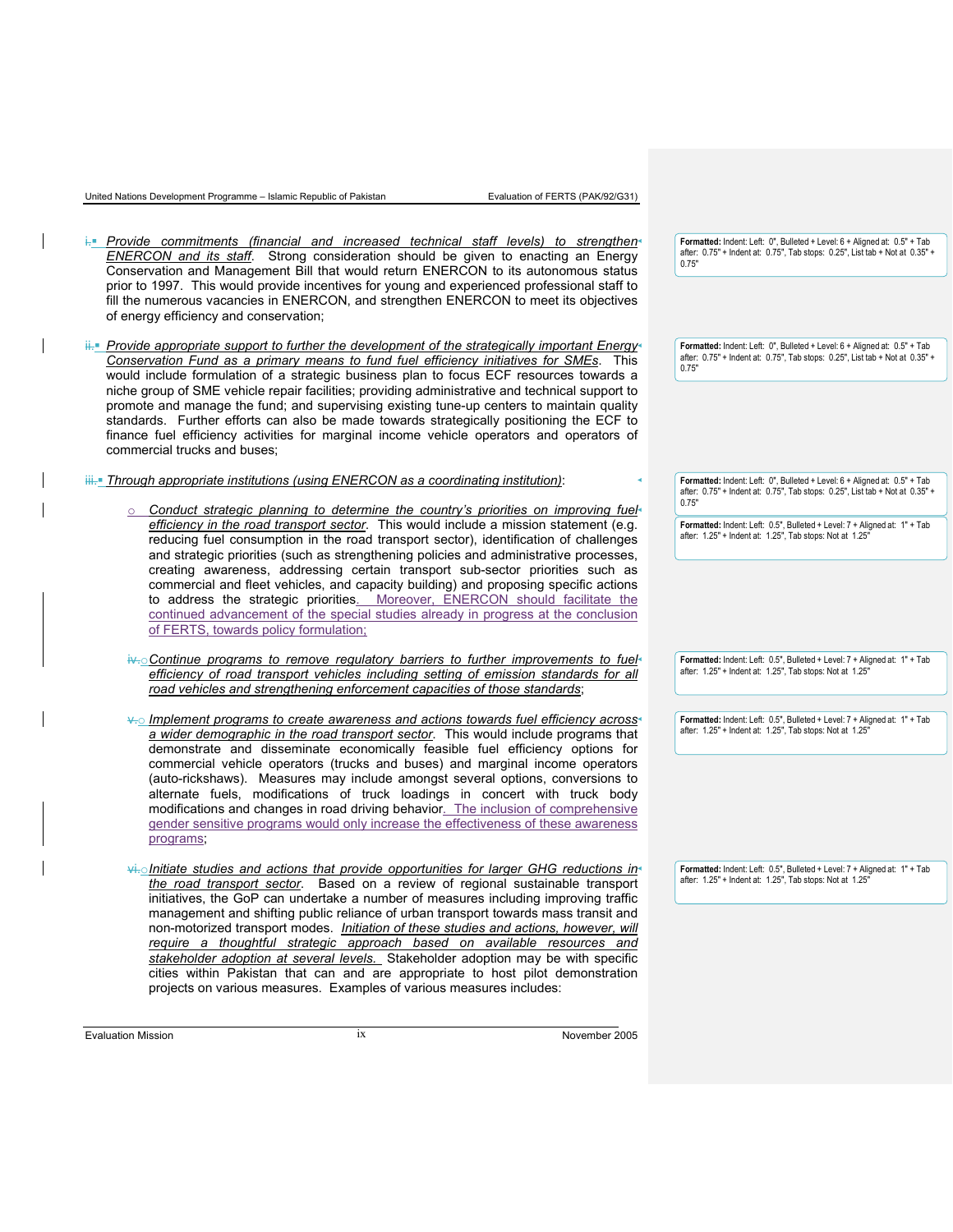| Incorporation of sustainable transport principles into the planning of new-<br>areas:                                                                                                                                                                      | Formatted: Indent: Left: 1", Picture bulleted + Level: 8 + Aligned at: 1.5" +<br>Tab after: 1.75" + Indent at: 1.75", Tab stops: Not at 1.75"                      |
|------------------------------------------------------------------------------------------------------------------------------------------------------------------------------------------------------------------------------------------------------------|--------------------------------------------------------------------------------------------------------------------------------------------------------------------|
| Encouraging the use of high capacity vehicles through the piloting of premium<br>$\bullet$<br>bus services or bus rapid transit wherever feasible;                                                                                                         | Formatted: Indent: Left: 1", Picture bulleted + Level: 8 + Aligned at: 1.5" +<br>Tab after: 1.75" + Indent at: 1.75", Tab stops: Not at 1.75"                      |
| Piloting segregated pathways for pedestrian, bicycle and other forms of non-+<br>$\bullet$<br>motorized transport:                                                                                                                                         | Formatted: Indent: Left: 1", Picture bulleted + Level: 8 + Aligned at: 1.5" +<br>Tab after: 1.75" + Indent at: 1.75", Tab stops: Not at 1.75"                      |
| Increasing awareness of sustainable transport opportunities. This would<br>$\bullet$<br>involve building the capacity of institutions and individuals to become aware<br>of, champion and manage implementation of sustainable transport<br>opportunities. | Formatted: Indent: Left: 1", Picture bulleted + Level: 8 + Aligned at: 1.5" +<br>Tab after: 1.75" + Indent at: 1.75", Tab stops: Not at 1.75"                      |
| The Evaluation Team provides recommendations to the UNDP on how they could assist<br>the GoP in fuel efficiency in the road transport sector:                                                                                                              |                                                                                                                                                                    |
| <b>Example 1</b> : Support institutional strengthening of ENERCON through:<br>Providing expertise to guide strategic planning sessions involving ENERCON+                                                                                                  | Formatted: Indent: Left: 0", Bulleted + Level: 6 + Aligned at: 0.5" + Tab<br>after: 0.75" + Indent at: 0.75", Tab stops: 0.25", List tab + Not at 0.75" +<br>3.25" |
| $\circ$<br>personnel;<br>Assistance to ENERCON to develop its own capacity to effectively direct its                                                                                                                                                       | Formatted: Indent: Left: 0.5", Bulleted + Level: 5 + Aligned at: 1" + Tab<br>after: 1.25" + Indent at: 1.25", Tab stops: 0.75", List tab + Not at 1.25" +<br>3"    |
| $\circ$<br>institutional development based on its strategic plan, improve its performance and<br>enhance its credibility;                                                                                                                                  | Formatted: Indent: Left: 0.5", Bulleted + Level: 5 + Aligned at: 1" + Tab<br>after: 1.25" + Indent at: 1.25", Tab stops: 0.75", List tab + Not at 1.25" +<br>3"    |
| Technical assistance to demonstrate fuel efficiency initiatives implemented through-<br>$\circ$<br>the ECF such as the use of alternate fuels and clean technology usage in<br>commercial vehicle fleets for buses and trucks:                             | Formatted: Indent: Left: 0.5", Bulleted + Level: 5 + Aligned at: 1" + Tab<br>after: 1.25" + Indent at: 1.25", Tab stops: 0.75", List tab + Not at 1.25" +<br>3"    |
| Providing expertise to maximize the effectiveness of awareness programs that<br>$\circ$<br>should include elements of gender sensitivities;                                                                                                                | Formatted: Indent: Left: 0.5", Bulleted + Level: 5 + Aligned at: 1" + Tab<br>after: 1.25" + Indent at: 1.25", Tab stops: 0.75", List tab + Not at 1.25" +<br>3"    |
| Assistance towards a human resource development programs that will improve the<br>$\circ$<br>competence and effectiveness of the ENERCON workforce;                                                                                                        | Formatted: Indent: Left: 0.5", Bulleted + Level: 5 + Aligned at: 1" + Tab<br>after: 1.25" + Indent at: 1.25", Tab stops: 0.75", List tab + Not at 1.25" +<br>3"    |
| Solicit commitment of GoP in the development of a follow-up project to FERTS that would<br>support their efforts to promote sustainable road transport across a wider demographic.<br>This can be a comprehensive GEF-funded project to include:           | Formatted: Indent: Left: 0", Bulleted + Level: 4 + Aligned at: 0.5" + Tab<br>after: 0.75" + Indent at: 0.75", Tab stops: 0.25", List tab + Not at 0.75" +<br>2.5"  |
|                                                                                                                                                                                                                                                            | Commented [YPO2]: The follow up projects should be<br>comprehensive so that they they are fully implemented.                                                       |
| <u>○ A strengthened ENERCON as an implementing agency</u> . The project would include<br>stronger tools to angage stakeholders including ENERCON into ownership<br>of the project. This would include:                                                     | Formatted: Indent: Left: 0.5", Bulleted + Level: 5 + Aligned at: 1" + Tab<br>after: 1.25" + Indent at: 1.25", Tab stops: 0.75", List tab + Not at 1.25" +<br>3"    |
| İ.<br>$\Rightarrow$ A transparent and collaborative interaction between all stakeholders that will<br>ensure an atmosphere of equality and partnership on all key aspects of                                                                               | <b>Commented [YPO3]:</b> The tools as u had mentioned before, if you can<br>kindly elaborate a little on what sort of tools to be engaged                          |
| project planning and implementation;<br>$\Rightarrow$ ENERCON staff participation in key project management decisions;                                                                                                                                     | Formatted: Bullets and Numbering                                                                                                                                   |
|                                                                                                                                                                                                                                                            |                                                                                                                                                                    |

Evaluation Mission **X** X

 $\overline{\phantom{a}}$ 

United Nations Development Programme – Islamic Republic of Pakistan Evaluation of FERTS (PAK/92/G31)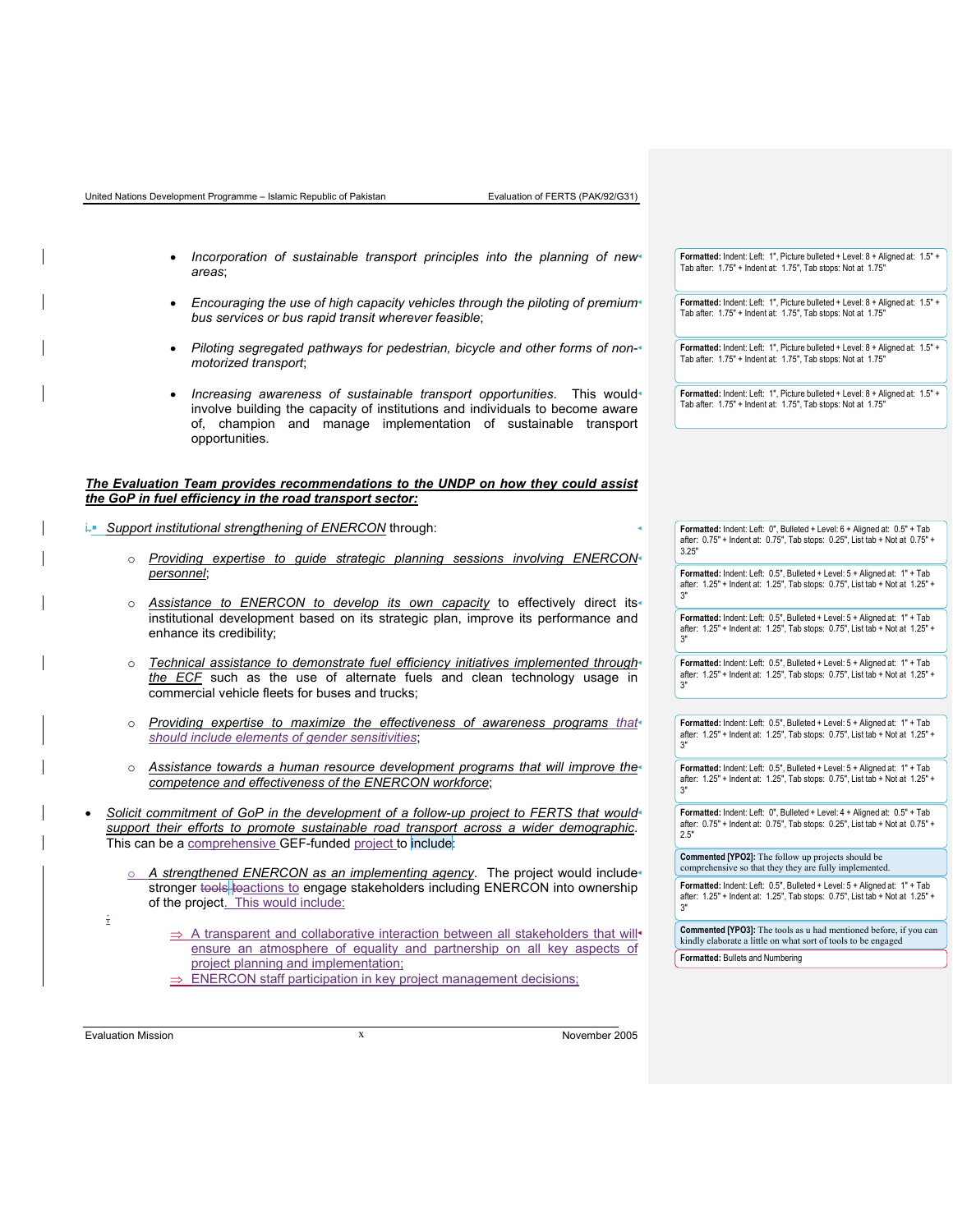- $\Rightarrow$  A commitment to results-based management;
- ⇒ Extensive information sharing between all concerned stakeholders;
- ⇒ Improved integration of new project into the operations of ENERCON. This integration would be implemented in parallel with institutional strengthening efforts;
- o *Using the ECA-RLF account as an instrument for funding fuel efficiency initiatives*;
- o *Studies that will support policy development and strategies to reduce transport fuel consumption and pollution through climate friendly transport alternatives* (as determined through a strategic planning process). Possible outcomes from a strategic planning process would include:
	- $+$  incorporation of sustainable transport principles into the urban design of new developments that would lead to decreased travel demands and improved traffic flows;
	- 2.• improved support for public transport and the demonstration of the use of high capacity vehicles to increase public awareness of the advantages of transport corridors and climate friendly technologies;
	- 3.• promoting non-motorized vehicles (NMVs) for urban transport through pilot sites that are dedicated and safe NMV passageways for bicycles, pedestrians, and other forms of NMVs;
	- 4.• selection of appropriate pilot cities to demonstrate sustainable transport planning, fuel efficient engines, improved public transport systems and NMV corridors;
	- 5.• strengthening institutional and individual capacities on sustainable transport issues focusing on holistic road transportation issues related to the growth of the vehicle population and urban populations in Pakistan;
	- **•** support for dissemination and raising public awareness on sustainable transport issues in the form of conference presentations, training programs, and audio-visual aids;
	- support for gender mainstreaming programs that will reach a wider demographic; and
	- support to strengthen effective project management as well as monitoring and evaluation so that objectives are met.

1.• *If the concept of a GEF-funded project as a follow-up to FERTS is acceptable to the GoP, assist in preparations for a PDF B application for such a project* that can include the following activities:

- $2\text{-}$  Constitute a Project Steering Committee (PSC) and identification of a list of stakeholders at the federal and provincial levels;
- $\frac{3}{2}$  Detail the sustainable transport measures, models and methodologies to be piloted;
- 4.<sup>o</sup> Shortlist potential pilot demonstration cities;
- $\overline{\theta_{\overline{z}}}$  Negotiate with the short-listed cities, and identify the most appropriate cities through a transparent process led by the PSC;

Evaluation Mission xi November 2005

**Formatted:** Indent: Left: 0.5", Bulleted + Level: 5 + Aligned at: 1" + Tab after: 1.25" + Indent at: 1.25", Tab stops: 0.75", List tab + Not at 1.25" + 3"

**Formatted:** Indent: Left: 0.5", Bulleted + Level: 5 + Aligned at: 1" + Tab after: 1.25" + Indent at: 1.25", Tab stops: 0.75", List tab + Not at 1.25" + 3"

**Formatted:** Indent: Left: 1", Picture bulleted + Level: 6 + Aligned at: 1.5" + Tab after: 1.75" + Indent at: 1.75", Tab stops: Not at 1.75"

**Formatted:** Indent: Left: 0", Bulleted + Level: 4 + Aligned at: 0.5" + Tab after: 0.75" + Indent at: 0.75", Tab stops: 0.25", List tab + Not at 0.75"

**Formatted:** Indent: Left: 0.5", Bulleted + Level: 5 + Aligned at: 2.5" + Tab

**Formatted:** Indent: Left: 0.5", Bulleted + Level: 5 + Aligned at: 2.5" + Tab

**Formatted:** Indent: Left: 0.5", Bulleted + Level: 5 + Aligned at: 2.5" + Tab

**Formatted:** Indent: Left: 0.5", Bulleted + Level: 5 + Aligned at: 2.5" + Tab

after: 2.75" + Indent at: 2.75", Tab stops: Not at 2.75"

after: 2.75" + Indent at: 2.75", Tab stops: Not at 2.75"

after: 2.75" + Indent at: 2.75", Tab stops: Not at 2.75"

after: 2.75" + Indent at: 2.75", Tab stops: Not at 2.75"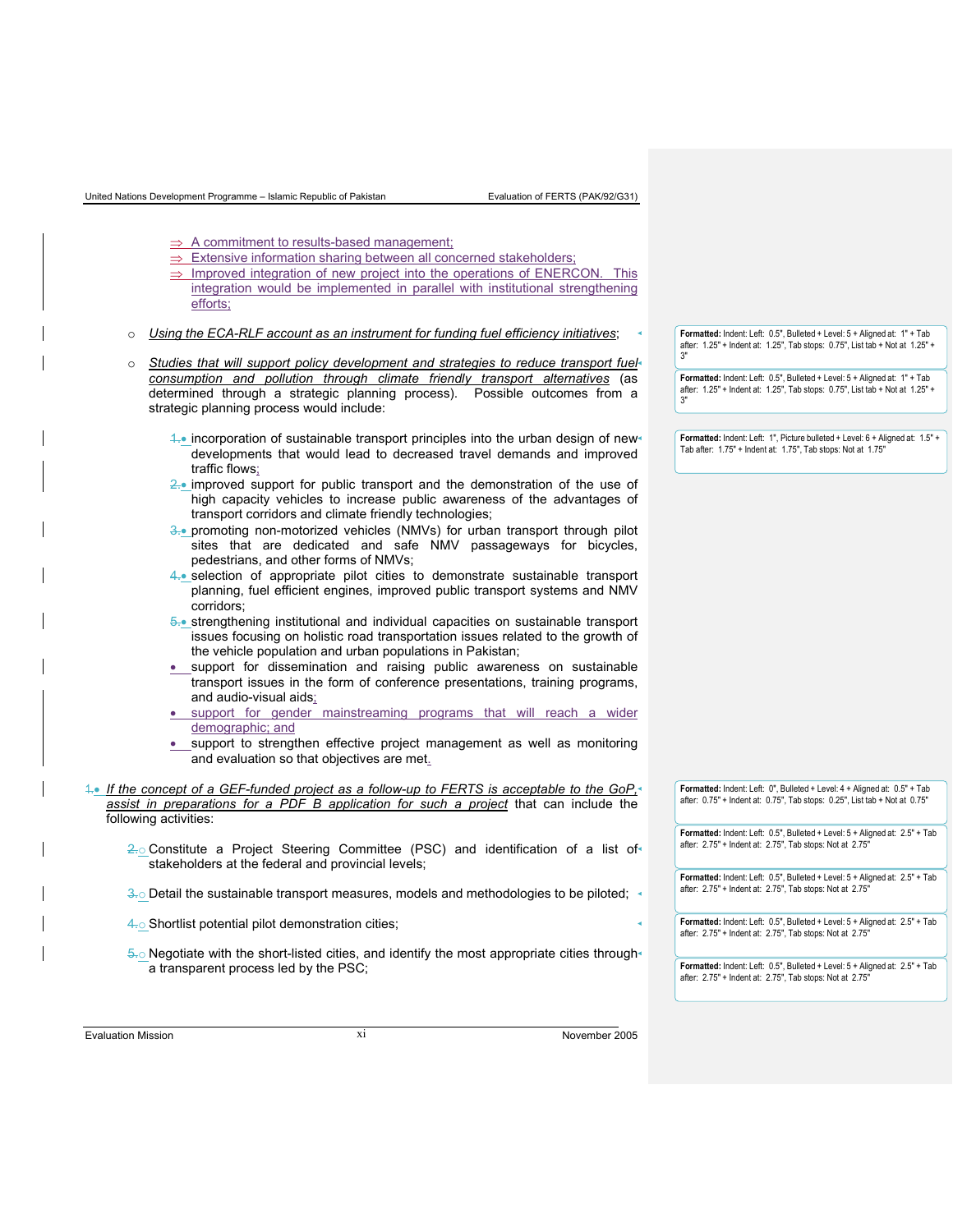- $6\text{-}$  Identify training needs of key stakeholders involved in urban transport planning within all levels of government (federal, provincial and municipal);
- 7.0 Design training programs;
- 8.<sup>o</sup> Design awareness programs;
- 9.0 Design knowledge management activities, including identifying lead training or knowledge institute;
- 10.<sup>o</sup> Design monitoring and evaluation plan;
- 11.0 Conduct a log frame workshop to discuss the final project design, costing, financing and responsibilities;
- 12.<sup>o</sup> Develop GEF and UNDP full project documentation.

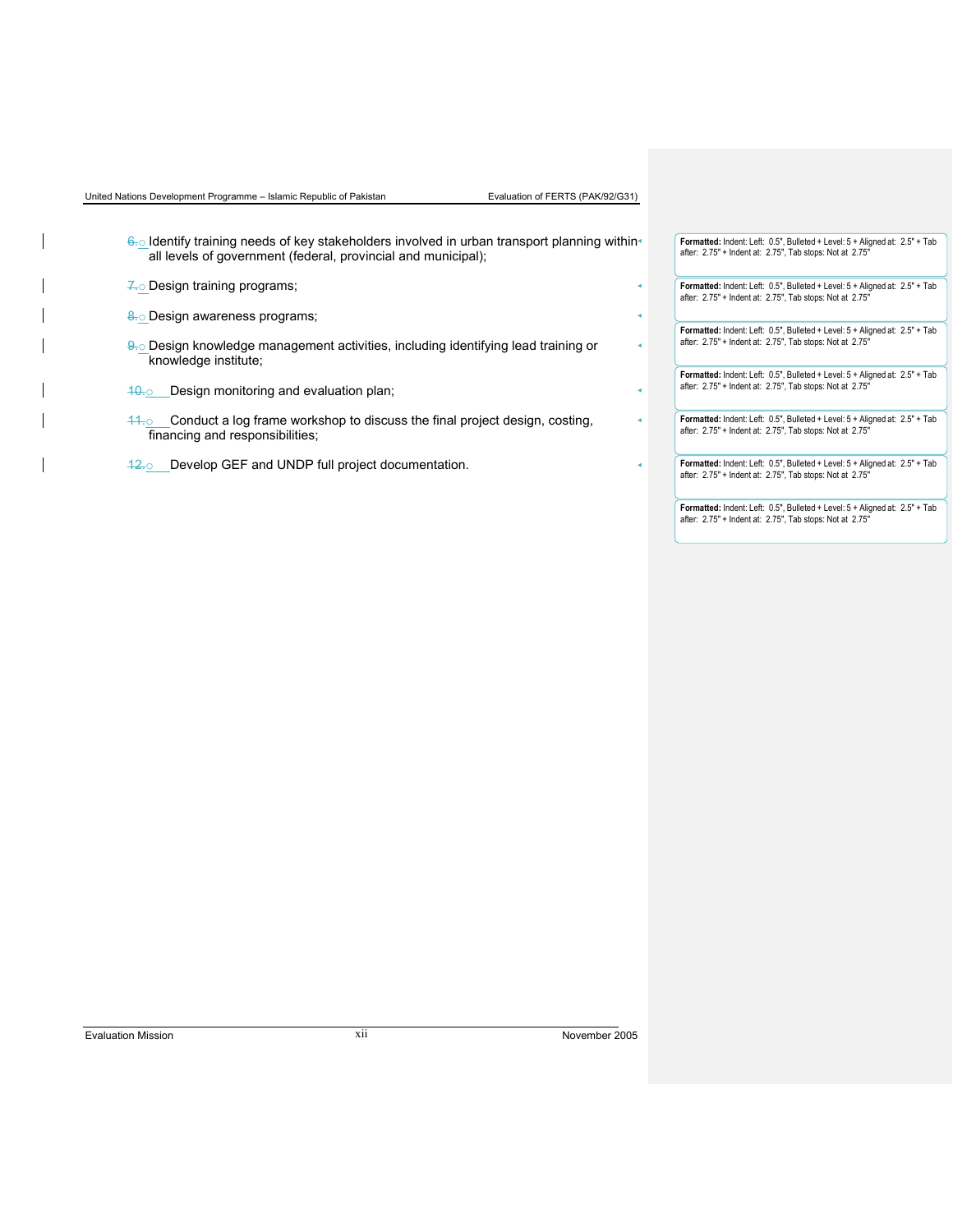## **1. INTRODUCTION**

This report summarizes the findings of the Evaluation Mission conducted during the period of September 23 to October 8 2005 for the "Fuel Efficiency for Road Transport Sector" (FERTS).

The Pro-Doc for FERTS was signed by the Government of Pakistan and UNDP on May 21, 1996. While FERTS was originally designed as a 5-year project, its implementation was essentially conducted in two phases. The "first" phase was conducted between October 1996 and October 1999. A "mid-term review" of FERTS conducted in October 1999 reported slow progress and provided a number of recommendations aimed at FERTS meeting its objectives within the original 5-year period. The second "half" of the project was implemented under these recommendations that included changes in management reporting lines and project personnel. Duration of the second "half" of the project was close to 6 years.

## **1.1 Objectives and Scope of Evaluation**

The main objectives of this Evaluation were to "*to* evaluate project impacts and achievements against the objectives as set forth in the pro-doc, while also evaluating project successes and failures, as well as lessons learnt. "

The Pro-Doc states that GEF project funding was intended to reduce at-source emissions of greenhouse gases and other pollutants by improving fuel efficiency for transport vehicles in Pakistan. Funding was also intended to build institutional capacity to review transport options, expand pilot projects to tune-up urban vehicles, and develop options with regard to technology transfer, regulations and pricing. This evaluation provides:

 $\frac{1.0 \cdot \bullet}{2.0 \cdot \bullet}$  Information on the effectiveness of project activities; and  $\frac{2.0 \cdot \bullet}{2.0 \cdot \bullet}$  Recommendations on potential activities to move current Recommendations on potential activities to move current initiatives forward.

The evaluation was conducted under the following scope:

- Review of key documents and consultations with key personnel;
- Assessment of progress in the context of meeting objectives, and characterizing impacts and achievements over the full project period from 1996 to September 2005;
- Assess institutional sustainability with a focus on the proposed exit strategy adopted by the project. In this regard, the opinions of ENERCON, EPA and UNDP are to be considered;
- consideration the opinion of customers, private sector and NGOs about the project achievements and environmental and socio-economic impacts. Visits of other tuneup centers, established in the private sector, can also be done.

Evaluation Mission **1** November 2005

**Formatted:** Indent: Left: 0.75", Bulleted + Level: 1 + Aligned at: -3.5" + Tab after: -3.25" + Indent at: -3.25"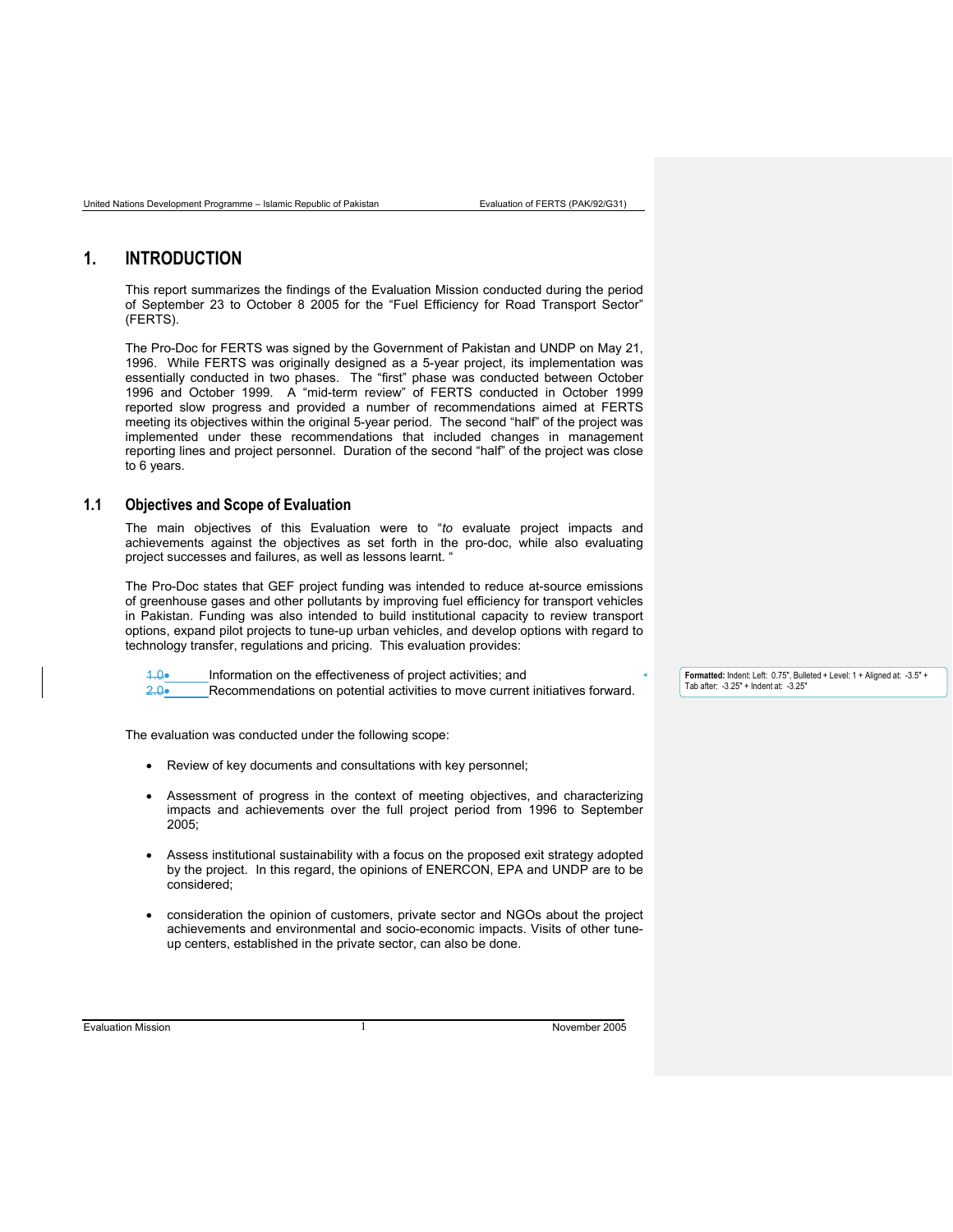- Assess the efficiency of Project management, its organizational setup, rules and procedures for its functioning, decision-making process, compliance with the decisions adopted for implementation, including financial management and the delivery of inputs in terms of quality, quantity and timeliness.
- Identify, analyze and record major factors that have facilitated or impeded the progress in achieving the intended outputs and their outcomes (planned and unplanned).
- Record the significant lessons that can be drawn from the experience of the Project and its results, in particular, anything that worked well and that can be potentially applied to other Projects and can be used in replication, and as a set of best practices.
- Based on the above findings, formulate a set of specific recommendations for future sustainability of the project and successful replication.

The detailed ToRs as set by UNDP Pakistan are shown in Appendix A.

## **1.2 Evaluation Methodology**

The Evaluation was conducted as follows:

- Review of key reports and UNDP files on project activities in Islamabad. A list of documents reviewed is shown in Appendix B;
- Interviews with consultants and the Project Management Office (PMO) in Islamabad. Interviews were conducted during the September 22-October 8, 2005 period;
- Interviews with FERTS project personnel, their private sector partners and various levels of governments in Pakistan including officers from Ministry of Environment (MoE), ENERCON, the Hydrocarbon Development Institute of Pakistan (HDIP), Ministry of Commerce (MoC), Economic Affairs and consultants to FERTS. Persons interviewed during this evaluation are listed in Appendix B;
- Interviews with the UNDP staff involved with the project;
- Incorporating cross-referenced opinions, key views and information into the Evaluation Report.

A detailed itinerary of the Mission is shown in Appendix C. The Evaluation Mission comprised of one International Expert, one National Expert, one National Gender consultant and one representative from the Ministry of Environment.

This evaluation report is presented as follows:

• An overview of project implementation to date from 1992 and its context with the development of Pakistan;

Evaluation Mission 2 November 2005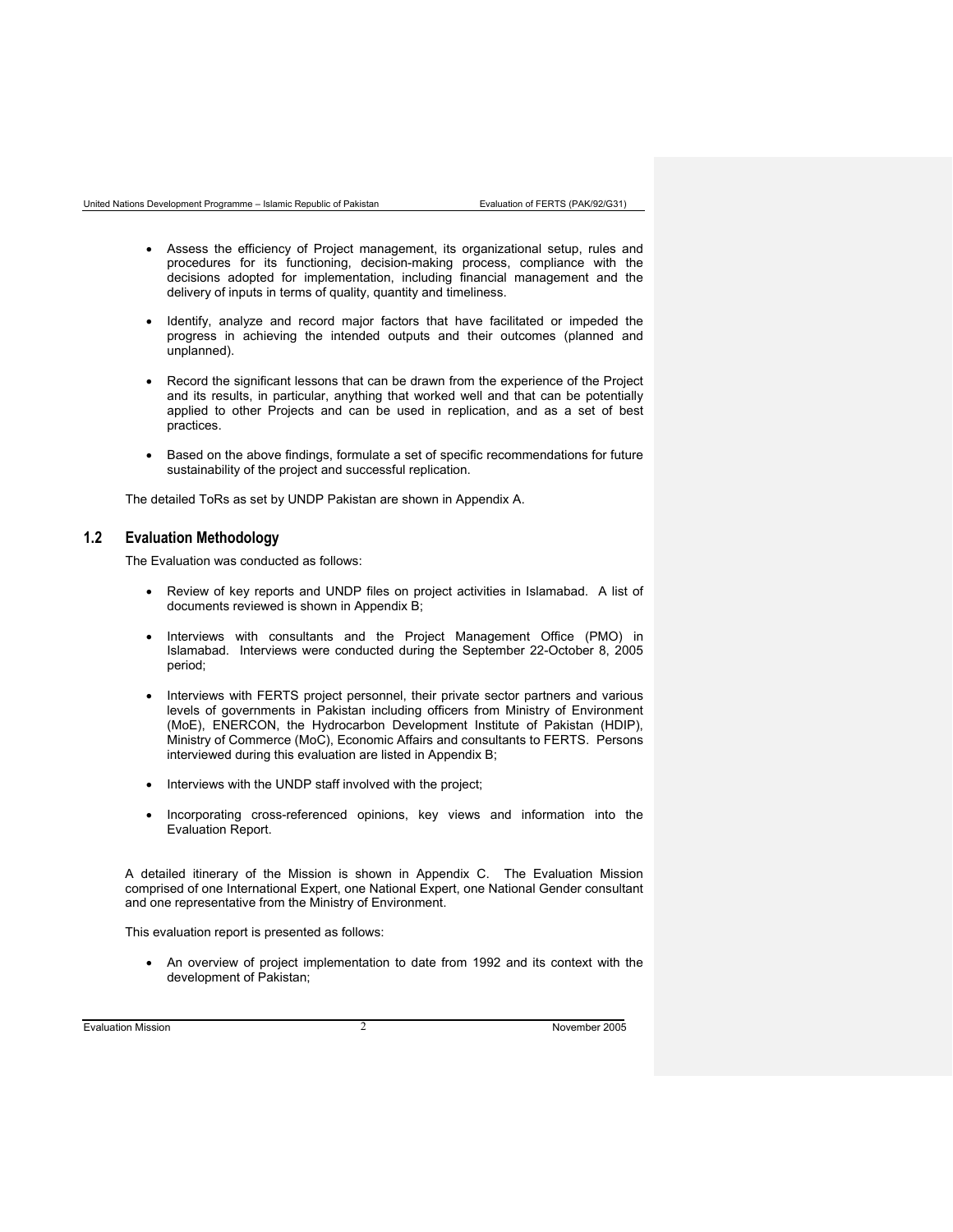- Review of project outcomes based on project design and execution;
- Conclusions and lessons learned from the project; and
- Recommendations based on lessons learned that can continue the positive trends initiated by FERTS.

This evaluation report follows the format specified by the UNDP Guideline for Evaluators (December 1998). Wherever possible, evaluation guidelines as set in the GEF's "Monitoring and Evaluation Policies and Procedures" January 2002 were also followed.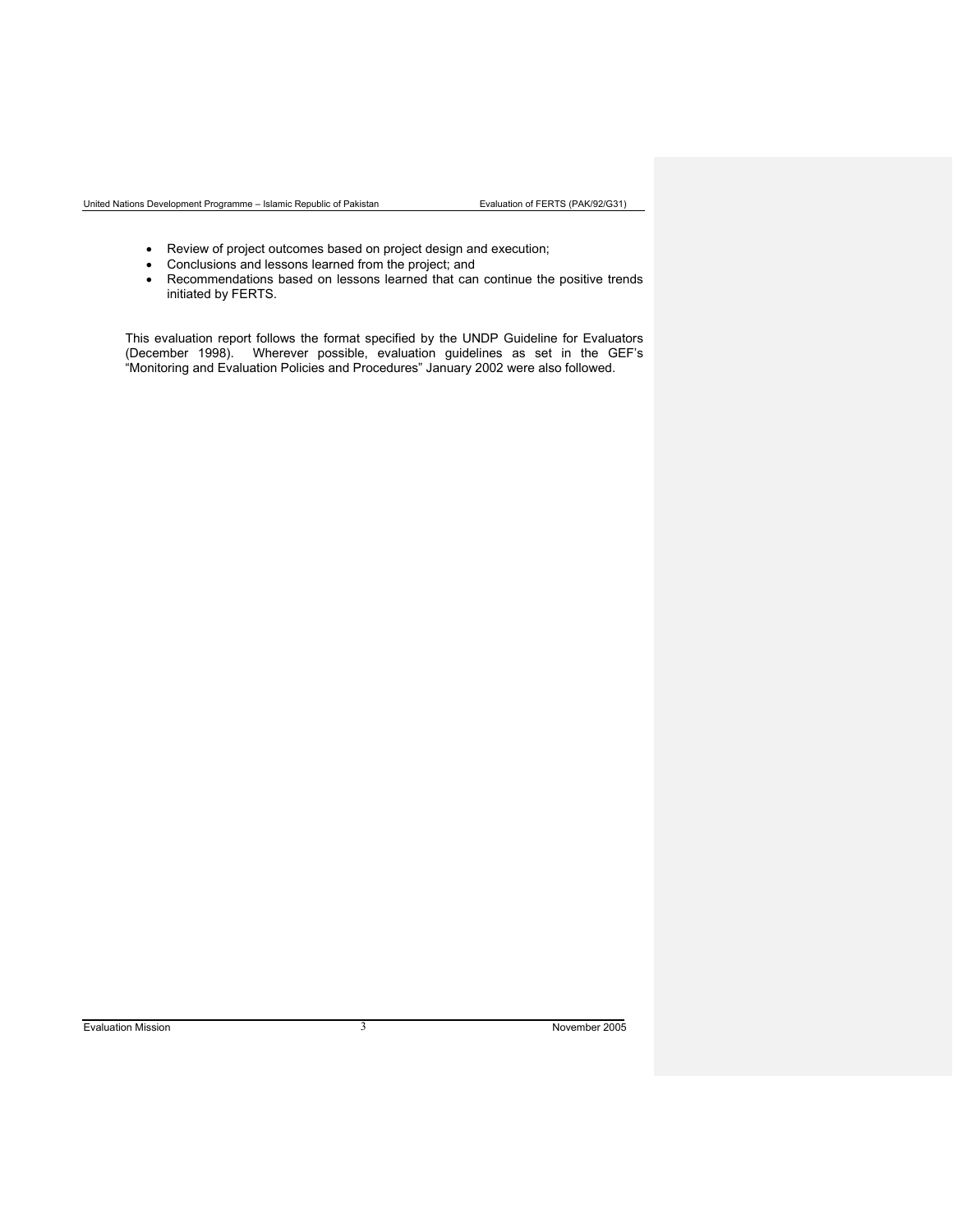United Nations Development Programme – Islamic Republic of Pakistan Evaluation of FERTS (PAK/92/G31)

Evaluation Mission 4 November 2005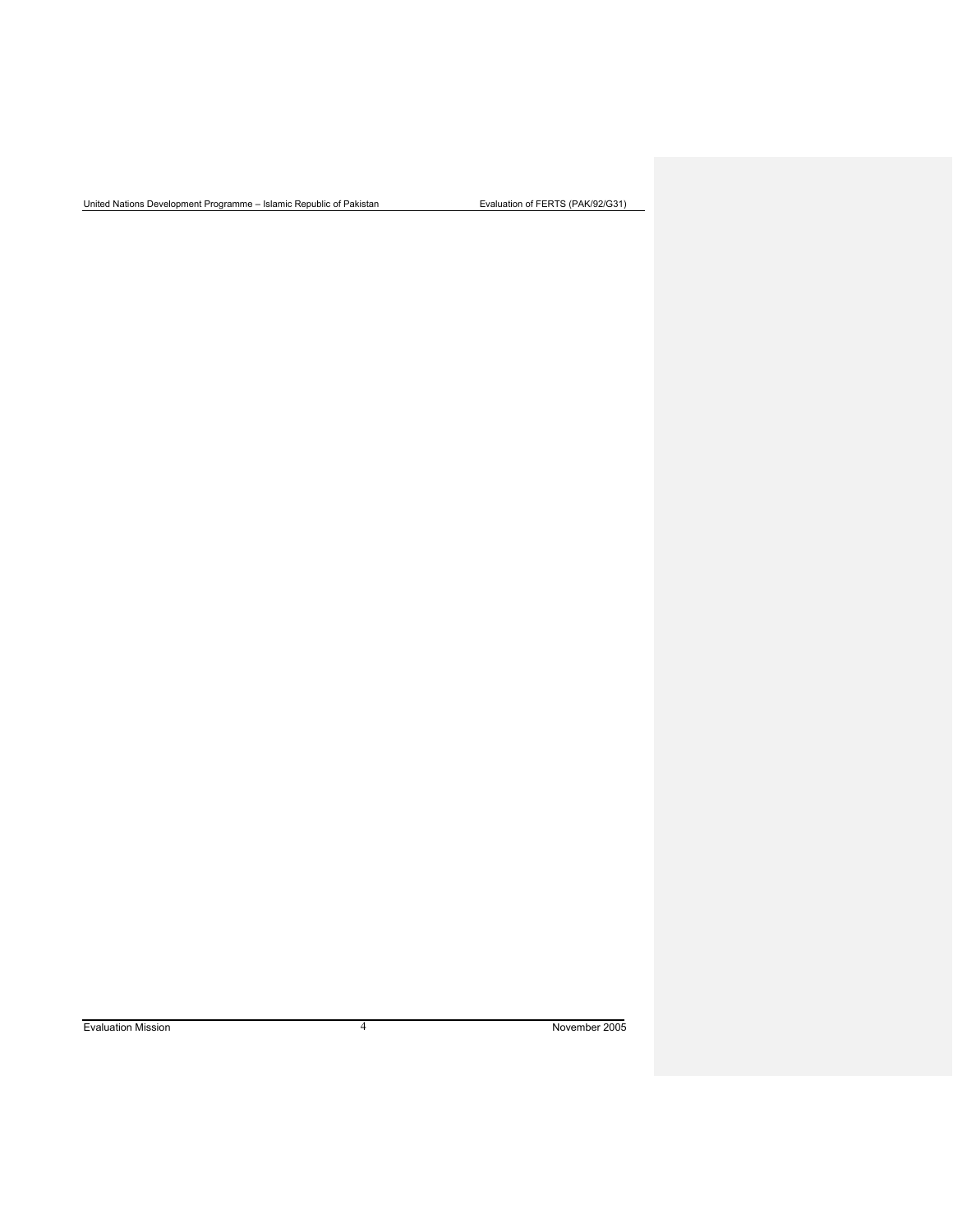## **2. PROJECT IMPLEMENTATION**

FERTS was originally conceived in 1992, one of the first GEF projects in the region. The Pro-Doc was not approved until 1996. Due to a very slow start to the project, a mid-term evaluation conducted in 1999 that recommended re-structuring of the project mainly in personnel and management organization to achieve the original 1996 project objectives.

## **2.1 Original Project Objectives and Re-Structuring**

According to the Pro-Doc of May 1996, the development objective of FERTS was to reduce greenhouse gas emissions and other pollutants through the improvement of fuel efficiency of road transport vehicles.

Immediate objectives of FERTS were to:

- *Develop a market for instrumented tune-ups through tune-up demonstration and training centers.* This was to be achieved through the establishment of 10 gasoline and 5 diesel tune-up demonstration centers, training of workshop owners and mechanics, promoting awareness on instrumented tune-ups and strengthening and building the capacity of the appropriate government institutions;
- *Develop options for sustaining fuel efficiency in the road transport sector.* Special studies would identify the policy areas to be developed, conducting special studies, and dissemination workshops; and
- *Providing financing for the purchase of tune-up equipment.* Through the establishment of a revolving loan fund (RLF), loans at concessionary borrowing rates could be disbursed to sustain the growth of tune-up centers.

Global environmental objectives of FERTS were to *reduce source emissions of greenhouse gases (GHGs) and other pollutants by improving fuel efficiency of road transport vehicles in Pakistan*. Developmental objectives of FERTS were to *reduce the reliance of Pakistan on imported oil.*

Target beneficiaries of FERTS included:

- o the local vehicle maintenance and repair sector; and
- o vehicle owners including private, public and large fleet owners.

## **2.2 Implementation Modalities**

ENERCON is the government counterpart agency with the sole responsibility for promoting energy conservation and efficiency improvements. FERTS project personnel are organized as a parallel organization to technically assist counterpart ENERCON personnel with project implementation. The FERTS project organization chart is shown on Figure 1.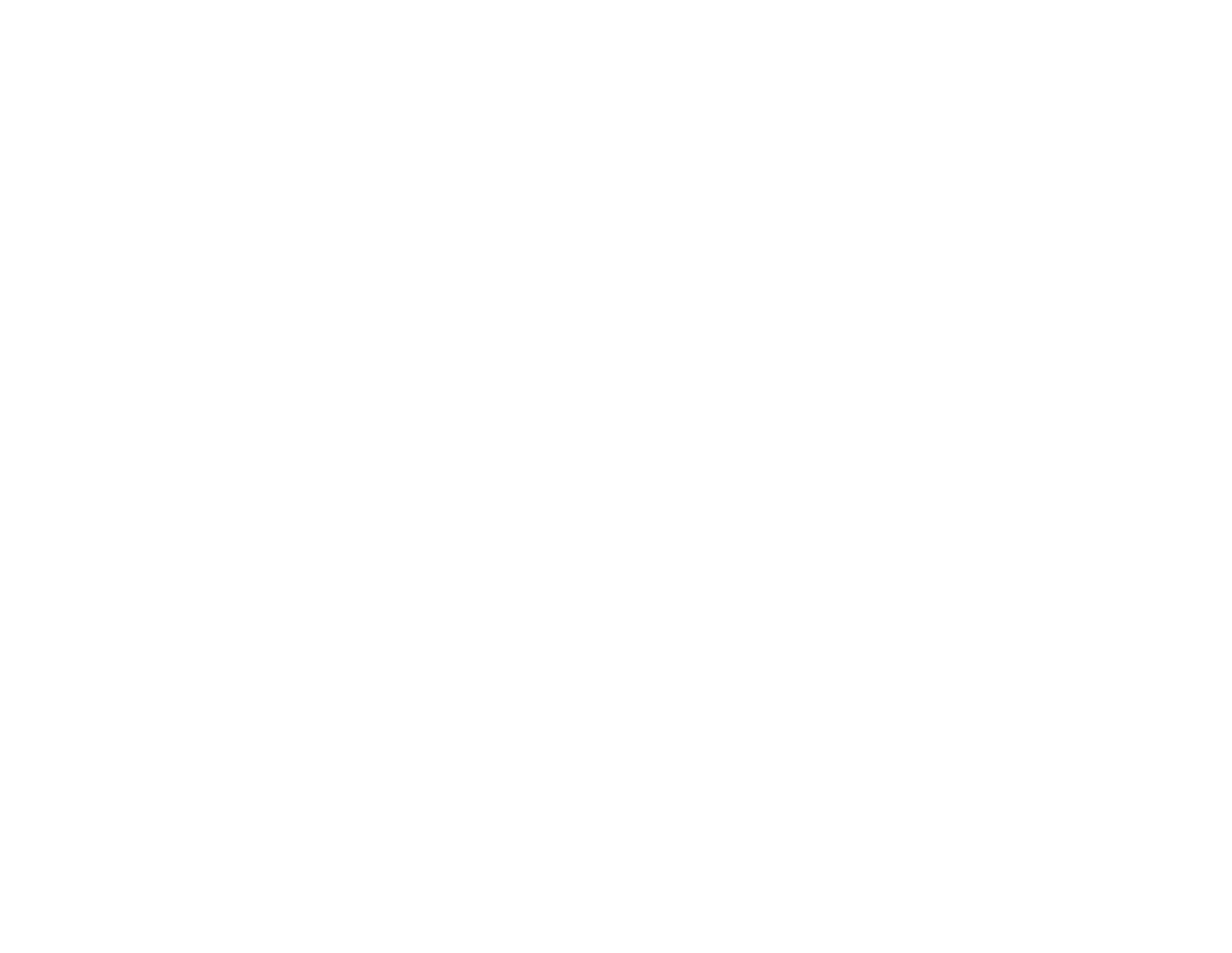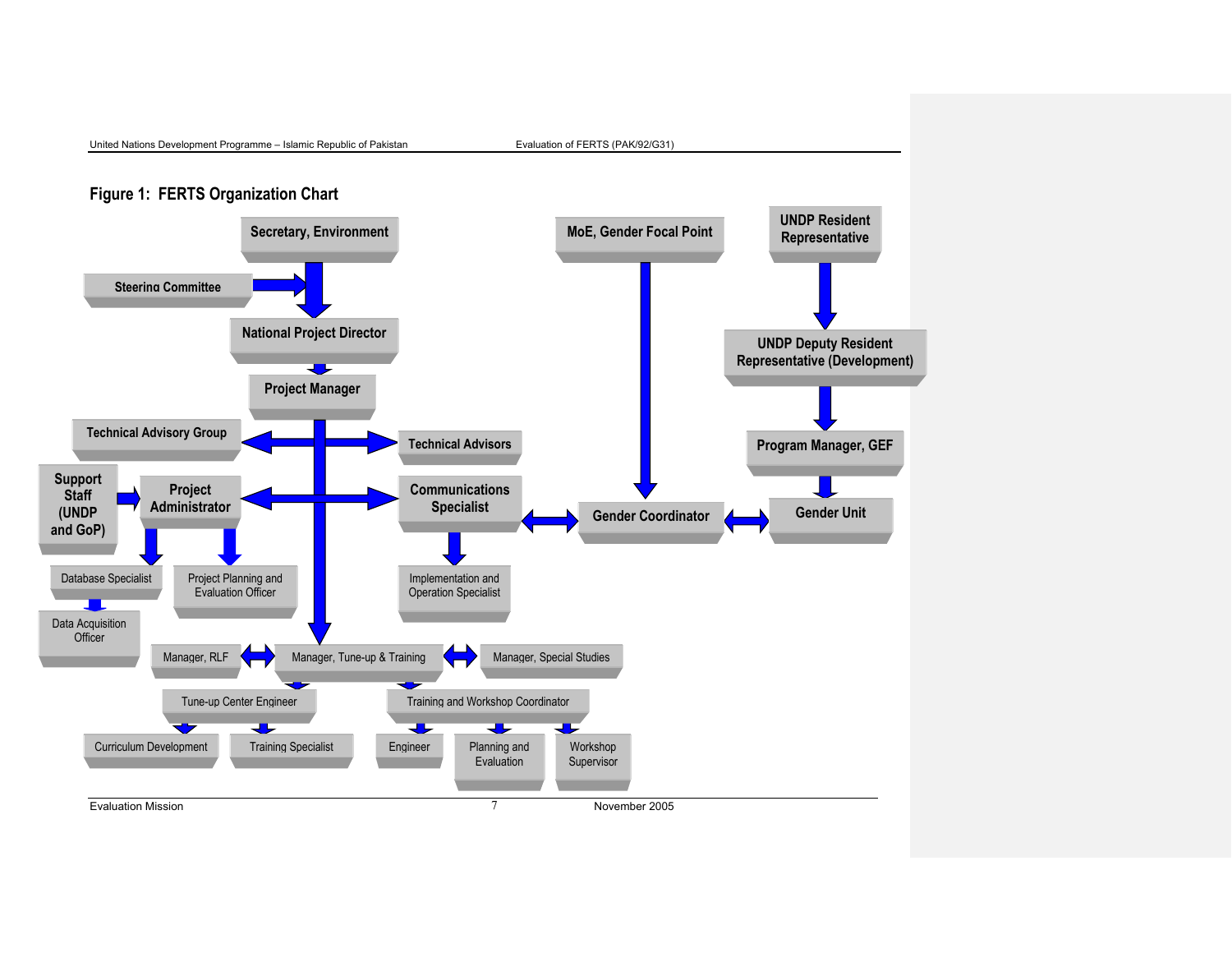## **2.3 Achievements of FERTS to Date**

As of September 2005, FERTS activities (as proposed in the Pro-Doc) as well as revised and enhanced targets (as approved by the Mid Term Review Committee) have been completed including:

- Establishment of 53-50 Tune-up centers (against a target of 50) that included:
	- o Training of 895 workshop owners (against a target of 360) in 40 workshops;
	- o Training of 2075 mechanics (against a target of 600) in 86 workshops; and
	- o A targeted awareness campaign.
- $\triangleright$  Completion of the setup of a revolving loan fund (RLF) that has received seed funds from GEF for US\$ 3.00 million;
- $\geq 12$  special studies on various topics out of 15 targeted for completion.

Province-wide distributions of tune-up centers and training workshops for prospective workshop owners and mechanics are shown Figure 2.





Table 1 provides detailed data of tune-up centers, number of workshops for the training of workshops owners along with the number of owners trained, number of workshops and number of mechanics trained.

Evaluation Mission Page 8 November 2005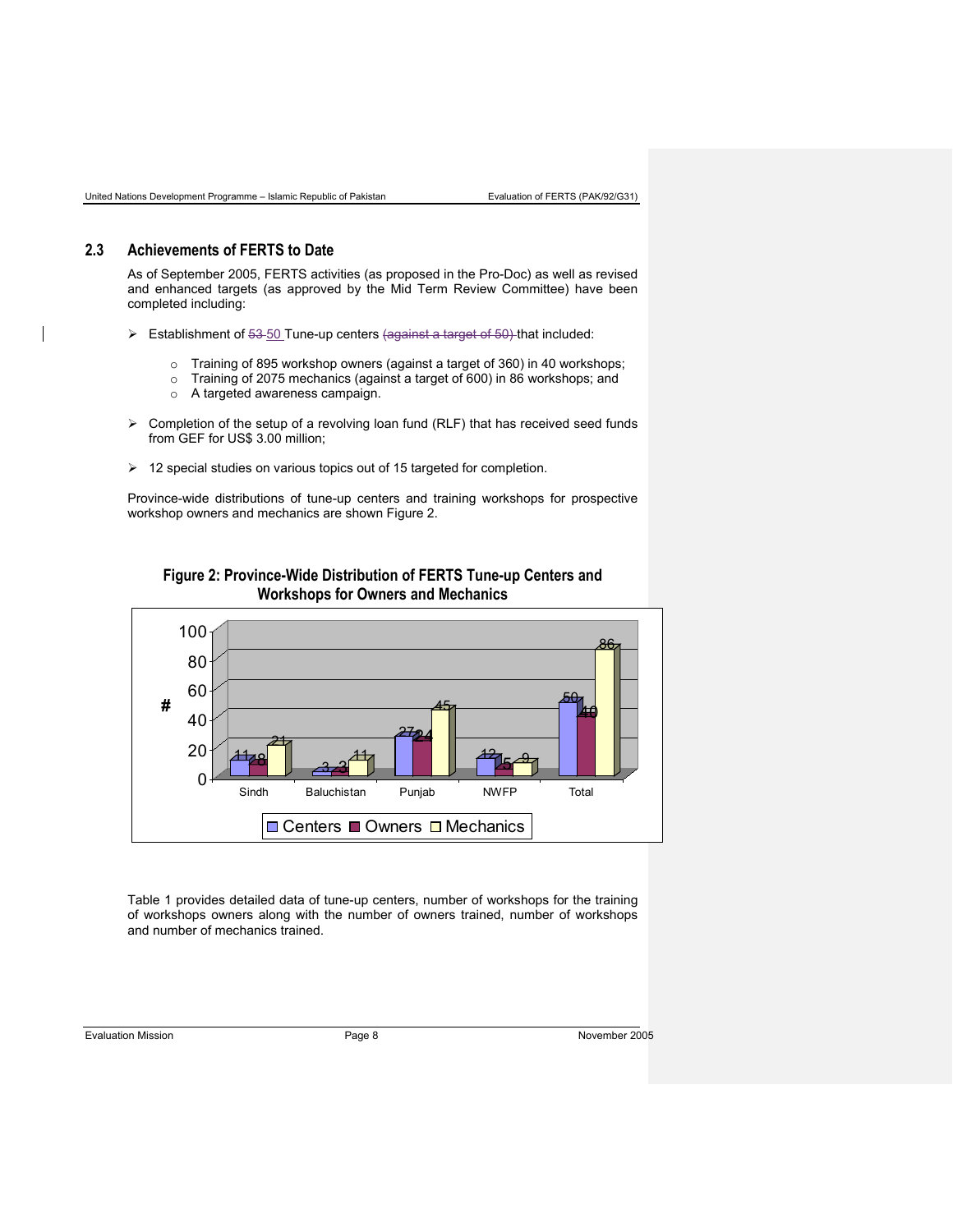|                 |                    |                | <b>Training</b>                             |                                  |                                             |                                  |  |
|-----------------|--------------------|----------------|---------------------------------------------|----------------------------------|---------------------------------------------|----------------------------------|--|
|                 |                    | Tune-Up        | <b>Owners</b>                               |                                  | <b>Mechanics</b>                            |                                  |  |
| City            | <b>Province</b>    | <b>Centers</b> | # of<br><b>Training</b><br><b>Workshops</b> | <b>Persons</b><br><b>Trained</b> | # of<br><b>Training</b><br><b>Workshops</b> | <b>Persons</b><br><b>Trained</b> |  |
| Karachi         | Sindh              | 10             | 6                                           | 107                              | 15                                          | 419                              |  |
| Hyderabad       | Sindh              | 1              | $\overline{2}$                              | 64                               | 6                                           | 178                              |  |
| Quetta          | <b>Baluchistan</b> | 3              | 3                                           | 76                               | 11                                          | 231                              |  |
| Lahore          | Punjab             | 6              | 6                                           | 165                              | 13                                          | 289                              |  |
| Rawalpindi      | Punjab             | 5              | $\overline{2}$                              | 56                               | $\mathbf 0$                                 | 0                                |  |
| Islamabad       | Punjab             | $\overline{7}$ | 4                                           | 84                               | 14                                          | 320                              |  |
| Gujranwala      | Punjab             | 1              | $\overline{2}$                              | 34                               | $\overline{7}$                              | 161                              |  |
| Jhelum          | Punjab             | 1              | 0                                           | $\Omega$                         | $\Omega$                                    | 0                                |  |
| Sialkot         | Punjab             | 1              | 1                                           | 25                               | $\mathbf 0$                                 | 0                                |  |
| Talagang        | Punjab             | 1              | 0                                           | 0                                | $\overline{0}$                              | $\mathbf 0$                      |  |
| Shikhupura      | Punjab             | 1              | 0                                           | $\Omega$                         | $\mathbf{0}$                                | 0                                |  |
| Sahiwal         | Punjab             | 1              | 1                                           | 21                               | $\Omega$                                    | 0                                |  |
| <b>Burewala</b> | Punjab             | 0              | 1                                           | 29                               | $\mathbf{0}$                                | $\mathbf 0$                      |  |
| Vehari          | Punjab             | 1              | 0                                           | $\mathbf{0}$                     | $\mathbf{0}$                                | $\mathbf{0}$                     |  |
| Faisalabad      | Punjab             | 1              | 3                                           | 57                               | 4                                           | 90                               |  |
| Multan          | Punjab             | 1              | $\overline{\mathbf{4}}$                     | 85                               | $\overline{7}$                              | 71                               |  |
| Peshawar        | <b>NWFP</b>        | $\overline{7}$ | 3                                           | 52                               | 5                                           | 102                              |  |
| Mardan          | <b>NWFP</b>        | $\mathbf{1}$   | 1                                           | 19                               | $\Omega$                                    | $\mathbf 0$                      |  |
| Haripur         | <b>NWFP</b>        | $\overline{2}$ | 0                                           | $\Omega$                         | $\mathbf{0}$                                | $\mathbf{0}$                     |  |
| Abbotabad       | <b>NWFP</b>        | 1              | 1                                           | 21                               | $\overline{\mathbf{4}}$                     | 115                              |  |
| Masehra         | <b>NWFP</b>        | 1              | $\Omega$                                    | 0                                | $\mathbf{0}$                                | $\mathbf 0$                      |  |
|                 | Total              | 53             | 40                                          | 895                              | 86                                          | 1976                             |  |

## **Table 1: Details of Training for Owners and Mechanics of Tune-Up Centers**

## **2.4 Quality of Monitoring and Backstopping**

FERTS has had a close relationship with the UNDP CO who have provided some internal monitoring and backstopping support for project workshops, major project decisions, recruitment and procurement decisions. This support has consisted of frequent visits and communications between the PMO and UNDP (UNDP Pakistan and UNDP-GEF). Without this support, the project would have undoubtedly experienced further delays. However, given there was room for improvement based on the actual outcomes, FERTS would have benefited from increased monitoring and annual audits from UNDP.

Evaluation Mission **Page 9** November 2005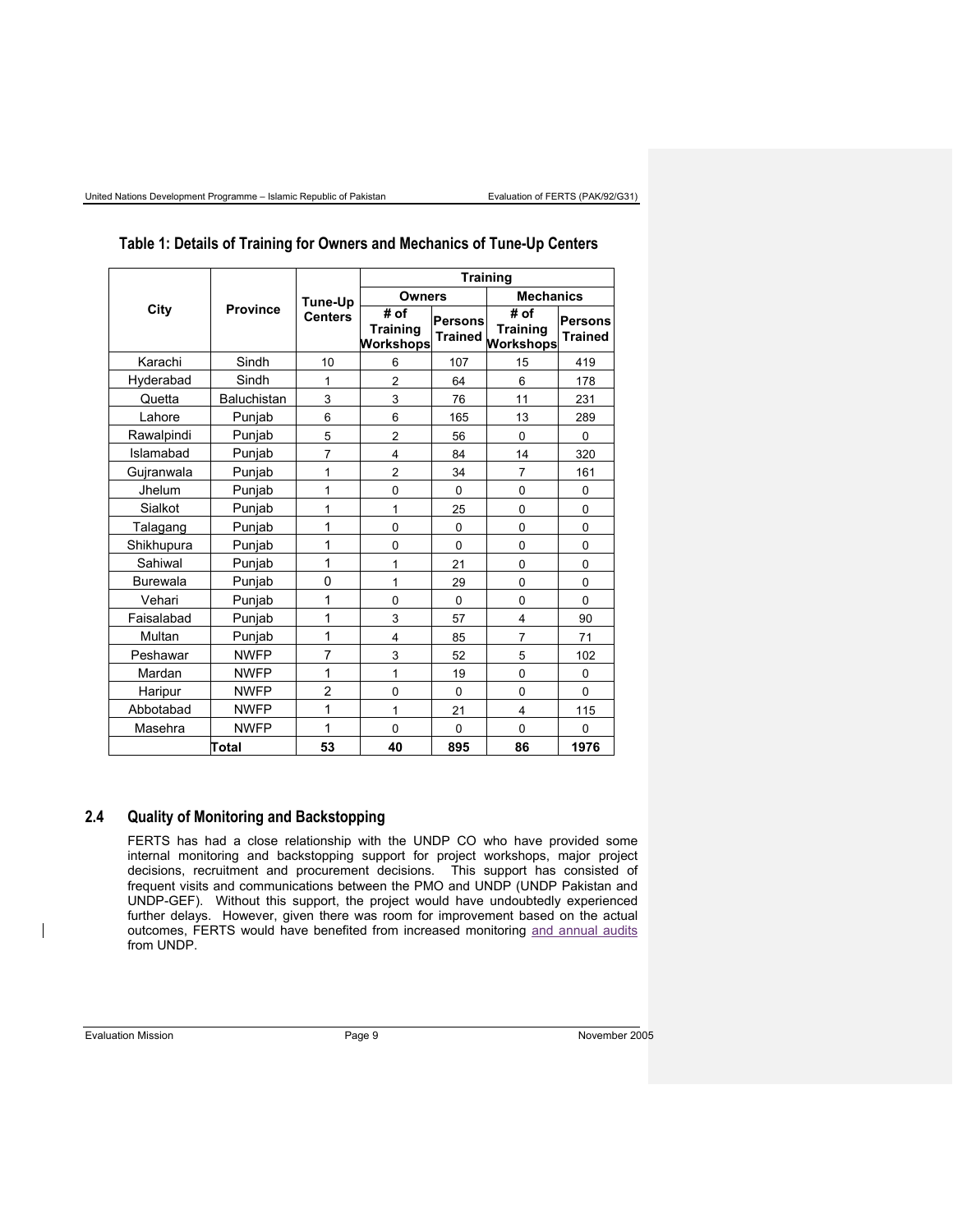United Nations Development Programme – Islamic Republic of Pakistan Evaluation of FERTS (PAK/92/G31)

Evaluation Mission **Page 10** Page 10 November 2005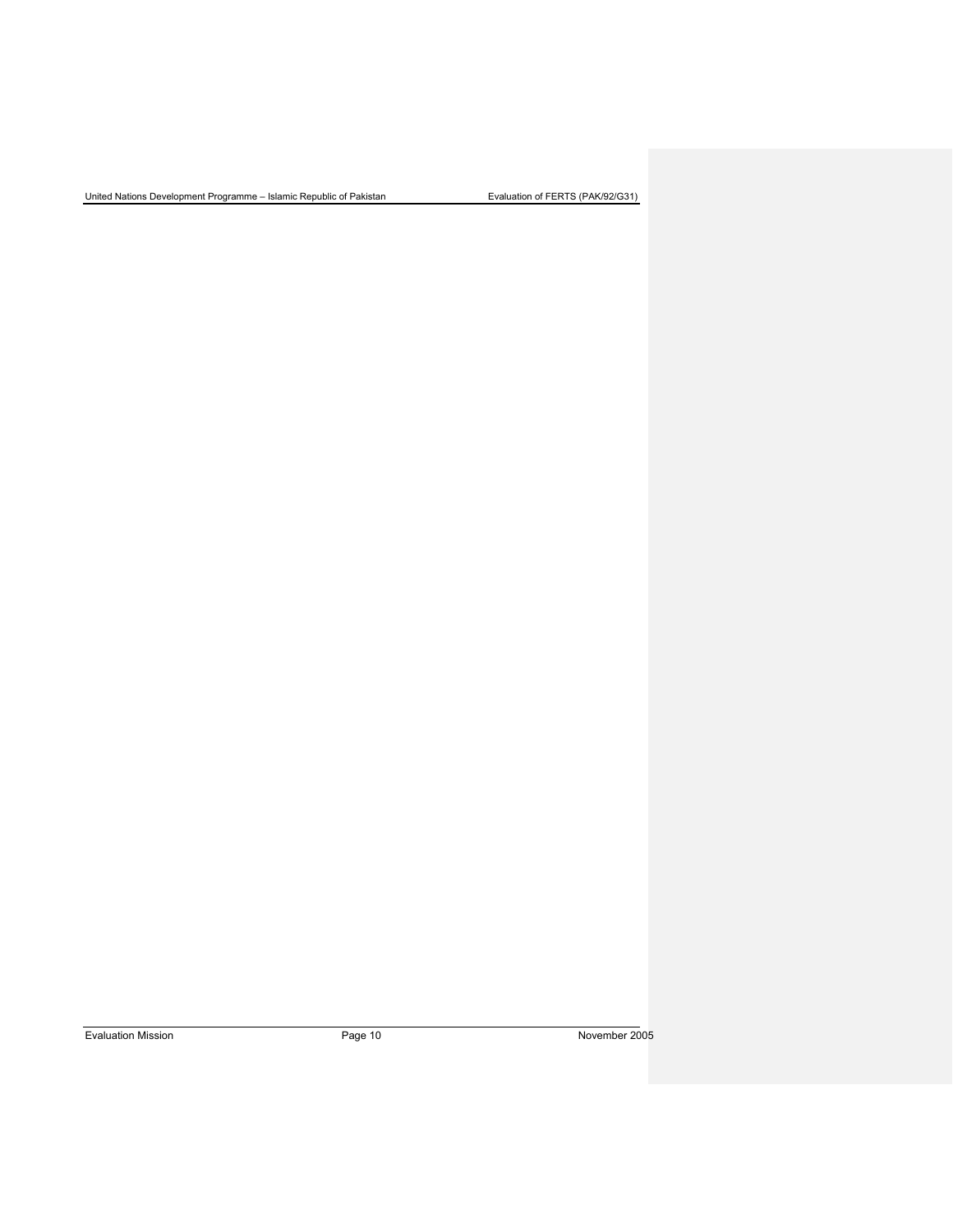## **3. EVALUATION OF PROJECT OUTCOMES**

Overall project outcomes are rated satisfactory. This is based on FERTS achieving and exceeding targets set for the development of the market for instrumented tune-up centers and the completion of special studies to catalyze policy formulation in the road transport sector. The project would have been rated highly satisfactory if the special studies had more effectively catalyzed policy formulation for fuel efficiency in the road transport sector and if the project had disbursed and recovered funds from its revolving loan fund for financing tune-up equipment. This section provides details of the evaluation of project outcomes leading to the satisfactory rating.

Project outcomes are evaluated in this section against the objectives of the 2003 project log-frame. The mid-term review of FERTS in October 1999 recommended structural changes to the project to achieve the original 1996 objectives. This included changes to the management structure and additional project personnel. A project log-frame was produced in August 2003 to update project objectives, outcomes, enhanced outputs and risk factors. Actual project outputs are compared with the outputs from the 2003 project log-frame on Table 2. Appendix D contains the 2003 project log-frame in its full form along with the actual end-of-project status for each outcome and output.

|               |  |  | Table 2: Comparisons Between Expected Outputs and End-of-Project |
|---------------|--|--|------------------------------------------------------------------|
| <b>Status</b> |  |  |                                                                  |

| <b>Expected Outputs</b> <sup>1</sup>                                                                                  | <b>Status at Conclusion of the Project</b><br>(September 2005)                                                                              |
|-----------------------------------------------------------------------------------------------------------------------|---------------------------------------------------------------------------------------------------------------------------------------------|
| 50 demonstration instrumented tune-up<br>centers for road transport vehicles                                          | More than 50 tune-up centers have<br>$\bullet$<br>been established                                                                          |
| 20 training courses for workshop<br>owners                                                                            | 40 workshops for prospective owners<br>completed                                                                                            |
| 20 training courses for automotive<br>mechanics                                                                       | 86 training courses were completed                                                                                                          |
| Awareness on instrumented tune-ups<br>promoted                                                                        | Awareness promoted throughout<br>٠<br>those who own private vehicles.<br>Awareness amongst commercial and<br>marginal income earners absent |
| 15 completed special studies                                                                                          | 12 are now completed with 4 studies<br>٠<br>nearing completion                                                                              |
| Establishment of model inspection and<br>certification center                                                         | Funds were allocated by the GoP for<br>٠<br>the center but were no utilized by<br><b>ENERCON</b>                                            |
| A functional RLF that has disbursed 116<br>loans for tune-up equipment and<br>recovered 80% of the funds <sup>2</sup> | 2 financial institutions selected with<br>agreements finalized. No loans had<br>been disbursed.                                             |

<sup>1</sup> from the 2003 Log-Frame (contained in its full form in Appendix D) <sup>2</sup> APR/PIR for UNDP/GEF Projects 2005

<span id="page-24-1"></span><span id="page-24-0"></span>Evaluation Mission Page 11 November 2005

.

**Formatted:** Indent: Left: 0", Bulleted + Level: 1 + Aligned at: 0.25" + Tab after: 0.5" + Indent at: 0.5", Tab stops: 0.25", List tab + Not at 0.5"

**Formatted:** Indent: Left: 0", Hanging: 0.26", Bulleted + Level: 1 + Aligned at: 0.25" + Tab after: 0.5" + Indent at: 0.5", Tab stops: 0.26", List tab +

**Formatted:** Indent: Left: 0", Bulleted + Level: 1 + Aligned at: 0.25" + Tab after: 0.5" + Indent at: 0.5", Tab stops: 0.25", List tab + Not at 0.5"

**Formatted:** Indent: Left: 0", Bulleted + Level: 1 + Aligned at: 0.25" + Tab after: 0.5" + Indent at: 0.5", Tab stops: 0.25", List tab + Not at 0.5"

**Formatted:** Indent: Left: 0", Bulleted + Level: 1 + Aligned at: 0.25" + Tab after: 0.5" + Indent at: 0.5", Tab stops: 0.25", List tab + Not at 0.5"

**Formatted:** Indent: Left: 0", Bulleted + Level: 1 + Aligned at: 0.25" + Tab after: 0.5" + Indent at: 0.5", Tab stops: 0.26", List tab + Not at 0.5"

**Formatted:** Indent: Left: 0", Bulleted + Level: 1 + Aligned at: 0.25" + Tab after: 0.5" + Indent at: 0.5", Tab stops: 0.26", List tab + Not at 0.5"

Not at 0.5"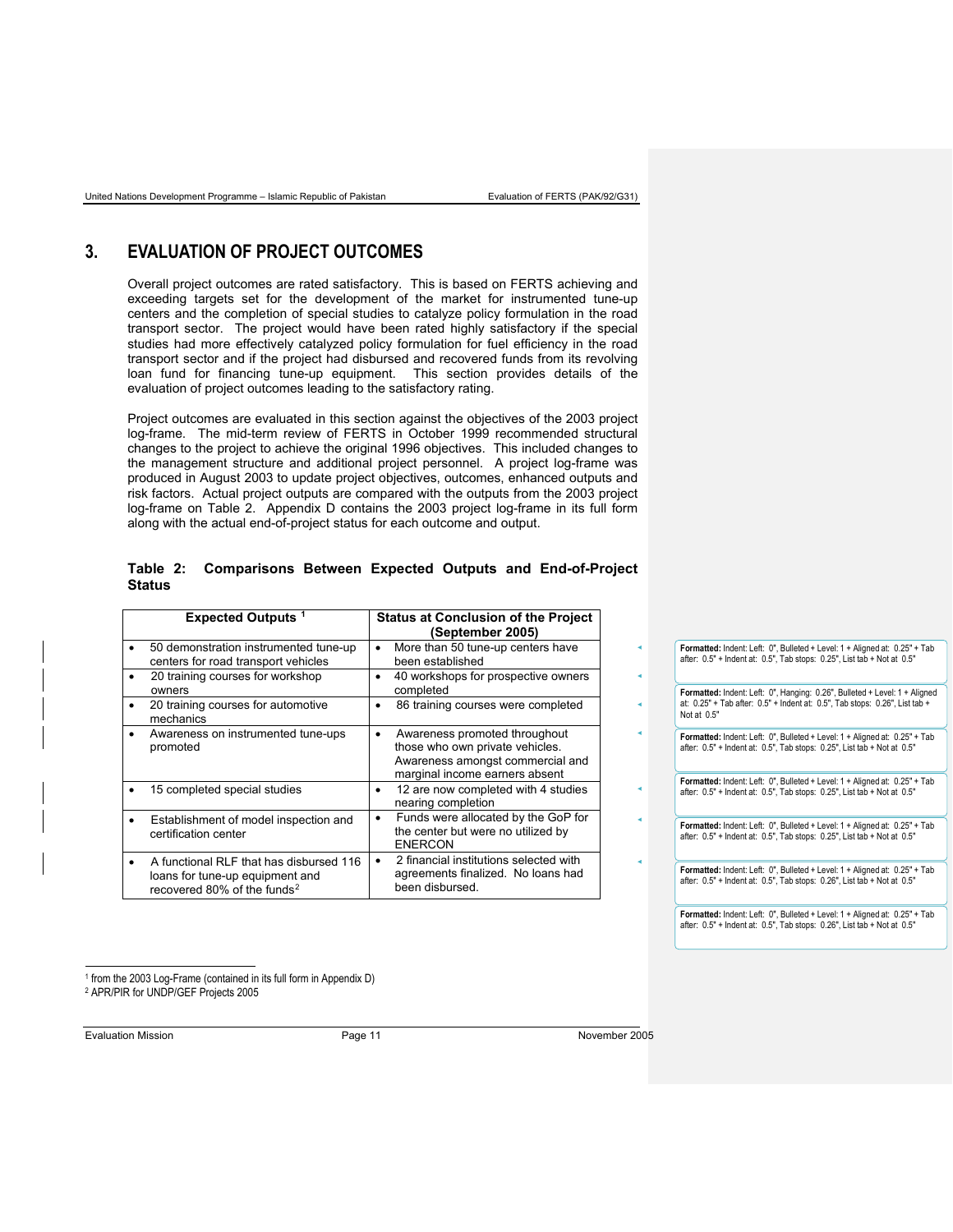Project outcomes are evaluated against:

- Its relevance to national development priorities and objectives;
- Outcome 1: Development of market for instrumented tune-ups;
- Outcome 2: Special studies for sustaining fuel efficiency in the transport sector;
- Outcome 3: Established revolving loan fund; and
- Overall project management.

Project outcomes are evaluated in the context of:

- $\Rightarrow$  the project's relevance to national development priorities;
- ⇒ efficiency of project delivery;
- ⇒ actual outputs delivered;
- $\Rightarrow$  meeting the intended immediate and developmental objectives;
- $\Rightarrow$  effectiveness of the project in meeting these objectives;
- $\Rightarrow$  building capacity;
- ⇒ sustainability; and
- $\Rightarrow$  beneficiary views of the project.

## **3.1 Project Relevance to National Development Priorities and Objectives**

The relevance of FERTS is significant to the 1992 Pakistan National Conservation Strategy (NCS) that has set three goals for the environmental protection of Pakistan:

- (1) Conservation of natural resources;
- (2) Promotion of sustainable development; and
- (3) Improvement of efficiency in the use and management of resources.

To achieve these goals, fourteen program areas were targeted for priority implementation including energy efficiency improvements, renewable resource development/deployment, pollution prevention/reduction, urban waste management, institutional support of common resources, and integration of population and environmental programs. The FERTS project is relevant to several of these program areas.

Additional national relevance to FERTS is reflected in the  $5<sup>th</sup>$  UNDP Country Program (1996) that emphasized "support to the management of the environment and natural resources in accordance with GoP NCS". The FERTS program bolstered UNDPs commitment to this Program through its focus on energy efficiency improvements. The 5<sup>th</sup> UNDP Country Program was updated into the "Country Cooperation Framework (CCF)" (1998 – 2003) that better reflected the needs of GoP. In particular, FERTS was relevant to three strategic objectives of the CCF including:

- *Governance:* One of FERTS objectives is related to building environmental and transportation policy and legislation. This objective is linked to the GoP strategic objective of creating an enabling environment within which the people of Pakistan can influence the direction and conduct of their governing institutions;
- *Gender:* The FERTs Mid-Term Evaluation (1999) emphasized gender issues and increasing sensitivity towards women drivers in a largely male-dominated sector. In response, FERTS has ensured that tune-up training is gender sensitive and has

Evaluation Mission Page 12 November 2005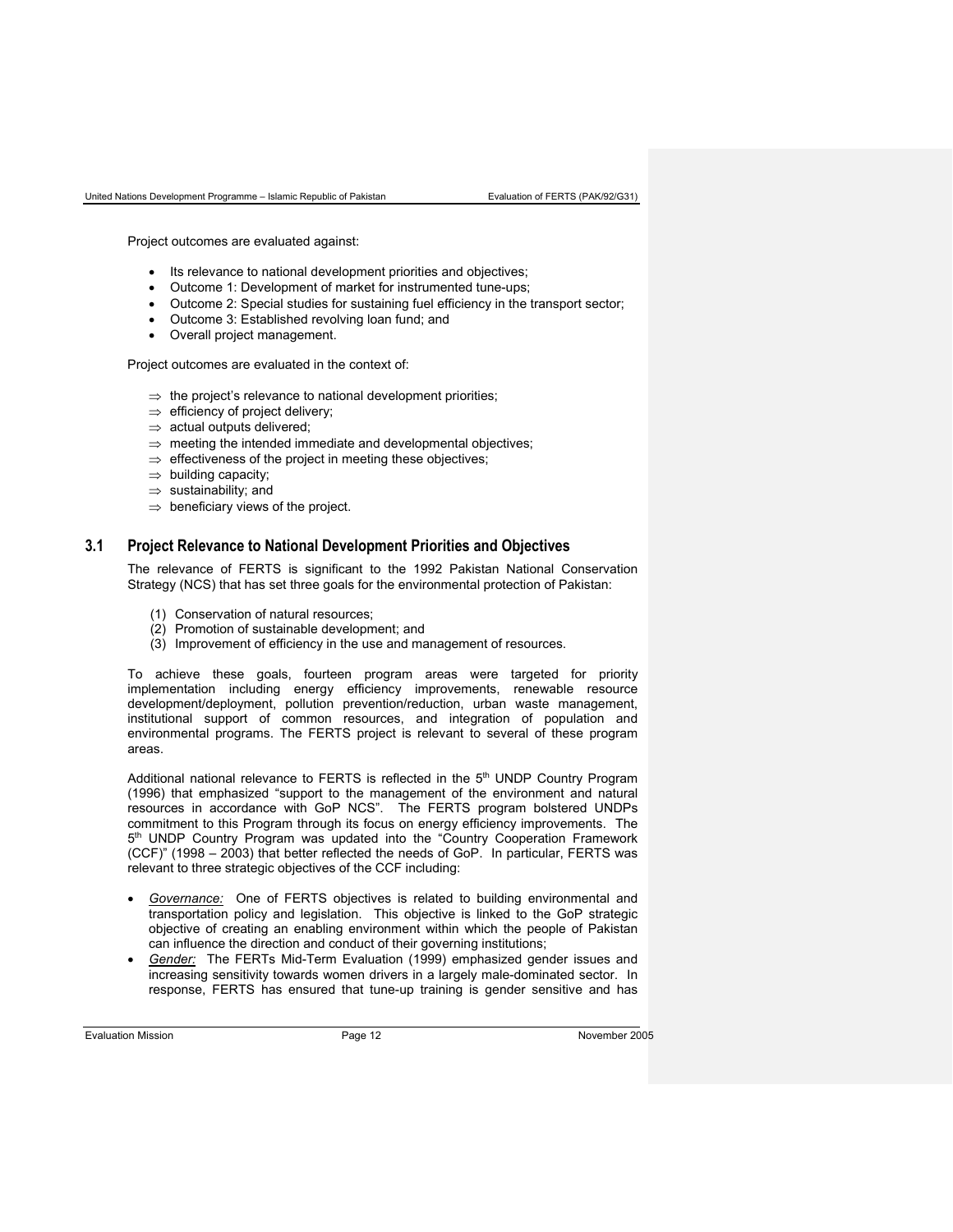provided special discounts to women drivers bringing their vehicles into tune up centres (PIR, 2002). These project actions link with the GoPs policies of the need to advance the cause of women and support the Convention on the Elimination of all Forms of Discrimination Against Women (CEDAW). UNDP has assisted in the preparation of a national programme for the implementation of CEDAW;

• *Sustainable Livelihoods:* FERTS efforts to train mechanics on the use of tune-up equipment provide a strengthened linkage between poverty alleviation and improvements in environmental quality. FERTS has provided the employment opportunities for urban-based mechanics who would also raise awareness of the environmental benefits to well-tuned vehicles.

#### **3.2 Outcome 1: Development of Market for Instrumented Tune-ups**

Activities to develop this market included:

- Setting up of demonstration tune-up centers;
- Training of workshop owners and mechanics; and
- Conducting awareness activities.

#### *Was the project efficient in the delivery of this outcome?*

During the initial phases of FERTS, demonstration tune-up centers were confined to retail outlets of oil companies. This initially posed difficulties in meeting the LFA targets due to delays with cumbersome approval processes with various agencies. Subsequently, FERTS was authorized to set up tune-up centers at CNG filling stations and private sector automobile repair workshops as a measure to meet project objectives. Initially, FERTS faced difficulties in conducting the training sessions for workshop owners and automobile mechanics due to complexities of recruiting government technical training institutes. These issues were resolved through the incessant persistant efforts of the institutions.

The Mission noted evidence of special FERTS efforts to encourage the recruitment of women mechanics. Noting the keen interest shown, the FIKRI Automobile Institute in Karachi waived the minimum prerequisites for qualifying for its courses. Table 3 shows FERTS efficiency in meeting the targets for the establishment of demonstration tune-up centers. Figure 3 depicts the pace of establishment of the tune-up centers.

#### *What outputs were delivered?*

A total of 53 50 tune-up centers established against a 2005 cumulative target of 50. At the conclusion of FERTS, over 400 additional tune-up centers were purchased outside FERTS assistance<sup>[3](#page-26-0)</sup>:

- 895 workshop owners trained against a 2005 cumulative target of 360;
- $\bullet$  2075 mechanics were trained against a 2005 cumulative target of 600<sup>[4](#page-26-1)</sup>.

<span id="page-26-1"></span><span id="page-26-0"></span>Evaluation Mission Page 13 November 2005

.

<sup>3</sup> APR/PIR for UNDP/GEF Projects 2005

<sup>4</sup> from presentation by FERTS NPM, Dr. Sarwar Saqib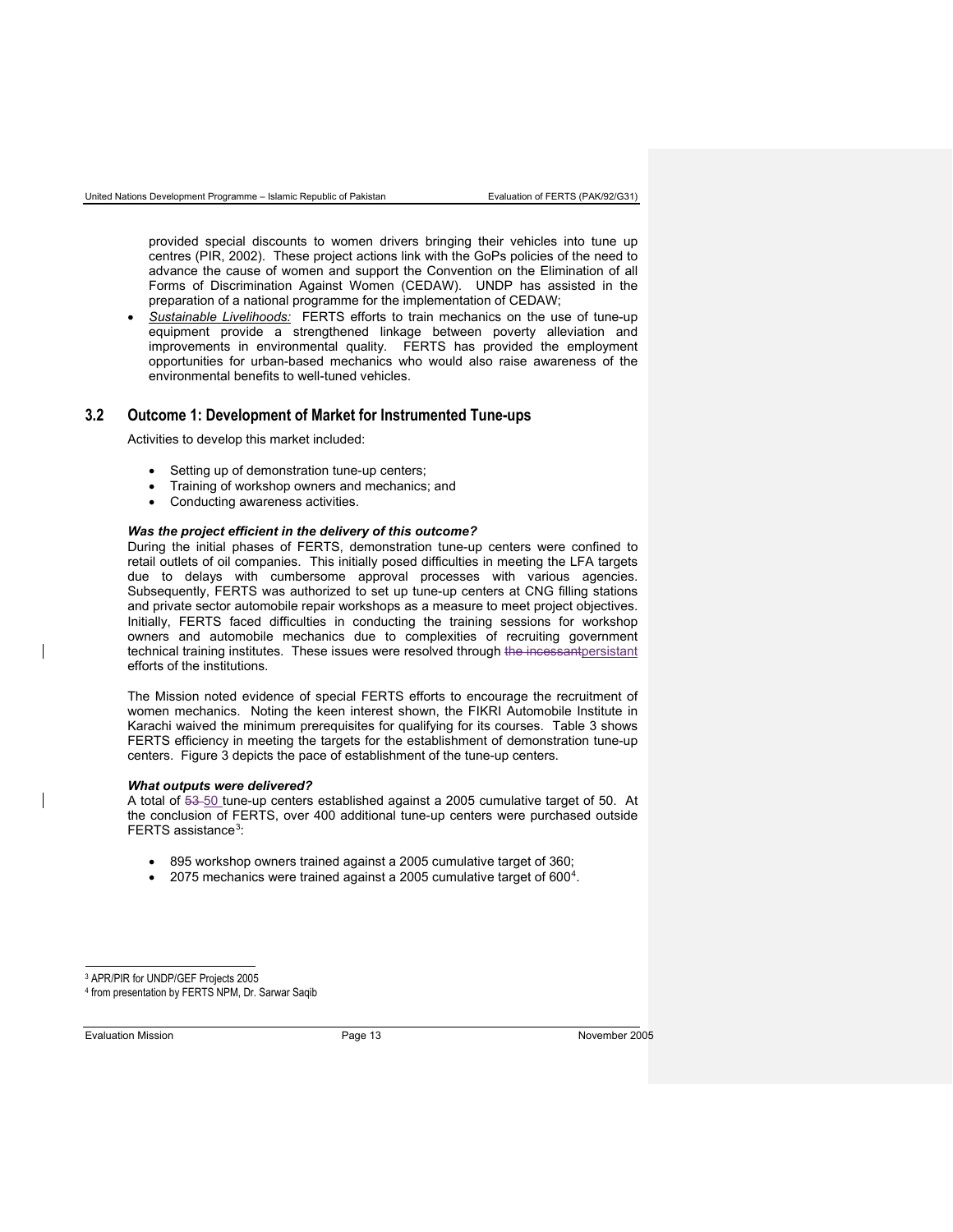| Year | Target | Status | Efficiency      | Cummulative | Cummulative Cummulative |                          |
|------|--------|--------|-----------------|-------------|-------------------------|--------------------------|
|      |        |        | $\%$            | Efficiency  | % Efficiency            | %<br>% Efficiency        |
|      |        |        |                 | Original    | Revised                 | Revised<br><b>Target</b> |
|      |        |        |                 | Target (15) | Target (30)             | (50)                     |
| 1998 | 15     |        |                 |             |                         |                          |
| 1999 |        |        |                 | 13          |                         |                          |
| 2000 |        | 4      | 27              | 40          |                         |                          |
| 2001 |        | 9      | 60              | 100         |                         |                          |
| 2002 |        | 3      | 20              | 120         |                         |                          |
| 2003 | 30     | 6      | 20              |             | 30 <sup>1</sup>         |                          |
| 2004 |        | 3      | 10 <sub>l</sub> |             | 40                      |                          |
| 2005 | 50     | 23     | 46              |             | 167                     | 100                      |

## **Table 3: Efficiency of Tune-Up Center Establishment During Project**

**Figure 3: Comparison of Tune-Up Center Setup with Targets**



#### *Were immediate and developmental objectives met?*

The project successfully established the immediate objective of developing a market for instrumented tune-up centers. This is evidenced by the strong interest shown by the private sector in acquiring tune-up equipment that allowed FERTS to meet and exceed its original intermediate objectives.

Notwithstanding that emission reductions were realized on this project, the actual reductions were too small to conclude that FERTS developmental objectives were met. The reductions mainly applied to private vehicles owners mainly from middle to upper income classes who frequent the tune-up centers, and not commercial operators (who operate trucks and buses) and marginal income earners (auto-rickshaws).

Evaluation Mission Page 14 November 2005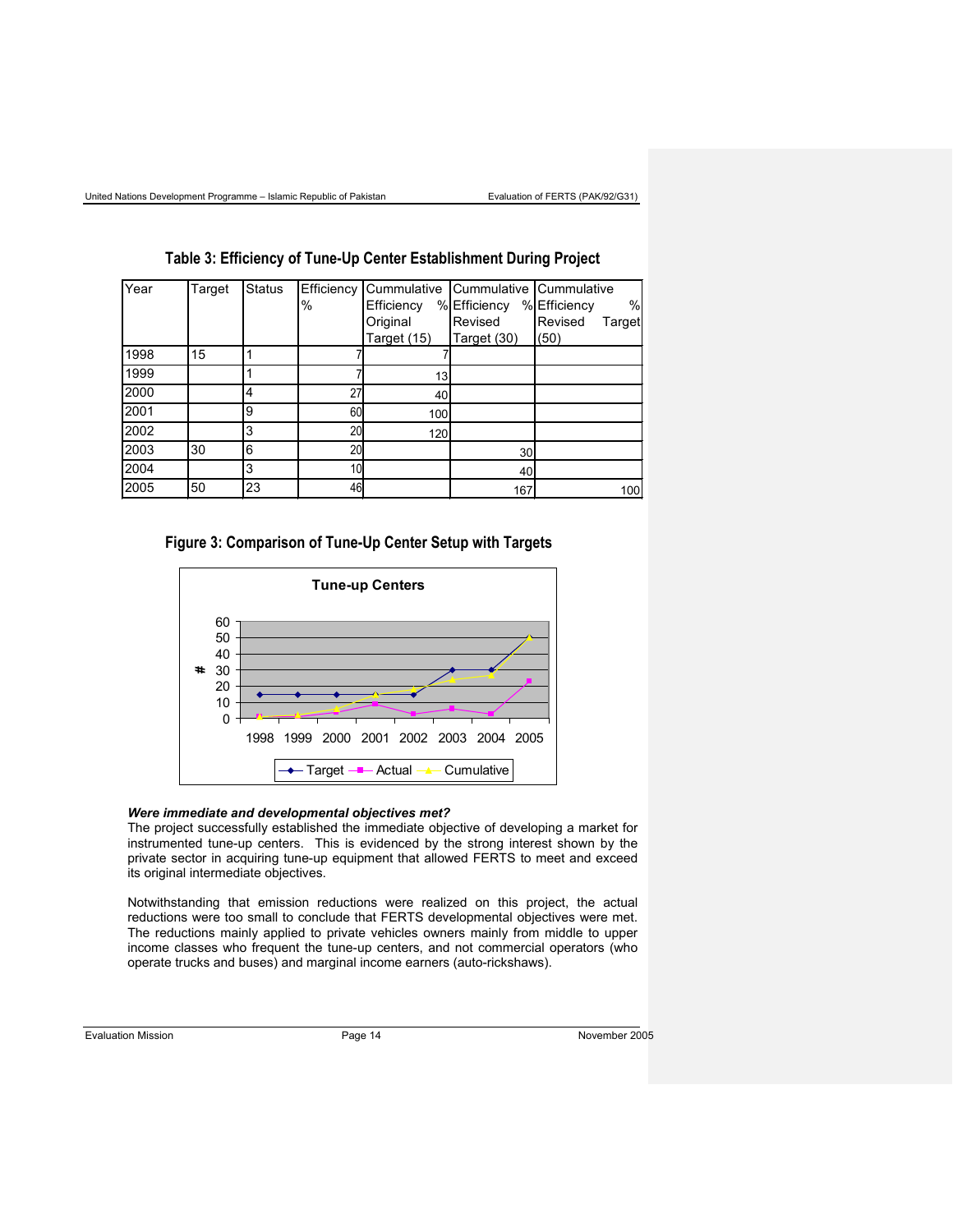#### *What was the effectiveness of project activities?*

Project activities that facilitated the participation of the private sector on the setup of the tune-up centers were very effective. This included identification of the types of machines and the provision of technical support to purchasers of the tune-up equipment. FERTS also provided support to setup free tune-ups during special events such as World Environment Day. This event also received participants from several private sector firms. FERTS was also very effective and sensitive to the involvement of women on the project in an otherwise, male dominated sector. This included large discounts for women drivers and female vehicle owners.

Training activities for prospective workshop owners and mechanics were very effective. The involvement of vocational training institutes to train auto mechanics enhanced the quality of training. From a gender perspective, some institutes (notably in Karachi) had relaxed prequalification requirements to attract potential women mechanic recruits. There is evidence, however, in certain areas of Pakistan (Balochistan) where qualification requirements ads for women mechanic recruits were too stringent.

Overall, the participation of the private sector as well as continued demand by clients for tune-up services provides indications that FERTS training activities were effective. FERTS circulated a questionnaire to training participants to seek feedback on the quality of the training courses. With a 60% response, over 70% felt the training enhanced their skills while 95% felt the training enabled them to better serve their clientele. One criticism of workshop owner training was the lack of linkages to available financing through FERTs RLF component; the linkage of training to financing would have enhanced the effectiveness of owners training.

*Did project activities build capacities during the program to setup tune-up centers?* FERTS activities were responsible for building capacity of tune-up center mechanics. This is a significant contribution to poverty alleviation. Many of these mechanics benefited from FERTS training that gave them steady employment at autorepair shops and tune-up centers. They are also able to raise awareness of the relationship between a well-tuned engine and urban environmental quality.

While there were over 600 prospective owners trained in the setup tune-up centers, it is difficult to link the improved capacity of these trainees with the number of tune-up centers throughout the country. However, the number of tune-up centers throughout Pakistan provides another excellent indicator of the impact of FERTS as well as the capacities that have been built by the project.

Capacities built within ENERCON to manage such a program are minimal due to the lack of participation of ENERCON officers on FERTS.

#### *What has been the impact of project activities related to the development of tuneup centers?*

The impact of tune-up centers has resulted in the annual fuel savings and emissions reductions as follows:<sup>[5](#page-28-0)</sup>

Gasoline savings = 26,472 Tonnes

<sup>5</sup> APR/PIR for UNDP/GEF Projects 2005

<span id="page-28-0"></span>Evaluation Mission Page 15 November 2005

1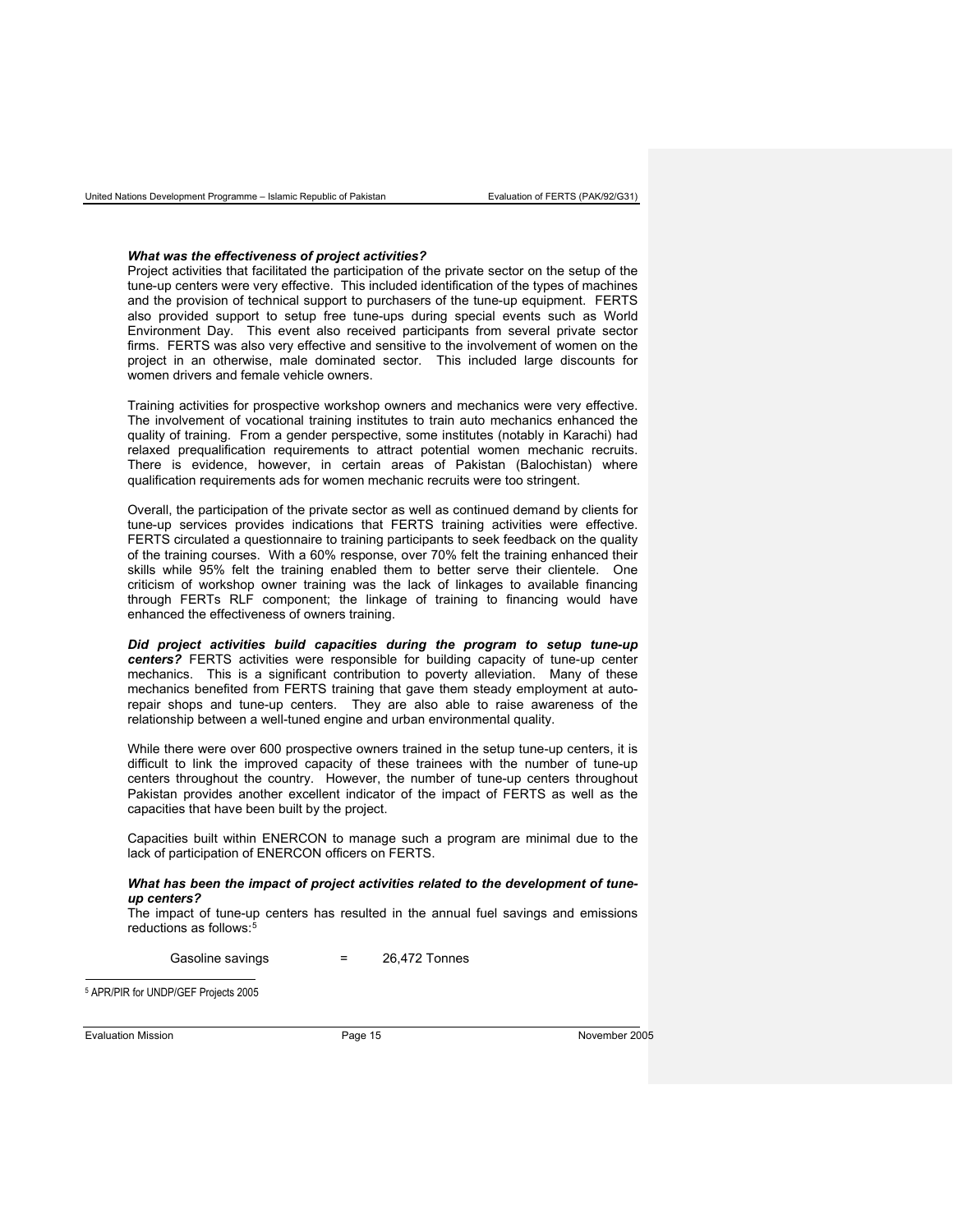United Nations Development Programme – Islamic Republic of Pakistan France Content Evaluation of FERTS (PAK/92/G31)

| Diesel savings                     | $=$ | 60,552 Tonnes  |
|------------------------------------|-----|----------------|
| CO <sub>2</sub> emission reduction | $=$ | 270.251 Tonnes |
| CO emission reduction              | Ξ   | 59.484 Tonnes  |
| SO <sub>2</sub> emission reduction | =   | 711 Tonnes     |
| NO <sub>x</sub> emission reduction | =   | 1.593 Tonnes   |
| <b>HC</b> emission reduction       | =   | 2.057 Tonnes   |
| SPM emission reduction             | =   | 3,428 Tonnes   |

Other impacts have included:

- private sector interest in tune-up shops as a means to reduce fuel consumption and to better serve clients. Several of these private sector firms including Shell and Toyota are making strong efforts to maintain a green image through their association with FERTS;
- increased awareness amongst private vehicle owners of the benefits of well tuned vehicles who are generally from the middle to upper class. This includes a significant number of women who were targets of a focused campaign to increase their use of the tune-up centers;
- enhanced skills and employment prospects for trained auto mechanics. This is based on the FERTS questionnaire on the training workshops.

#### *Can the program to setup and maintain the tune-up centers be sustained?*

With a continued demand by private sector for additional tune-up equipment, it is likely that the demand for tune-up centers will be sustained. This will require additional training of mechanics in the use of tune-up equipment well after the completion of FERTS. While there are sufficient incentives for the industry to self-regulate (this includes strong technical support from the suppliers of the tune-up equipment), there is no emergence of any government agencies to monitor and regulate the standards of the tune-up centers.

#### *What are the views of the direct beneficiaries?*

Views of direct beneficiaries of FERTS tune-up centers are very positive including tuneup center owners, mechanics and clients (i.e. private automobile owners using the tuneup centers).

## **3.3 Outcome 2: Special Studies for Sustaining Fuel Efficiency in the Transport Sector**

#### *Was the project efficient in delivery of this outcome?*

At the conclusion of FERTS, 12 studies were completed with 4 studies nearing completion and 5 studies dropped for various reasons. Overall efficiencies of delivery increased with a dedicated position created in October 2001 for managing special studies. However, in an effort to have an open and transparent selection process for selecting study consultants (that included advertisement, proposal submission, technical shortlist of proposals and financial selection from shortlist), considerable effort was expended by the FERTS project team in managing and implementing this rigid and cumbersome process. In addition, each study had to undergo a long approval process, and some consultants have experienced lengthy payment delays for their services. These factors likely compromised delivery efficiency of the special studies.

Evaluation Mission Page 16 November 2005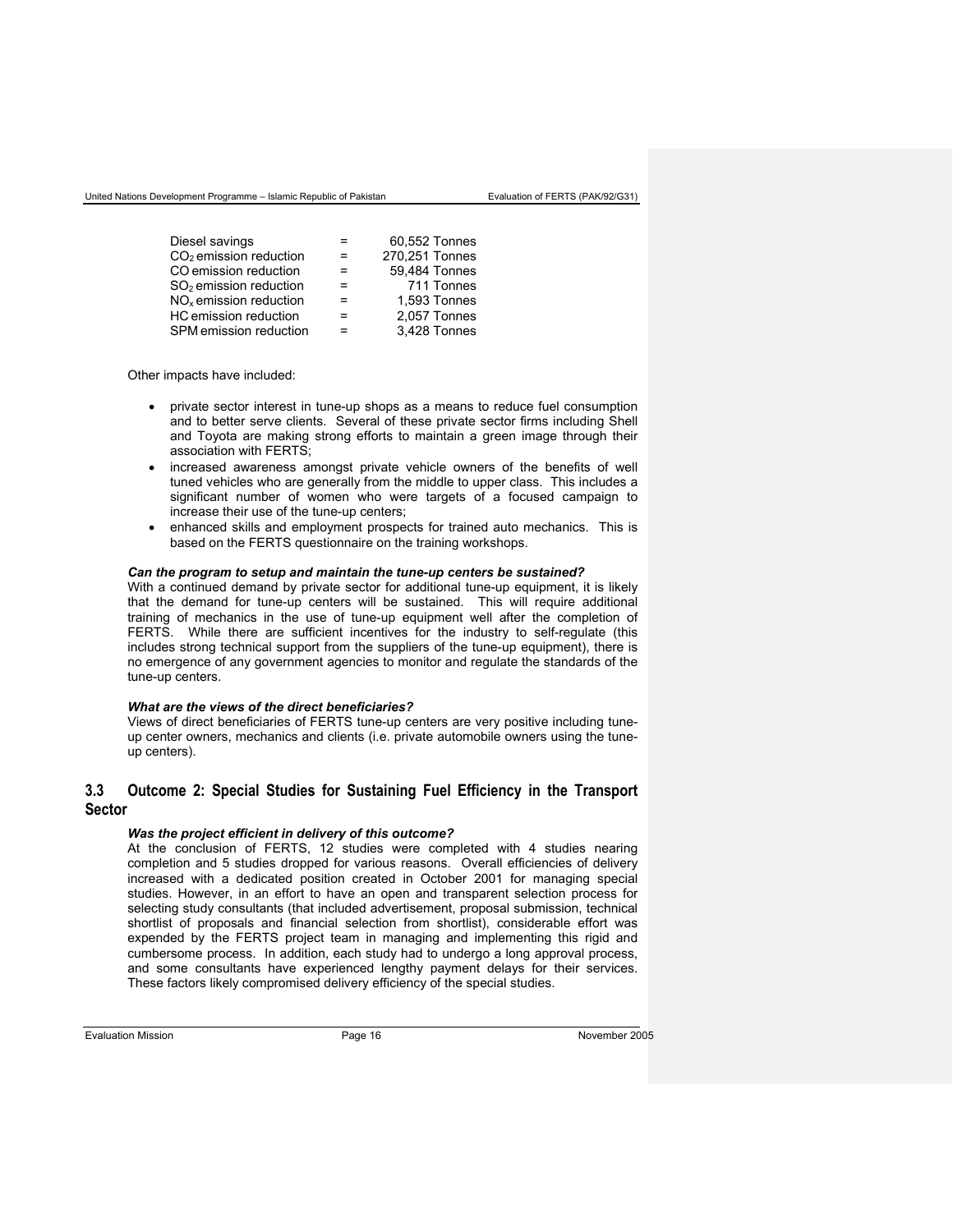#### *What outputs were delivered?*

FERTS delivered 12 completed studies at its conclusion with 4 studies still in progress and 5 studies dropped for various reasons. This output is satisfactory in terms of numbers.

#### *Were immediate and developmental objectives met?*

Four studies did catalyse various government departments into formulation of policies including the improvement of motor vehicle inspectors and vehicle emission standards. However, there were also several other studies completed that were not consequential in achieving the immediate and developmental objectives including studies in fuel efficiency in the trucking sector. This may change given the long gestation periods required for policy development.

#### *Were the studies effective in identifying sustainable fuel consumption policies in the road transport sector?*

The following special studies are being used by participating government agencies to formulate policy:

- "Improving Vehicle Emission Standards in Pakistan" being adopted by Pakistan EPA; Emission Standards are Under Revision by Pak-EPA
- "Strengthening the Institution of Motor Vehicle Examiners (MVE) in Pakistan" being adopted by several agencies including Punjab Province;
- "Implementation of National Highway Safety Ordinance 2000 and Ticketing System for Traffic Violations" being adopted by Punjab Province;
- Ambient Air Quality Monitoring, Study completed, draft report submitted. PAK-EPA will consider it as a base line study for its Clean Air Initiative.

The remainder of the 15 studies, however, has not resulted thus far in any follow-up activities. This maybe due to a number of reasons including:

- ⇒ The lack of a strategic approach in the selection of study topics. Examples include overlapping scope of work of subject matter such as the 3 studies on fuel efficiency on commercial trucks;
- $\Rightarrow$  Loose terms of reference that would result in report outputs that are not useable;
- ⇒ A lack of innovative approaches by selected consultants to better assist users of the studies (mainly government agencies) in formulating policies;

Other factors that adversely impacted the effectiveness of the special studies include:

- ⇒ The lack of FERTS resources and collaboration with ENERCON counterpart personnel to effectively manage consultants. This resulted in consultant studies that lacked recommendations that could be easily adopted by policy makers; and
- $\Rightarrow$  Paucity of consultants with detailed knowledge of the relevant subject matter;
- ⇒ Insufficient resources allocated to effectively study each topic.

#### *Did the project build capacity of ENERCON and its consultants?*

FERTS activities on special studies built little or no capacity of ENERCON with these studies. ENERCON participation on these studies was limited to a review role. The

Evaluation Mission Page 17 November 2005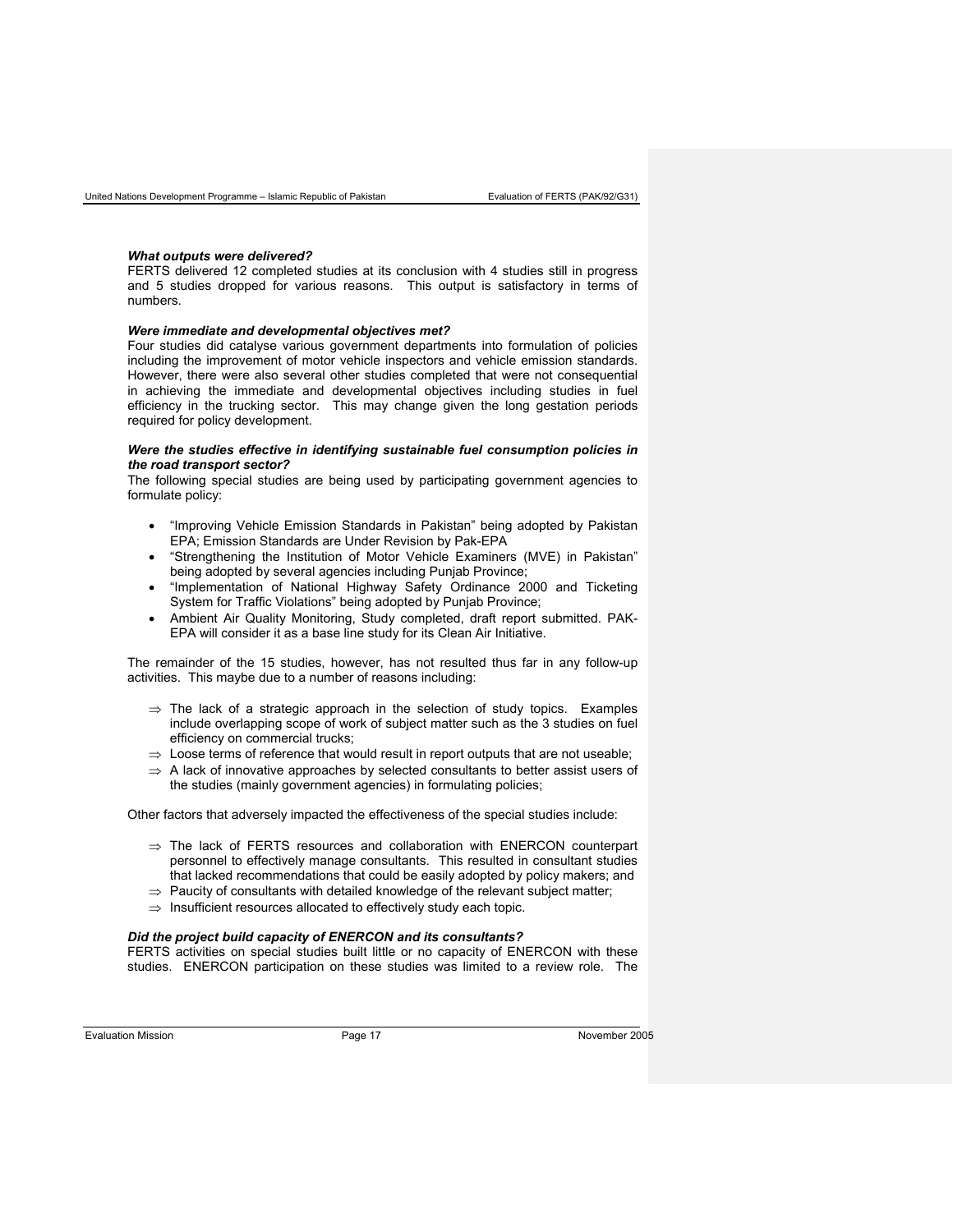studies, however, did improve the capacities of some of the consultants to address new topics on which they had no prior experience.

#### *What were the impacts of Special Studies?*

Overall, the special studies component appears to have had limited impact on policy formulation by the GoP and provincial governments. This may change over time given the long gestation periods of policy formulation.

#### *Are the activities for Special Studies sustainable?*

The GoP will have a continuing need for consulting inputs that assist policy formulation in the road transport sector. However, the Mission had difficulty in determining if sufficient GoP funds will be made available for further studies. As such, the sustainability of special studies is questionable.

#### *What are the views of the direct beneficiaries?*

There were mixed reviews of the studies from government agencies interviewed including EPA and the Ministry of Environment. Pakistan EPA found the special study on "Improving Vehicle Emission Standards" to be useful. However, various personnel with the Ministry of Environment found the studies too general in nature for their use.

### **3.4 Outcome 3: Established Revolving Loan Fund**

#### *Was the project efficient in establishing an RLF?*

A chronology of the development of the Energy Conservation Fund (ECF) follows:

- $\circ$  Jan 2000 ECF concept floated as a means to manage the RLF;
- $\circ$  Sept 2000 local consultant presents concepts of the ECF;
- $\circ$  Jan 2001 consultant requested to vet study through UNDP-GEF and conduct stakeholder consultations;
- o July 2001 ECF report issued to 5 other agencies for approval;
- $\circ$  Sept 2001 committee finalizes consultant report and funds deposited into ECF;
- o Oct 2001 Board of Directors selected,
- $\circ$  Dec 2002 FERTS commences search for financing institutions to manage loan disbursement;
- o Dec 2003 no progress on selection of financing institutions for loan disbursement;
- o Nov 2004 after initial poor response from financial institutions, 3 short-listed institutions make presentations to become manager of ECF;
- Early 2005 two financial institutions selected for managing ECF;<br>○ Sept 2005 FFRTS completed with no FCF disbursements
- Sept 2005 FERTS completed with no ECF disbursements.

Progress in the development of the RLF accelerated with the new project structure of 2000 that included a new project position for a manager of finance. However, at the conclusion of FERTS, no loans were disbursed from the RLF. One of the reasons for this outcome was the delay in selecting a financial institution to manage the ECF, compounded by the lack of understanding of project objectives by the financing institutions. Moreover, various persons during the mission had suggested in-country experience to develop an RLF was rare. Hence, the efficiency of project delivery would have improved through the short-term recruitment of a micro-finance specialist with international SME experience. The inputs of this specialist would have accelerated the development of the ECF to the extent that some loans may have already been disbursed prior to the conclusion of FERTS.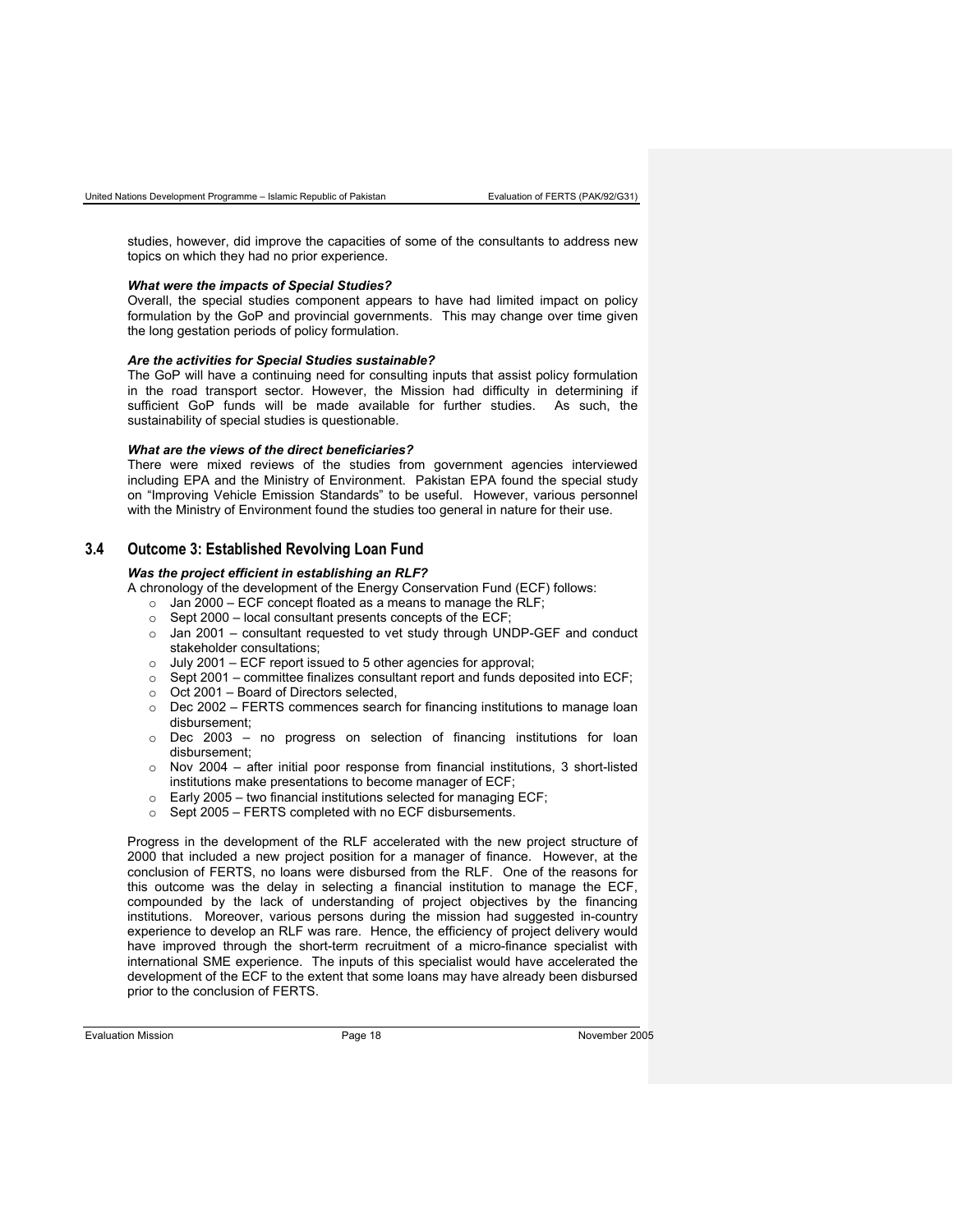#### *What outputs were delivered?*

The only output was the establishment of the ECF to disburse RLF loans.

#### *Were immediate and developmental objectives met?*

The immediate objective of establishing a revolving fund for tune-up centers has been met. However, full establishment of the fund has not yet been met since ECF had not yet disbursed any loans. Although the fund structure and management have been established, the ECF cannot be linked at this time to the setup of any tune-up centers and hence, has not yet contributed to developmental objectives of reducing source emissions of GHGs by improving fuel efficiency in motor vehicles

#### *Was the project effective in establishing the RLF?*

The effectiveness of project activities was limited given that the ECF was established but had not yet disbursed any loans after 5 years of preparations. Project effectiveness in the development of the ECF would have been enhanced through the recruitment of a short-term expert with international experience.

#### *Did the project build capacity for managing and sustaining an RLF?*

There has been some capacity building of selected financial institutions who were chosen to manage the ECF. Apart from the National Project Manager for FERTS who has returned to ENERCON, little or no capacity has been built within ENERCON to operate within the ECF.

#### *What has been the impact of the RLF?*

Since no loans have been disbursed by the ECF at the conclusion of FERTS, the impact of the RLF component cannot be measured. However, there is a general consensus that the RLF will serve as a valuable mechanism on which to sustainably fund clean technologies and practices.

#### *Is the RLF in its current state sustainable?*

Since the ECF has yet to disburse any loans, it is difficult to assess its sustainability. However, the ECF possesses the elements for a sustainable future including:

- a Board of Directors with a broad spectrum of representation from the private sector, public sector and the UNDP; and
- being a limited company by guarantee.

#### *What are the views of the direct beneficiaries?*

Views of prospective tune-up shop owners were not taken during the mission.

## **3.5 Evaluation of Overall Project Management**

### *Was it efficient?*

The FERTS project management team delivered most of the outputs within a fairly difficult working environment. Their efforts are admirable in managing the project within an environment of transparency. However, such an effort may have left them with little or no time on other project management issues such as forecasting problems, preparing work plans, building a collaborative relationship with counterpart ENERCON staff, providing additional resources into the timely development of the RLF and improving the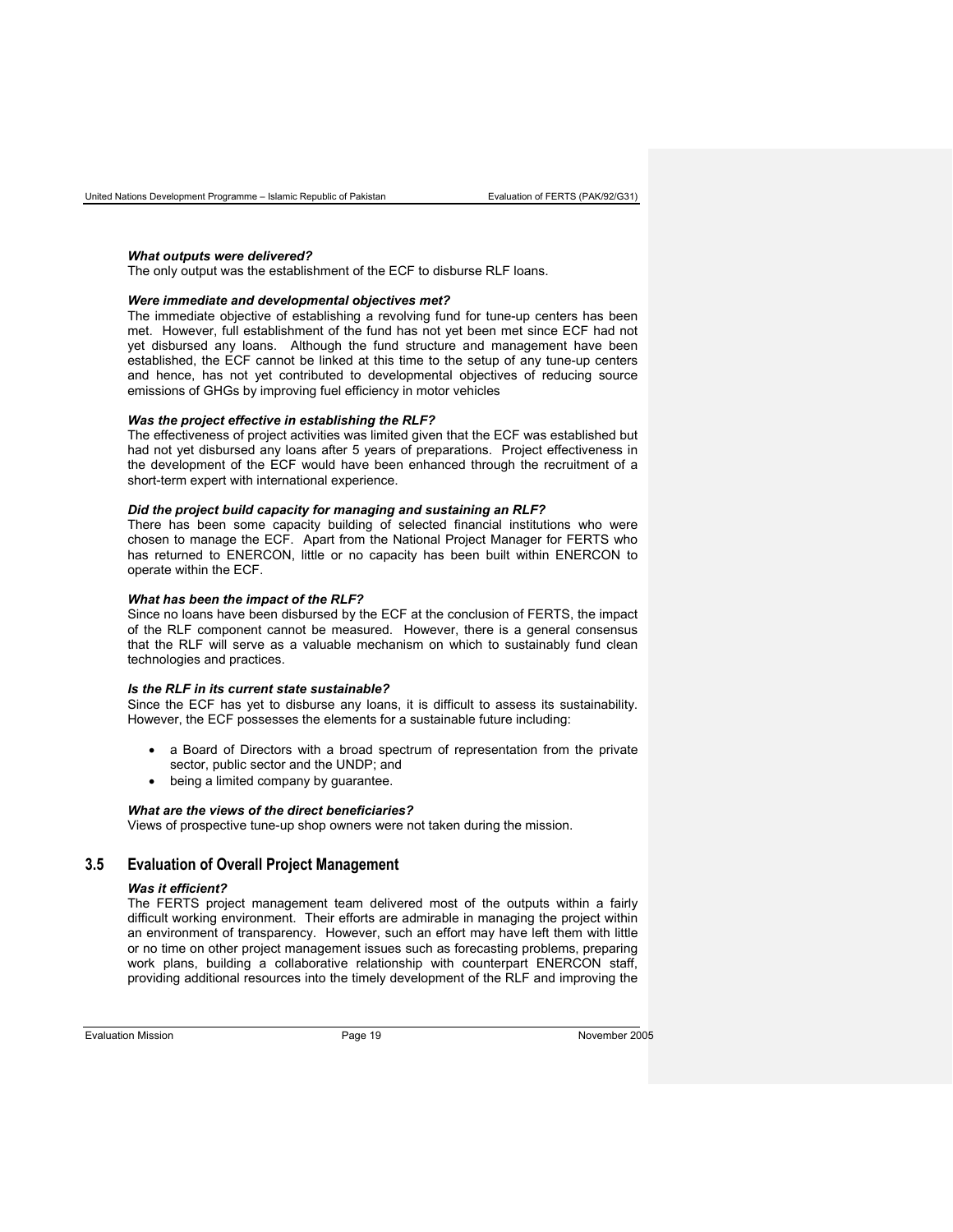quality of the special studies. A collaborative relationship with ENERCON staff would have likely propelled FERTS into achieving all its objectives.

#### *Did project management achieve output targets?*

Good project management is responsible for achieving and exceeding the number of tune-up centers. Additionally, targets for Special Studies have also been met. However, project management did not meet the objectives of a functional RLF that has disbursed 116 loans and recovered 80% of its funds.

#### *Was project management responsible for meeting immediate and developmental objectives?*

Good project management was largely responsible for meeting the immediate goals of developing a market for tune-up centers. Project design, however, was responsible for development goals of reducing GHG emissions not being met; FERTS tune-up centers only benefited middle and upper income class owners of private vehicles, and not marginal income operators and operators of commercial trucks and buses.

#### *Was project management effective?*

Project management was effective in reaching its objectives with the tune-up centers. However, improvements could have been made towards integrating all project activities and balancing project efforts towards the special studies and development of the RLF. For example, more urgency could have been placed on developing the RLF to demonstrate RLF financing mechanisms for potential owners of tune-up centers. In addition, FERTS project management could have encouraged a more team-oriented approach in its operations. Many FERTS staff were not aware of other FERTS activities outside their sphere of responsibilities. Through weekly project meetings to share their information, FERTS project staff would have benefited from an integrated view of the project to assist in their own managerial roles on the project.

#### *Was project management facilitative towards building capacity?*

FERTS project management was facilitative towards building capacity of those involved with the tune-up centers. However, efforts to build ENERCON capacity were futile given the large rift that had developed between the FERTS project team and ENERCON.

#### *Was sustainability addressed by project management?*

An exit strategy that addresses sustainability issues of a post-FERTS environment was addressed in a working paper for the 14<sup>th</sup> and Final Meeting of the FERTS PSC. The exit strategy consisted of the transferal of FERTS activities to ENERCON staff, and honoring technical support agreements for tune-up centers owners through ECF resources. More specifically, the exit strategy identifies seven positions that require sanctioning for the creation of new posts, the positions all being very important including Deputy Chiefs for Information & Outreach and Planning & Evaluation. The salaries to be received by all transferred staff will be lower than the UNDP-FERTS positions, and hence, present a substantial risk to sustainability in a post-FERTS environment without donor support. Moreover, there are sustainability concerns over the transfer of the ECF management to ENERCON. Several nominated transferred staff expressed their concerns over their ability to continue post-FERTS activities without logistical and financial support that was received by the FERTS team.

Underlying problems with the exit strategy were issues related to the GoP failure to legislate an Energy and Conservation Management Bill that would have provided

Evaluation Mission Page 20 November 2005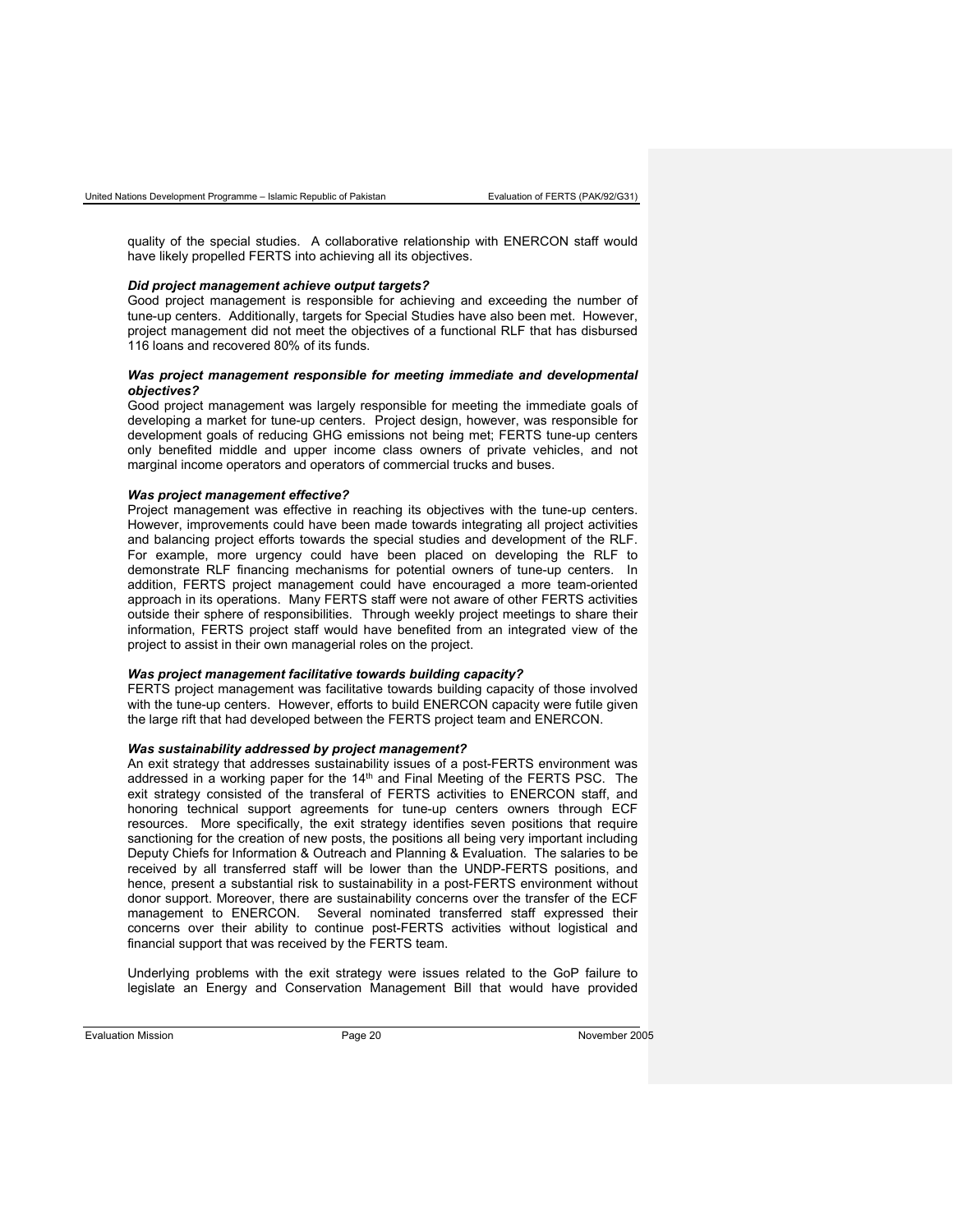ENERCON with autonomy from GoP rules of business. Prior to 1997, ENERCON was an autonomous organization. However, in 1997, ENERCON became an attached department of the Ministry of Environment, and has had difficulties attracting staff to fill its numerous vacancies. As such, this provided a monumental challenge to FERTS to address sustainability issues and establish ENERCON as the agency to continue FERTS activities after the project's conclusion.

#### *What were the overall views of the direct beneficiaries of FERTS?*

The Mission visited with a large number of direct beneficiaries of the project as listed in Appendix B including government agencies and institutions involved with fuel efficiency policy initiatives; owners and mechanics of tune-up centers; personnel with training institutes; and vehicle owners. The views of those involved in operating and managing the tune-up centers has been very positive; the tune-up centers are profitable and provide a valuable service to encouraging fuel efficiency. In addition, the view of vehicle owners using the tune-up centers was also very positive. Many of them feel there is a direct benefit to them notably in vehicle performance and fuel savings.

Within the organization of FERTS, ENERCON should be considered as a direct beneficiary given that their capacities were to be enhanced under FERTS. Prior to 1999, ENERCON personnel had managed FERTS. After the mid-term review of 1999, management changes within ENERCON had materialized to improve the performance of FERTS. The outcome of these changes was an understaffed ENERCON management core after 1999. Moreover, the Mission's interviews with The-remaining der-Moreover, the Mission's interviews with The remainingder of ENERCON staff reflectshas had minimal involvement with FERTS since 1999. The Mission interviewed many of ENERCON staff; t<mark>Their views of FERTS have been largely</mark> negative given that they have not been a part of FERTS from i since 1999 and the lack of a systematic transfer of FERTS in 1999 to a new ENERCON project manager... to incorpor-

**Commented [AQ4]:** Sounds misleading – ENERCON was the owner of the Project from day 1……..perhaps this needs a little bit of elaboration giving the background to the management changes in ENERCON and lack of systems in the organisation for a systematic handing and taking over by the top management or MD

Evaluation Mission Page 21 November 2005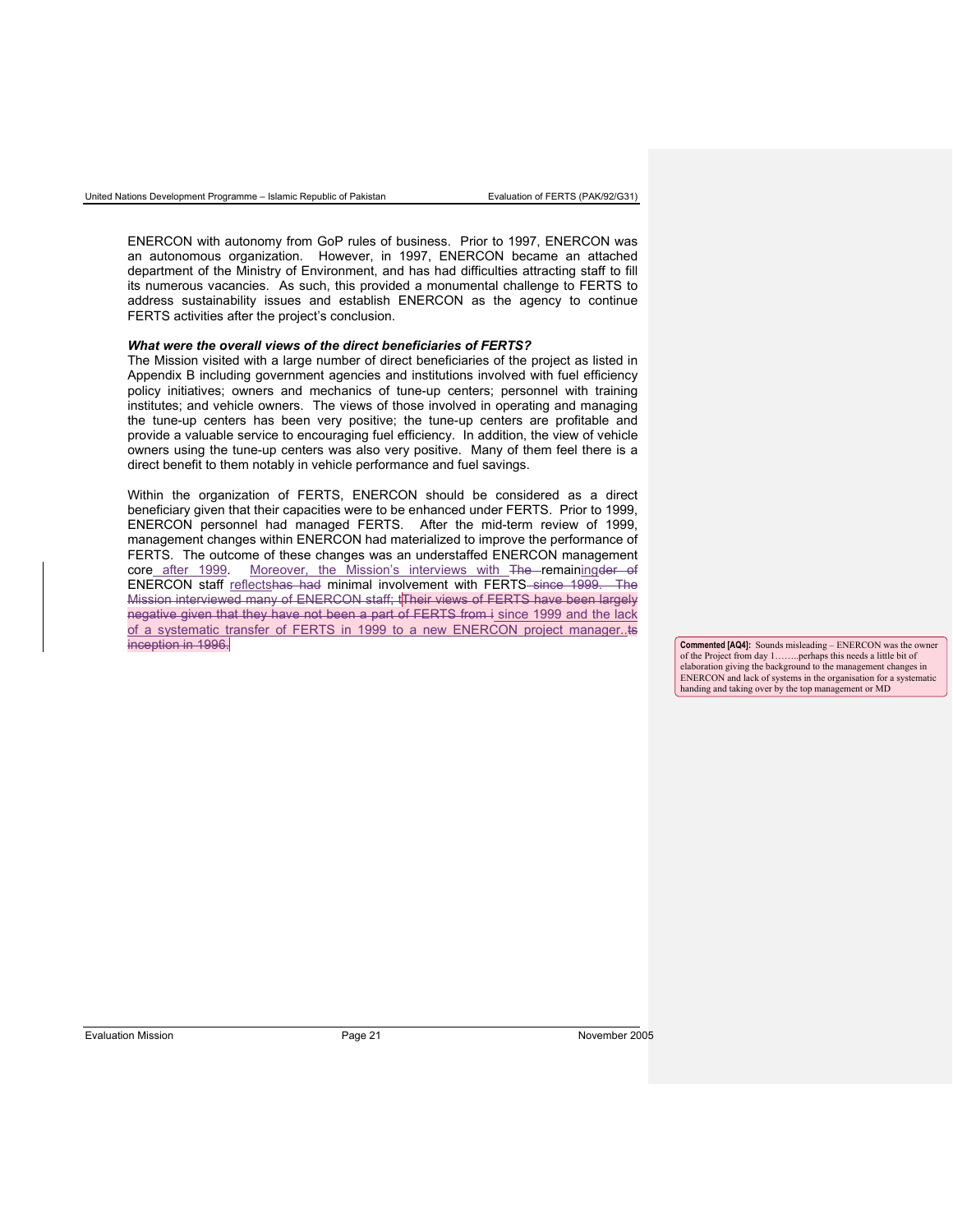United Nations Development Programme – Islamic Republic of Pakistan Evaluation of FERTS (PAK/92/G31)

Evaluation Mission **Page 22** November 2005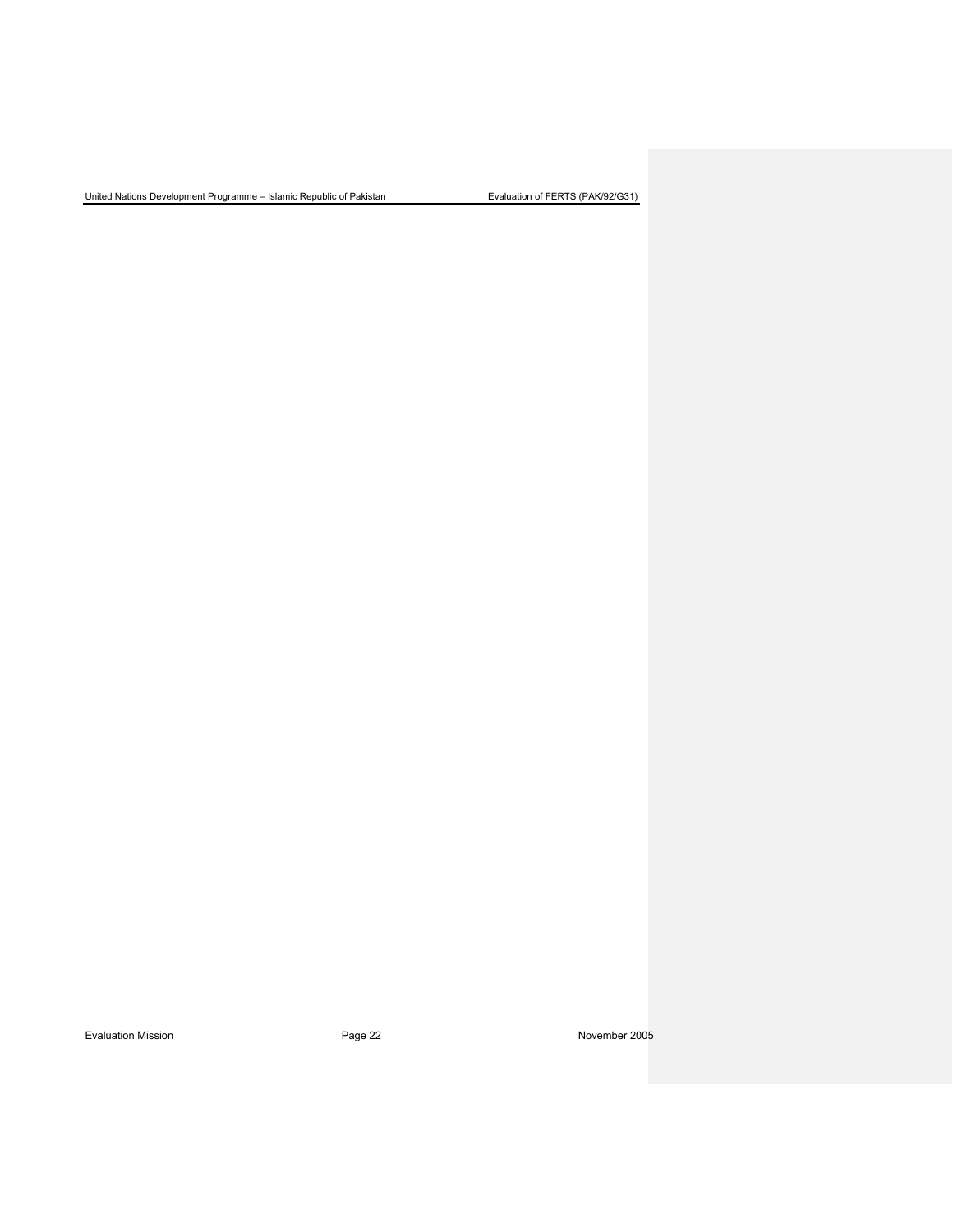# **4. CONCLUSIONS AND LESSONS LEARNED**

# **4.1 Conclusions**

- *FERTS has succeeded in creating awareness of the value of well-tuned engines and its relationship to environmental quality.* This achievement is notable due to the successful engagement of the private sector. Awareness of well-tuned engines, however, is confined to private vehicle owners from the upper and middle class. While the proportion of the private vehicles to commercial vehicles is estimated to be in the order of 2:1, the number of …… Different approaches and additional resources will be required to create awareness of transport fuel efficiency within marginal income groups and commercial vehicle operators;
- *FERTS has contributed to poverty alleviation through the training of mechanics and creating new opportunities for SME workshop owners and entrepreneurs.* Many of these mechanics and owners will be able to raise the awareness of the urban air quality and the environmental benefits of well-tuned vehicles;
- *GHG reductions resulting from tune-up centers were modest. With the increase in the number of road vehicles for transport, sustaining and increasing GHG reductions after FERTS cannot be accomplished solely by promoting engine fuel efficiencies and tune-up centers*. Stronger efforts are required after FERTS towards a strategic approach on reducing fuel consumption within the road transport sector. These efforts would include a continuance of special studies on strategic road transport issues;
- *The ECF has the potential to provide an excellent vehicle for sustaining the growth of SME fuel efficiency initiatives in Pakistan. However, its success will depend on how it is supported, marketed and managed.* The sustainability of tune-up centers as a stand-alone business is questionable given that the current market has been developed through "subsidies" to assist in market penetration. As such, the Mission anticipates that ECF loans to potential purchasers of this equipment are more likely to be auto-repair shops that have other activities that can support the equipment purchase; the tune-up equipment will enhance the profile of the auto-repair shop to the extent that ECF concessionary borrowing rates will be attractive. Hence, ECF marketing and operations will need to be based on a strategic business plan that includes targeted marketing to this niche group of repair shops. More importantly as a first step, it will be important to initiate the disbursements of loans to the interested entrepreneurs;
- *The capacity of ENERCON to manage post-FERTS activities requires strengthening*. Aside from the FERTS National Project Manager who has returned to ENERCON, there is no corporate memory of FERTS within ENERCON. Clearly, if ENERCON are to manage post-FERTS activities and the ECF, it will require some form of logistical and financial support;
- *Concerted efforts by FERTS to incorporate gender into project activities have had modest impacts*. This includes raising awareness amongst female drivers of the environmental and health benefits of well-tuned engines and encouraging their

**Formatted:** Indent: Left: 0.5", Bulleted + Level: 1 + Aligned at: 0" + Tab after: 0.25" + Indent at: 0.25", Tab stops: Not at 0.25"

**Formatted:** Indent: Left: 0.5", Bulleted + Level: 1 + Aligned at: 0" + Tab after: 0.25" + Indent at: 0.25", Tab stops: Not at 0.25"

Evaluation Mission Page 23 November 2005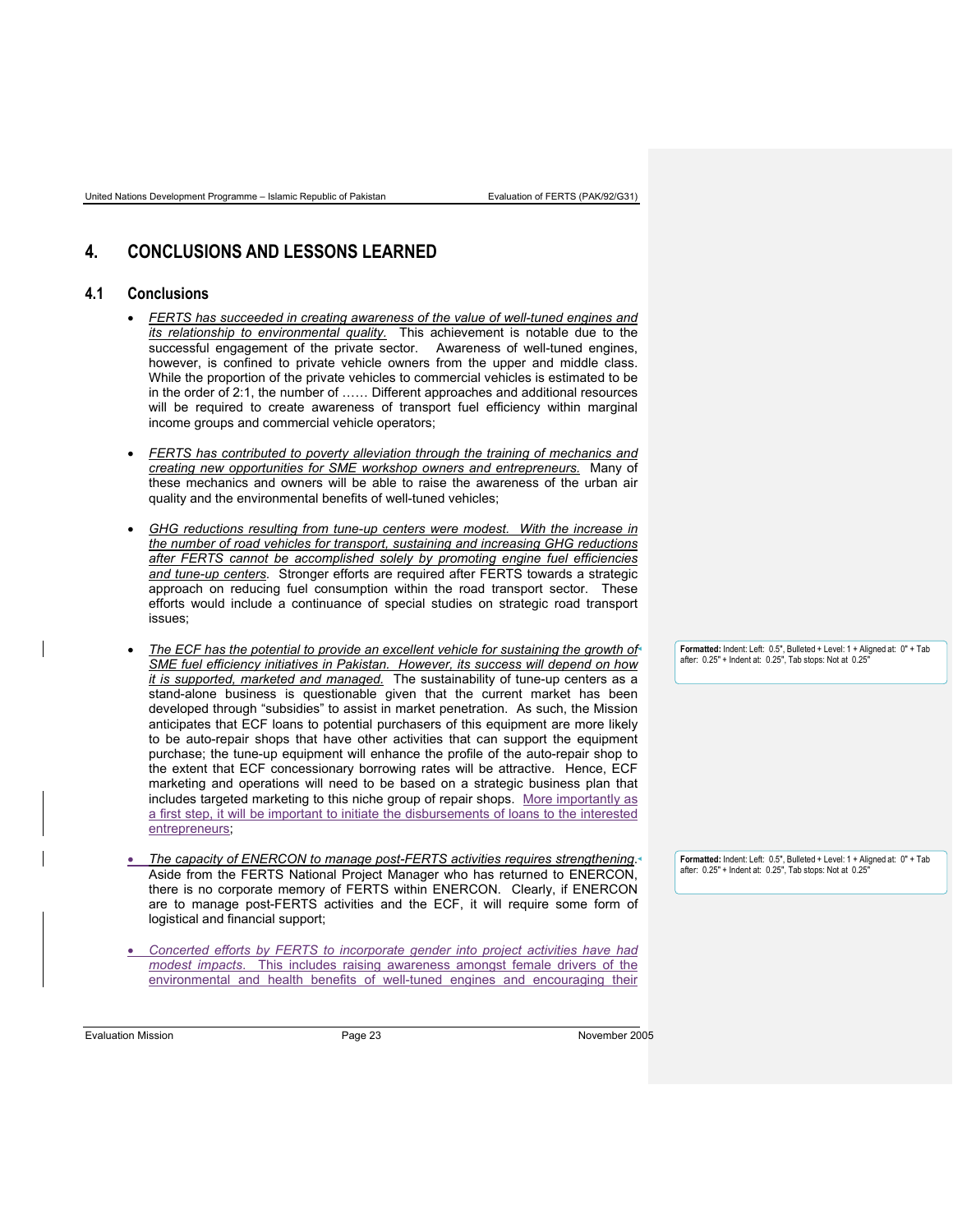participation in training sessions for mechanics and management of tune-up centers. More comprehensive approaches and planning of activities, however, will be

required if gender is to be mainstreamed into future activities including:

Evaluation Mission Page 24 November 2005 o gender sensitive participatory planning; o improved understanding of the transport needs of women; o gender-sensitive interventions that can be piloted refined and replicated; "level playing fields" for women entrepreneurs who want to setup tune-up centers individually or communally; the setup of a gender sensitive monitoring and evaluation network. **4.2 Lessons Learned** Key lessons from this project include: • *The presence of strong project steering committee mechanism and the proper delegation of authority to the national project director is essential to any project success.* Minutes from FERTS project steering committee meetings and tripartite reviews contained detailed discussions of items critical to the progress of the project and decisive measures to move the project forward. Without the outputs from the project steering committee, FERTS would have been far behind its targets; • *Specialized expertise can provide significant and timely project benefits.* FERTS was challenged in its efficiency and effectiveness in the delivery of the special studies and RLF outcomes. In both instances, an expert with international experience deployed at the start of each of these components would have increased the probability of better outcomes. This would have included a micro-credit specialist for the RLF and a strategic transport planner for the special studies. In addition, a project management specialist would have provided valuable guidance in the allocation of project resources with a reduced emphasis on the tune-up centers; • *A structured strategic planning exercise would have facilitated a better outcome from the special studies component.* With the lead of a strategic transport planner, b*A structured strategic planning exercise would have been beneficial to the special studies component.* Broad priorities of the road transport sector would have been identified with corresponding and appropriate actions within a format of a logical framework matrix. This would include a mission statement (likely reducing fuel consumption in the road transport sector), identification of challenges, identifying strategic priorities (such as strengthening policies and administrative processes, creating awareness, addressing certain transport sub-sector priorities such as commercial and fleet vehicles, and capacity building) and proposing specific actions to address the strategic priorities. Specific actions would have been the basis of special study topics. The qualified strategic transport planner (with international experience) could have facilitated a strategic planning session to elicit responses from participants on contributions to a road transport strategic plan; • *Flexibilities need to be built into project designs in the event of changes in government policy and commitments.* Prior to its commencement, one of the keys to a fully successful outcome of FERTS was a completely autonomous ENERCON that would have been allowed to operate beyond its mandate as a government **Formatted:** Indent: Left: 0.5", Bulleted + Level: 1 + Aligned at: -1" + Tab after: -0.75" + Indent at: -0.75", Tab stops: -1", List tab + Not at -0.75" **Formatted:** Indent: Left: 0.5", Bulleted + Level: 1 + Aligned at: -1" + Tab after: -0.75" + Indent at: -0.75", Tab stops: -1", List tab + Not at -0.75" **Formatted:** Indent: Left: 0.5", Bulleted + Level: 1 + Aligned at: -1" + Tab after: -0.75" + Indent at: -0.75", Tab stops: -1", List tab + Not at -0.75" **Commented [AQ5]:** Would you like to specify who could have been the beneficiaries and institutionally where should the lead come from. I think it would be good if ENERCON can still benefit from taking the studies forward. **Formatted:** Bullets and Numbering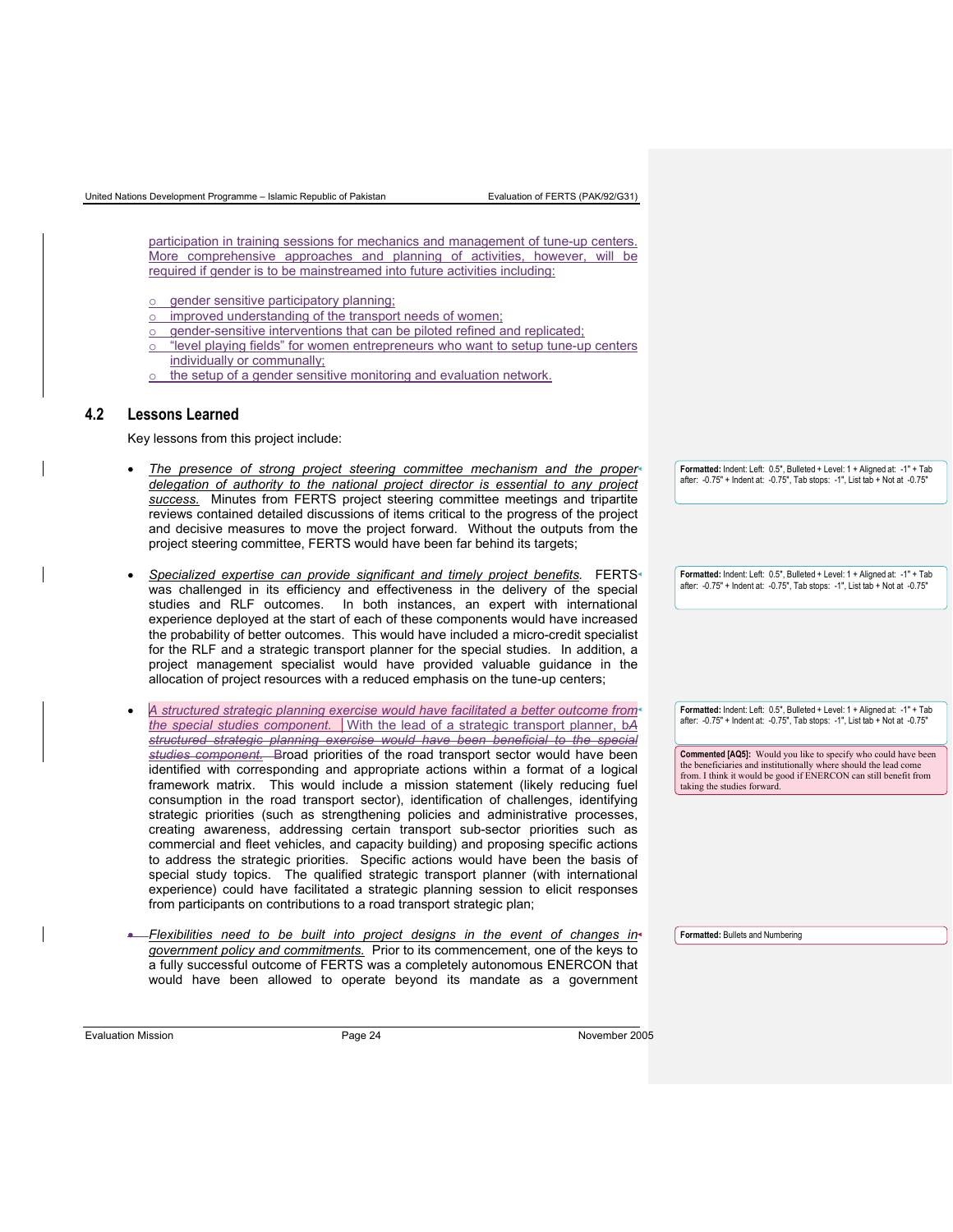organization. Conversely, ENERCON is currently not the autonomous organization as envisaged, and has been operating since 1997 as a department under the Ministry of Environment with numerous technical positions that have been vacant for years. The establishment of the ECF is an attribute of project design flexibility to allow ENERCON to operate under a company limited by guarantee and on a better platform to further its mandate of promoting energy efficiency and conservation. ENERCON will need to ensure full and effective management of the ECF.

•

•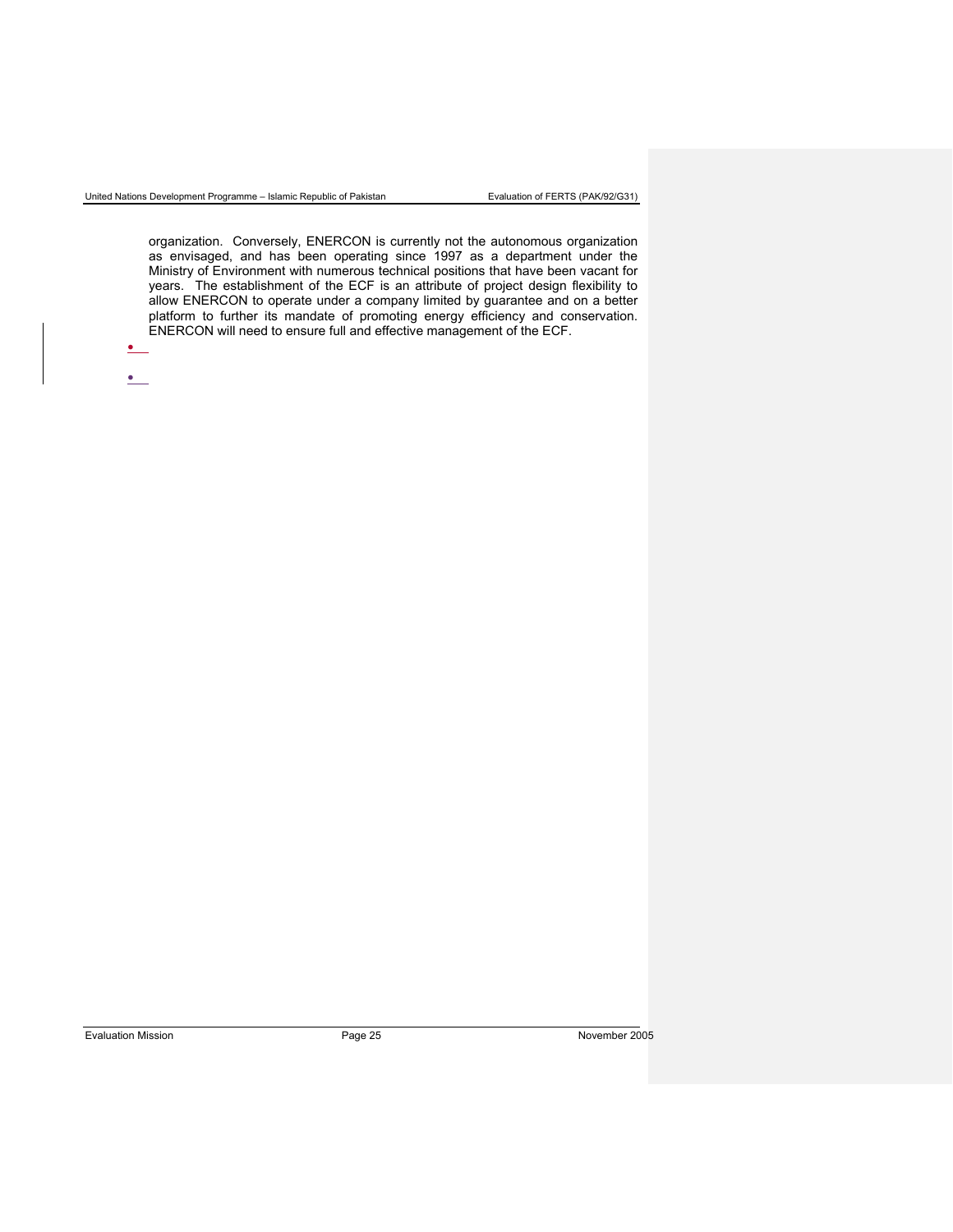Evaluation Mission **Page 26** November 2005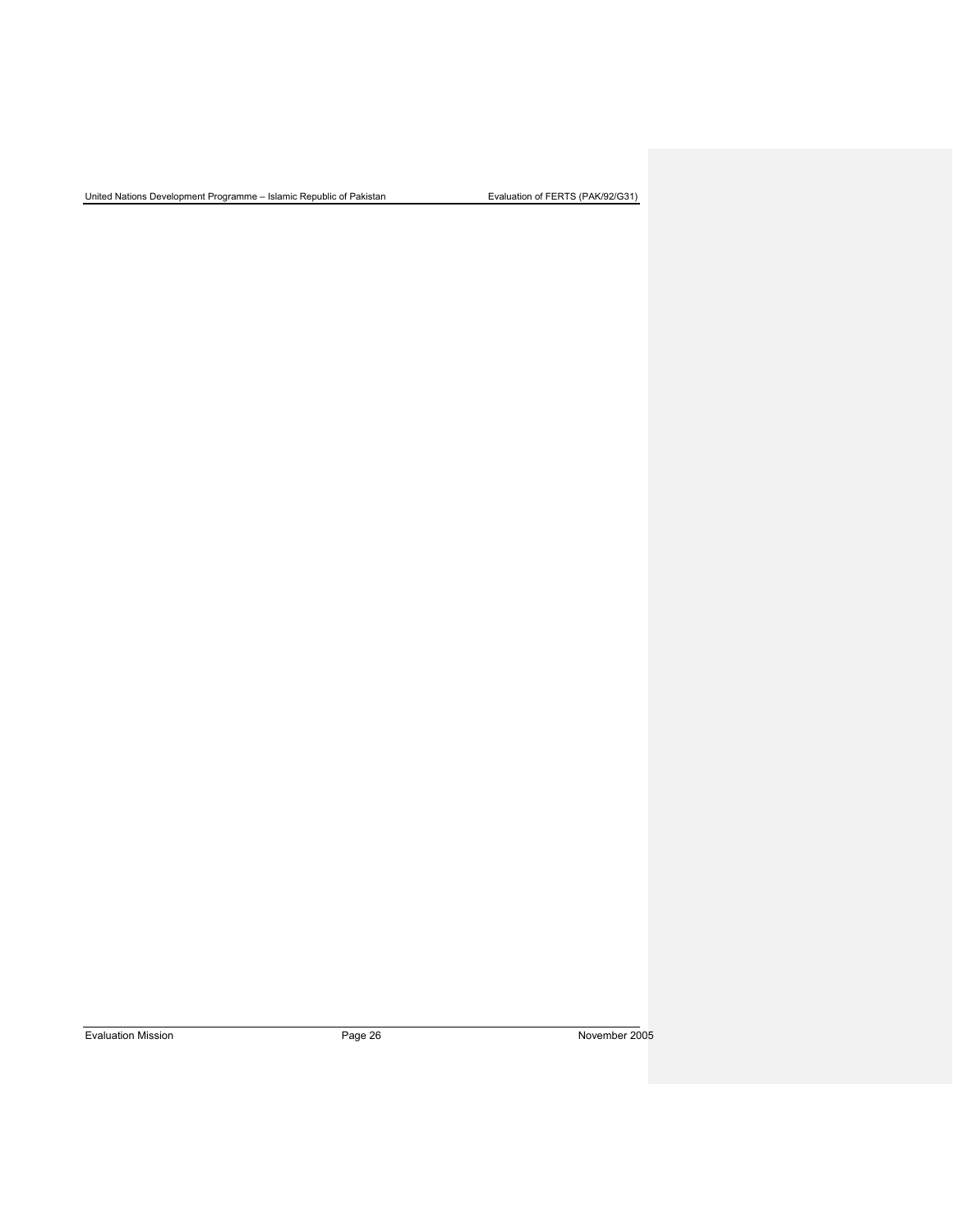# **5. RECOMMENDATIONS**

# **5.1 Recommendations to the Government of Pakistan**

The following recommendations provided by this Mission to the GoP are intended to provide strategic actions that will reduce their reliance on imported fuels, improve urban environmental quality and improve their foreign balance of payments:

- *Provide commitments (financial and increased technical staff levels) to strengthen ENERCON and its staff*. Strong consideration should be given to enacting an Energy Conservation and Management Bill that would return ENERCON to its autonomous status prior to 1997. This would provide incentives for young and experienced professional staff to fill the numerous vacancies in ENERCON, and strengthen ENERCON to meet its objectives of energy efficiency and conservation;
- *Provide appropriate support to further the development of the strategically important Energy Conservation Fund (ECF) as a primary means to fund fuel efficiency initiatives for SMEs*. This would include formulation of a strategic business plan that will focus ECFs resources towards a niche group of owners (SME vehicle repair facilities); providing administrative and technical support to promote and manage the fund; and supervising existing tune-up centers to maintain standards. Further efforts can also be made towards strategically positioning the ECF (through an ECF business and strategic plan) as a primary financing mechanism for fuel efficiency activities for marginal income vehicle operators and operators of commercial trucks and buses;
- *Through appropriate institutions (using ENERCON as a coordinating institution)*:
	- o *Conduct strategic planning to determine the country's priorities on improving fuel efficiency in the road transport sector*. This would include a mission statement (i.e. reducing fuel consumption in the road transport sector), identification of challenges, identifying strategic priorities (such as strengthening policies and administrative processes, creating awareness, addressing certain transport sub-sector priorities such as commercial and fleet vehicles, and capacity building) and proposing specific actions to address the strategic priorities. Moreover, ENERCON should facilitate the continued advancement of the special studies already in progress at the conclusion of FERTS;
	- o *Continue programs to remove regulatory barriers to further improvements to fuel efficiency of road transport vehicles including setting of emission standards for all road vehicles and strengthening enforcement capacities of those standards*. The GoP has already commenced related programs notably in the follow-up of recommendations from the special study on strengthening of the "Institution of Motor Vehicle Examiners". These activities can be reviewed and expanded to include all road vehicles. Further actions can be taken towards regulating fuel and lubricant quality, and strengthening enforcement capacities for motor vehicle emissions;

Evaluation Mission Page 27 November 2005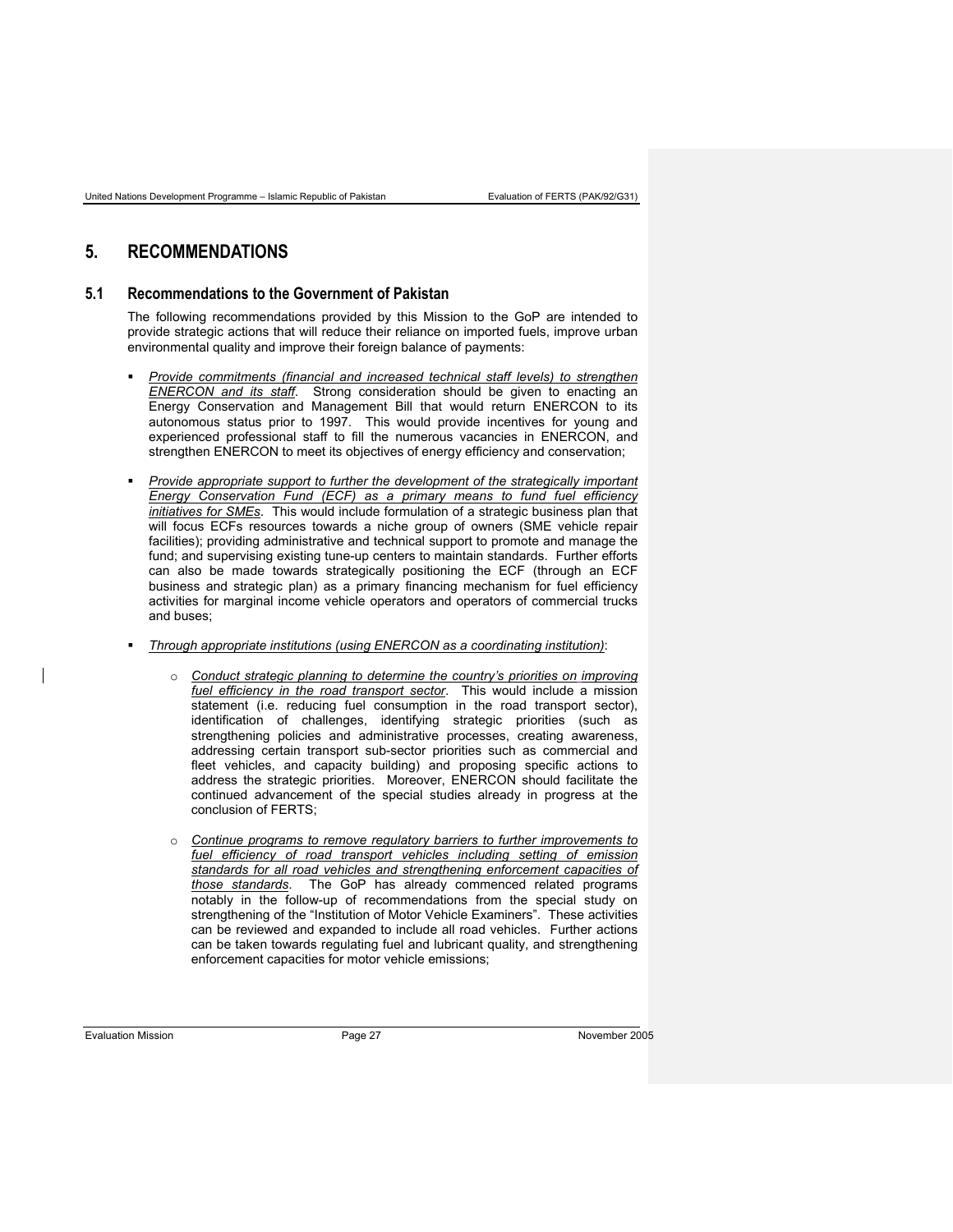- o *Implement programs to create awareness and actions towards fuel efficiency across a wider demographic in the road transport sector*. This would include programs that demonstrate and disseminate economically feasible fuel efficiency options for commercial vehicle operators (trucks and buses) and marginal income operators (auto-rickshaws). Measures may include marginal income operators (auto-rickshaws). amongst several options, conversions to alternate fuels, modifications of truck loadings in concert with truck body modifications and changes in road driving behavior. The inclusion of comprehensive gender sensitive programs would only increase the effectiveness of these awareness programs;
- o *Initiate studies and actions that provide opportunities for larger GHG reductions in the road transport sector*. With a growing number of motor vehicles on Pakistan's road system, innovative measures to decrease GHG emissions from this sector are required that will result in decreased on-road vehicle resident time and the duration of person-trips notably on urban road systems. Based on a review of regional sustainable transport initiatives, the GoP can undertake a number of measures including improving traffic management and shifting public reliance of urban transport towards mass transit and non-motorized transport modes. *Initiation of these studies and actions, however, will require a thoughtful strategic approach based on available resources and stakeholder adoption at several levels.* Stakeholder adoption may be with specific cities within Pakistan that can and are appropriate to host pilot demonstration projects on various measures. If successful, pilot projects will be replicated in other urban centers. Examples of various measures includes:
	- *Incorporation of sustainable transport principles into the planning of new areas*. In a city such as Islamabad, there are several areas slated for development. This represents a unique opportunity for transportation planners to be ahead of the development curve and to coordinate the city's transport infrastructure investments to a certain degree that will develop good public transport corridors in concert with newly development areas;
	- *Encouraging the use of high capacity vehicles through the piloting of premium bus services or bus rapid transit wherever feasible*. The objective of such as service would be to encourage the public to use an affordable public transport service over the use of a private vehicle. Such as service would focus on passenger comfort and convenience that will drive investments towards comfortable buses (preferably on operated by clean alternate fuels) with supporting infrastructure (such as secure and well placed bus stops, feeder transport routes to bus stations, ticketing services that are "user-friendly"). Karachi and Lahore could be candidate cities to pilot such services, and studies can be initiated to establish the commercial feasibility of such services through the private sector;
	- *Piloting segregated pathways for pedestrian, bicycle, "human transporters" and other forms of non*-*motorized transport.* The focus of such pathways would be to address safety concerns for such modes of transport. They could be planned in concert with city and

Evaluation Mission Page 28 November 2005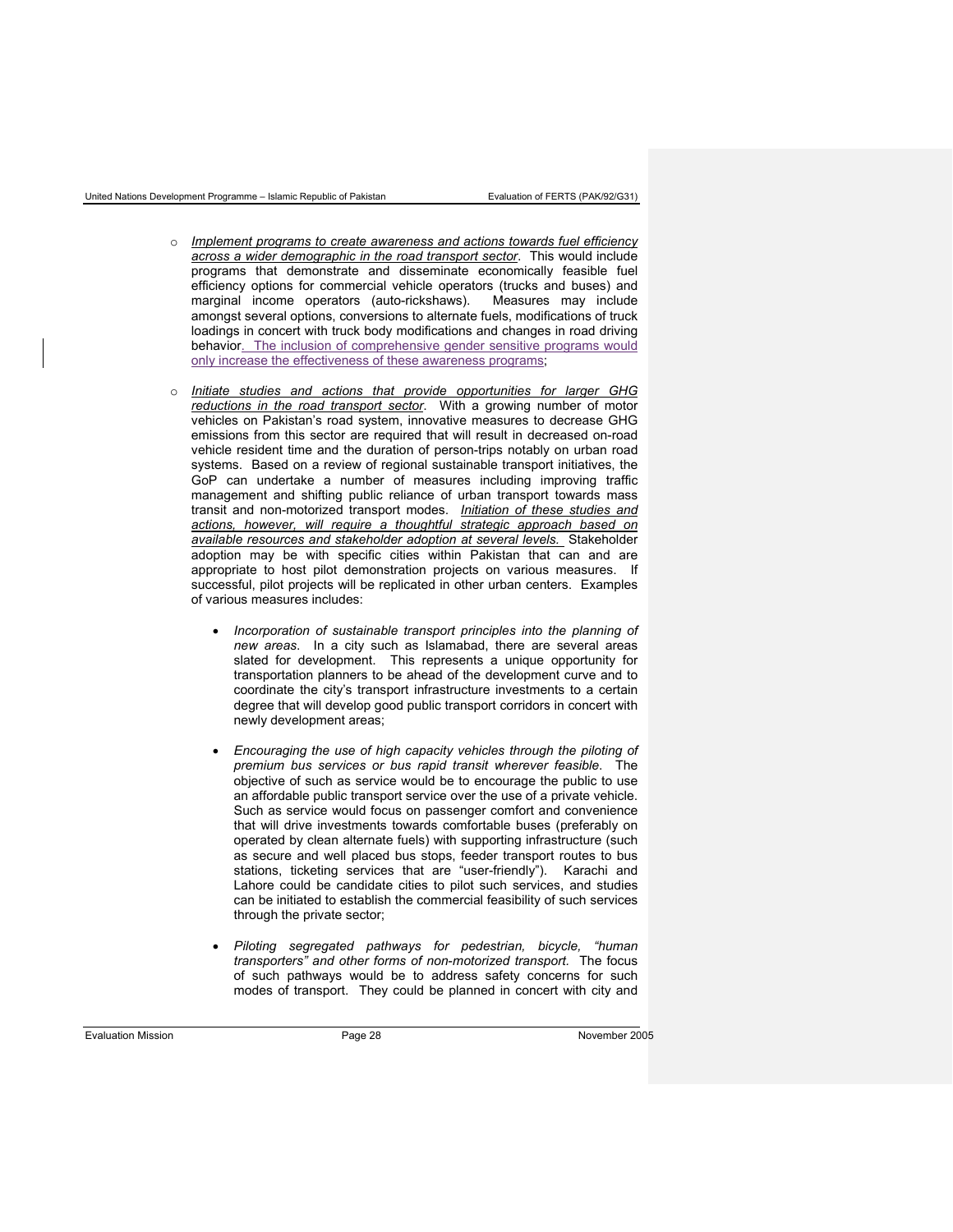land use planning authorities along dedicated transport corridors for bus rapid transit;

- *Increasing awareness of sustainable transport opportunities*. This would involve building the capacity of institutions and individuals to become aware of, champion and manage implementation of sustainable transport opportunities:
	- *Institutional capacity building* can be directed towards creating or strengthening an existing center in its pool of knowledge and housing of expertise. The recipient institution can also be strengthened in terms of its implementation capacity to direct research and coordinate sustainable transport initiatives;
	- *Individual capacity building* can consist of training and skill development for public officials and other appropriate government officials. The objective of this exercise would be to increase the pool of urban transport officials in the country. These individuals would be exposed to valuable project experiences of global and regional urban transport projects.

# **5.2 Recommendations to UNDP**

The Mission has made a number of recommendations to the Government of Pakistan on reducing their reliance on imported fuels, improving urban environmental quality and improving their foreign balance of payments. The recommendations are for institutional strengthening of ENERCON (including strengthened support for the management of the ECF) and a continuance of actions that will increase GHG reductions in the road transport sector. If appropriate and agreeable by all concerned parties, the Mission recommends UNDP assistance to the GoP as follows:

**ii.** Support concerted efforts by the GoP for the institutional strengthening of ENERCON that may include:

- o *Providing expertise to guide strategic planning sessions involving ENERCON personnel*. These sessions will effectively assist ENERCON to define its institutional role in energy conservation and the long-term plans to meet its defined mandate. An example of a strategic plan for the institution is provided in Figure 4;
- o *Assistance to ENERCON to develop its own capacity to effectively direct its institutional development based on its strategic plan, improve its performance and enhance its credibility*. The structure of ENERCON must reflect its potential capacity to deliver its mandate;
- *Technical assistance to demonstrate fuel efficiency initiatives implemented through the ECF*. This may include assistance in the effective planning of demonstrations of alternate fuels and clean technology usage in commercial vehicle fleets for buses and trucks;

**Formatted:** Bulleted + Level: 6 + Aligned at: 0.5" + Tab after: 0.75" + Indent at: 0.75", Tab stops: 1.25", List tab + Not at 3.25"

Evaluation Mission Page 29 November 2005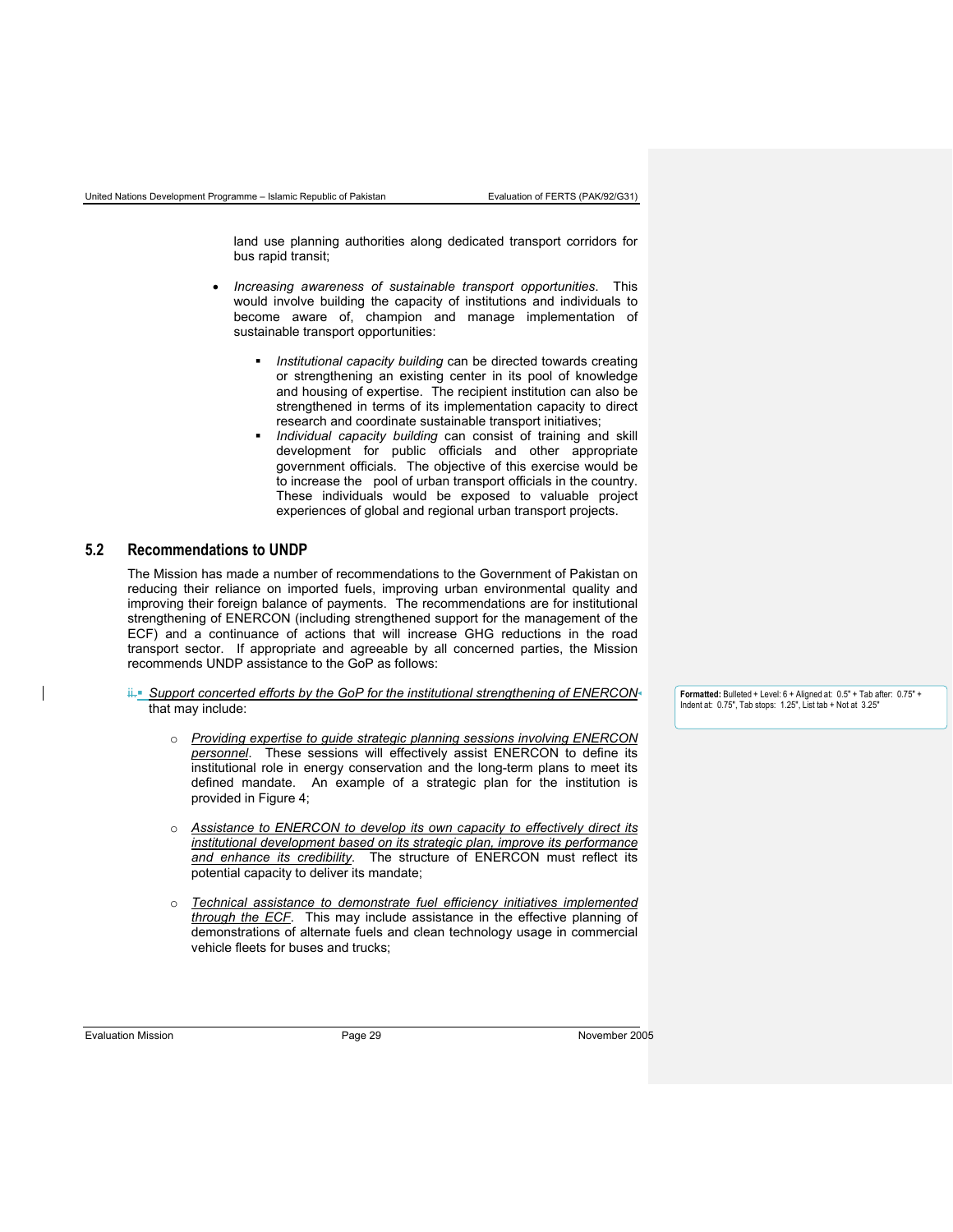- o *Providing expertise to maximize the effectiveness of awareness programs*. Expertise would build the capacity of ENERCON to motivate people in best practices of fuel efficiency under which environmental awareness could be used as a management tool. As an extension of FERTS, an awareness program for fleet operators in the trucking and bus sectors could be implemented;
- o *Assistance towards a human resource development programs that will improve the competence and effectiveness of the ENERCON workforce*. Programs could consist of personnel matters, performance appraisals, promotion based on competency, training and professional development.
- *Solicit commitment of GoP in the development of a follow-up project to FERTS that would support their efforts to promote sustainable road transport across a wider demographic*. This can be a comprehensive GEF-funded project to include:
	- o *A strengthened ENERCON as an implementing agency*. The project would include stronger tools to engage stakeholders including ENERCON into ownership of the project. This would include:
		- $\Rightarrow$  A transparent and collaborative interaction between all stakeholders that will ensure an atmosphere of equality and partnership on all key aspects of project planning and implementation;
		- $\Rightarrow$  ENERCON staff participation in key project management decisions;
		- $\Rightarrow$  A commitment to results-based management;
		- ⇒ Extensive information sharing between all concerned stakeholders;
		- ⇒ Improved integration of new project into the operations of ENERCON. This integration would be implemented in parallel with institutional strengthening efforts;
	- o *Using the ECA-RLF account as an instrument for funding fuel efficiency initiatives*;
	- o *Studies that will support policy development and strategies to reduce transport fuel consumption and pollution through climate friendly transport alternatives* (as determined through a strategic planning process). Possible outcomes from a strategic planning process would include:
		- incorporation of sustainable transport principles into the urban design of new developments that would lead to decreased travel demands and improved traffic flows;
		- improved support for public transport and the demonstration of the use of high capacity vehicles to increase public awareness of the advantages of transport corridors and climate friendly technologies;
		- promoting non-motorized vehicles (NMVs) for urban transport through pilot sites that are dedicated and safe NMV passageways for bicycles, pedestrians, and other forms of NMVs;
		- selection of appropriate pilot cities to demonstrate sustainable transport planning, fuel efficient engines, improved public transport systems and NMV corridors;

Evaluation Mission Page 30 November 2005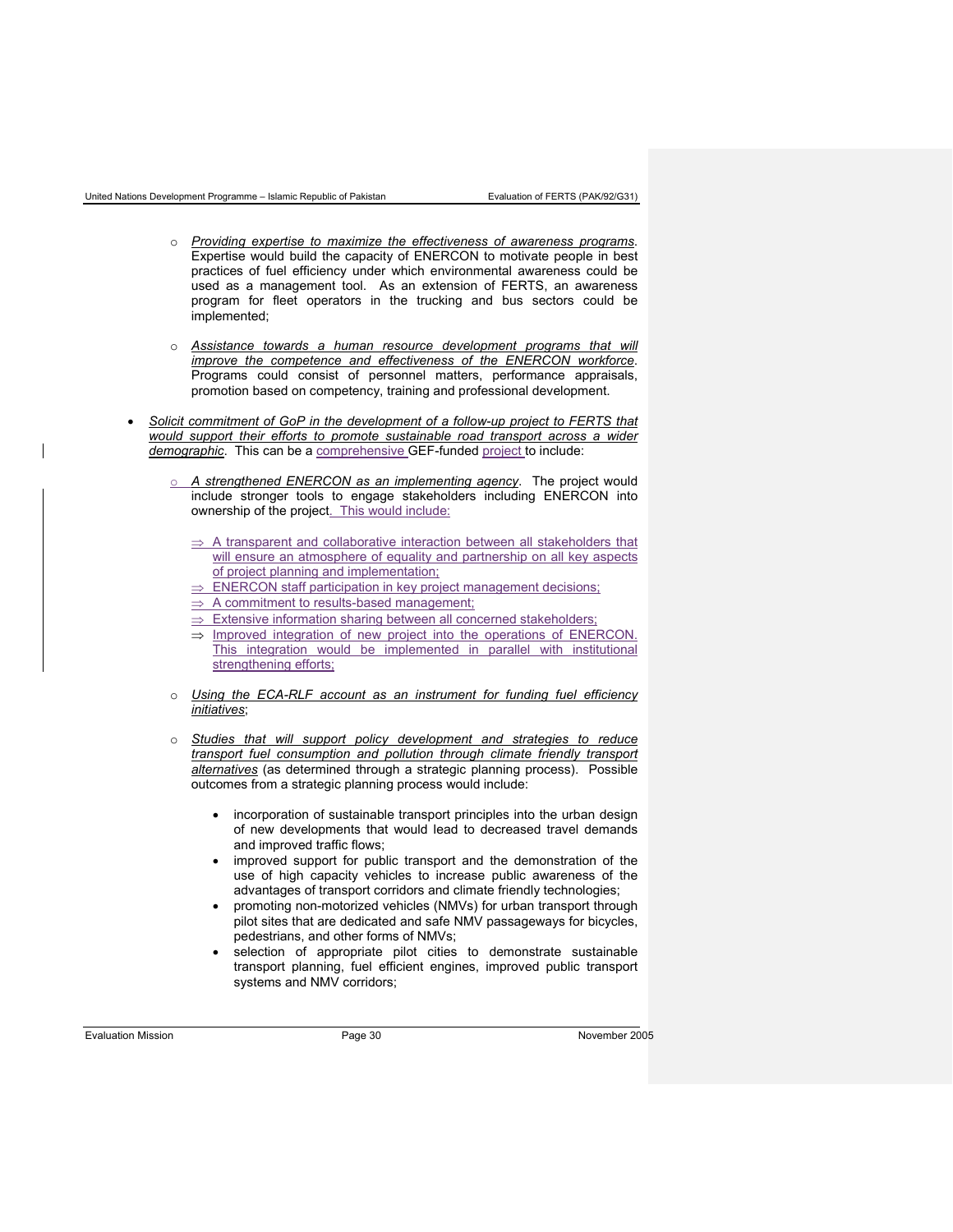- strengthening institutional and individual capacities on sustainable transport issues focusing on holistic road transportation issues related to the growth of the vehicle population and urban populations in Pakistan;
- support for dissemination and raising public awareness on sustainable transport issues in the form of conference presentations, training programs, and audio-visual aids that provide user-friendly outreach to local decision makers and planners, and the public at large; and
- support to strengthen effective project management as well as monitoring and evaluation so that objectives are met.
- *If the concept of a GEF-funded project as a follow-up to FERTS is acceptable to the GoP, assist in preparations for a PDF B application for such a project* that can include the following activities:

| Constitute a Project Steering Committee (PSC) and identification of a list of←<br><del>13.</del> o<br>stakeholders at the federal and provincial levels;          | Formatted: Indent: Left: 1", Bulleted + Level: 5 + Aligned at: 2.5" + Tab<br>after: 2.75" + Indent at: 2.75", Tab stops: Not at 2.75" |
|-------------------------------------------------------------------------------------------------------------------------------------------------------------------|---------------------------------------------------------------------------------------------------------------------------------------|
| Detail the sustainable transport measures, models and methodologies to be-<br>14 <del>.</del> o<br>piloted;                                                       | Formatted: Indent: Left: 1", Bulleted + Level: 5 + Aligned at: 2.5" + Tab<br>after: 2.75" + Indent at: 2.75", Tab stops: Not at 2.75" |
| Shortlist potential pilot demonstration cities:<br>$\circ$                                                                                                        |                                                                                                                                       |
| Negotiate with the short-listed cities, and identify the most appropriate cities ←<br><del>15.</del> o<br>through a transparent process led by the PSC;           | Formatted: Indent: Left: 1", Bulleted + Level: 5 + Aligned at: 2.5" + Tab<br>after: 2.75" + Indent at: 2.75", Tab stops: Not at 2.75" |
| ldentify training needs of key stakeholders involved in urban transport+<br>46.0<br>planning within all levels of government (federal, provincial and municipal); | Formatted: Indent: Left: 1", Bulleted + Level: 5 + Aligned at: 2.5" + Tab<br>after: 2.75" + Indent at: 2.75", Tab stops: Not at 2.75" |
| Design training programs;<br>$\circ$                                                                                                                              |                                                                                                                                       |
| Design awareness programs;<br>$\circ$                                                                                                                             |                                                                                                                                       |
| Design knowledge management activities, including identifying lead training<br>47.0<br>or knowledge institute:                                                    | Formatted: Indent: Left: 1", Bulleted + Level: 5 + Aligned at: 2.5" + Tab<br>after: 2.75" + Indent at: 2.75", Tab stops: Not at 2.75" |
| Design monitoring and evaluation plan;<br><b>18.</b> o                                                                                                            | Formatted: Indent: Left: 1", Bulleted + Level: 5 + Aligned at: 2.5" + Tab<br>after: 2.75" + Indent at: 2.75", Tab stops: Not at 2.75" |
| Conduct a log frame workshop to discuss the final project design, costing,<br>financing and responsibilities;                                                     | Formatted: Indent: Left: 1", Bulleted + Level: 5 + Aligned at: 2.5" + Tab<br>after: 2.75" + Indent at: 2.75", Tab stops: Not at 2.75" |
| Develop GEF and UNDP full project documentation.<br>20.0                                                                                                          | Formatted: Indent: Left: 1", Bulleted + Level: 5 + Aligned at: 2.5" + Tab<br>after: 2.75" + Indent at: 2.75", Tab stops: Not at 2.75" |
|                                                                                                                                                                   |                                                                                                                                       |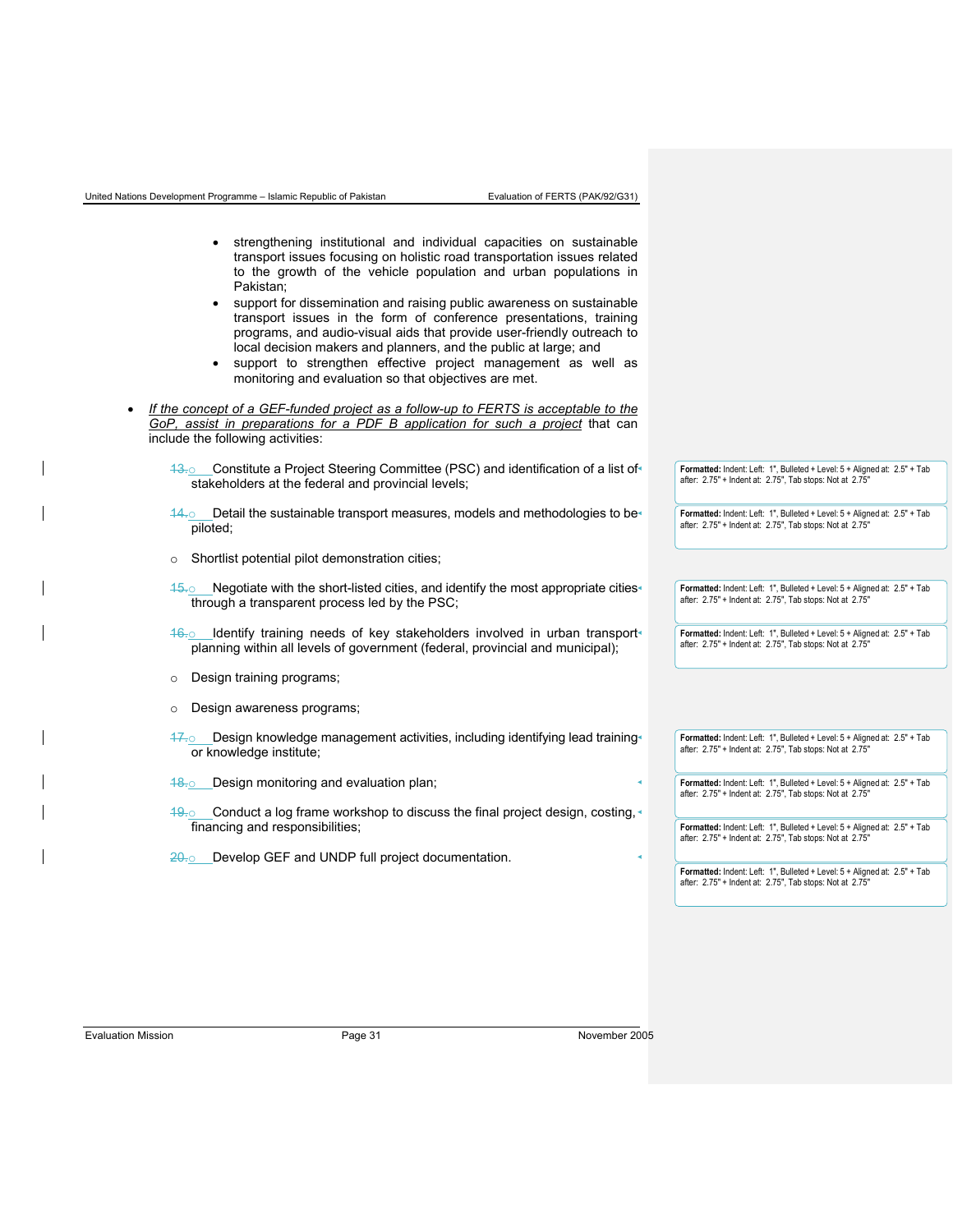# **Figure 4: Schematic Example of an ENERCON Strategic Plan**



Evaluation Mission Page 32 November 2005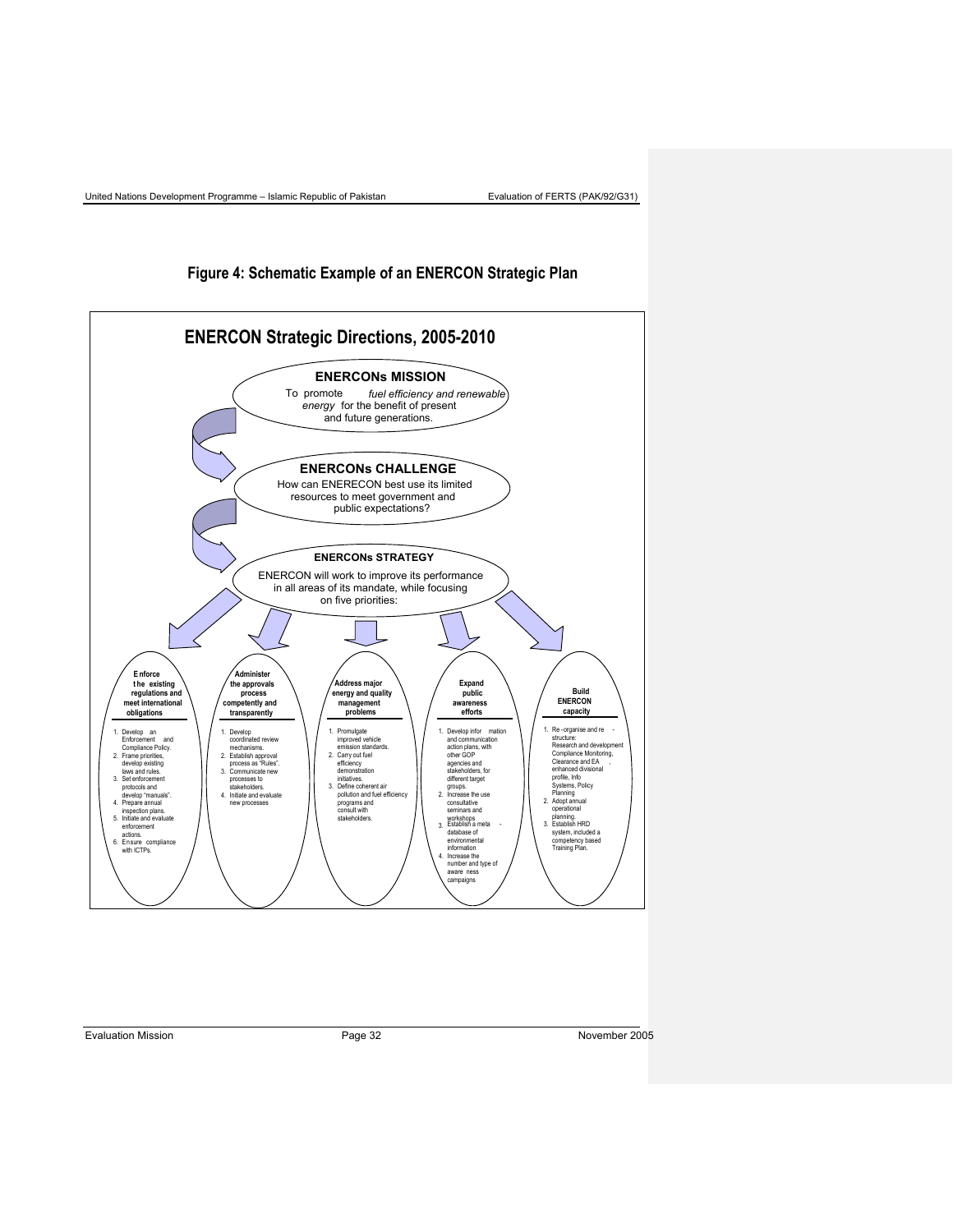**Appendix A – Mission Terms of Reference**

Evaluation Mission **Page 33** November 2005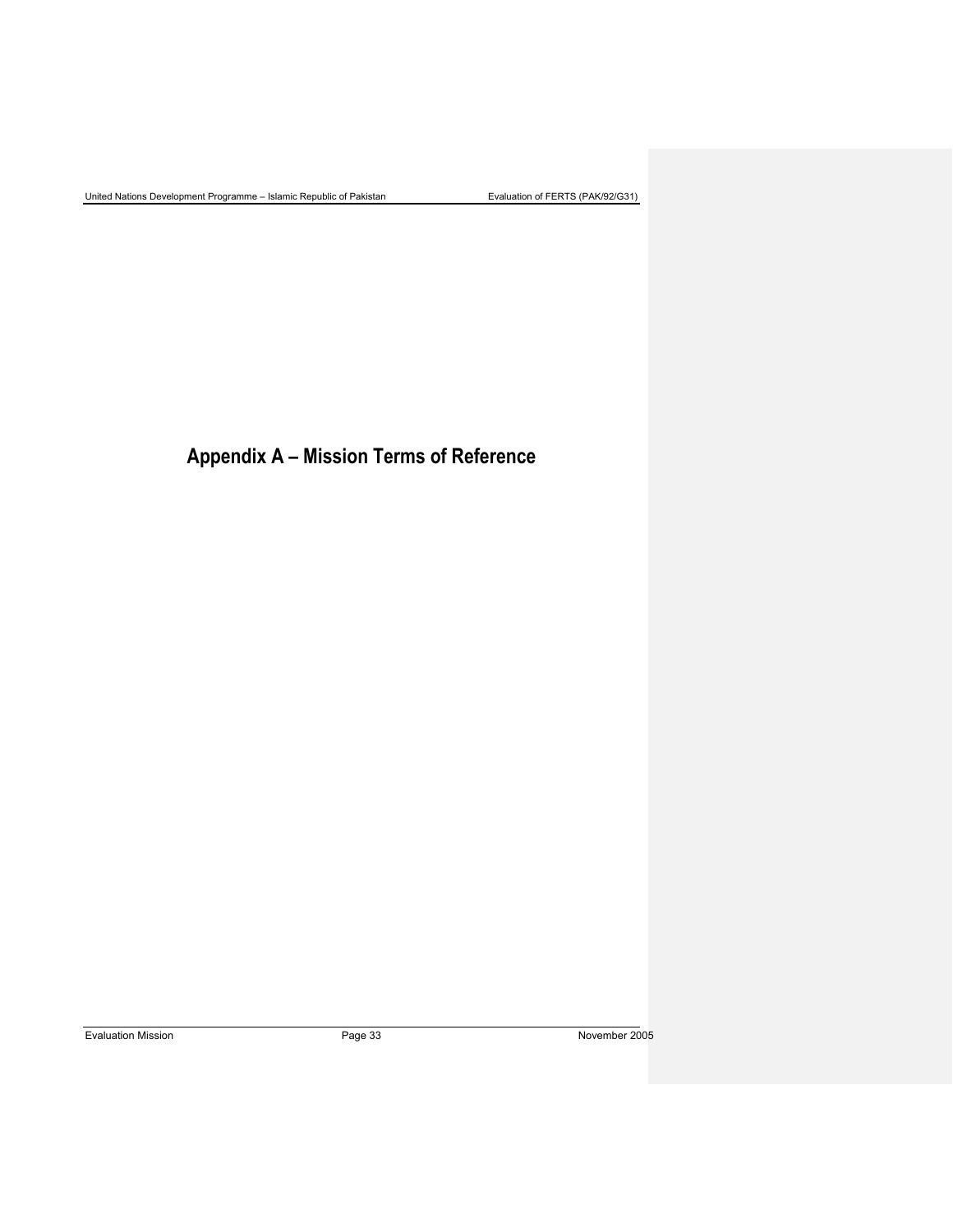Evaluation Mission **Page 34** November 2005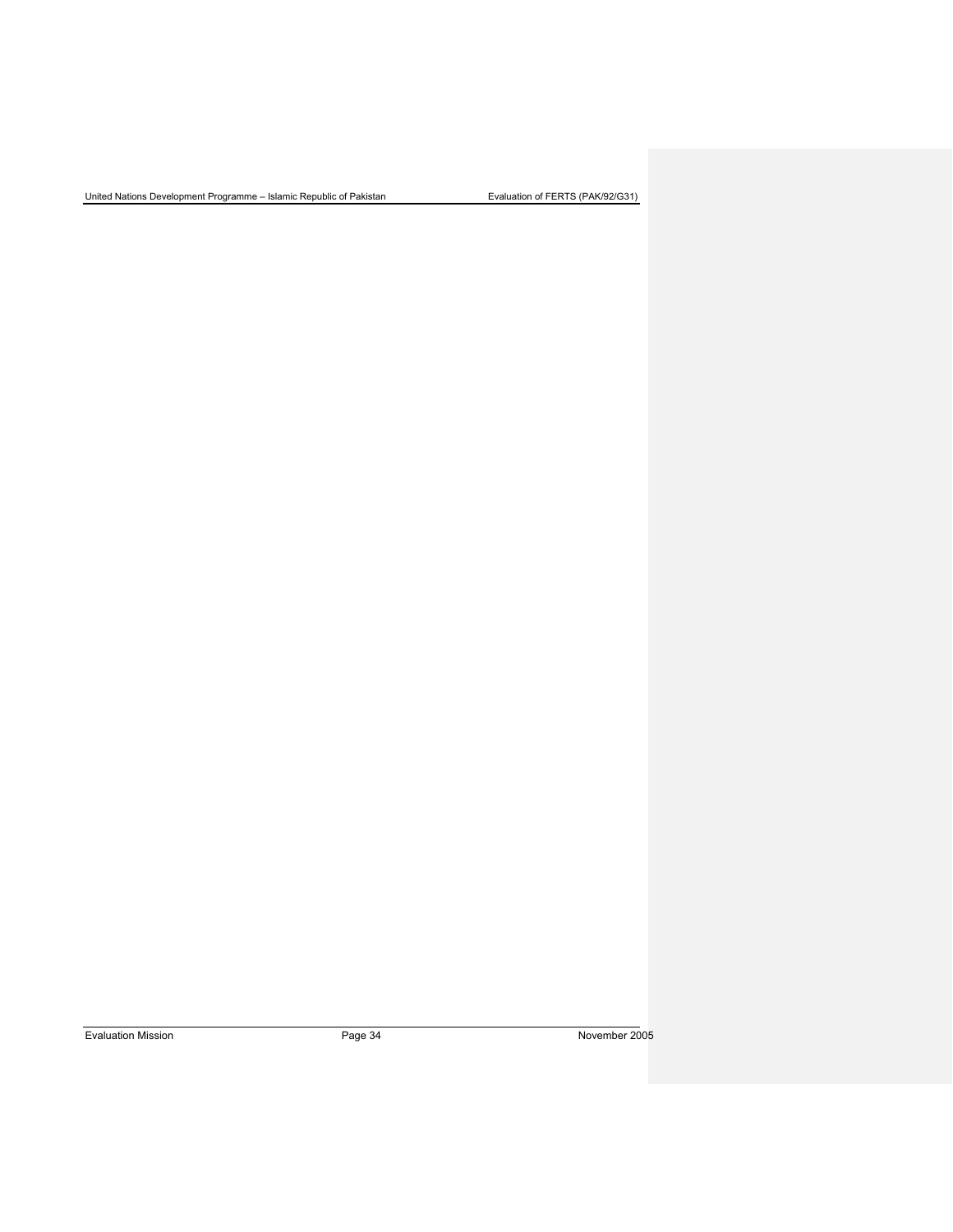# **Terms of Reference for End-of-Project Evaluation**

**Fuel Efficiency in Road Transport Sector Project (FERTS)**  *PAK/92/G31*

# **3.01.0 BACKGROUND**

#### **1.1 Country Programme Action Plan (CPAP) 2004-2008**

UNDP under the mandate of the Country Programme Action Plan (CPAP) with the Government of Pakistan is committed to provide support in designated thematic areas. Under Environmentally Sustainable Development it is said: *It is essential to strengthen the capacity of institutions, dealing with policy formulation and legal and regulatory frameworks under global conventions, to meet national commitments. The development agenda will integrate environmental concerns and build capacity to implement integrated umbrella programmes that respond to the needs of the poor, such as the National Environmental Action Plan (NEAP).*

UNDP-Pakistan's environment projects supports upstream policy advice at the federal and provincial levels and also keeping in view the devolved nature of development issues, on-ground activities are carried out through local institutions and communities. The Energy and Environment Unit of UNDP, Pakistan is working closely with the government counterparts in Economic Affairs Division (EAD) and Ministry of Environment (MoE) as well as NGOs to assist in implementing the national environment agenda. The "**Fuel Efficiency in Road Transport Sector (FERTS)"** is funded by the Global Environmental Facility (GEF) and is seen as one of the major interventions under climate change.

#### **1.2 Introduction to Monitoring and Evaluation Policy in UNDP/GEF**

The Monitoring and Evaluation (M&E) policy at the project level in UNDP/GEF has four objectives:

- $\bullet$ i) To monitor and evaluate results and impacts;
- •ii) To provide a basis for decision making on necessary amendments and improvements;
- •iii) To promote accountability for resource use; and
- $\triangleq$ iv) To document, provide feedback on, and disseminate lessons learned.

A mix of tools is used to ensure effective project M&E. These might be applied continuously throughout the lifetime of the project – e.g. periodic monitoring of indicators -, or as specific time-bound exercises such as mid-term reviews, audit reports and final evaluations.

In accordance with UNDP/GEF M&E policies and procedures, all regular and medium-sized projects supported by the GEF should undergo a final evaluation upon completion of implementation. A final evaluation of a GEF-funded project (or previous phase) is required before a concept proposal for additional funding (or subsequent phases of the same project) can be considered for inclusion in a GEF work program. However, a final evaluation is not an appraisal of the follow-up phase.

End-of Project evaluations are intended to identify potential Project design problems, assess progress towards the achievement of objectives, identify and document lessons learned (including lessons that might improve design and implementation of other UNDP Projects), and to make recommendations regarding specific actions that might be taken to improve the implementation or management efficiency of the Project. It is expected to serve as a means of validating or filling the gaps in the initial assessment of relevance,

Evaluation Mission Page 35 November 2005

**Formatted:** Indent: Left: 0.54", Numbered + Level: 1 + Numbering Style: i,<br>ii, iii, … + Start at: 1 + Alignment: Left + Aligned at: 0.04" + Tab after: 0.54" + Indent at: 0.54", Tab stops: Not at 0.54"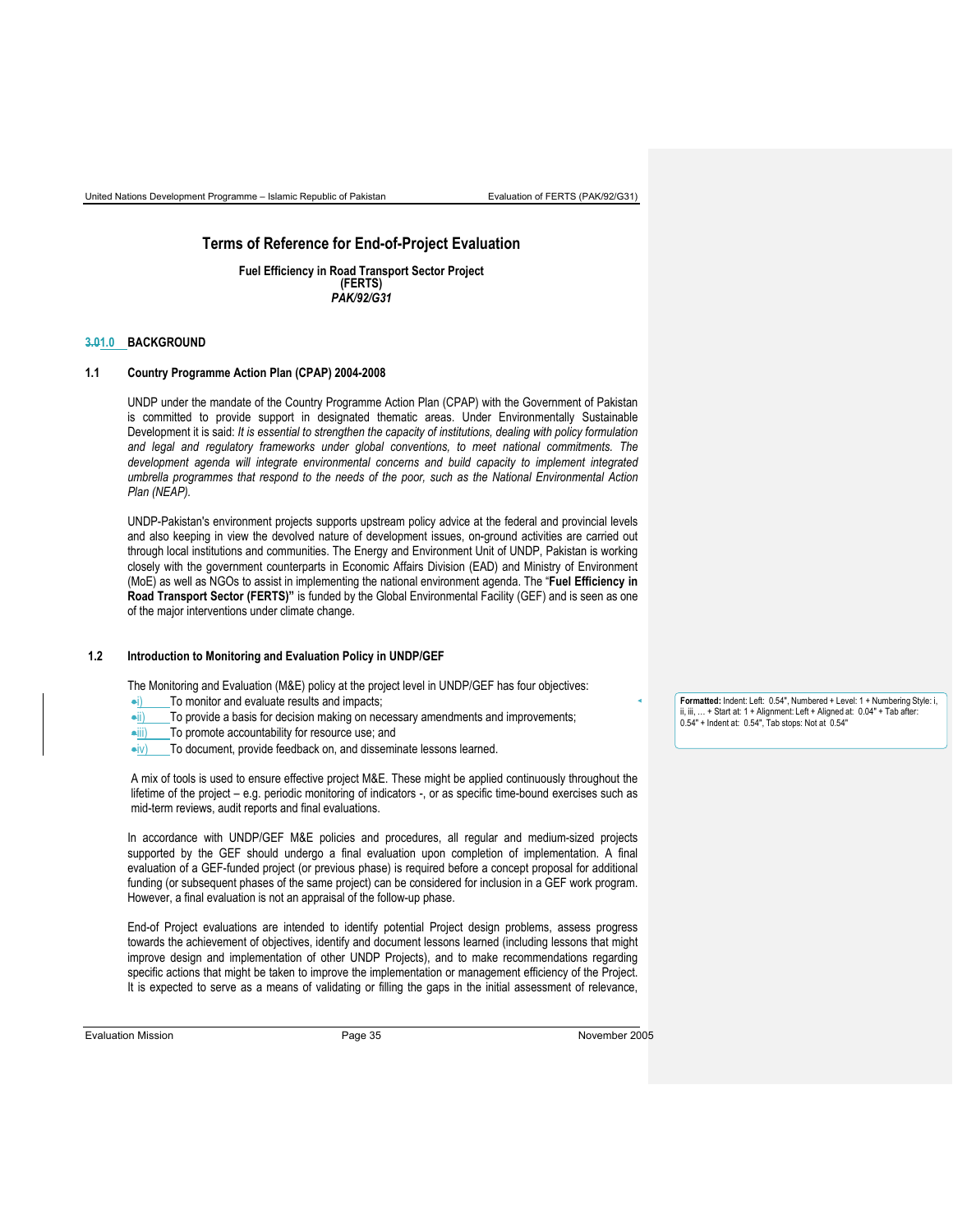effectiveness and efficiency obtained from monitoring. The mid-term evaluation provides the opportunity to assess early signs of Project success or failure and prompt necessary adjustments.

Final evaluations are intended to assess the relevance, performance and success of the project. It looks at early signs of potential impact and sustainability of results, including the contribution to capacity development and the achievement of global environmental goals. Final evaluations also identify/document lessons learned and make recommendations that might improve design and implementation of other UNDP/GEF projects.

#### **1.3 Context**

Motorization and its growing use has been a major factor in the increased mobility of people, goods and services, and the consequent development and economic progress. While this phenomenon has brought immeasurable benefits, it has not been without deleterious effects. This has been primarily in terms of increased pollutants emitted into the atmosphere from motor vehicle exhausts, congestion, haphazard urban development and land use, oil dependency, and other related problems. A major issue of global concern is the increasing contribution of the transport sector to greenhouse gas emissions resulting from use of fossil fuels, and the consequential global warming and climatic change. Worldwide advances in science and technology, and engineering have resulted in improved vehicle and engine design and maintenance technologies, aimed at minimizing fuel use, increasing speed and engine performance as well as enhancing its life. Such advances have also resulted in the application of newer methods to road construction and design, planned urban development, emphasis on cleaner burning fuels, improved means of public transport and related facilities for the transfer of goods and services. The result of this planning, optimization of resources, and application of scientific methods to address the problem of atmospheric pollution as a result of increased use of motor vehicles has generated positive results in industrialised countries, and presented viable options for addressing the problem.

The development and growth of the industrialised world, however desirable, has not been fully replicated in all spheres of socio-economic activity in developing countries. Even though efforts are evident to duplicate the economic growth patterns of the developed world, the rate of expansion and utilization and development of resources has not occurred in a sustainable manner. While the industrialised countries have been able to create awareness and are currently addressing development-related and environmental issues, the developing world is still primarily concerned with the ever-increasing needs of expanding economies. Concomitant with this, the transport sector in developing countries has barely been able to keep pace with the demands of industrialization. Measures to counter the ill-effects of large motor vehicle populations have been, and continue to be, assigned disproportionately low priorities in these countries as their immediate needs to satisfy transportation demands easily overwhelm any organized and planned approach to transportation management that would otherwise be considered appropriate.

The Global Environment Facility (GEF) was established as a co-operative venture among the national governments, the United Nations Development Project (UNDP), the United Nations Environment Project (UNEP), and the World Bank, to fund activities that benefit the global environment. "Increasing Fuel Efficiency in the Road Transport Sector" was identified as a viable project under the GEF Project for reduction of emissions of greenhouse gases to control global warming.

### **1.4 PAK/92/G31 – Fuel Efficiency in Road Transport Sector Project (FERTS)**

The project aimed to reduce at-source emissions of greenhouse gases and other pollutants by improving fuel efficiency for transport vehicles in Pakistan. The project also aimed to build institutional capacity to

Evaluation Mission Page 36 November 2005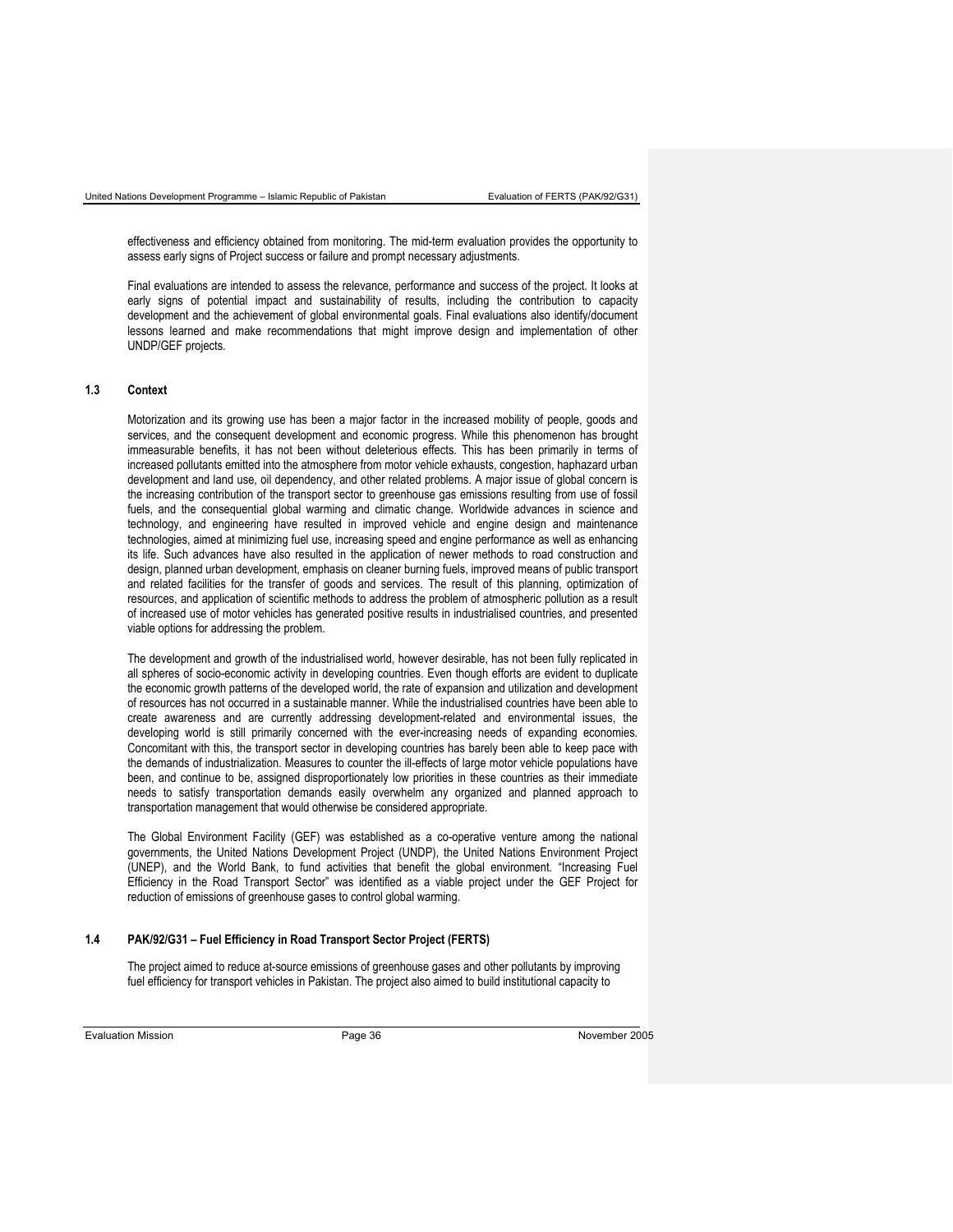review transport options, expand pilot projects to tune-up urban vehicles, and develop options with regard to technology transfer, regulations and pricing. The original design of the project included the following activities:

- •1) Setting up of 30 tune-up stations throughout the country;
- •2) Training of mechanics to conduct computerised tune-ups;
- •3) Establishing and operating a revolving loan fund to extend loans at nominal charges to workshop owners for establishing additional tune-up centers in the private sector;
- •4) Conducting policy studies for further improvement of fuel efficiency in the road transport sector.

Some of the targets above were revised upwards during project implementation and were reset at:

- •1) Setting up of 50 tune-up stations throughout the country;
- •<sup>2</sup>) More than 2000 mechanics trained to conduct computerised tune-ups.

# **2. PURPOSE**

As per UNDP/GEF requirement, an end-of-project evaluation is envisaged with the major purpose of evaluating the project's impacts and achievements against the objectives as set forth in the project document, while also evaluating the project's successes and failures, as well as lessons learnt.

Given the above background, the evaluation mission through consultation with all key stakeholders<sup>[6](#page-50-0)</sup> will undertake the following:

- b)a) To evaluate whether the project has achieved its objectives as envisaged in the project document and its follow-on midterm evaluation, and determine the socio-economic and environmental impact of project contribution at the community level.
- e)b) To assess physical work (in terms of quality, quantity, efficiency and effectiveness), review the design and existing operational status of the various components of the project and based on findings provide recommendations for improvement.
- d)c) To analyze the institutional sustainability of the project, with particular reference to the bodies who would take over the project operation.
- e)d) To review various operational and cost-recovery systems that are currently in place, and based on the findings, provide recommendations for future.
- f<sub>le</sub>) To identify issues, constraints and lessons learnt during and after the project.
- $\frac{g(f)}{g(f)}$  To assess the possibility of replication of similar projects in other parts of Pakistan.
- h)g) To determine if a follow-on effort needs to be supported by UNDP (other donors) regarding social and institutional aspects of the project, awareness-raising, environment and transport related issues, etc., and if so determined, identify the key objectives and areas of activities of such an initiative.

# **3. SCOPE OF WORK**

**3.1 Methodology**

<span id="page-50-0"></span>Evaluation Mission Page 37 November 2005

.

**Formatted:** Indent: Left: 0.75", Numbered + Level: 1 + Numbering Style: 1, 2, 3, … + Start at: 1 + Alignment: Left + Aligned at: 0.25" + Tab after: 0.5" + Indent at: 0.5", Tab stops: Not at 0.5"

**Formatted:** Indent: Left: 0.75", Numbered + Level: 1 + Numbering Style: 1, 2, 3, … + Start at: 1 + Alignment: Left + Aligned at: 0.25" + Tab after: 0.5" + Indent at: 0.5", Tab stops: Not at 0.5"

<sup>6</sup> Key stakeholders include: Office of the Director General (Environment), Ministry of Environment; the Project Team; Ministry of Environment; Economic Affairs Division, ENERCON; UNDP; Private Sector stakeholders; Hydro-Carbon Development Institute of Pakistan; various NGOs; Environmental Protection Agency and customers.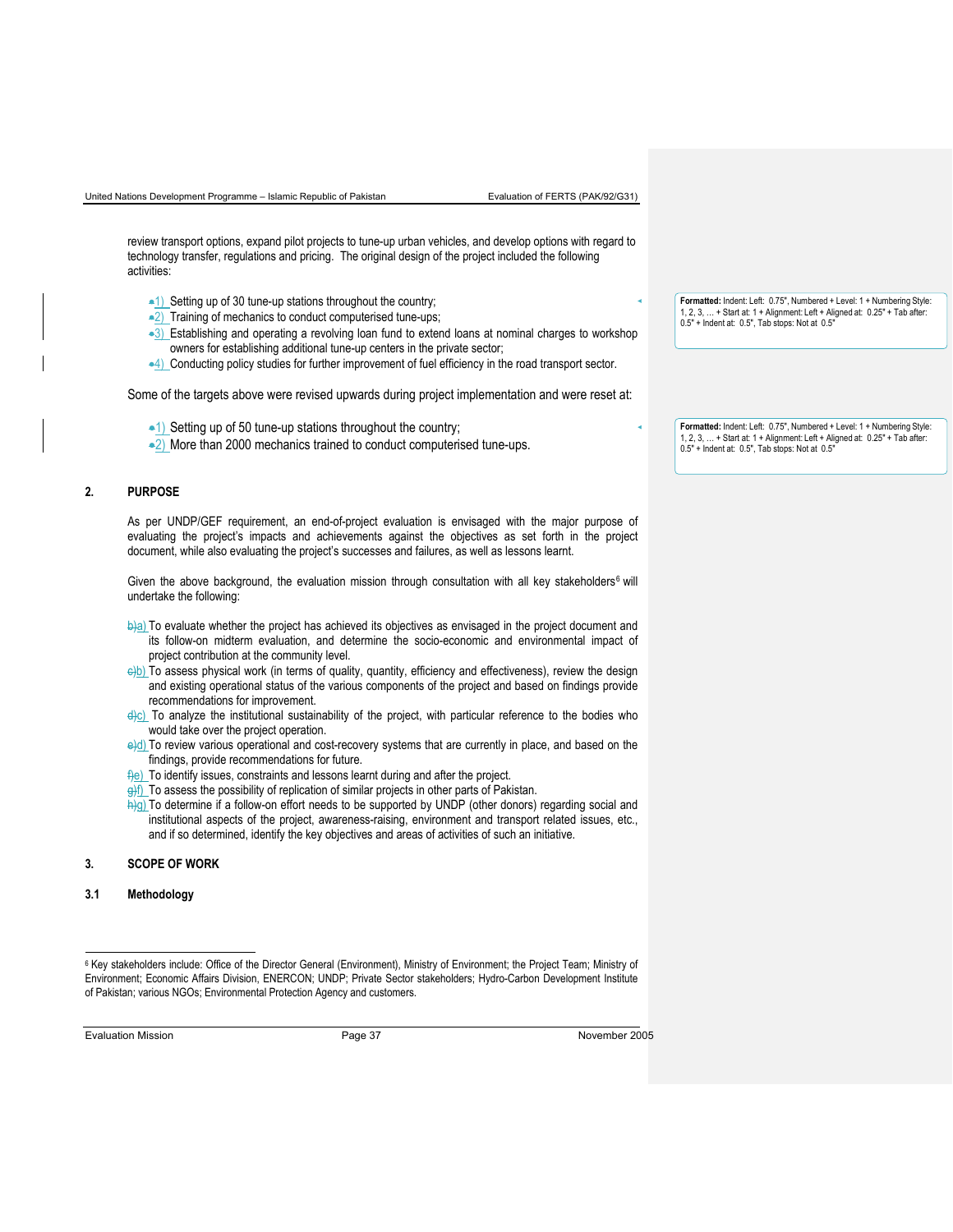The evaluation will be based on an analysis of various documents and consultations with key stakeholders. The key documents to be reviewed are: Country Programme Action Plan (CPAP) 2004-08, Multi-Year Funding Framework (MYFF), FERTS Project document, UNDP/GEF guidelines for monitoring and evaluation, studies conducted for the Project, progress reports related to the Project, all the Annual Work Plans, budget and financial reports and agreements for sub-contract(s). The mission will also undertake field visits and interview key stakeholders, and government officials of line departments (as listed in footnote 1) based on a structured questionnaire prepared in advance as an aid to systematic data collection and analysis for evaluation purposes.

# **3.2 Tasks to be Performed**

Having reviewed all the key documents and holding consultations with key personnel, the mission will:

- Focus on assessing progress, fulfilling of objectives, impacts and achievements for the full project period, since the commencement of the project in 1996 till September 2005.
- Particular attention shall be given to institutional sustainability, with a focus on the pursuit of an exit strategy as being/have been adapted by the project. In this regard, the mission shall assess various options and get the opinion of ENERCON, EPA and UNDP.
- The mission shall also take into consideration the opinion of customers, private sector and NGOs about the project achievements and environmental and socio-economic impacts. Visits of other tune-up centers, established in the private sector, can also be done.
- Assess the efficiency of Project management, its organizational setup, rules and procedures for its functioning, decision-making process, compliance with the decisions adopted for implementation, including financial management and the delivery of inputs in terms of quality, quantity and timeliness.
- Identify, analyze and record major factors that have facilitated or impeded the progress in achieving the intended outputs and their outcomes (planned and unplanned).
- *Lessons* Record the significant lessons that can be drawn from the experience of the Project and its results, in particular, anything that worked well and that can be potentially applied to other Projects and can be used in replication, and as a set of best practices.
- *Recommendations* Based on the above findings, formulate a set of specific recommendations for future sustainability of the project and successful replication.

# **4. OUTPUT**

A comprehensive mission report that would include: assessment of Project concept and design, achievement of objectives (identification of causes of slow progress, if any, and suggestion of remedial measures), lessons learned, and recommendations for its smooth continuation and sustainability. It needs to be ensured that the principle of stakeholders participation in the evaluation is maintained at all times, while ensuring gender-sensitivity.

# **5. THE MISSION**

Evaluation Mission **Example 2005** Page 38 November 2005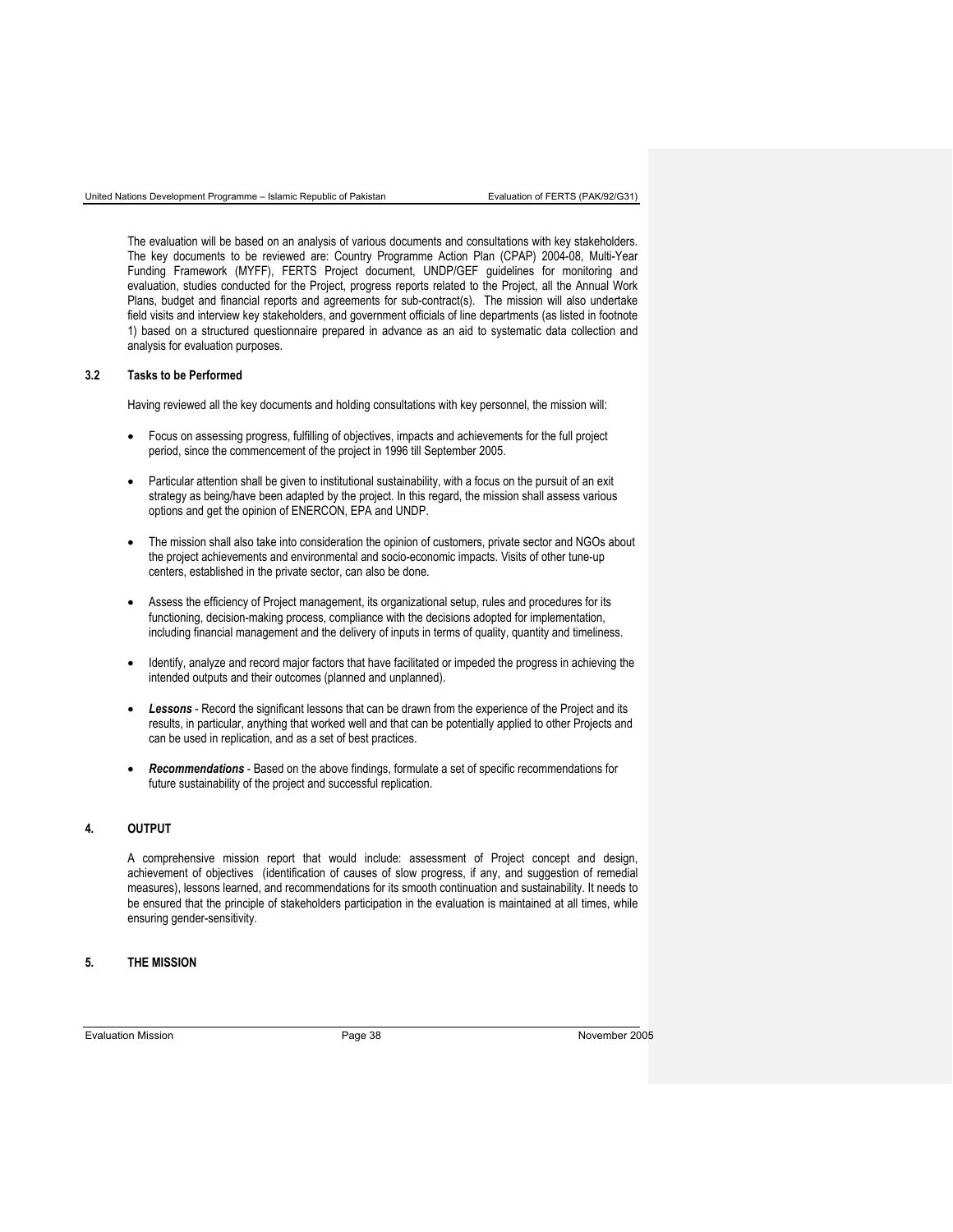**The mission will comprise of 4 members, 3 consultants recruited by UNDP and 1 representative from the Government of Pakistan.** UNDP shall provide a 3-member team of specialists with the international consultant acting as Mission leader. The Mission leader will be an energy and climate-change expert, having extensive experience in Project formulation, execution and evaluation. Other team members would be a technical expert (national) and a gender specialist (national). The work experience of the team members in developing countries, especially in the South-Asian region, will be an added qualification. The gender specialist shall preferably be a staff of the Gender Unit of UNDP-Pakistan who shall work closely with the mission for provision of specific inputs. Otherwise, a national gender consultant would be hired for a short period. A member each shall represent the Government of Pakistan from EAD and MoE, who would form part of the 5-member mission, under the overall leadership of the Mission Leader.

The staff of Environment Unit UNDP-Pakistan will serve as the resource person and shall actively participate in the review. Environment Unit Chief, UNDP-Pakistan will be the focal point for the review mission.

### **6. TIME-TABLE AND ITINERARY OF THE EVALUATION**

**The mission will assemble in UNDP in the second week of September 2005. The duration of the mission is 14 working days.** Before departure, the Mission Leader will finalize the report in the light of comments/suggestions of stakeholders and submit to the UNDP Resident Representative for necessary action. Itinerary of the mission is attached.

# **7. LEGAL CONTEXT**

The mission will maintain close liaison with the UNDP Deputy Resident Representative, the concerned agencies of the Government, any members of the Project team, as well as field staff and communities.

Although the Mission should feel free to discuss with the authorities concerned anything relevant to its assignment, it is not authorized to make any commitments on behalf of UNDP or Government of Pakistan.

# **8. DOCUMENTS TO BE CONSULTED**

UN Development Assistance Framework Common Country Assessment Country Programme Action Plan (2004-08) Multi- Year Funding Framework (MYFF) Project Document Annual Progress Reports Project Implementation Review Reports Budget Annual Work Plan for 2004/5 Quarterly Progress Reports for 2005

Evaluation Mission Page 39 November 2005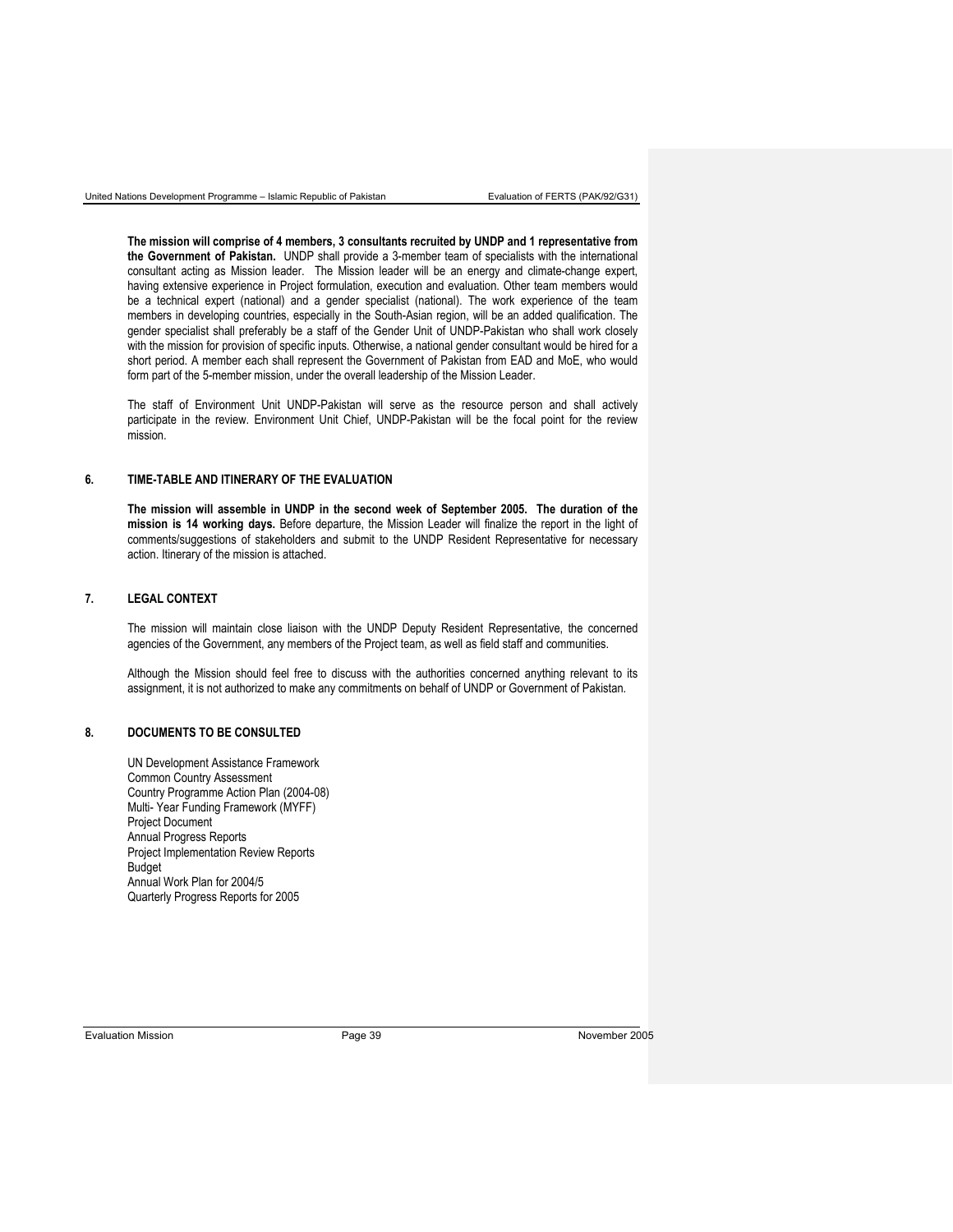#### **ANNEXURE - TERMS OF REFERENCE FOR MISSION MEMBERS**

#### **Background**

As part of the result oriented monitoring & evaluation activity, UNDP Pakistan is planning to under take an in-depth final evaluation of Fuel Efficiency in Road Transport System Project (FERTS), which has been in operation since 1996. The purpose of the evaluation is to provide impartially derived first hand information on the end-status of the Project and it's effectiveness in attaining the Project objectives as listed in Project Document. The findings of the evaluation will be useful for understanding the management and technical issues of the Project and will specify the need for assessing activities in order to ensure future sustainability of the project itself. To conduct the evaluation process the Mission Members will perform, but not limited to, the activities summarized for individual Members in the following sections.

# **Terms of Reference for Team Leader (International)**

#### *Duties*

The Team Leader will be responsible for the overall coordination of the evaluation process ensuring all tasks mentioned in Section 3.0 of TORs are performed effectively. Briefly, the Team Leader:

- i. Will take initiatives for the effective utilization of the time of other Mission Members and the coordination activities;
- ii. Finalize questionnaire(s) for collecting relevant information from different stakeholders;
- iii. Will keep an effective liaison with all the stakeholders to seek feedback about Project objectives & outputs, ongoing activities; the formulation of the exit strategy; qualitative & quantitative assessment of completed/ongoing work; and implementation arrangements;
- iv. Will synthesize all the information in the form of a report and fill up Project Evaluation Information Sheet (PEIS) on standard format, ready for presentation to the stakeholders;
- v. Will present the report to the stakeholders, make necessary revisions and finalize it on or before the last day of assignment; and,
- vi. Will debrief the Resident Representative and Deputy Resident Representative on the final recommendations of the evaluation mission.

#### *Reporting Arrangements*

The Team Leader will report to the Director Development Division / Deputy Resident Representative, UNDP, and will maintain coordination with UNDP, EAD, MOE, Project staff and other stakeholders

#### *Qualifications*

The Team Leader shall be a renowned development practitioner having excellent leadership qualities and skills in supervising multi-disciplinary teams. He/she should have a university degree from a reputable institution, updated information on UNDP's policies, understanding of UNDP/GEF procedures and extensive international experience in the area of Climate Change or the transport sector, particularly in developing countries, in the fields of Project formulation, execution and evaluation. Strong report writing skills, coupled with relevant experience of conducting results-based monitoring and evaluation would be an added advantage.

Evaluation Mission Page 40 November 2005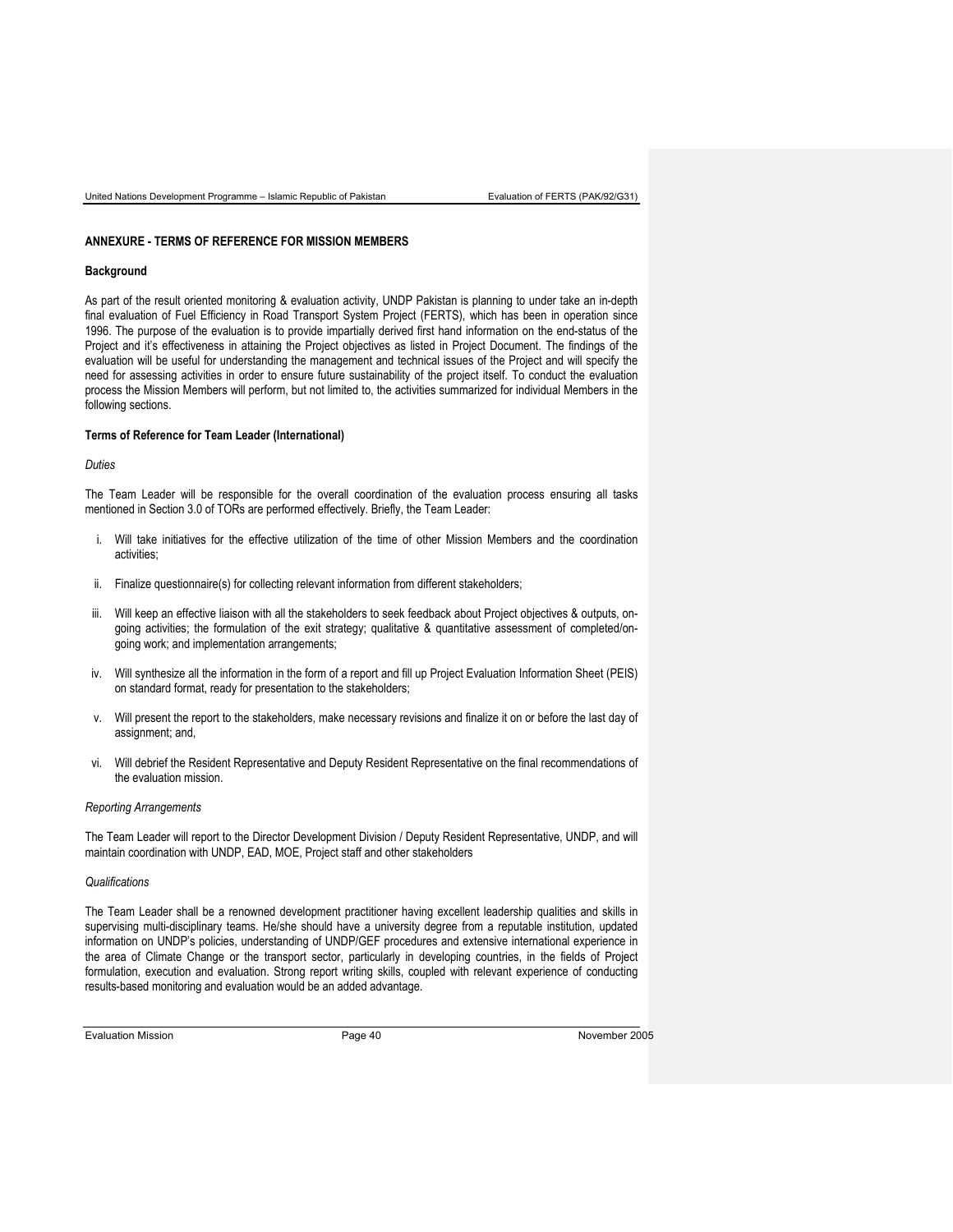#### **Terms of Reference for National Expert**

*Duties*

The National Expert, under the overall supervision of the Team Leader to perform tasks mentioned in Section 3.0 of TORs. To perform these tasks the Expert will:

- vii.i. Review the Project strategy in consultation with UNDP, government, Project staff and other stakeholders;
- **Viii.ii.** Develop questionnaire(s) for collecting relevant information from different stakeholders;
- ix.iii. Review the progress against each output as per the originally conceived work plan and subsequent revisions;
- \*iv. Review the studies conducted under the Project and indicate their significance in terms of their linkage with overall Project objectives;
- xi. Critically review and suggest changes in the detailed work plan for the exit strategy of the Project;
- **xii.** Review the Project monitoring systems including data identification, collection, analysis, and dissemination, Project control and reporting;
- **Xiii.** Review the government's strategies and policies and their linkage with the Project;
- **xiv-viii.** Take stock of overall resources for the Project in both physical & financial terms;
- xv.ix. Based on the experience on similar Projects (national or international), evaluate the Project in terms of achievements; and,
- xvi.x. Assist the Team Leader in synthesizing all the information in the form of report and present the report to UNDP, government and other stakeholders

#### *Reporting Arrangements*

The National Expert will report directly to the Team Leader of the Evaluation Mission.

#### *Qualifications*

The Technical Experts shall be qualified environment and energy specialist, with at least 10-years of national experience of environmental Projects. The National expert shall also have sufficient experience and a clear understanding of UNDP/GEF policies. Strong report writing skills would be essential.

#### **Terms of Reference for Gender Specialist (National)**

*Duties*

The Gender Specialist, under the overall supervision of the Team Leader, will perform the following tasks:

Evaluation Mission **Example 2005** Page 41 **Page 41** November 2005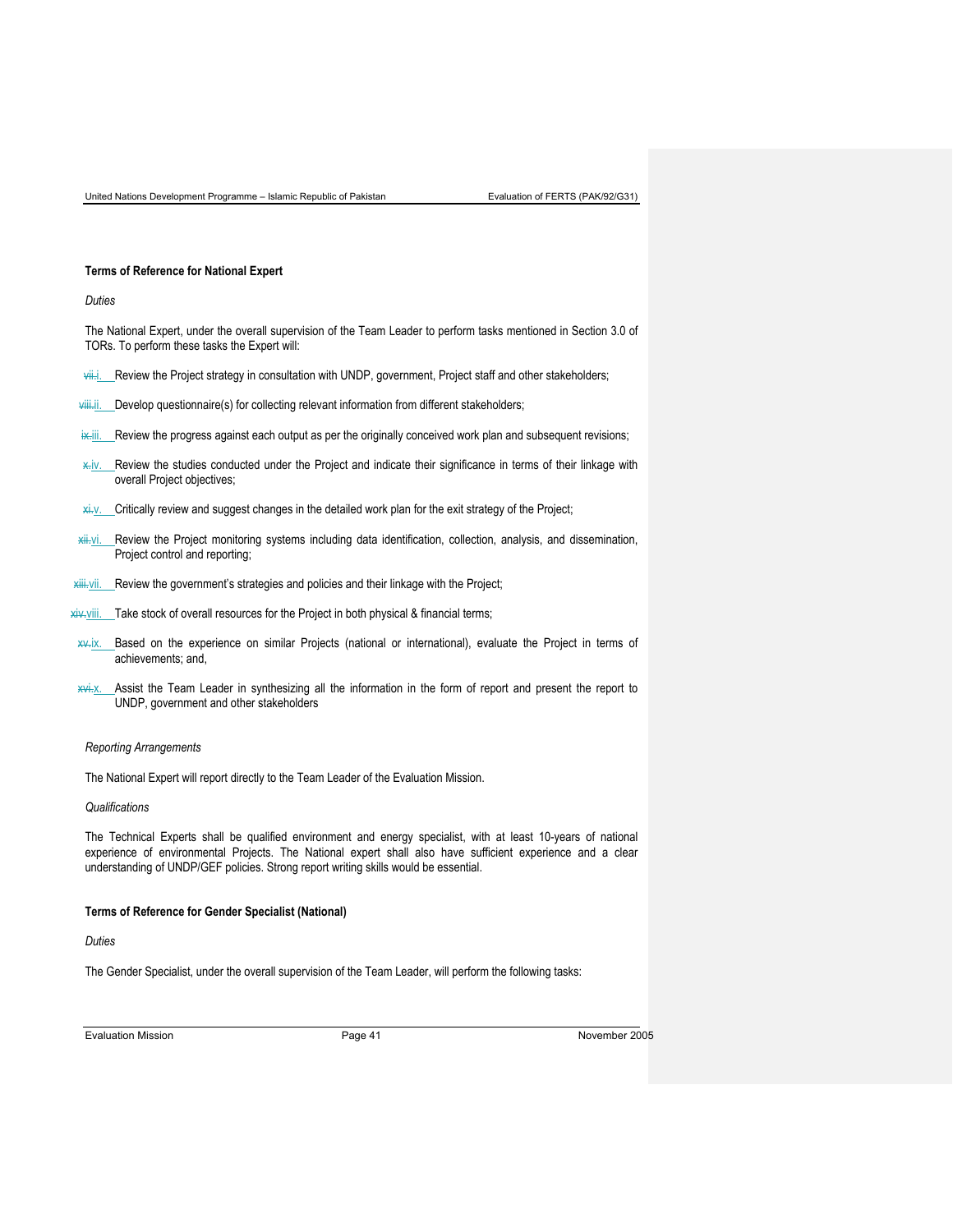- i. Review the Project and assess level of gender mainstreaming;
- ii. Identify the role of women in the Project activities and achievements of objectives;
- iii. Actively involve in the performing tasks mentioned in Section 3.0 of TORs in close coordination with other Mission Members; and,
- iv. Assist the Team Leader in writing and presentation of the report.

# *Reporting Arrangements*

The Gender Specialist will report directly to the Team Leader.

### *Qualifications*

The Gender Specialist shall possess at least 10-years of relevant experience with a degree in social science and be fully aware of the gender issues in the local context. He/she shall also have a clear understanding of UNDP's policies on gender and the possible implementation strategies for gender mainstreaming.

#### **Terms of Reference for MoE Representative**

*Duties*

The MoE Representative will participate in the evaluation process under the overall supervision of the Team Leader. Briefly, he/she will perform the following tasks:

- i. Act as the focal point on behalf of the MoE for the Project and assist in organizing meetings with the officials of MoE and counterpart agencies;
- ii. Facilitate access to the government documents related to the Project or any other document required by the mission for completing the assignment;
- iii. Actively involve in the performing the tasks mentioned in Section 3.0 of TORs in close coordination with other Mission Members; and,
- iv. Assist the Team Leader in writing and presentation of the report.

#### *Reporting Arrangements*

The MoE Representative will report to the Team Leader and will maintain coordination with UNDP, EAD, MOE, Project staff and other stakeholders.

# *Qualifications*

The person should have extensive experience of execution of donor funded Projects and governments procedures for the implementation of such Projects. He/she shall have a clear understanding of NEAP-SP and the related environmental impacts on different sectors. He/she shall also be aware of the overall portfolio of on-going and planned environmental Projects.

Evaluation Mission Page 42 November 2005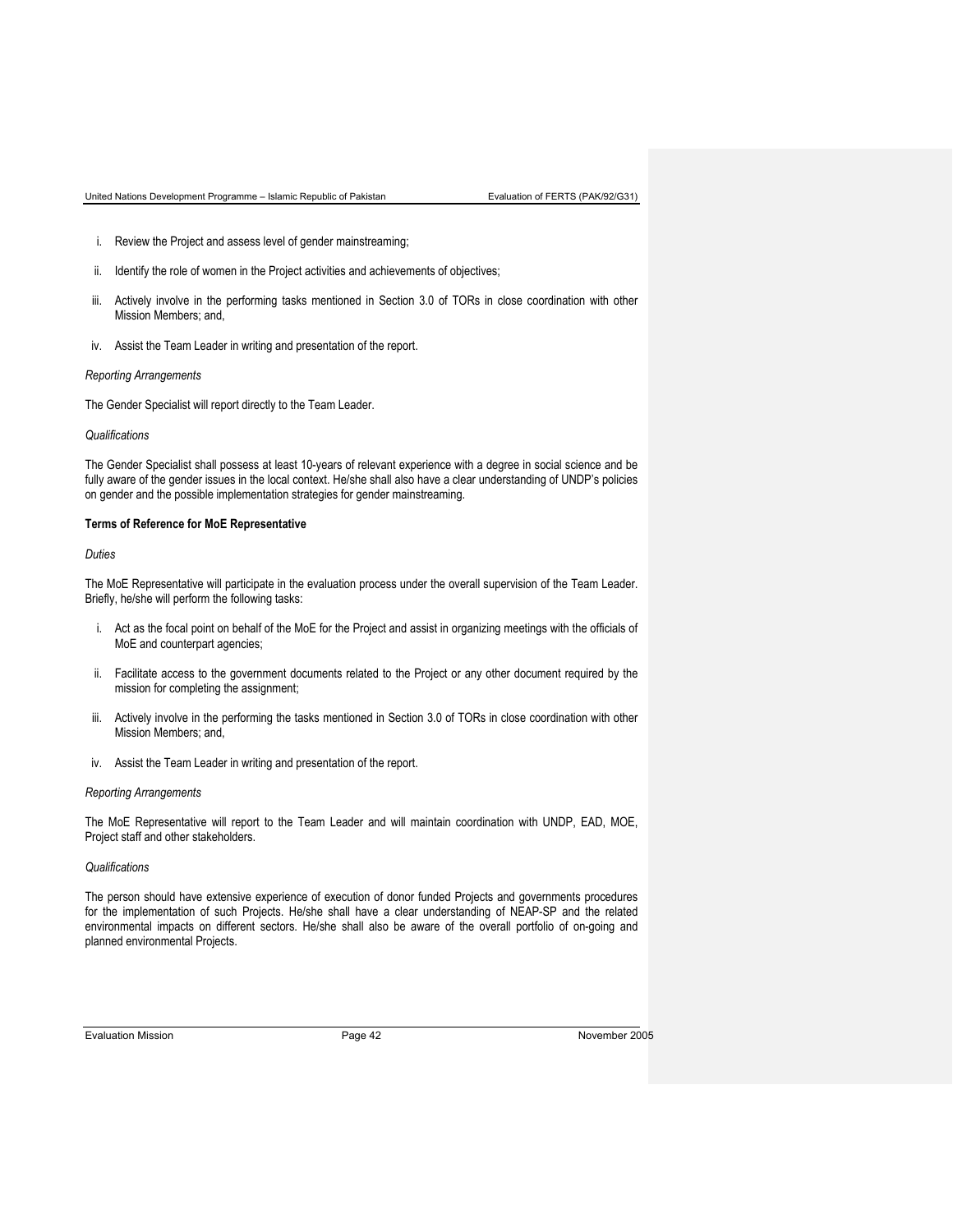# **Appendix B - List of Persons Interviewed and Documents Reviewed**

Evaluation Mission Page 43 November 2005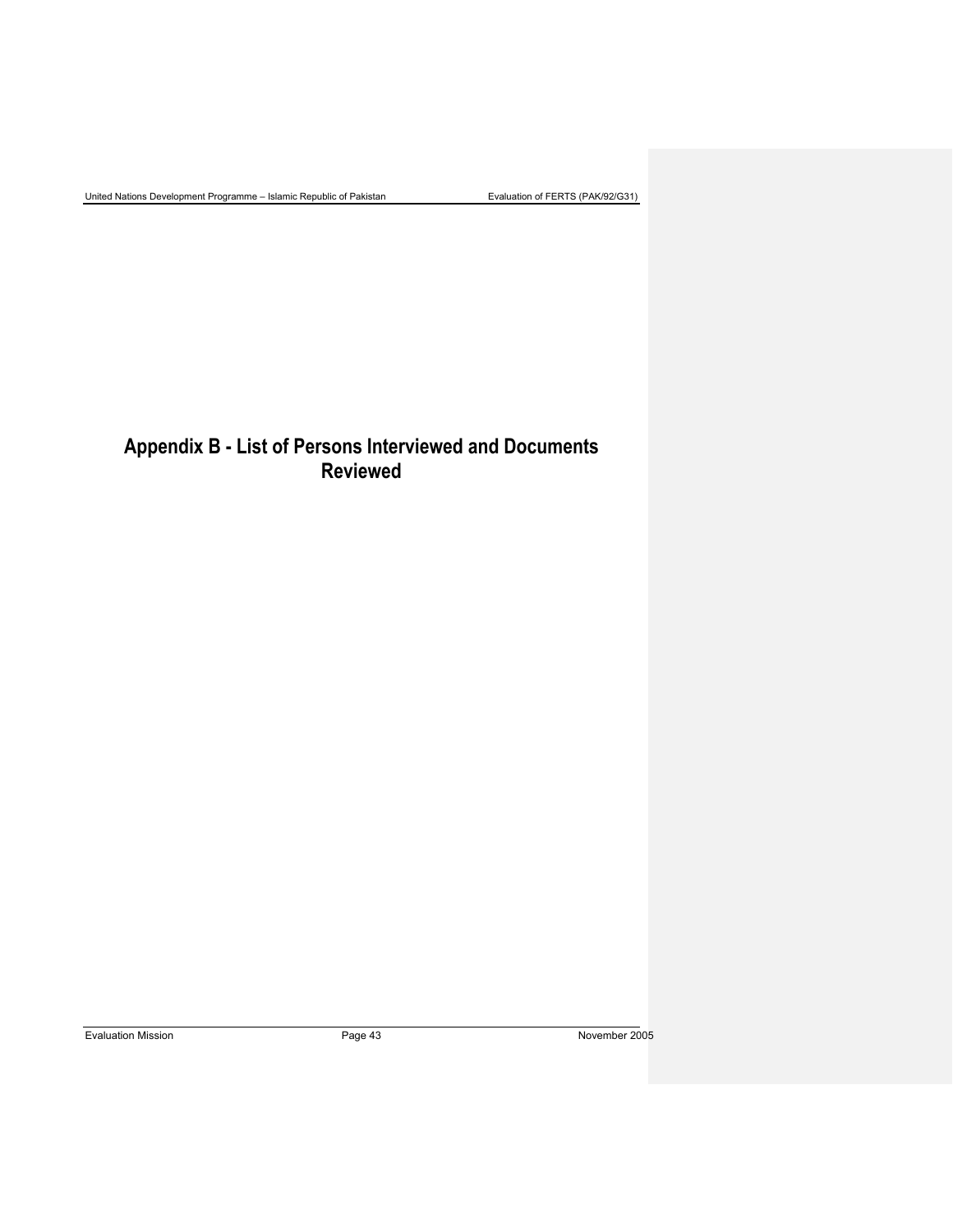Evaluation Mission **Page 44** Page 44 November 2005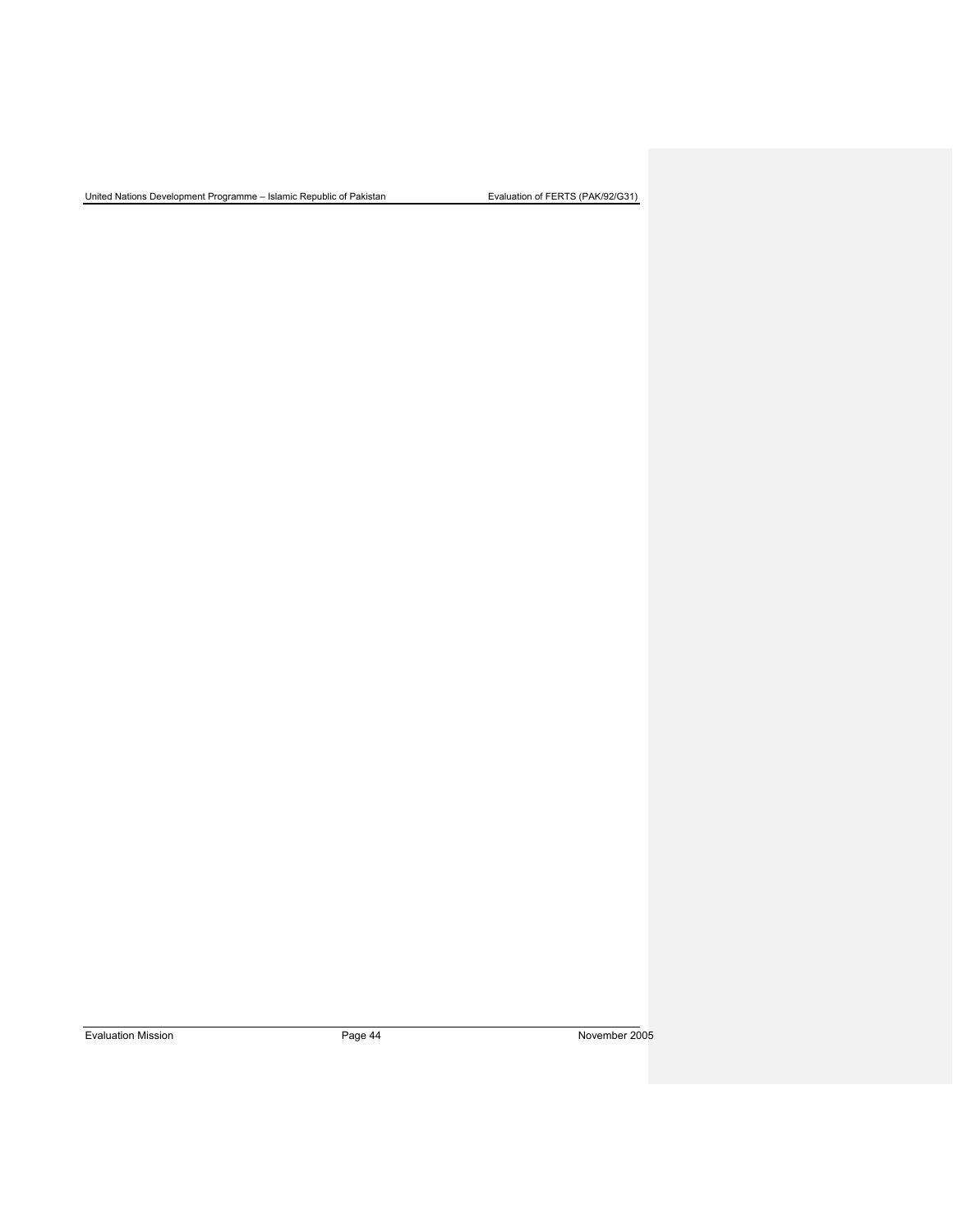This is a listing of persons contacted during by the Evaluation Team during the September 23 to October 8, 2005 period. The Mission is grateful to all those who made time during their busy schedules to provide the Mission with valuable information for the evaluation, and apologizes for any omissions to this list.

# **September 23, 2005:**

- 1) Mr. Haoliang Xu, Country Director, UNDP Pakistan
- 2) Mr. Arif Alauddin, ARR, UNDP Pakistan
- 3) Mr. Abdul Qadir Rafiq, Programme Officer, UNDP Pakistan
- 4) Ms. Nida Waseem Khan, Young Professional Officer, UNDP Pakistan

#### **September 24, 2005:**

- 5) Mr. Zia-ul-Haq, MD, ENERCON / NPD FERTS Project
- 6) Dr. Sarwar Saqib, NPM, ENERCON / FERTS Project Team
- 7) Mr. Naeem Bari Salimi, Manager (Diesel), ENERCON / FERTS Project Team
- 8) Mr. Jalil Ahmad, Manager (Petrol), ENERCON / FERTS Project Team
- 9) Mr. Shahrukh Paracha, ENERCON / FERTS Project Team
- 10) Mr. Iftikhar Raja, ENERCON / FERTS Project Team
- 11) Mr. Nasim Ahmad, Manager Special Studies, ENERCON / FERTS Project Team
- 12) Mr. Khalid Latif Chowdhury, Secretary, Ministry of Environment

# **September 26, 2005 (Karachi)**

- 13) Ms. Engr. Farida Essa, Consultant on Special Studies, ARCH VISION, 405-406, Shaes Centre, B-25, Block 13C, Gulshan-e-Iqbal, Main University Road, Karachi
- 14) Mr. Sohaib-ur Rehman Sheikh, Fikree Automobile, Karachi
- 15) Mr. Rehmat Khan, Khan Motors, 53-C, Main National Highway Near Absa School, DHA Phase-II, Karachi
- 16) Mr. Ghulam Ali Fadoo, Mr. Ali Fadoo, and his team at Toyota Defence Motors, Main Korangi Road, Karachi

### **September 27, 2005 (Quetta)**

- 17) Brig (R) Iftikhar Ahmed, PSO Askari Petroleum CNG Station, Askari Park Airport Road, Quetta
- 18) Mr. M Shahzad, International Motor Workshop, Shahrah-e-Adal, Opposite District Courts Off Zargoon Road, **Quetta**

#### **September 28, 2005 (Lahore)**

19) Col (R) Nawab Ali, Consultant on Special Studies, PROMARK, 106-D/2, WAPDA Town, Lahore.

#### **September 29, 2005 (Lahore)**

- 20) Mr. Tariq Shriq, Toyota Walton Motors, Main Walton Road, Lahore Cantt., 042-111-008-009, 6675370
- 21) Ch. Mukhtar Ahmed, PSO Civic Centre Filling Station, Garden Town, Lahore. 042-5837803 & 5831623
- 22) Mr. Nihal Asghar, SEAL, 2nd Floor, 85 Commercial Area, Cavalry Ground Extension, Lahore Cantt, Tel: 636-4235, 636-0121
- 23) Dr. Badar Ghuri, SUPARCO

### **September 30, 2005 (Shikhupura)**

24) Mr. Amir Ehsan Sheikh, The Auto City, Faisalabad Road, Sheikhupura, 04931-614014, 0333-4408814

#### **October 01, 2005 (Islamabad)**

# 25) Mr. KM Zubair, Chief ENERCON

- 26) Mr. Javid Qureshi, Deputy Chief Transport ENERCON
- 27) Mr. Javid Ali Khan, Director, ENERCON

Evaluation Mission Page 45 November 2005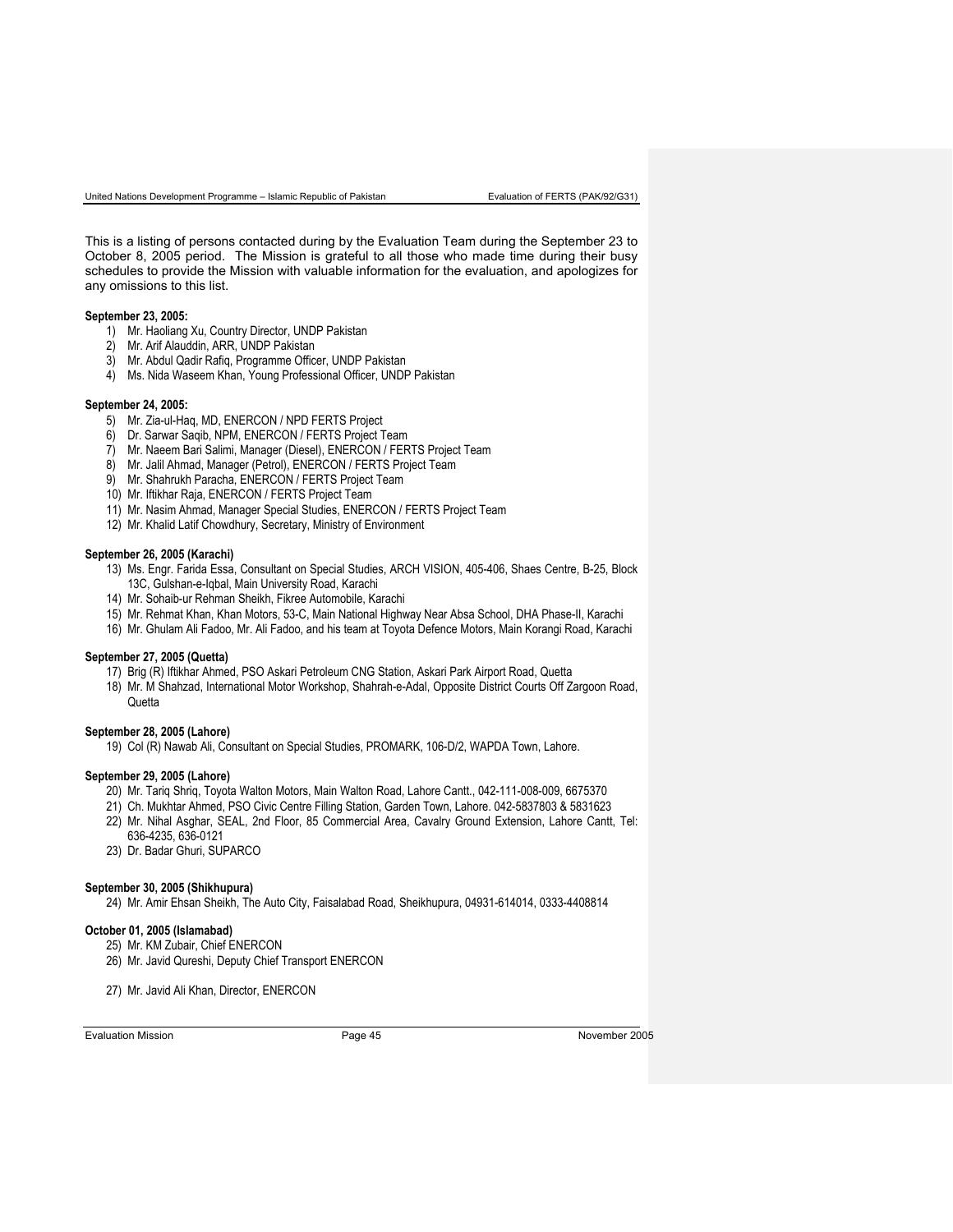**October 03, 2005 (Islamabad)** 28) Mr. Asif Shuja Khan, Director, Pak EPA

**October 08, 2005 (Islamabad)** 29) Mr. Hilal A. Raza, DG, HDIP

# **Documents reviewed for this evaluation includes:**

- 1) Ministry of Environment (1992) National Conservation Strategy, Government of Pakistan.
- 2) Pakistan's National Conservation Strategy: Renewing Commitment to Action, Report of the Mid-term Review, by A.J. Hanson, S. Bass, A.Bouzaher, G.M.Samdani, M.Zehra, November 2000.
- 3) UN Common Country Assessment
- 4) UN Country Programme Action Plan (2004-08)
- 5) UN Development Assistance Framework
- 6) UNDP (1996) Pakistan: Fuel Efficiency in the Road Transport Sector. Project Document
- 7) UNDP FERTS Annual Progress Reports
- 8) UNDP FERTS Project Implementation Review Reports
- 9) UNDP FERTS (1998) Performance Indicators for Fuel Efficiency in Road Transport Sector Project
- 10) UNDP FERTS (1999) Pakistan: Fuel Efficiency in the Road Transport Sector, Mid-term Review Evaluation.
- 11) UNDP FERTS (1999 2003) Pakistan: Fuel Efficiency in the Road Transport Sector, Project Implementation Review.
- 12) UNDP FERTS (2000a) Pakistan: Fuel Efficiency in the Road Transport Sector. Tri-partite Review
- 13) UNDP FERTS (2000b) Identification of Special Studies for FERTS
- 14) UNDP FERTS (2000c) Communication Strategy for FERTS
- 15) UNDP FERTS (2001) Gender Strategy for FERTS
- 16) UNDP FERTS (2002a) Computation of Project Performance Indictors on Degree of Enforcement of Regulations to check Over-Loading Practices
- 17) UNDP FERTS (2002b) Strengthening the Institution of MVE in Pakistan
- 18) UNDP FERTS (2002c) Study on Institutionalized Training of Drivers/Controlling Organizations in Pakistan
- 19) UNDP FERTS (2002d) Study on Self-Regulation to Control Overloading of Trucks by the Trucking Industry of the Country.

Evaluation Mission Page 46 November 2005

**Commented [AQ6]:** Were any of the audit reports or financial reports consulted if so it may be relevant to mention in this list as  $\alpha$  if so it may be relevant to mention in this list as well give an opinion of holding regular audits by UNDP on annual basis. *Abdul: we only reviewed the final budget of Sept 2005. The only reference I have made to additional UNDP monitoring (and added audits) is in Section 2.4.* 

**Formatted:** Indent: Left: 0", Outline numbered + Level: 2 + Numbering Style: 1, 2, 3, … + Start at: 1 + Alignment: Left + Aligned at: -0.25" + Tab after: 0" + Indent at: 0", Tab stops: 0.25", List tab + Not at 0"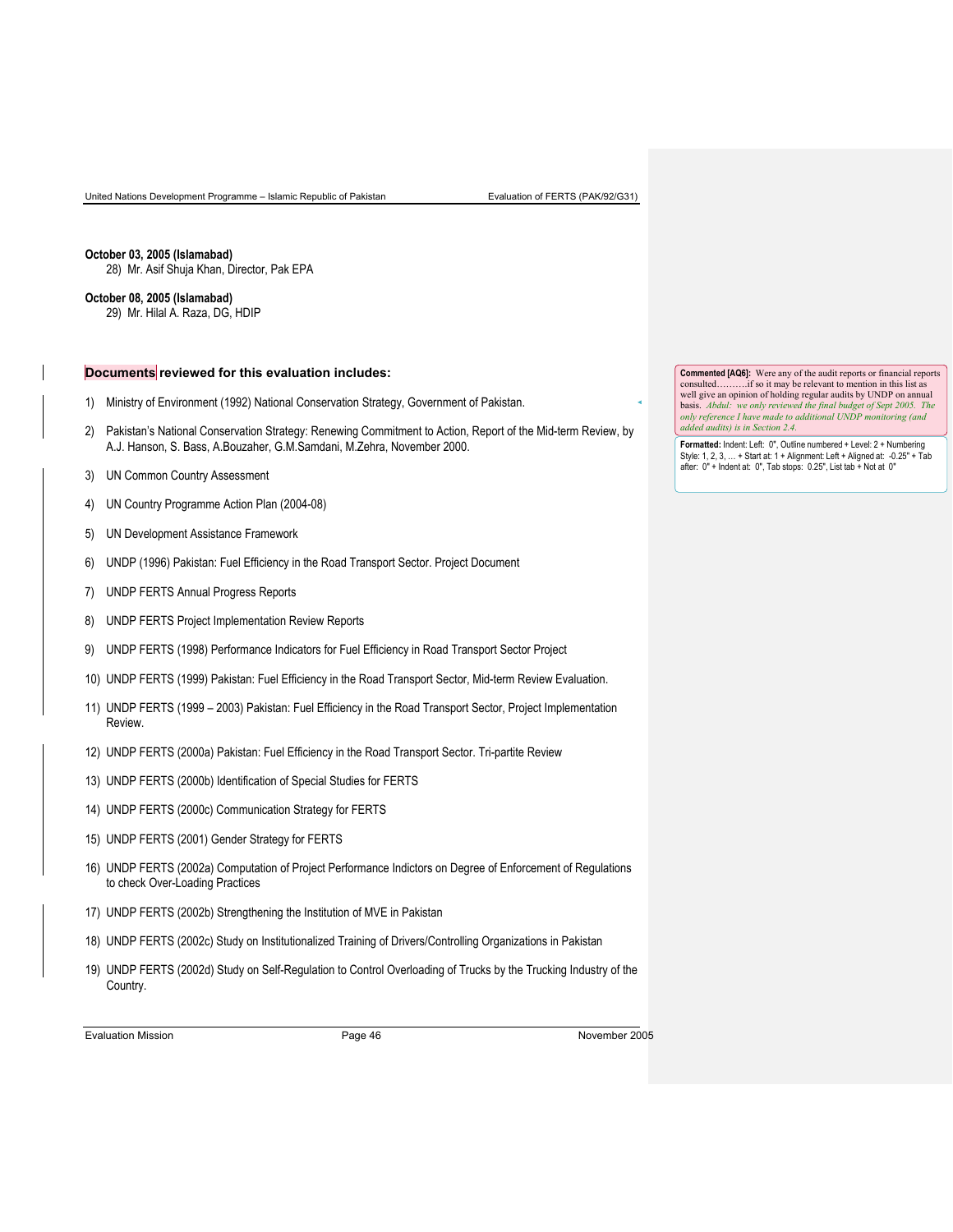20) UNDP FERTS (2004-5) Annual Work Plan

21) UNDP FERTS (2005) Quarterly Progress Reports

22) UNDP FERTS (Sept 2005) Budget Revision "AA" **Formatted:** Bullets and Numbering

Evaluation Mission **Page 47** Page 47 November 2005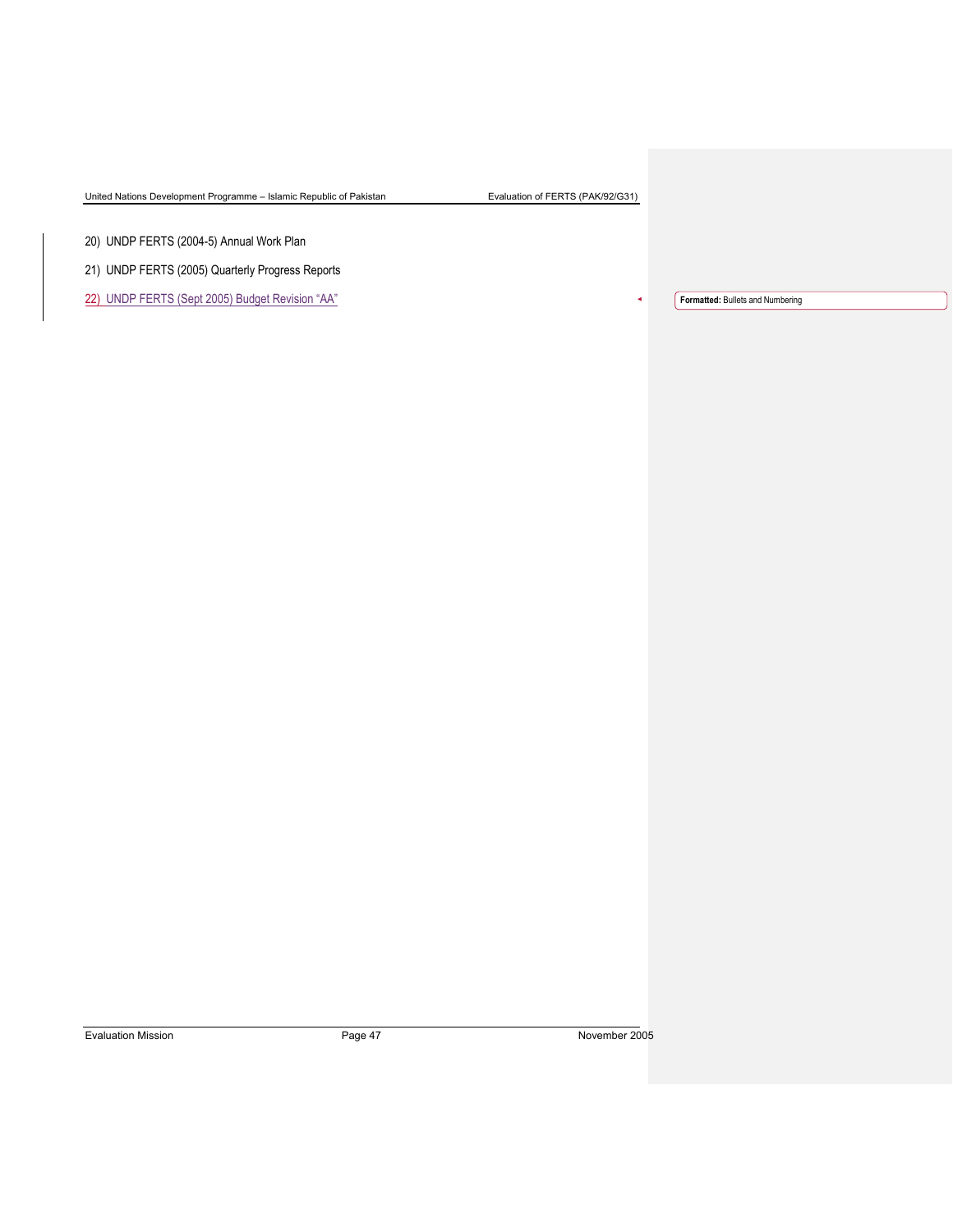Evaluation Mission **Page 48** Page 48 November 2005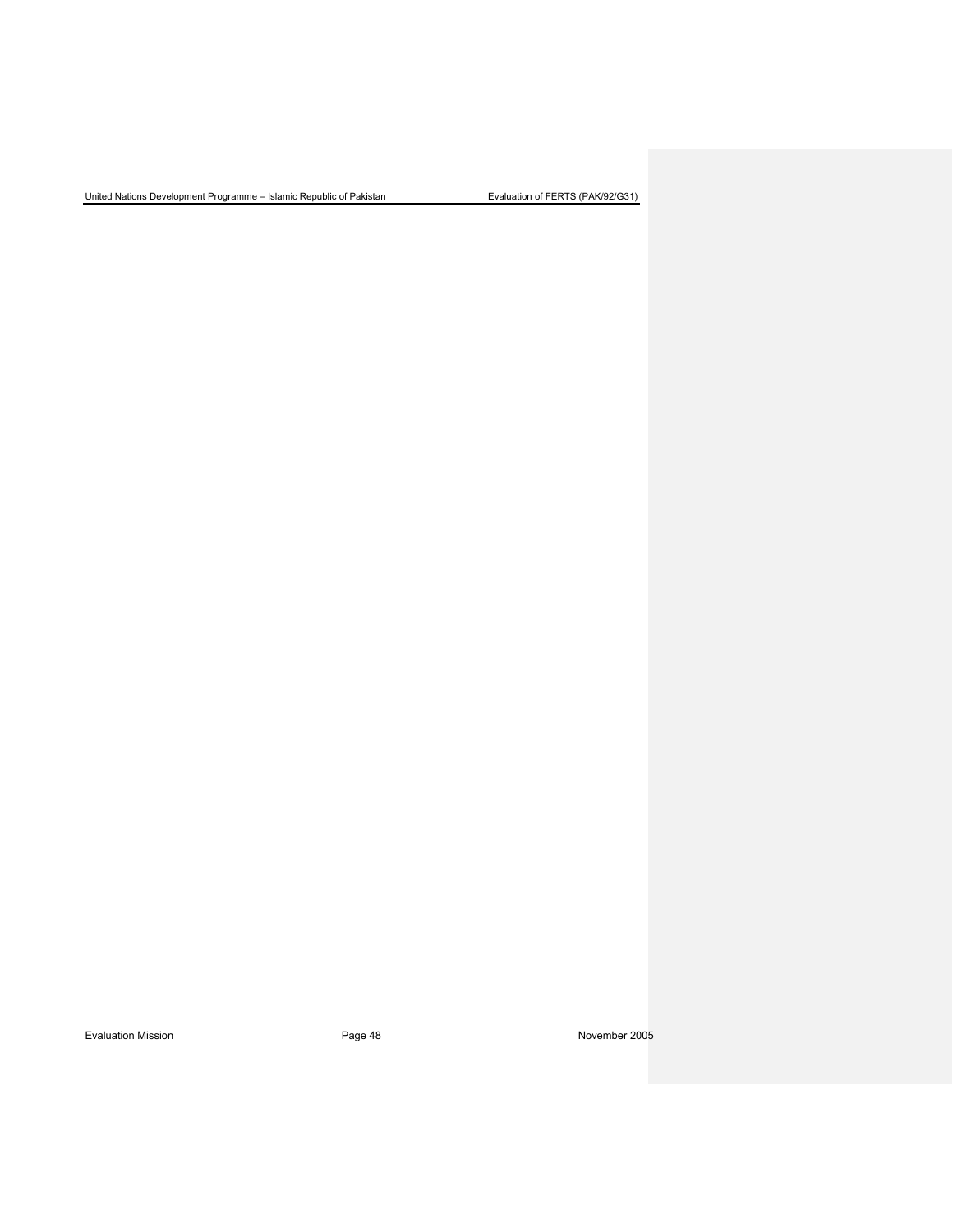**Appendix C – Mission Itinerary**

Evaluation Mission **Page 49** Page 49 November 2005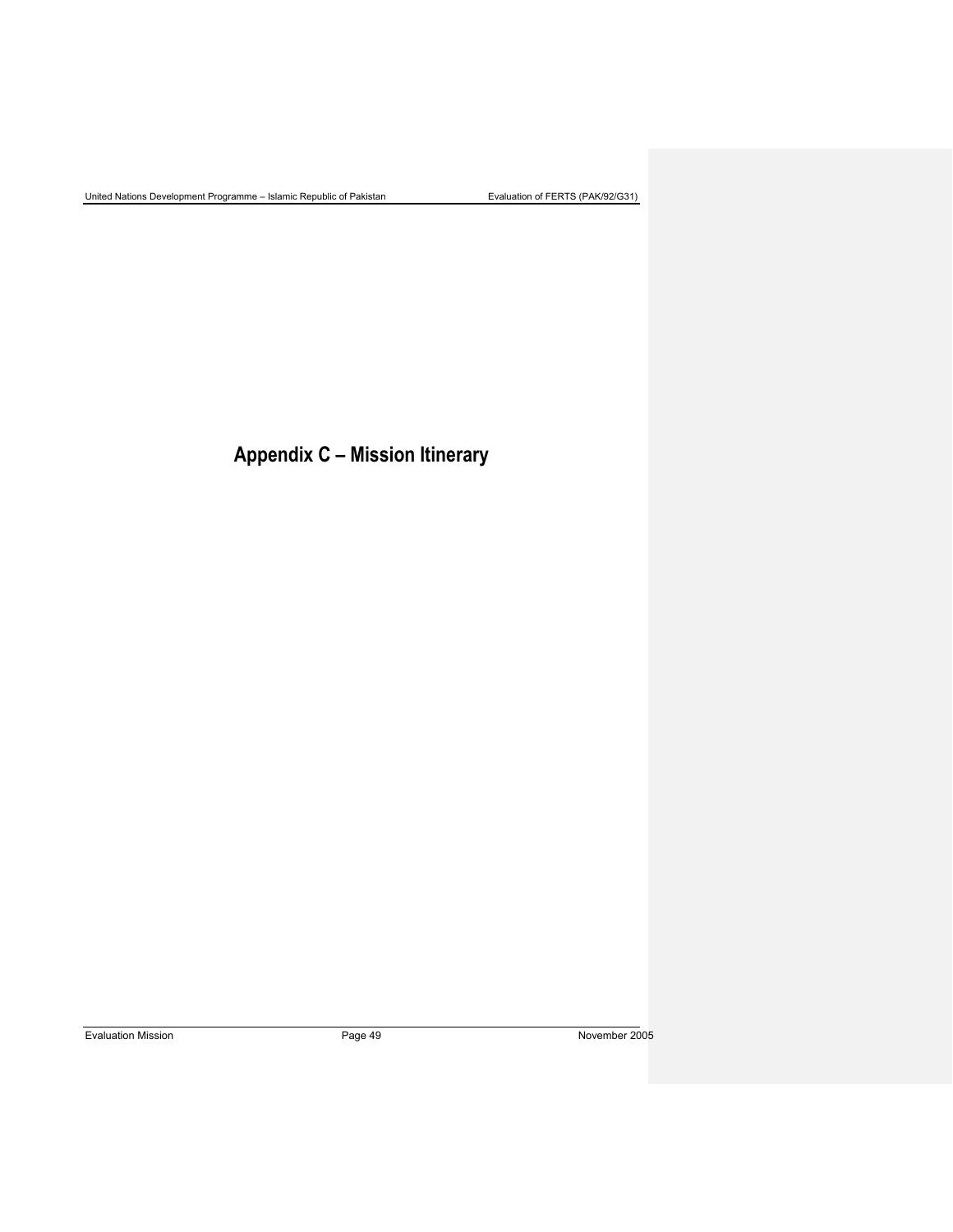Evaluation Mission **Page 50** Page 50 November 2005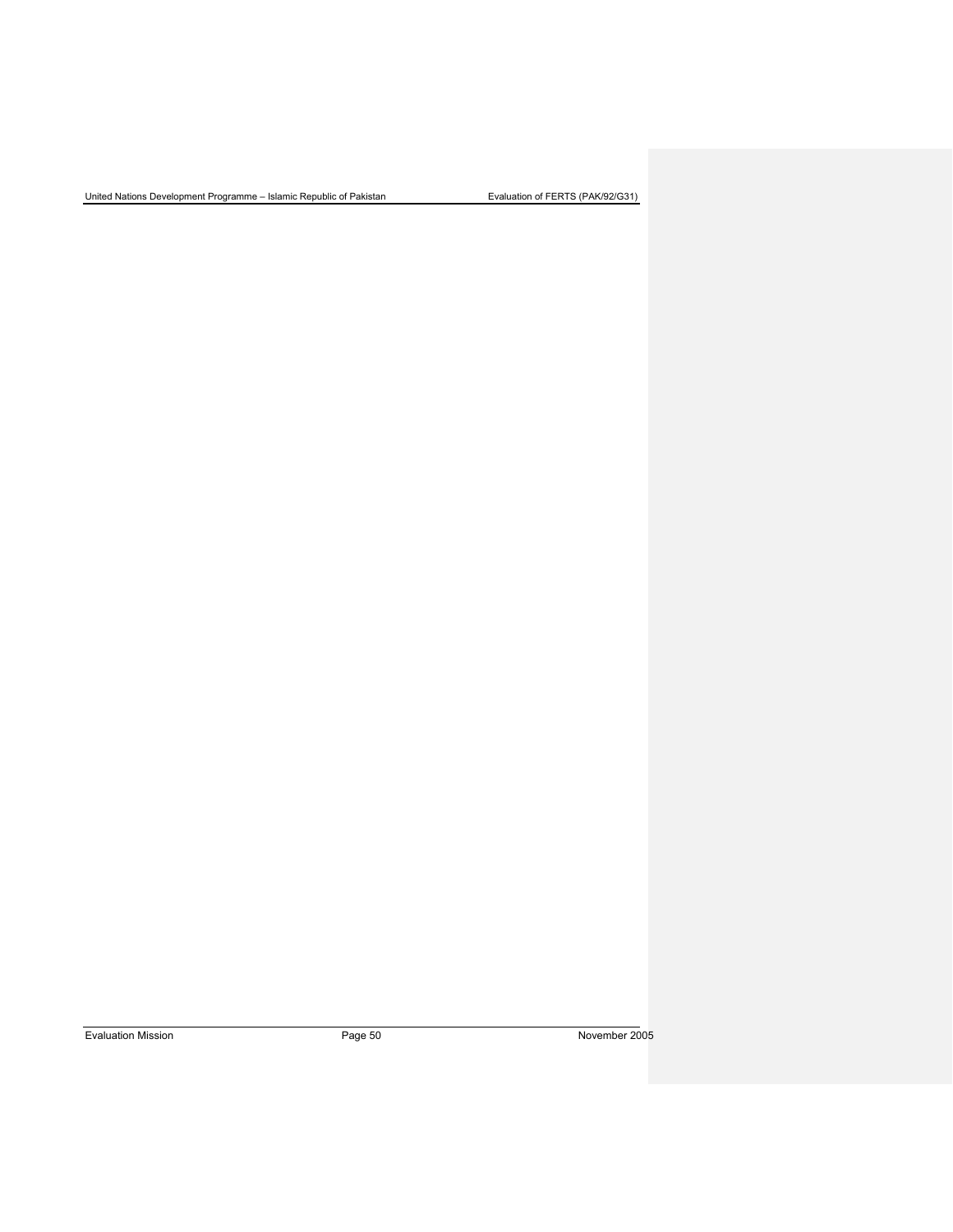# **Schedule for the Evaluation Mission**

23 Sept to Oct 8 2005

| PAK/92/G31                     |                                                                       |  |  |  |  |  |
|--------------------------------|-----------------------------------------------------------------------|--|--|--|--|--|
| 23 Sept 2005, Fri              | (Arrival of Mission in Islamabad)                                     |  |  |  |  |  |
| 1030                           | Meeting with the DRR (Programs)                                       |  |  |  |  |  |
| 1100-1130                      | Evaluation Team meeting with Energy and Environment Unit              |  |  |  |  |  |
| 1130-1700                      | <b>Evaluation Team meeting</b>                                        |  |  |  |  |  |
| 24 Sept 2005 Sat               | (Islamabad)                                                           |  |  |  |  |  |
| 10:30-1330                     | Meeting with ENERCON and FERTS Project Team with presentation         |  |  |  |  |  |
| 1400                           | Meeting with the Secretary, Ministry of Environment                   |  |  |  |  |  |
|                                | Lunch break                                                           |  |  |  |  |  |
| 1530                           | Visit with tune-up station in Islamabad                               |  |  |  |  |  |
| 25 Sept 2005 Sun               | (Islamabad - Karachi)                                                 |  |  |  |  |  |
|                                | Travel to Karachi by air                                              |  |  |  |  |  |
| 26 Sept 2005 Mon               | (Karachi)                                                             |  |  |  |  |  |
| 1000                           | Visit to private tune-up center at Shell Pakistan                     |  |  |  |  |  |
| 1100                           | Visit to the offices of ARCH-VISION, Special Study consultant         |  |  |  |  |  |
| 1230                           | Visit with Khan Motors 53-C Main National Highway near Absa School    |  |  |  |  |  |
| 1330                           | Meeting with Toyota Defense Motors, Main Korangi Road                 |  |  |  |  |  |
| 1800                           | Meeting with Fikree Automobiles and Automotive Training Center        |  |  |  |  |  |
| 27 Sept 2005 Tue               | (Karachi-Quetta)                                                      |  |  |  |  |  |
|                                | Travel to Quetta by air                                               |  |  |  |  |  |
|                                | Visit to PSO Askari Petroleum CNG Station, Askari Park Airport Road   |  |  |  |  |  |
| 28 Sept 2005 Wed               | (Quetta-Lahore)                                                       |  |  |  |  |  |
|                                | Travel to Lahore by air                                               |  |  |  |  |  |
|                                | Meeting with PROMARK, Special Study consultant, 106-D/2, WAPDA Town   |  |  |  |  |  |
| 29 Sept 2005 Thu               | (Lahore)                                                              |  |  |  |  |  |
| 1000                           | Visit to Ahsan Zakir Motor Engineers, 3-Lawrence Road                 |  |  |  |  |  |
| 1100                           | PSO Civic Centre Filling Station, Garden Town                         |  |  |  |  |  |
| 1230                           | Toyota Walton Motors, Main Walton Road,                               |  |  |  |  |  |
| 1800                           | Meeting with SEAL and SUPARCO, 2nd Floor, 85 Commercial Area, Cavalry |  |  |  |  |  |
|                                | Ground Extension - Special Studies consultants                        |  |  |  |  |  |
| 30 Sept 2005 Fri               | (Lahore-Sheikhupura-Islamabad)                                        |  |  |  |  |  |
| 0900                           | Travel to Islamabad via Sheikhupura                                   |  |  |  |  |  |
| 1000                           | Visit to the Auto City, Faisalabad Road, Sheikhupura                  |  |  |  |  |  |
| 01 Oct 2005 Sat                | (Islamabad)                                                           |  |  |  |  |  |
|                                | Meetings with individual ENERCON officers and FERTS staff             |  |  |  |  |  |
| (Islamabad)<br>03 Oct 2005 Mon |                                                                       |  |  |  |  |  |
|                                | Meetings with various FERTS officers                                  |  |  |  |  |  |
| 1300                           | Meeting with Pak EPA                                                  |  |  |  |  |  |
| 04 Oct 2005 Tues               | (Islamabad)                                                           |  |  |  |  |  |
|                                | Compilation of information by Evaluation Team                         |  |  |  |  |  |
|                                | Meeting with $ARUP - a$ partner                                       |  |  |  |  |  |
| 05 Oct 2005 Wed<br>(Islamabad) |                                                                       |  |  |  |  |  |
|                                | Meeting with the Project Steering Committee and presentation by the   |  |  |  |  |  |
|                                | <b>Evaluation Team</b>                                                |  |  |  |  |  |
|                                |                                                                       |  |  |  |  |  |

Evaluation Mission **Page 51** Page 51 November 2005

 $\overline{\phantom{a}}$ 

 $\overline{\phantom{a}}$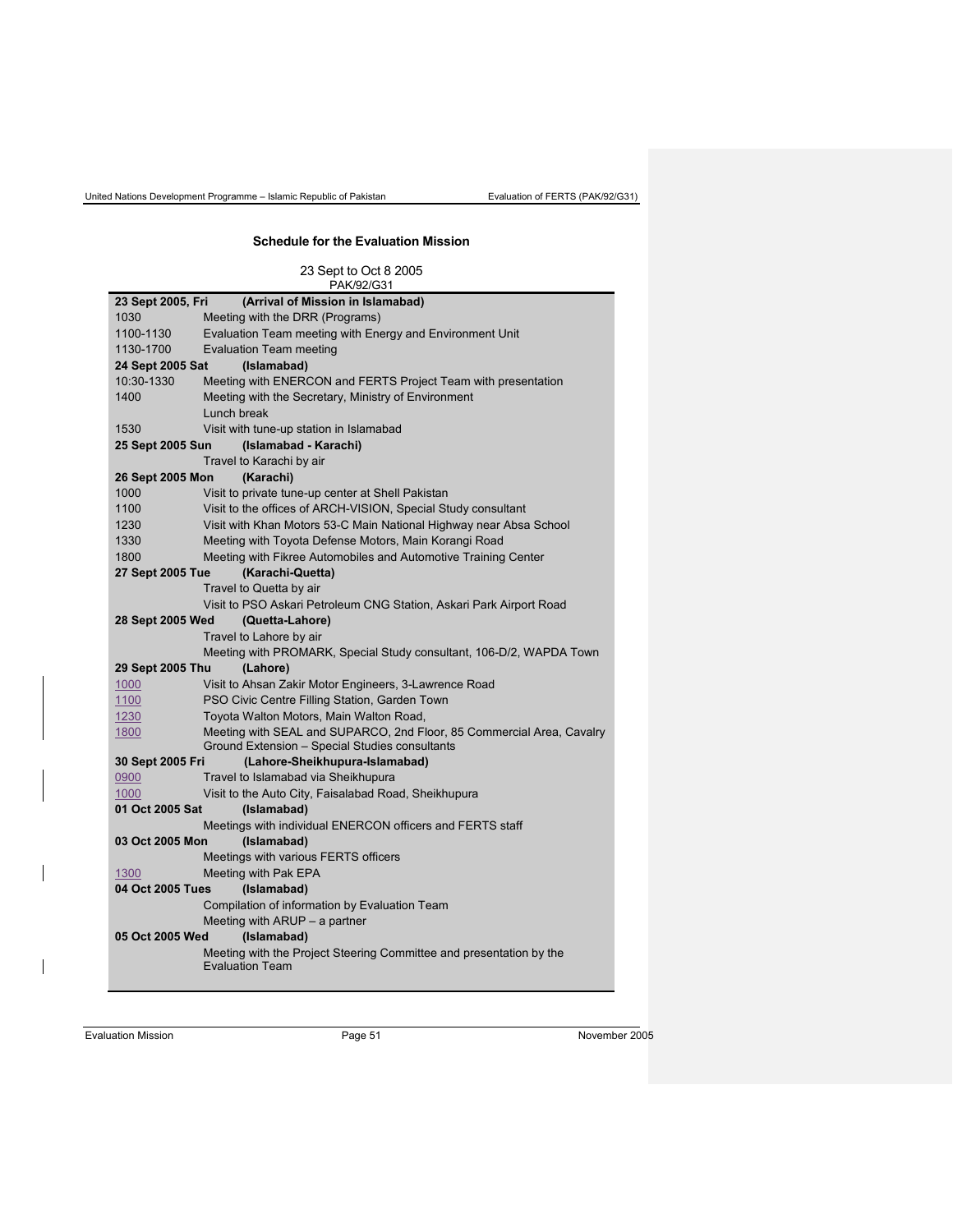**6-7 Oct 2005 Thu/Fri (Islamabad)** Review of Evaluation Report comments by Evaluation Team Project – an introduction Meeting with owners of demonstration centers Lunch break Meeting with MCG – a consultant Meeting with JICA Meeting with ARUP – a partner<br>**08 Oct 2005 Sat** (Islamabad-Karachi) **08 Oct 2005 Sat (Islamabad-Karachi)** Meeting with the Hydrocarbon Development Institute of Pakistan Departure of Mission Leader from Islamabad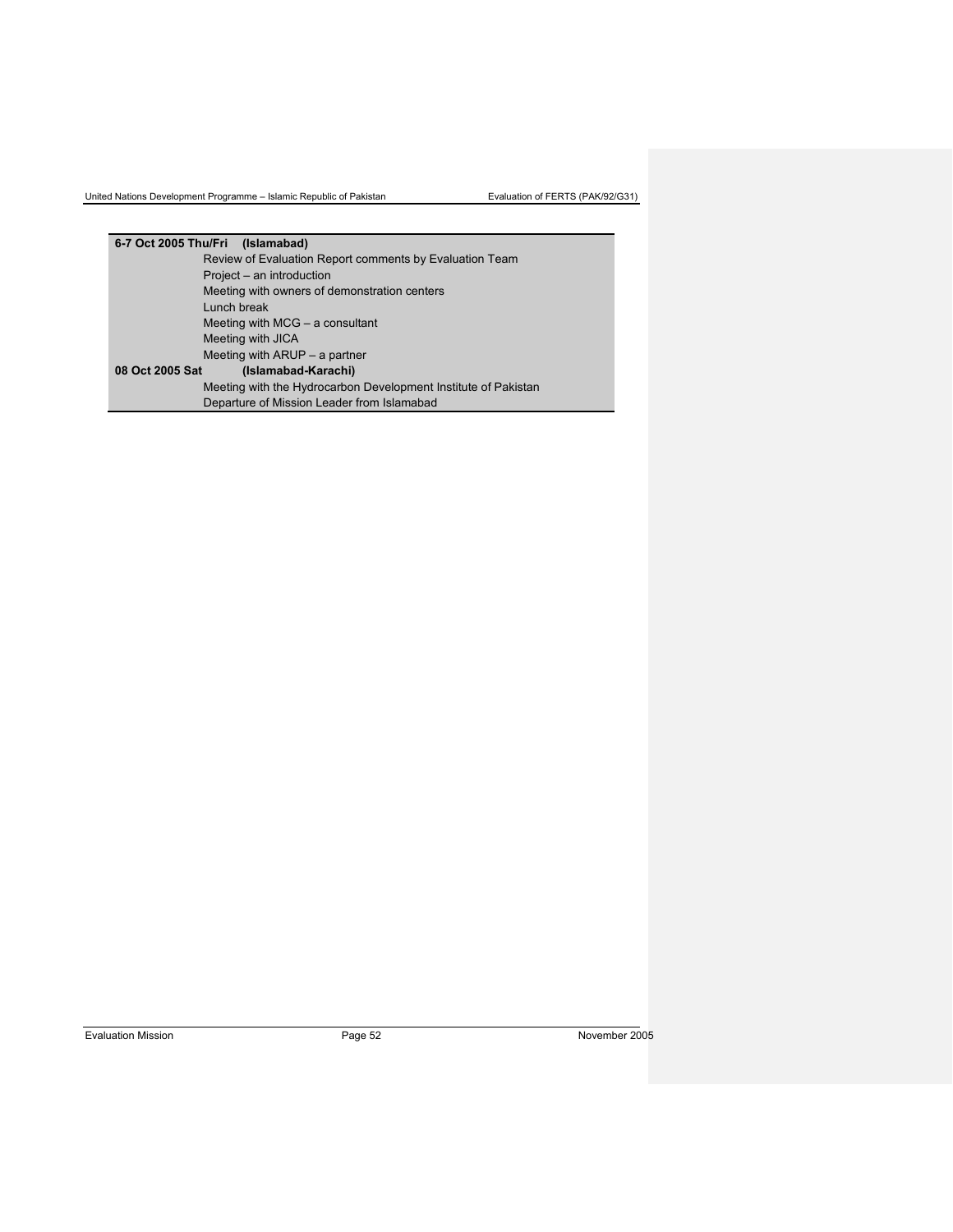# **Appendix D – Logical Framework (Log-Frame) Project Planning Matrix**

Evaluation Mission **Page 53** November 2005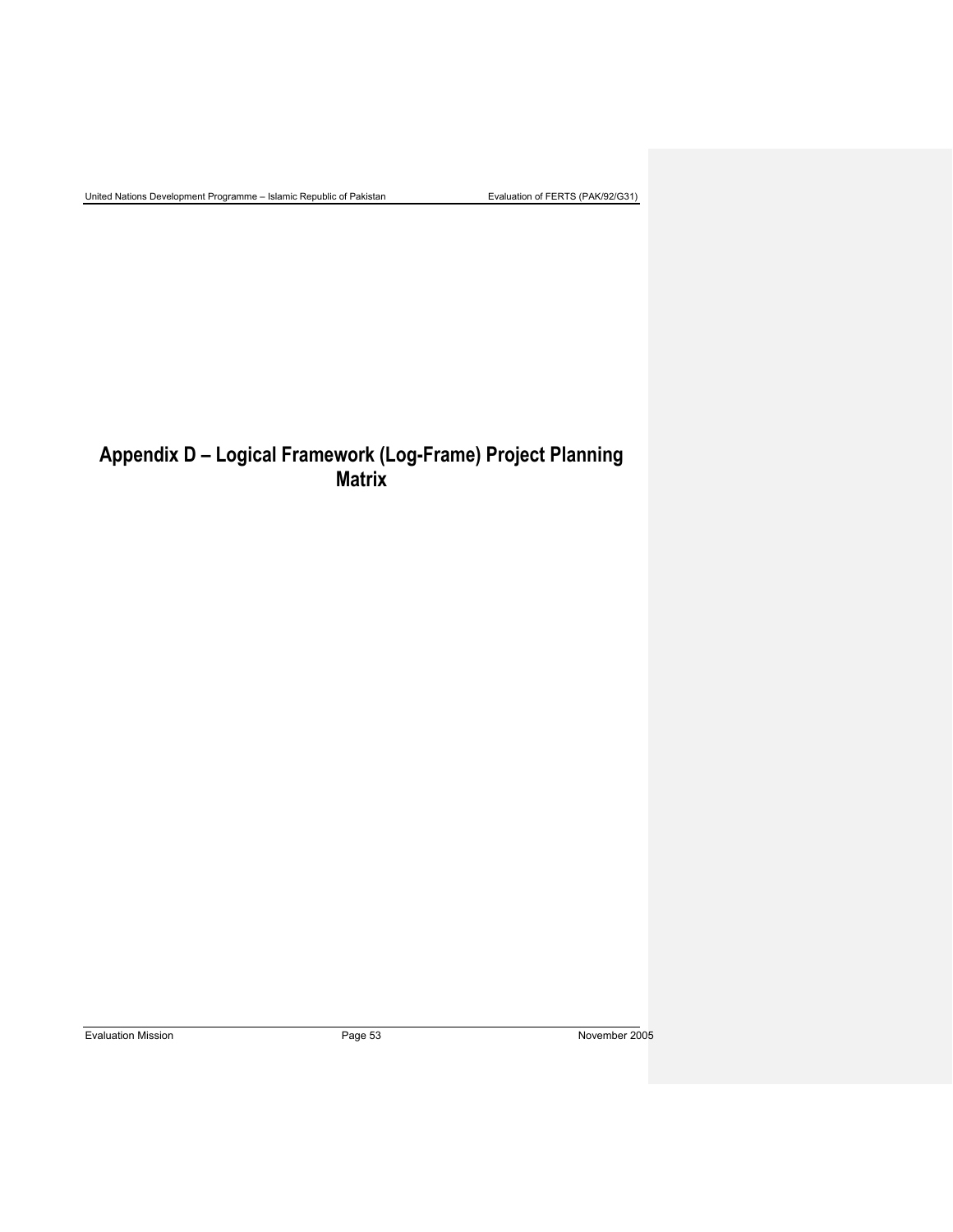Evaluation Mission **Page 54** Page 54 November 2005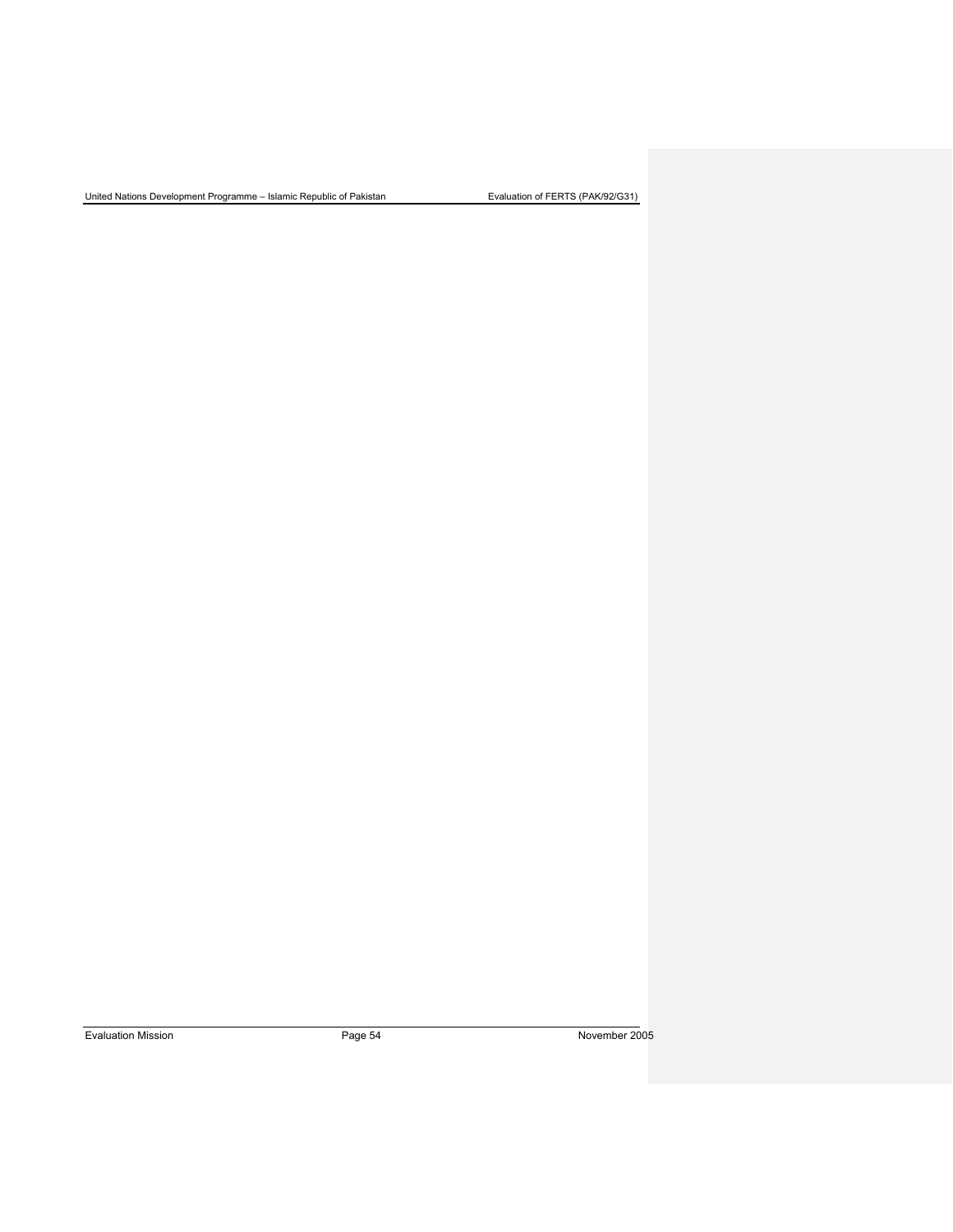# Appendix D – Log-Frame Matrix of FERTS-II (Phase 2) (status in *bold italics* as of September 2005)

| <b>Project Strategy</b>                                                                                                                                                                                                                                                                                                     | <b>Obiectively Verifiable Indicators</b>                                                                                                                                                                                                                                                                                                                                                                                                                                                                                                                                                                                                                                   | <b>Sources of Verification</b>                                                                                                                                                                                                                                                                                                        | <b>Assumptions</b>                                                                                                                                      |                                                                                                                                                                                                                                                                                                                                                                                                                                                                                                                |
|-----------------------------------------------------------------------------------------------------------------------------------------------------------------------------------------------------------------------------------------------------------------------------------------------------------------------------|----------------------------------------------------------------------------------------------------------------------------------------------------------------------------------------------------------------------------------------------------------------------------------------------------------------------------------------------------------------------------------------------------------------------------------------------------------------------------------------------------------------------------------------------------------------------------------------------------------------------------------------------------------------------------|---------------------------------------------------------------------------------------------------------------------------------------------------------------------------------------------------------------------------------------------------------------------------------------------------------------------------------------|---------------------------------------------------------------------------------------------------------------------------------------------------------|----------------------------------------------------------------------------------------------------------------------------------------------------------------------------------------------------------------------------------------------------------------------------------------------------------------------------------------------------------------------------------------------------------------------------------------------------------------------------------------------------------------|
| <b>Development Objective (Impact)</b><br>Reduction at source emissions of greenhouse<br>gases (GHGs) and other pollutants by<br>improving fuel efficiency of road transport<br>vehicles in Pakistan (Annual GHG reductions<br>estimated to be 270,000 tonnes. Other<br>pollutant reductions are modest)                     |                                                                                                                                                                                                                                                                                                                                                                                                                                                                                                                                                                                                                                                                            |                                                                                                                                                                                                                                                                                                                                       |                                                                                                                                                         |                                                                                                                                                                                                                                                                                                                                                                                                                                                                                                                |
| Immediate Objectives (Outcomes)<br>Development of a market for instrumented tune-<br>ups through tune-up demonstration and training<br>Centers<br>(market has been developed that has mainly<br>attracted private vehicle owners from the<br>middle to upper income classes and not<br>commercial vehicle operators)        | <b>Outcome Indicators</b><br>$\rightarrow$ Number of instrumented tune-up facilities<br>available in the country (over 50 facilities<br>are now available directly from FERTS<br>involvement and over 400 facilities<br>without FERTS involvement)<br>Communication strategy developed and<br>mass awareness campaign executed /<br>implemented (strategies and campaigns<br>developed along supporting IEC<br>materials)<br>Trainings of workshop owners and<br>mechanics<br>conducted<br>automotive<br>(Training of 895 workshop owners<br>(against a target of 360) in 40<br>workshops; and training of 2075<br>mechanics (against a target of 600) in<br>86 workshops) | $\rightarrow$ Project records and reports<br>Conduct of surveys<br>$\rightarrow$ Press clipping<br>$\rightarrow$ Media events / joint<br>campaigns<br>$\rightarrow$ Budget spent on program<br>promotion<br>Lists of successful trainees<br>$\rightarrow$ Certificates awarded<br>$\rightarrow$ Independent feedback from<br>trainees | $\rightarrow$ Policy interventions like<br>vehicular emission standards<br>are properly implemented and<br>revised as required                          | Formatted: Bulleted + Level: 1 + Aligned at: 0.1" + Tab after: 0.35" +<br>Indent at: 0.3", Tab stops: Not at 0.35"<br>Formatted: Bulleted + Level: 1 + Aligned at: 0.1" + Tab after: 0.35" +<br>Indent at: 0.3", Tab stops: Not at 0.35"<br>Formatted: Bulleted + Level: 1 + Aligned at: 0.1" + Tab after: 0.35" +<br>Indent at: 0.3", Tab stops: Not at 0.35"<br>Formatted: Bulleted + Level: 1 + Aligned at: 0.1" + Tab after: 0.35" +<br>Indent at: 0.3", Tab stops: 0.28", List tab + Not at 0.35" + 0.75" |
| Completion of special studies to identify long-<br>term options and to prepare policy<br>recommendations for sustaining fuel efficiency<br>in the road transport sector (12 out of 15<br>studies completed. No policy<br>recommendations have yet been made as a<br>result of these studies. This may change in<br>future.) | • Viable projects developed (4 studies<br>thus far have been adopted for follow-<br>up leading to possible policy<br>formulation)<br>• Policy recommendations developed (4<br>studies thus far have been adopted for<br>follow-up leading to possible policy<br>formulation)<br>• New sustainable options developed                                                                                                                                                                                                                                                                                                                                                        | • Project records and reports<br>• Photographs / reports of the<br>meetings / workshops<br>• Briefs on interventions / new<br>projects                                                                                                                                                                                                | $\bullet$ There are commonalities in<br>the objectives of the project<br>and its stakeholders<br>• Resources are mobilized to<br>implement the projects | Formatted: Bulleted + Level: 1 + Aligned at: 0.1" + Tab after: 0.35" +<br>Indent at: 0.3", Tab stops: Not at 0.35"<br>Formatted: Bulleted + Level: 1 + Aligned at: 0.1" + Tab after: 0.35" +<br>Indent at: 0.3", Tab stops: Not at 0.35"                                                                                                                                                                                                                                                                       |

Evaluation Mission **Page 55** November 2005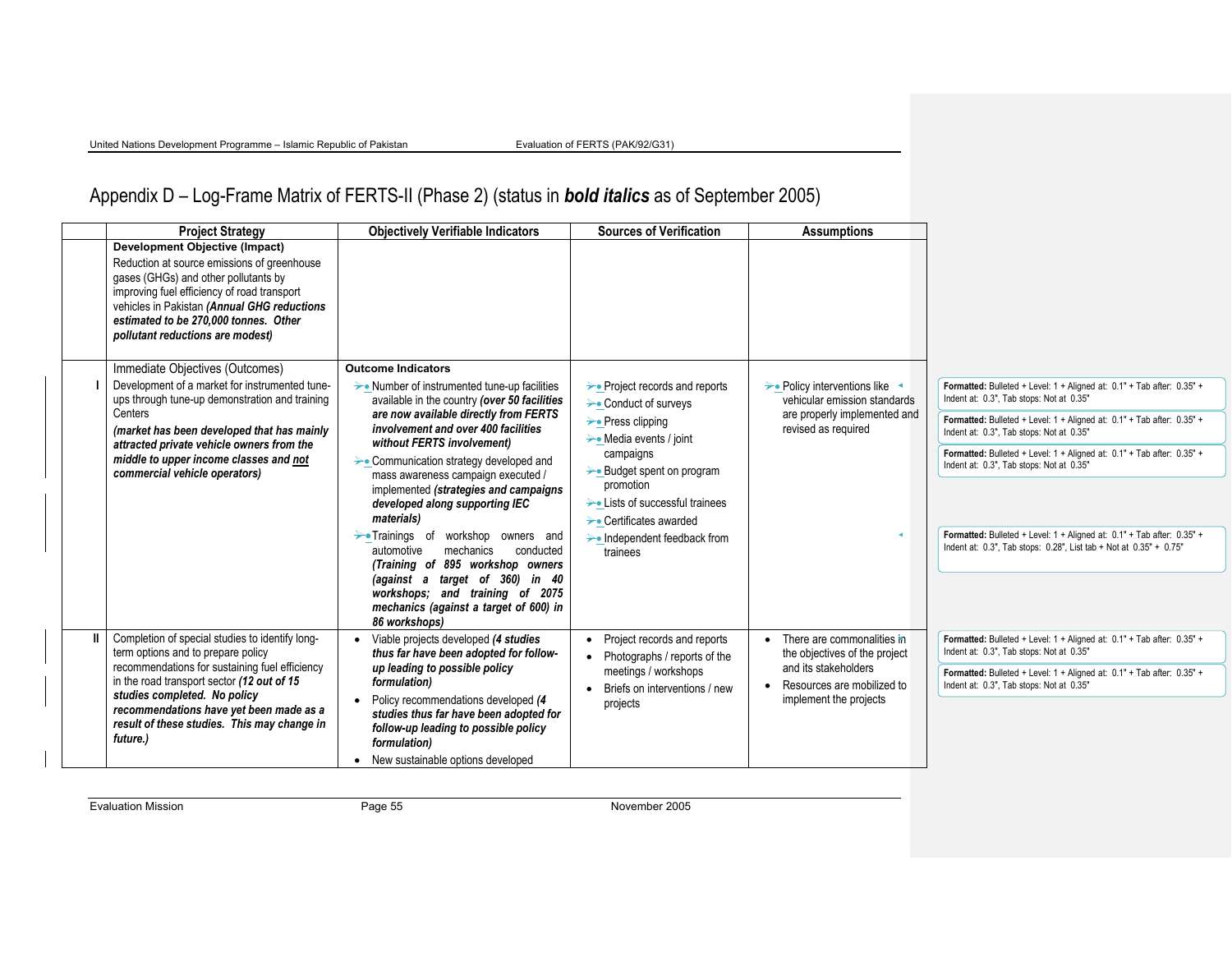|     | <b>Project Strategy</b>                                                                                                                                                                                                                                                                                                                             | <b>Objectively Verifiable Indicators</b>                                                                                                                                                                                                                                                                                                                                                                                                                     | <b>Sources of Verification</b>                                                                                                                                                                   | <b>Assumptions</b>                                                                                                                                                                                                                          |                                                                                                                                                                                                                                                                                                                                                                                                                                                                                      |
|-----|-----------------------------------------------------------------------------------------------------------------------------------------------------------------------------------------------------------------------------------------------------------------------------------------------------------------------------------------------------|--------------------------------------------------------------------------------------------------------------------------------------------------------------------------------------------------------------------------------------------------------------------------------------------------------------------------------------------------------------------------------------------------------------------------------------------------------------|--------------------------------------------------------------------------------------------------------------------------------------------------------------------------------------------------|---------------------------------------------------------------------------------------------------------------------------------------------------------------------------------------------------------------------------------------------|--------------------------------------------------------------------------------------------------------------------------------------------------------------------------------------------------------------------------------------------------------------------------------------------------------------------------------------------------------------------------------------------------------------------------------------------------------------------------------------|
| Ш   | Establishment of a revolving fund for financing<br>the purchase of tune-up equipment (fund<br>established but has not yet disbursed any<br>(loans                                                                                                                                                                                                   | (Study on RLF feasibility that would<br>provide financing for instrumented<br>tune-up equipment)<br>Millennium Development Goals (MDGs)<br>quantified (none quantified)<br>• Number of loans disbursed (none)<br>• Number of tune-up stations established in<br>the private sector (over 400 but not from<br>financing from the RLF)<br>Amount (or %age) of RLF disbursed<br>$\bullet$<br>(none)<br>Amount (or %age) of RLF recovered<br>$\bullet$<br>(none) | • Records and reports of ECF<br>• Project records and reports<br>• Photographs of stations<br>• Details of stations                                                                              | Board of Directors approves<br>$\bullet$<br>the positive list                                                                                                                                                                               | Formatted: Bulleted + Level: 1 + Aligned at: 0.1" + Tab after: 0.35" +<br>Indent at: 0.3", Tab stops: Not at 0.35"<br>Formatted: Bulleted + Level: 1 + Aligned at: 0.1" + Tab after: 0.35" +<br>Indent at: 0.3", Tab stops: Not at 0.35"                                                                                                                                                                                                                                             |
| 1.1 | <b>Outputs / Components</b><br>Establishment of 50-demonstration instrumented tune-<br>up (total) for road transport vehicles<br><b>Activities</b><br>Preparation of equipment specifications<br>Selection of participants and sites of<br>demonstration centers<br>Procurement of equipment<br>$\bullet$<br>Establishment of demonstration centers | <b>Output Indicators</b><br>Specifications finalized<br>$\bullet$<br>Participation agreements signed<br>Procurement orders placed<br>$\bullet$<br>Equipment received<br>$\bullet$<br>Demonstration centers established<br>(over 50 demonstration centers established)                                                                                                                                                                                        | • Project records and reports<br>• Minutes of TRG / PSC<br>meetings<br>Participation agreements<br>$\bullet$<br>• Purchase orders / delivery<br>documents<br>• Photographs and press<br>releases | Vendors deliver and<br>$\bullet$<br>commission equipment on<br>schedule, and provide spares<br>and back up services<br>promptly.<br>Relevant regulations on<br>$\bullet$<br>vehicular emissions are in<br>place and strictly<br>implemented | Formatted: Bulleted + Level: 1 + Aligned at: 0.1" + Tab after: 0.35" +<br>Indent at: 0.3", Tab stops: Not at 0.35"<br>Formatted: Bulleted + Level: 1 + Aligned at: 0.1" + Tab after: 0.35" +<br>Indent at: 0.3", Tab stops: Not at 0.35"<br>Formatted: Bulleted + Level: 1 + Aligned at: 0.1" + Tab after: 0.35" +<br>Indent at: 0.3", Tab stops: Not at 0.35"<br>Formatted: Bulleted + Level: 1 + Aligned at: 0.1" + Tab after: 0.35" +<br>Indent at: 0.3", Tab stops: Not at 0.35" |
| 1.2 | Conduct of 20 training courses for workshop owners *<br><b>Activities</b><br>Identification and selection of training<br>partners / trainers                                                                                                                                                                                                        | MOUs signed                                                                                                                                                                                                                                                                                                                                                                                                                                                  | Project records and reports                                                                                                                                                                      |                                                                                                                                                                                                                                             | Formatted: Bulleted + Level: 1 + Aligned at: 0.1" + Tab after: 0.35" +<br>Indent at: 0.3", Tab stops: Not at 0.35"<br>Formatted: Bulleted + Level: 1 + Aligned at: 0.1" + Tab after: 0.35" +<br>Indent at: 0.3", Tab stops: Not at 0.35"                                                                                                                                                                                                                                             |
|     | • Selection of prospective participants                                                                                                                                                                                                                                                                                                             | Workshop owners selected<br>$\bullet$<br>• 2-day courses conducted                                                                                                                                                                                                                                                                                                                                                                                           | $\bullet$ MOUs<br>• Lists of selected candidates                                                                                                                                                 |                                                                                                                                                                                                                                             | Formatted: Bulleted + Level: 1 + Aligned at: 0.1" + Tab after: 0.35" +<br>Indent at: 0.3", Tab stops: Not at 0.35"                                                                                                                                                                                                                                                                                                                                                                   |

Evaluation Mission **Nicklass Construction Construction Page 56** November 2005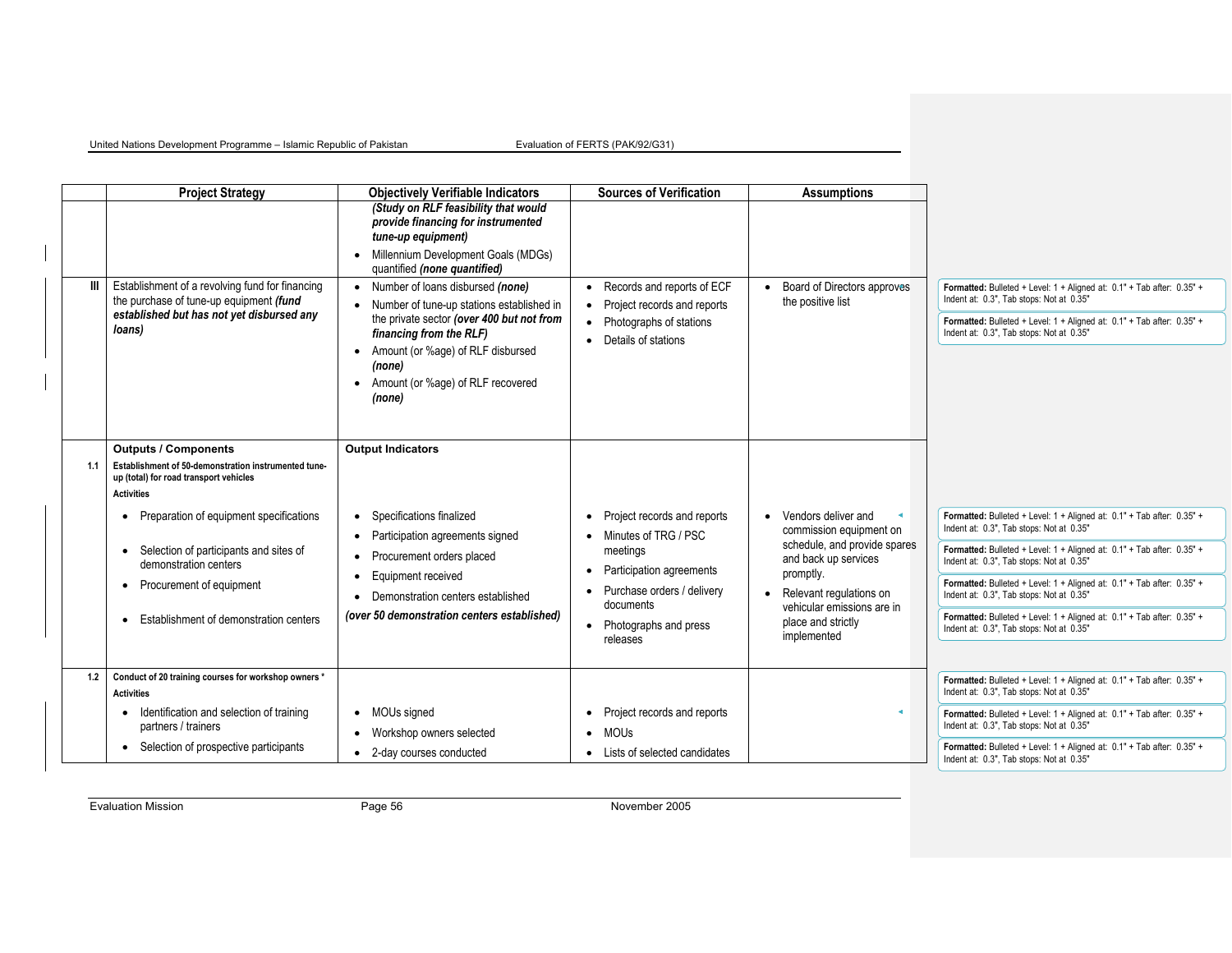|     | <b>Project Strategy</b>                                                                                                                                                                                                                                                                                                                                                                                                                                                           | <b>Objectively Verifiable Indicators</b>                                                                                                                                                                                                                                                                                                                                                                                                                                                                                | <b>Sources of Verification</b>                                                                                                                                                        | <b>Assumptions</b> |                                                                                                                                                                                                                                                                                                                                                                |
|-----|-----------------------------------------------------------------------------------------------------------------------------------------------------------------------------------------------------------------------------------------------------------------------------------------------------------------------------------------------------------------------------------------------------------------------------------------------------------------------------------|-------------------------------------------------------------------------------------------------------------------------------------------------------------------------------------------------------------------------------------------------------------------------------------------------------------------------------------------------------------------------------------------------------------------------------------------------------------------------------------------------------------------------|---------------------------------------------------------------------------------------------------------------------------------------------------------------------------------------|--------------------|----------------------------------------------------------------------------------------------------------------------------------------------------------------------------------------------------------------------------------------------------------------------------------------------------------------------------------------------------------------|
|     | • Conduct of 2-day training courses for<br>workshop owners and mechanics                                                                                                                                                                                                                                                                                                                                                                                                          | • Workshop owners trained<br>(40 workshops for over 895 prospective<br>workshop owners)                                                                                                                                                                                                                                                                                                                                                                                                                                 | • Photographs<br>• Workshop reports<br>Copies of letters available<br>$\bullet$                                                                                                       |                    |                                                                                                                                                                                                                                                                                                                                                                |
| 1.3 | Conduct of 20 training courses for automotive<br>mechanics <sup>*</sup><br><b>Activities</b><br>• Identification and selection of training<br>partners / trainers<br>Selection of prospective participants<br>$\bullet$<br>• Conduct of 3-week training workshops for<br>automotive mechanics                                                                                                                                                                                     | MOUs signed<br>$\bullet$<br>Automotive mechanics selected<br>3-week courses conducted<br>$\bullet$<br>• Automotive mechanics trained<br>(86 workshops for over 2075 mechanics)                                                                                                                                                                                                                                                                                                                                          | Project records and reports<br>$\bullet$<br>MOUs<br>$\bullet$<br>• Lists of selected candidates<br>Photographs<br>$\bullet$<br>Workshop reports<br>٠<br>• Copies of letters available |                    | Formatted: Bulleted + Level: 1 + Aligned at: 0.1" + Tab after: 0.35" +<br>Indent at: 0.3", Tab stops: Not at 0.35"<br>Formatted: Bulleted + Level: 1 + Aligned at: 0.1" + Tab after: 0.35" +<br>Indent at: 0.3", Tab stops: Not at 0.35"<br>Formatted: Bulleted + Level: 1 + Aligned at: 0.1" + Tab after: 0.35" +<br>Indent at: 0.3", Tab stops: Not at 0.35" |
| 1.4 | Promoting awareness on instrumented tune-ups<br><b>Activities</b><br>• Appointment of advertising agencies<br>Development / revision of communication<br>strategy<br>• Preparation / updating of publicity<br>materials<br>• Launching / continuation of publicity<br>campaign in print and electronic media<br>• Organization / conduct of free tune-up<br>camps and similar activities throughout<br>the country<br>Updating of web page<br>Publication of quarterly newsletter | Advertising agencies brought on board<br>$\bullet$<br>Revised communication strategy<br>$\bullet$<br>Handouts, brochures prepared<br>$\bullet$<br>Advertisements prepared and placed in<br>the press<br>Free tune-up camps held, and similar<br>outreach activities carried out<br>World Environment Day and similar<br>$\bullet$<br>events organized / celebrated<br>Web page updated<br>$\bullet$<br>Quarterly newsletters published<br>$\bullet$<br>(Targeted awareness campaign<br><i>implemented successfully)</i> | Project records and reports<br>$\bullet$<br>Minutes of PSC meeting<br>$\bullet$<br>• Media events / joint<br>promotional activities<br>News clippings / photographs<br>$\bullet$      |                    | Formatted: Bulleted + Level: 1 + Aligned at: 0.1" + Tab after: 0.35" +<br>Indent at: 0.3", Tab stops: Not at 0.35"<br>Formatted: Bulleted + Level: 1 + Aligned at: 0.1" + Tab after: 0.35" +<br>Indent at: 0.3", Tab stops: Not at 0.35"<br>Formatted: Bulleted + Level: 1 + Aligned at: 0.1" + Tab after: 0.35" +<br>Indent at: 0.3", Tab stops: Not at 0.35" |

Evaluation Mission **Nicklass Contract Contract Page 57** November 2005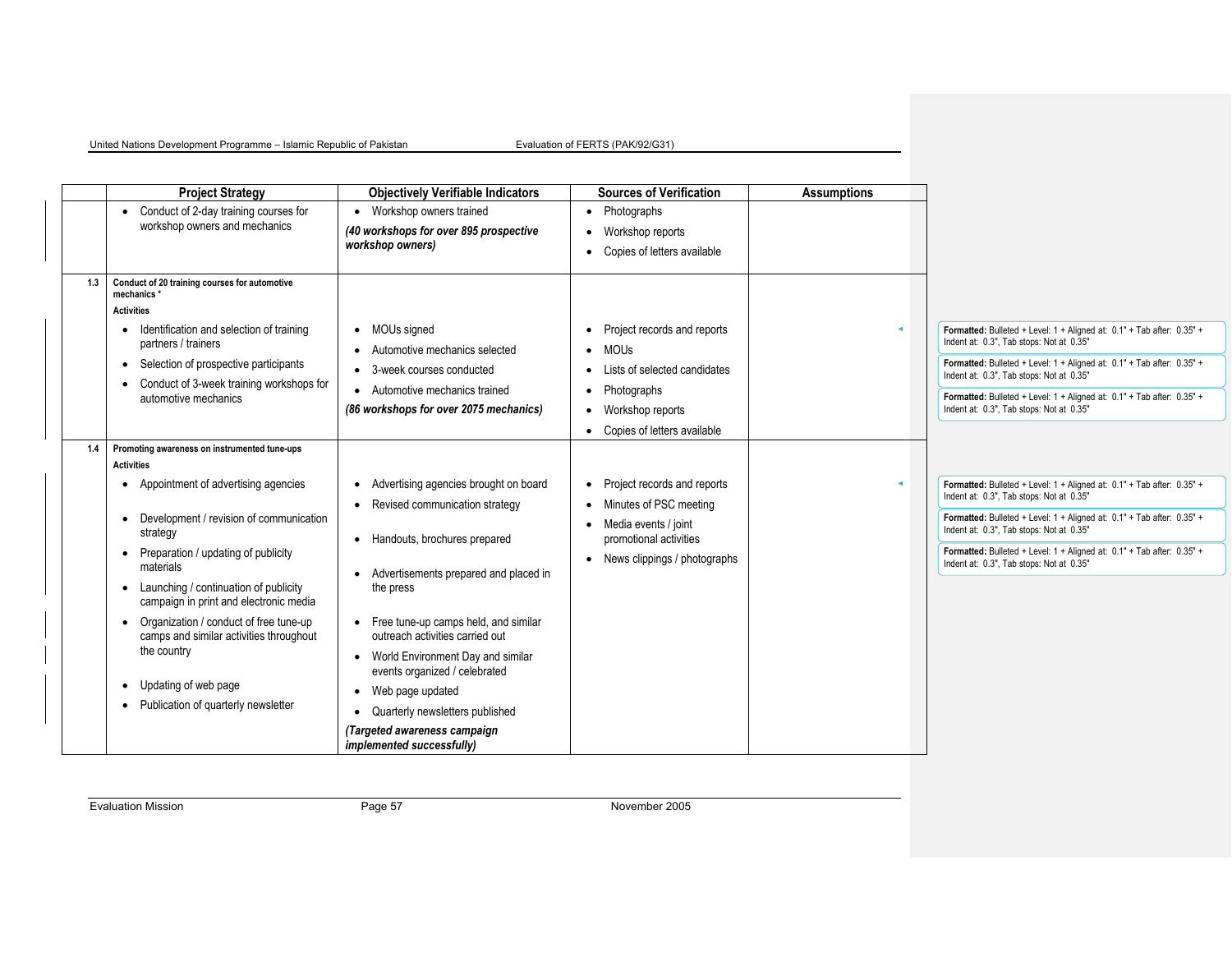|     | <b>Project Strategy</b>                                                                                                                                                                                                                                                                                                                                                                                                                                                                                                                                                                                                                                                                                                                                                                | <b>Objectively Verifiable Indicators</b>                                                                                                                                                                                                                          | <b>Sources of Verification</b>                                                                                                    | <b>Assumptions</b>                                                                                                                                                                                                                                                                                                                                                                                                                                                                                                          |                                                                                                                                                                                                                                                                                                                                                                                                                                                                                                                                                                                                            |
|-----|----------------------------------------------------------------------------------------------------------------------------------------------------------------------------------------------------------------------------------------------------------------------------------------------------------------------------------------------------------------------------------------------------------------------------------------------------------------------------------------------------------------------------------------------------------------------------------------------------------------------------------------------------------------------------------------------------------------------------------------------------------------------------------------|-------------------------------------------------------------------------------------------------------------------------------------------------------------------------------------------------------------------------------------------------------------------|-----------------------------------------------------------------------------------------------------------------------------------|-----------------------------------------------------------------------------------------------------------------------------------------------------------------------------------------------------------------------------------------------------------------------------------------------------------------------------------------------------------------------------------------------------------------------------------------------------------------------------------------------------------------------------|------------------------------------------------------------------------------------------------------------------------------------------------------------------------------------------------------------------------------------------------------------------------------------------------------------------------------------------------------------------------------------------------------------------------------------------------------------------------------------------------------------------------------------------------------------------------------------------------------------|
| 2.1 | Complete 15 special studies *<br><b>Activities</b><br>Conduct of special studies<br>$\bullet$<br>Organization and conduct of peers review<br>meetings<br>Planning, organization and conduct of<br>$\bullet$<br>dissemination workshops<br>Follow up of completed studies<br>$\bullet$<br>(12 out of 18 studies, 3 are still pending<br>completion and 3 were dropped)                                                                                                                                                                                                                                                                                                                                                                                                                  | Studies conducted (18 studies<br>$\bullet$<br>conducted with 12 completed, 3<br>pending completion and 3 dropped)<br>Peers review held (peer review<br>$\bullet$<br>conducted)<br>Dissemination workshops held (two<br>$\bullet$<br>dissemination workshops held) | Project records and reports<br>• Contracts issued<br>Proceedings of meetings<br>Attendance sheets<br>Study reports<br>Photographs | Capacity to conduct the<br>$\bullet$<br>studies is available within the<br>country, otherwise expatriates<br>are brought on board<br>Security situation is conducive<br>$\bullet$<br>for expatriates to visit and<br>conduct the studies / activities<br>Consultants deliver the<br>deliverables as per agreed<br>timeframe                                                                                                                                                                                                 | Formatted: Bulleted + Level: 1 + Aligned at: 0.1" + Tab after: 0.35" +<br>Indent at: 0.3". Tab stops: Not at 0.35"<br>Formatted: Bulleted + Level: 1 + Aligned at: 0.1" + Tab after: 0.35" +<br>Indent at: 0.3". Tab stops: Not at 0.35"<br>Formatted: Bulleted + Level: 1 + Aligned at: 0.1" + Tab after: 0.35" +<br>Indent at: 0.3", Tab stops: Not at 0.35"<br>Formatted: Bulleted + Level: 1 + Aligned at: 0.1" + Tab after: 0.35" +<br>Indent at: 0.3", Tab stops: Not at 0.35"                                                                                                                       |
| 2.2 | Establishment of model inspection and certification<br>center<br>(need identified in an already completed study)<br><b>Activities</b><br>Bringing on board of stakeholders<br>$\bullet$<br>Identification and arrangement of<br>technical assistance required for<br>development of documentation<br>Preparation of technical design, action<br>$\bullet$<br>plan and documentation<br>• Development of strategy and quidelines<br>for replication of model testing and<br>certification centers in other major cities<br>of the country<br>Identification of framework / mechanism<br>for sustainability of the center<br>• Approval and finalization of<br>implementation details<br>(funds allocated to ENERCON for this<br>purpose were returned to the Government<br>of Pakistan) | • Stakeholders brought on board<br>Technical assistance arranged<br>$\bullet$<br>Complete documentation prepared /<br>$\bullet$<br>finalized<br>Documentation approved by PSC<br>(not established)                                                                | Project records and reports<br>• Minutes of PSC meetings                                                                          | Commitment of the GOP is<br>$\bullet$<br>high<br>Relevant inspection<br>$\bullet$<br>regulations are in place and<br>revised, if required<br>Commitment of concerned<br>agencies is high<br>Capacity to conduct the<br>$\bullet$<br>activity is available within the<br>country, otherwise expatriates<br>are brought on board<br>Security situation is conducive<br>$\bullet$<br>for expatriates to visit and<br>conduct the activities<br>Consultants deliver the<br>$\bullet$<br>deliverables as per agreed<br>timeframe | Formatted: Bulleted + Level: 1 + Aligned at: 0.1" + Tab after: 0.35" +<br>Indent at: 0.3", Tab stops: Not at 0.35"<br>Formatted: Bulleted + Level: 1 + Aligned at: 0.1" + Tab after: 0.35" +<br>Indent at: 0.3", Tab stops: Not at 0.35"<br>Formatted: Bulleted + Level: 1 + Aligned at: 0.1" + Tab after: 0.35" +<br>Indent at: 0.3", Tab stops: Not at 0.35"<br>Formatted: Bulleted + Level: 1 + Aligned at: 0.1" + Tab after: 0.35" +<br>Indent at: 0.3", Tab stops: Not at 0.35"<br>Formatted: Bulleted + Level: 1 + Aligned at: 0.1" + Tab after: 0.35" +<br>Indent at: 0.3", Tab stops: Not at 0.35" |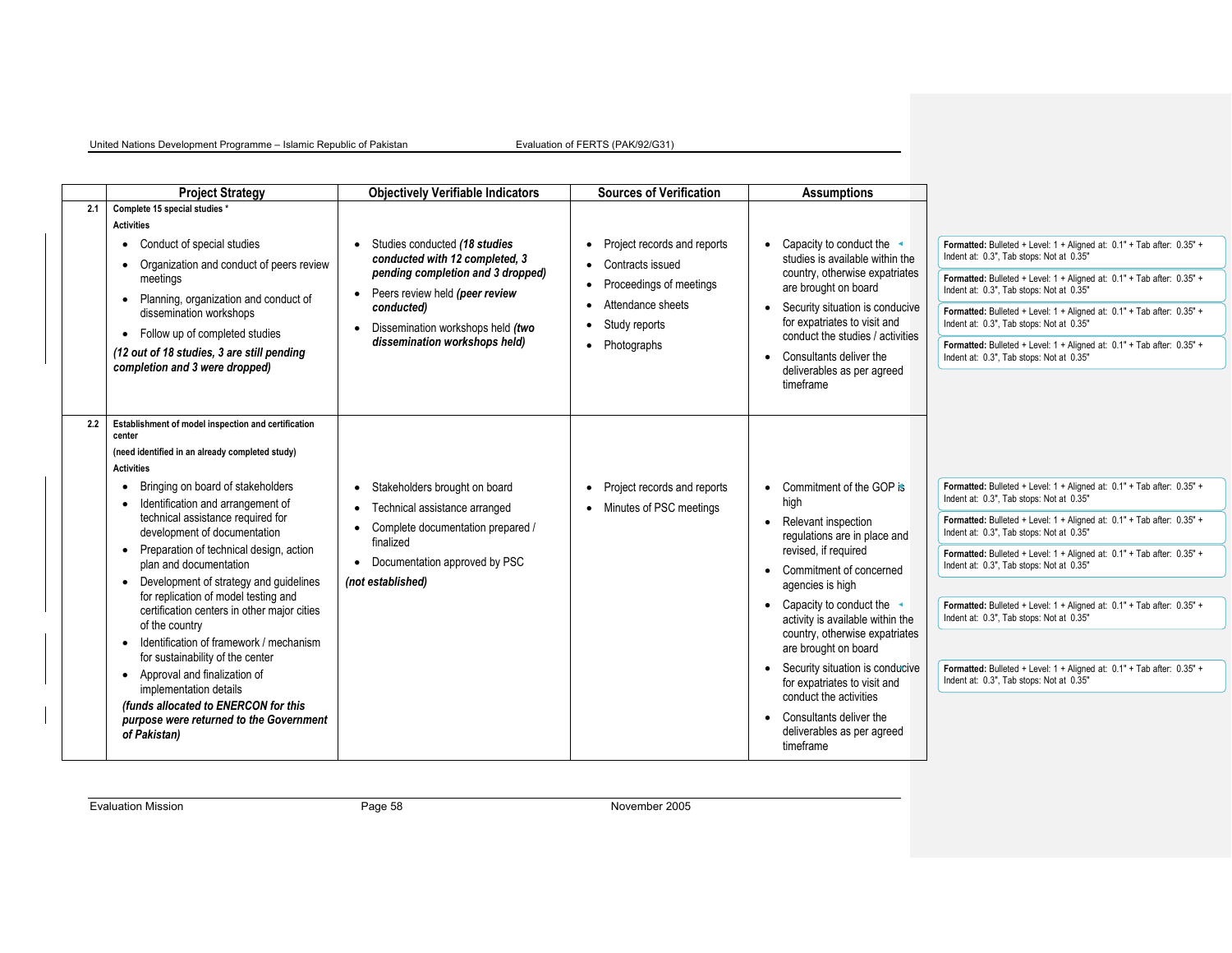| <b>Project Strategy</b>                                                                                                                                                                                                                                                                                                                                                                                                                                                        | <b>Objectively Verifiable Indicators</b>                                                                                                                                                                                                                                                                                 | <b>Sources of Verification</b>                             | <b>Assumptions</b>                                                                                                                                                                                                                                                                              |                                                                                                                                                                                                                                                                                                                                                                                                                                                                                                                                                                                                                                            |
|--------------------------------------------------------------------------------------------------------------------------------------------------------------------------------------------------------------------------------------------------------------------------------------------------------------------------------------------------------------------------------------------------------------------------------------------------------------------------------|--------------------------------------------------------------------------------------------------------------------------------------------------------------------------------------------------------------------------------------------------------------------------------------------------------------------------|------------------------------------------------------------|-------------------------------------------------------------------------------------------------------------------------------------------------------------------------------------------------------------------------------------------------------------------------------------------------|--------------------------------------------------------------------------------------------------------------------------------------------------------------------------------------------------------------------------------------------------------------------------------------------------------------------------------------------------------------------------------------------------------------------------------------------------------------------------------------------------------------------------------------------------------------------------------------------------------------------------------------------|
| Operational Revolving Loan Fund <sup>t</sup><br><b>Activities</b><br>Study the feasibility of establishing an<br>$\bullet$<br>RLF through consulting assistance<br>Consultations with potential operating<br>$\bullet$<br>partners of the RLF including government<br>agencies and the private sector<br>• Design RLF implementing and<br>management structure<br>• Secure the services of a financial<br>institution to manage the RLF<br>• Disburse loans<br>• Recover loans | • Availability of RLF study (available)<br>• Identification of private and public sector<br>operating partners (already identified)<br>• Charter of RLF operation (available but<br>not yet tested)<br>• Agreement with financial institution<br>(available)<br>• Operations records of the RLF (not yet<br>operational) | • Project records and reports<br>• Minutes of PSC meetings | • Commitment of the GOP is<br>high<br>Relevant inspection<br>regulations are in place and<br>revised, if required<br>Commitment of concerned<br>agencies is high<br>Capacity to conduct the $\pm$<br>activity is available within the<br>country, otherwise expatriates<br>are brought on board | Formatted: Bulleted + Level: 1 + Aligned at: 0.1" + Tab after: 0.35" +<br>Indent at: 0.3", Tab stops: Not at 0.35"<br>Formatted: Bulleted + Level: 1 + Aligned at: 0.1" + Tab after: 0.35" +<br>Indent at: 0.3", Tab stops: Not at 0.35"<br>Formatted: Bulleted + Level: 1 + Aligned at: 0.1" + Tab after: 0.35" +<br>Indent at: 0.3", Tab stops: Not at 0.35"<br>Formatted: Bulleted + Level: 1 + Aligned at: 0.1" + Tab after: 0.35" +<br>Indent at: 0.3", Tab stops: Not at 0.35"<br>Formatted: Bulleted + Level: 1 + Aligned at: 0.1" + Tab after: 0.35" +<br>Indent at: $0.3$ ", Tab stops: $0.28$ ", List tab + Not at $0.35$ " + 1" |
| (RLF was only established and does not<br>yet have operational experience)                                                                                                                                                                                                                                                                                                                                                                                                     |                                                                                                                                                                                                                                                                                                                          |                                                            | Security situation is conducive<br>for expatriates to visit and<br>conduct the activities<br>Consultants deliver the<br>deliverables as per agreed<br>timeframe                                                                                                                                 | Formatted: Bulleted + Level: 1 + Aligned at: 0.1" + Tab after: 0.35" +<br>Indent at: 0.3", Tab stops: Not at 0.35"                                                                                                                                                                                                                                                                                                                                                                                                                                                                                                                         |

\* Corrections were made from original LFA which did not include cumulative numbers of workshops and studies to be completed for the entire FERTS project.<br><sup>t</sup> Component 3.1 was added to the original LFA received from info

Evaluation Mission Page 59 November 2005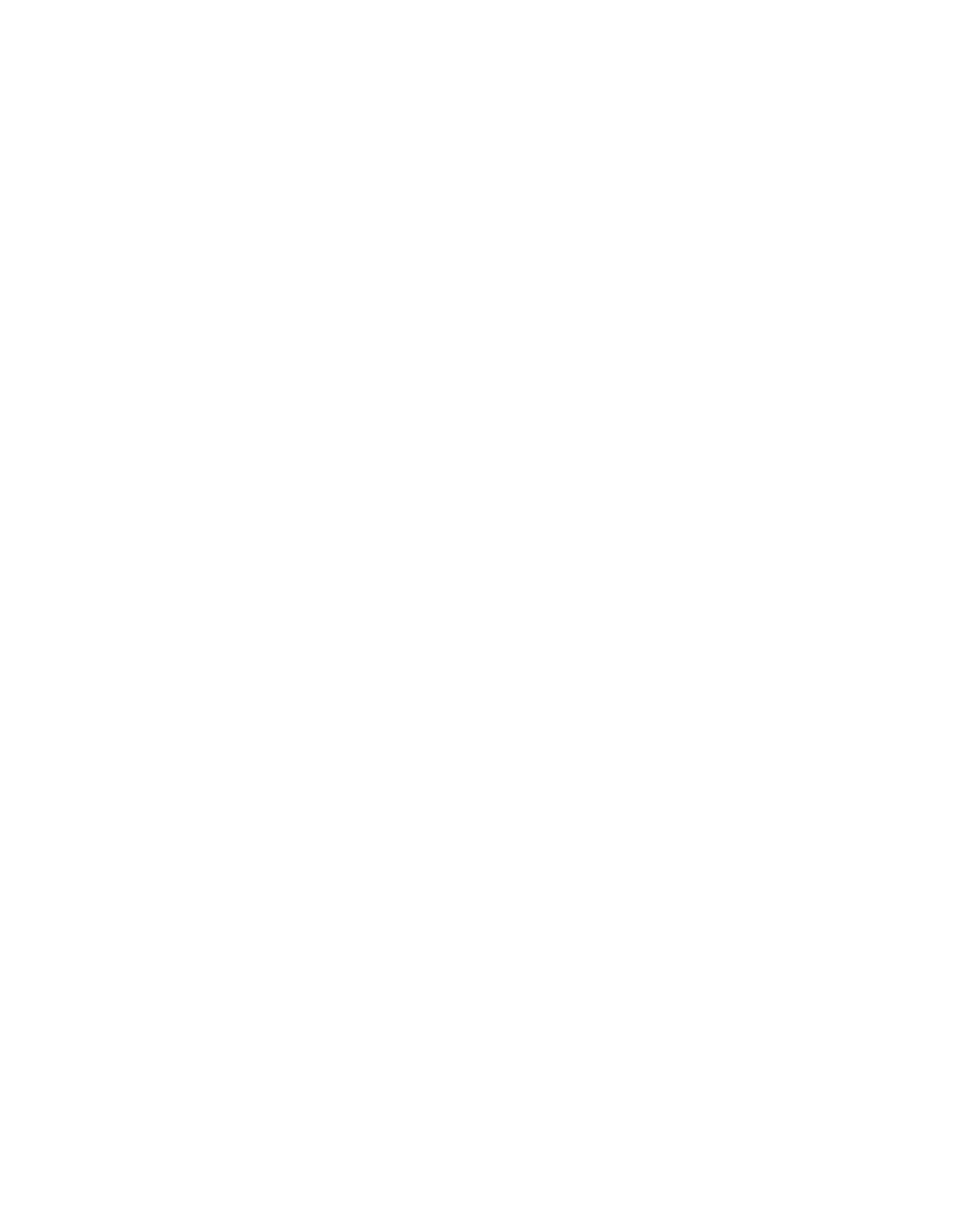**Appendix E – Questionnaire Formats**

Evaluation Mission **Page 61** Page 61 November 2005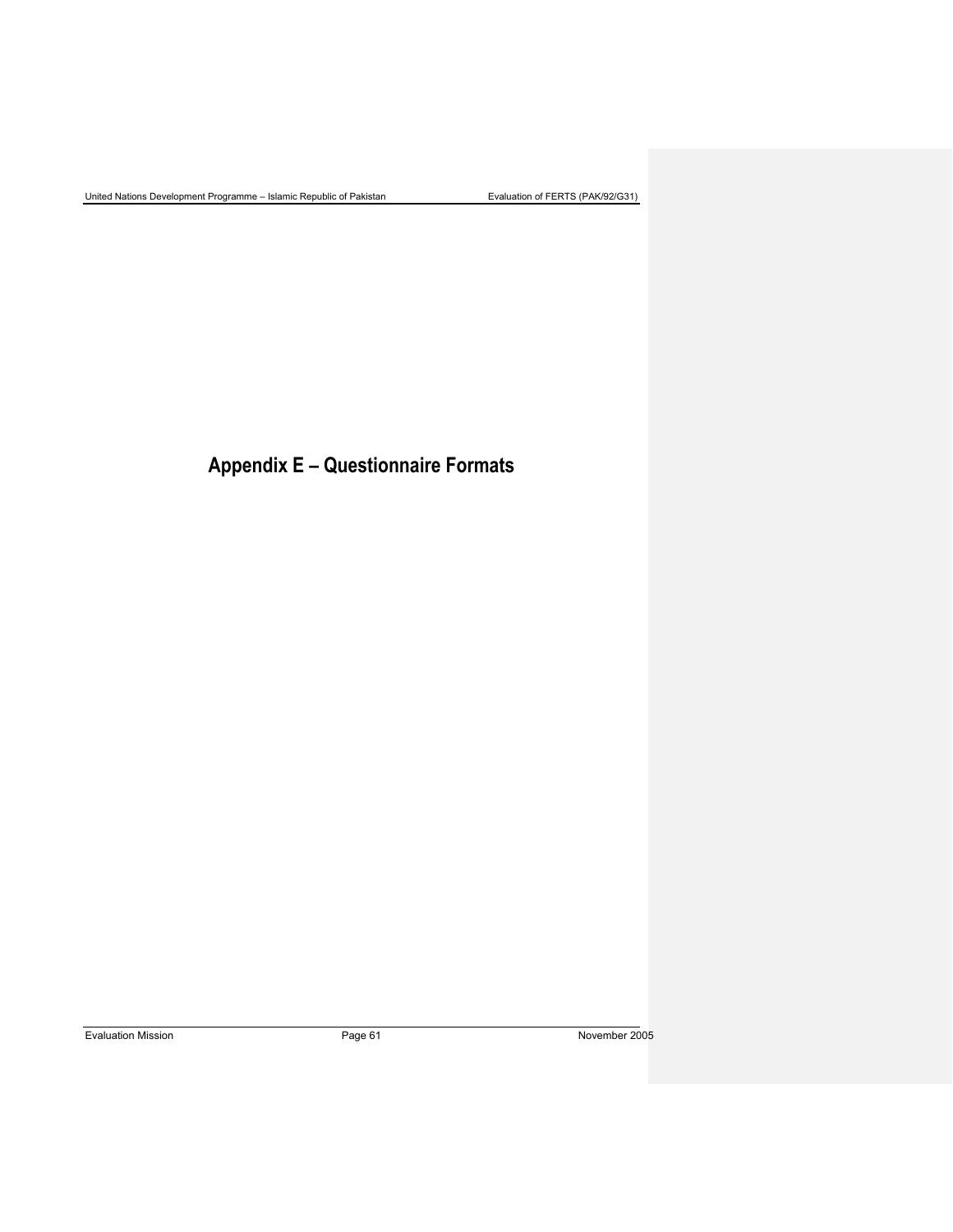Evaluation Mission **Page 62** November 2005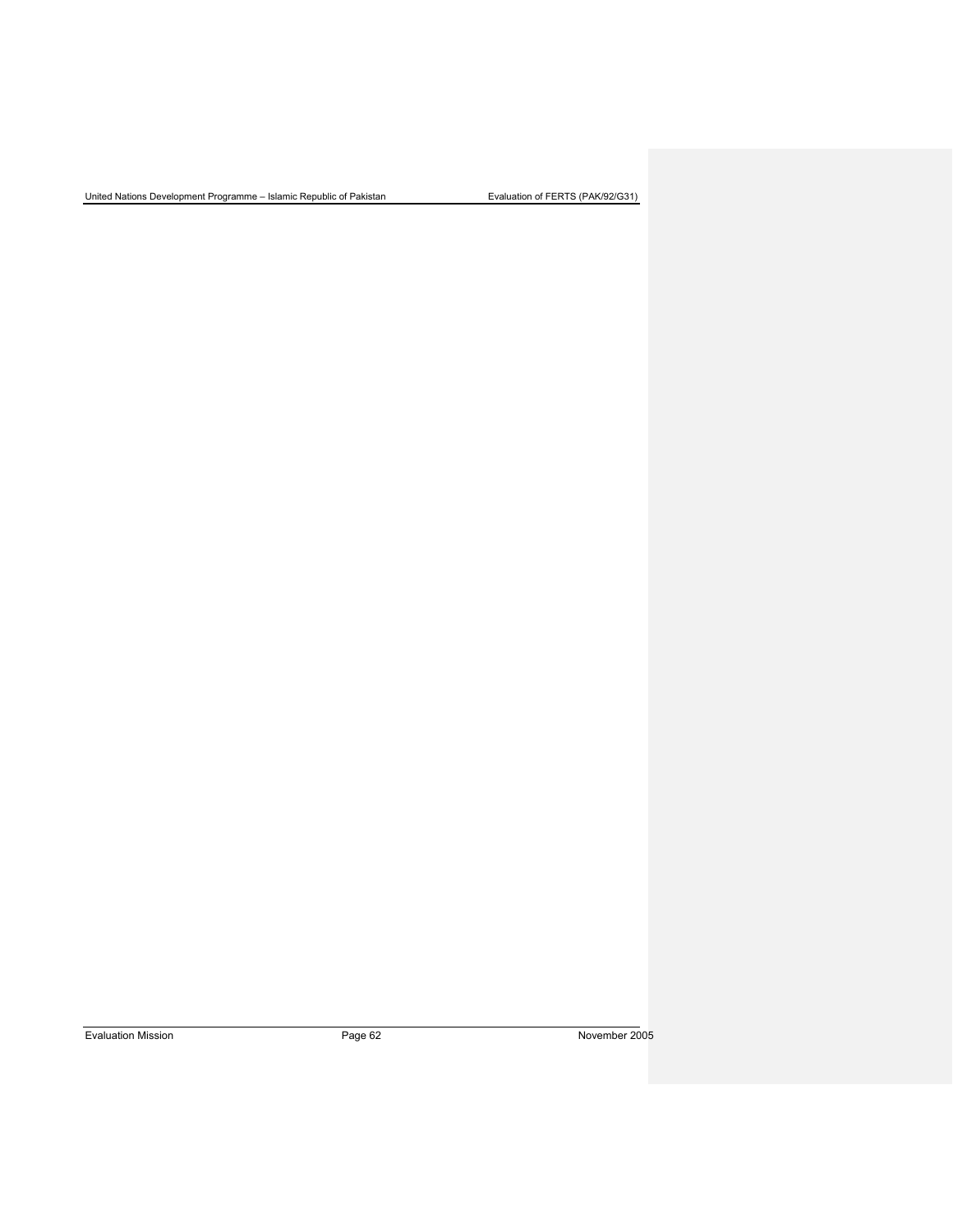# **TUNE-UP CENTER SURVEY (PAK/92/G31)**

Questionnaire – 1: Client of Tune up Center

| Date                                                                                                                                                                                                                             |                                                                                                                                         |
|----------------------------------------------------------------------------------------------------------------------------------------------------------------------------------------------------------------------------------|-----------------------------------------------------------------------------------------------------------------------------------------|
| Name:                                                                                                                                                                                                                            |                                                                                                                                         |
| Date of Tune Up                                                                                                                                                                                                                  |                                                                                                                                         |
| City:                                                                                                                                                                                                                            |                                                                                                                                         |
| No of previous visits                                                                                                                                                                                                            |                                                                                                                                         |
| <b>Make of Vehicle</b>                                                                                                                                                                                                           |                                                                                                                                         |
| <b>Type</b>                                                                                                                                                                                                                      | <b>CNG/Petrol/Diesel</b>                                                                                                                |
| <b>Fuel Consumption Noted</b>                                                                                                                                                                                                    | Yes/No                                                                                                                                  |
| <b>Fuel Consumption</b>                                                                                                                                                                                                          | Before<br>After                                                                                                                         |
| No of Vehicles Tuned Daily:                                                                                                                                                                                                      |                                                                                                                                         |
| Vehicle Performance after Tune up:                                                                                                                                                                                               | Improvement<br>$\triangleright$<br>Some what better<br>⋗<br>Same<br>⊳<br>Not as Good<br>$\triangleright$ Terrible                       |
| Performance considerations:                                                                                                                                                                                                      | Starting<br>≻<br>$\triangleright$ Power<br>Smooth acceleration<br>⋗<br>$\triangleright$ Knocking<br>$\triangleright$ Smoke              |
| Services of the Tune up center:                                                                                                                                                                                                  | Professional<br>↘<br>$\triangleright$ Courteous<br>$\triangleright$ Satisfactory<br>$\triangleright$ Poor<br>$\triangleright$ Very Poor |
| Would you continue?                                                                                                                                                                                                              | Yes/No                                                                                                                                  |
| Would you recommend to others?                                                                                                                                                                                                   |                                                                                                                                         |
| Why are you at the Tune up center?<br>To save Fuel Cost<br><b>Reduce Pollution</b><br>Car was running poorly<br><b>Improve Performance</b><br>To try some thing new<br>It was a time for tune up<br><b>Conventional location</b> |                                                                                                                                         |
| No specific reason                                                                                                                                                                                                               |                                                                                                                                         |

Evaluation Mission **Page 63** November 2005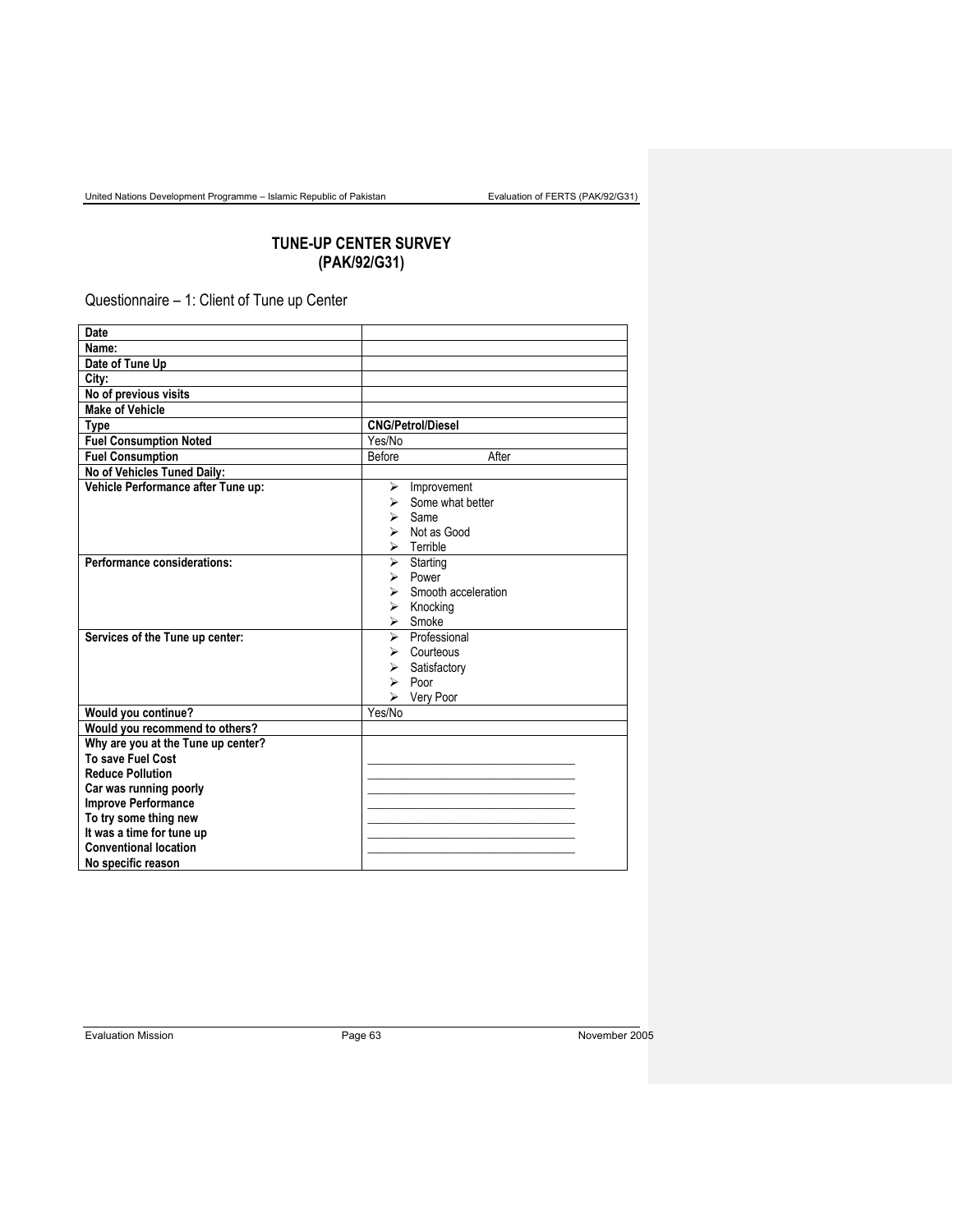# **TUNE-UP CENTER SURVEY (PAK/92/G31)**

Questionnaire – 2: Owner of Tune up Center

| Date                                         |                                        |
|----------------------------------------------|----------------------------------------|
| Name:                                        |                                        |
| Address:                                     |                                        |
|                                              |                                        |
| City:                                        |                                        |
| Phone & Fax Nos:                             |                                        |
| Date of Establishment:                       |                                        |
| Facility:                                    | <b>Petrol/Diesel</b>                   |
| No. Of Staff:                                |                                        |
| <b>Training of the Staff</b>                 |                                        |
| No of Vehicles Tuned Daily:                  |                                        |
| <b>Charges per Vehicle:</b>                  |                                        |
| <b>Duration of Tuning</b>                    |                                        |
| No of Analytical Equipment:                  |                                        |
| <b>Calibration Status:</b>                   |                                        |
| <b>Safety Measures:</b>                      |                                        |
| Emission                                     | <b>Before Tune Up</b><br>After Tune Up |
| CO                                           |                                        |
| CO <sub>2</sub>                              |                                        |
| CH                                           |                                        |
| SO <sub>2</sub>                              |                                        |
| <b>NOx</b>                                   |                                        |
| <b>SPM</b>                                   |                                        |
| <b>RPM</b>                                   |                                        |
| <b>Efficiency Improvement:</b>               |                                        |
| <b>Gender Approach: Visit of Ladies:</b>     |                                        |
| No of Ladies Visiting the center for tuning: |                                        |
| Sustainability:                              |                                        |
| Problems:                                    |                                        |
|                                              |                                        |
|                                              |                                        |
| Remarks:                                     |                                        |
|                                              |                                        |
|                                              |                                        |
|                                              |                                        |
|                                              |                                        |
| Others:                                      |                                        |
|                                              |                                        |
|                                              |                                        |
|                                              |                                        |
|                                              |                                        |

Evaluation Mission **Page 64** Page 64 November 2005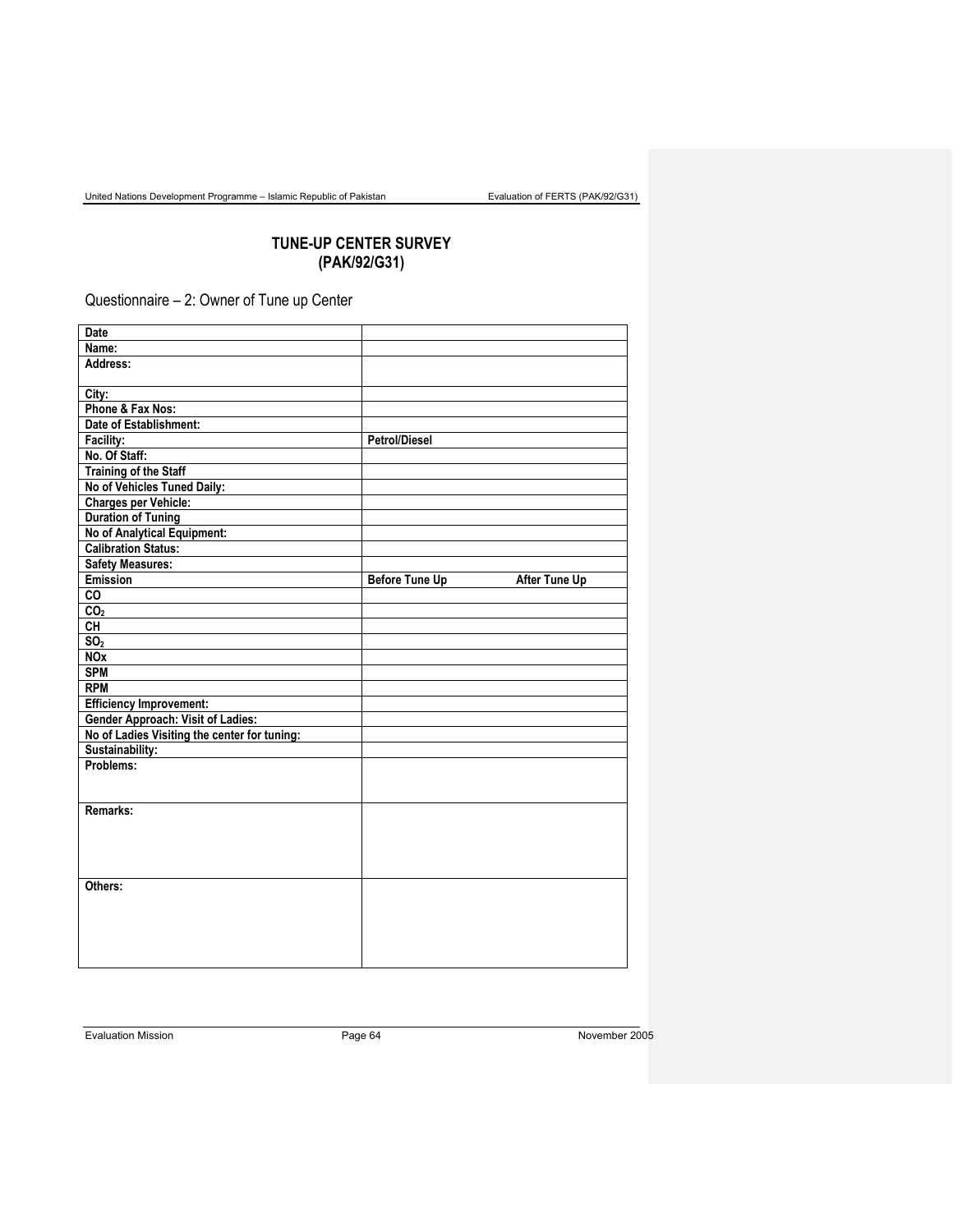**Appendix F – FERTS Gender Evaluation Report**

Evaluation Mission **Page 65** November 2005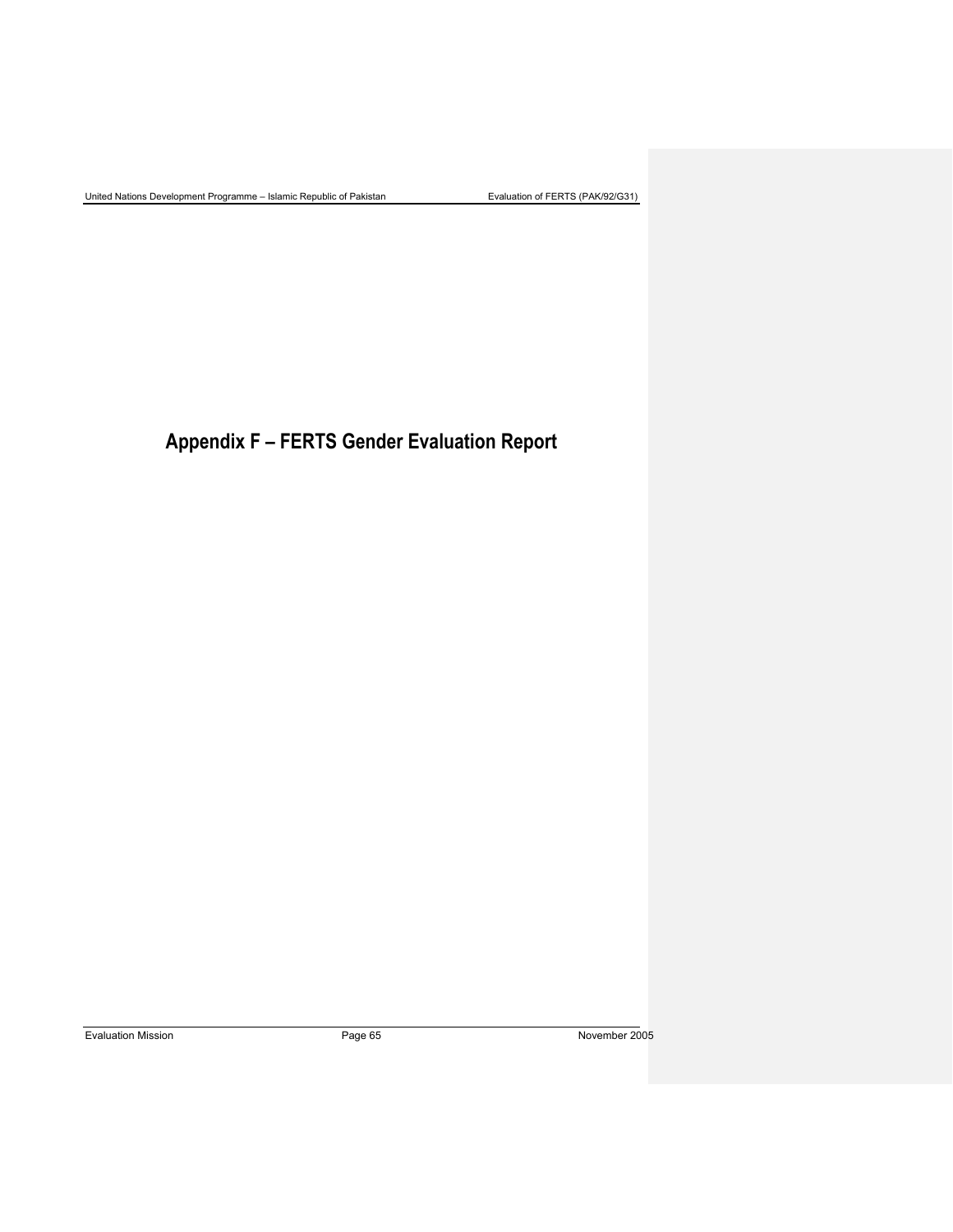Evaluation Mission **Page 66** November 2005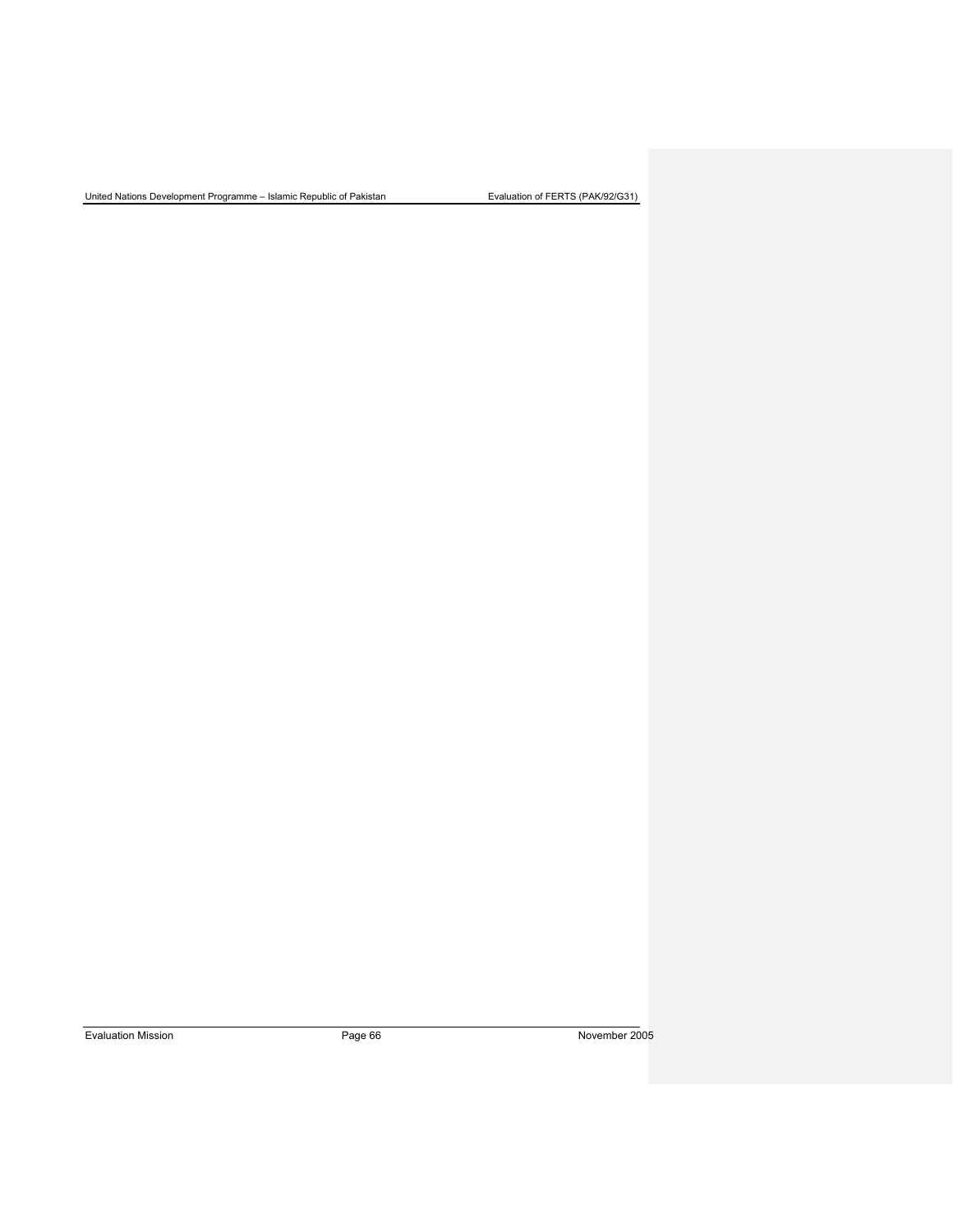United Nations Development Programme – Islamic Republic of Pakistan France Content Conduction of FERTS (PAK/92/G31)

# **Fuel Efficiency Road Transport (FERTS) Project Findings of the Final Evaluation Team Oct 5, 2005.**

**by** Jehan Ara Mueen (Gender Specialist)

## **Gender and Sustainable Development**

In 1992, at the United Nations Conference on Environment and Development (UNCED), the major emphasis was on sustainable development. Many areas of sustainability and development where covered, but the issue of environment predominated others. The Earth Summit recognized that one important objective for ensuring sustainable development was to incorporate the participation of women into the programme areas of Agenda and help to generate global awareness about the role of women in promoting sustainable development.

The concept of bringing gender issues into the mainstream of society was clearly established as a global strategy for promoting gender equality in the Platform for Action adopted at the United Nations Fourth World Conference on Women, held in Beijing (China) in 1995. It highlighted the necessity to ensure that gender equality is a primary goal in all areas of social and economic development. Pakistan is among the 189 UN member States, which adopted the Beijing Deceleration. The key actions implemented by Government of Pakistan include establishing the National on the Status of Women and the formulation of a policy for Development and Empowerment of Women. The Ministry of Environment, Local Government and Rural Development formulated a gender strategy in 2000, by integrating provisions of Agenda 21, Pakistan's National Conversation Strategy and Beijing Platform for Action. As a follow up to the Forth Conference on Women, held in Beijing in 1995, the Ministry Of Women's Development (MoWD) initiated action on para297 of the PFA, relating to the formulation of a Plan of Action. One of the important strategic objectives of the NPA is:

*"Implement National and International provisions pertaining to women and environment/ sustainable development. Ensure participation of women at all levels in environmental decision making as managers, planners, Implementers and evaluators of environmental projects/ programmes by establishing channels of communication and linkages with NGOs, CBOs, interest groups and individuals involved in this field."* 

## **Gender Mainstreaming:**

Mainstreaming a gender perspective was defined as the process of assessing the implications for women and men of any planned action, including legislation, policies or programmes, in any area and at all levels (ILO,97) It is a strategy for making the concerns and experiences of women as well as of men an integral part of the design, implementation, economic and societal spheres, so that women and men benefit equally, and inequality is not perpetuated, The ultimate goal of mainstreaming is to achieve gender equality.

The National Plan of Action (NPA), which is the Government of Pakistan's policy on Women and Development, expresses the Governments commitment to women's advancement and has been adopted by each line Ministry as the guiding document for gender integration.

The original project document, as incorporated in the PC-1, August 1995, did not include an explicit gender component. An independent Mid-Term Evaluation Mission in October 1999 noticed the absence of the gender dimension, analyzed the situation for the remaining project term and explored possible strategies to integrate gender aspects. The Mission recommended the need to develop gender strategy for the project and to ensure that appropriate gender considerations are maintained within the project.

Evaluation Mission Page 67 November 2005

**Commented [AQ7]:** It would be good to pick some of the key recommendations from here and reflect these in main text and executive summary report. *Abdul: This has been done up front.*

**Commented [YPO8]:** The key recommendations of the gender aspect should be highlighted in the main text of the report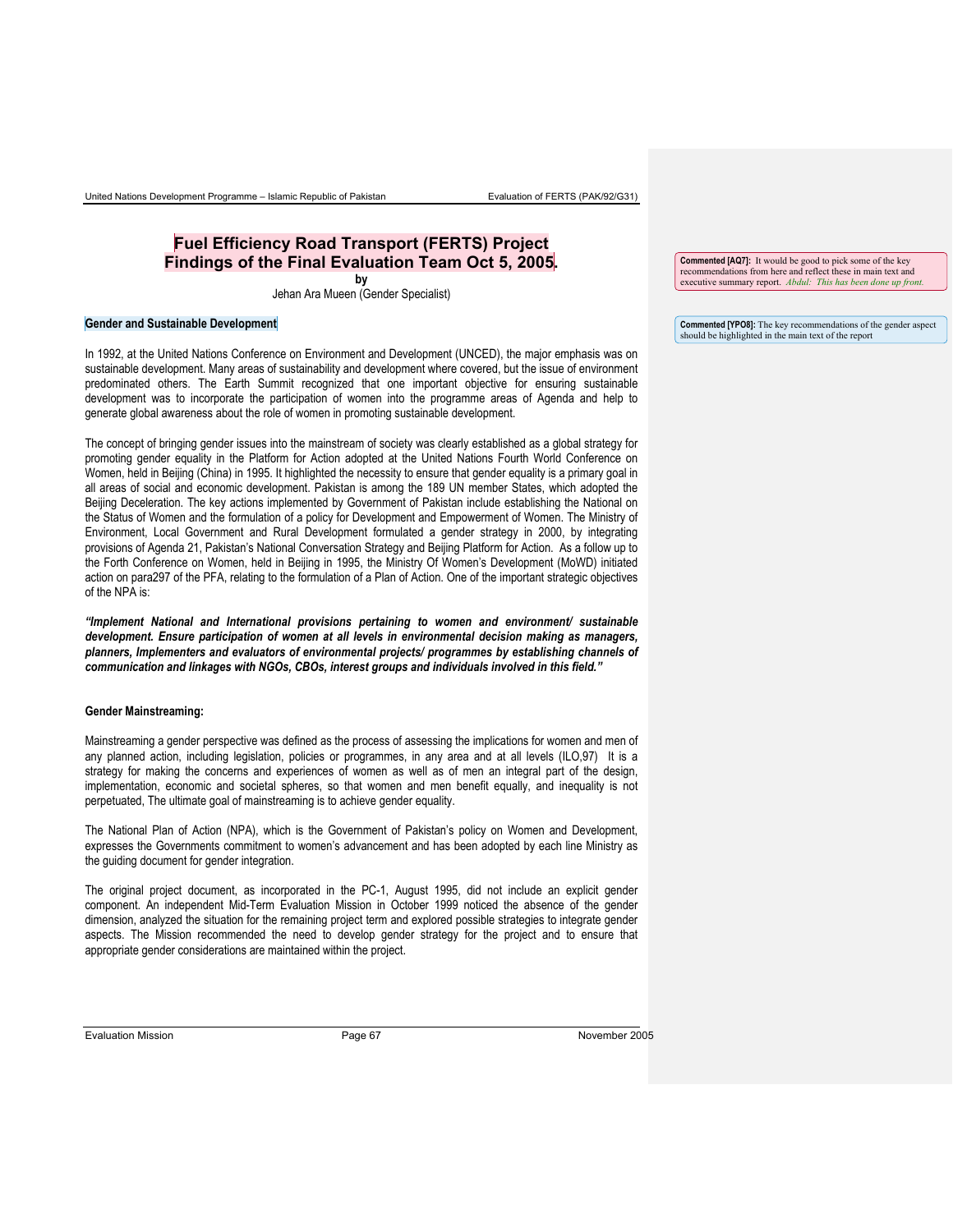The Government of Pakistan firmly believes in the need to advance the cause of women and therefore adopted the Convention on the Elimination of all Forms of Discrimination Against Women (CEDAW). UNDP is assisting in preparing a national programme for the implementation of CEDAW. FERTS' MTE (1999) also emphasized gender issues and increasing sensitivity towards women drivers in a largely male- dominated sector. In this regard, FERTS is not only ensuring that tune-up training is gender sensitive but also provided special discounts to women drivers bring their vehicles to tune-up centers (PIR, 2002)

A gender strategy for the FERTS project was developed in 2001. Although the FERTS project was by this time half way through, and the gender integration being an after thought, an effort was made to address the strategy to women's participation in each of the broad areas of Project intervention; tune-up stations, awareness campaigns, revolving loan fund, special studies and equal benefits for stakeholders.

# **Gender Strategy and FERTS Project:**

The Gender Strategy draws its strength from the traditionally and culturally perceived role of women, in this part of the world, as nurturers and caretakers as against the role of men as providers. For women, the well being of the family is of utmost importance; she sees her foremost role within the family to properly feed and clothe and maintain health. Linking this instinctive nature of females with FERTS fuel efficiency activities was viewed to have a very positive impact**.** 

## **Immediate Objectives:**

- Integration of female gender in FERTS project should be adopted as a first step leading to fuel efficiency and an economy with reduced pollution and a clean and healthy environment;
- Disseminate information aimed at identifying various issues of vehicular emissions causing hazards of air pollution and impact of the same generally on human health and life, particularly on the health and life of women and children;
- $\div$  Familiarize the target population particularly females about the system of instrumental diagnostic tune ups benefits of the same. The need for regular adherence to the tune up schedule for proper maintenance and longevity of vehicles, reduced repair and spare bills as well as for combating the menace of vehicular emission and air pollution.
- Female population should be specifically informed about the simplicity of diagnostic tune ups for over coming inhibitions and fears of un-known and exploitation.

#### **Development of Market for instrumented Tune–Ups**

Observations of the Evaluation Mission in Karachi, Islamabad, Lahore, and Quetta:

- The tune-up centers are mostly located at the gasoline station sites, under the FERTS programme of ENERCON;
- One Tune-up center at Karachi, located at a Shell Petrol station, is owned by Shell and is sustainable without ENERCONS support;
- $\cdot \cdot$  The average proportion of female drivers who come for tuning of their vehicles is between 5 and 10%;
- \* Follow up surveys were not done to document client satisfaction and to verify fuel savings;
- Glass walled office area in the tune-up bay is used as an office of the supervisor, and the same is used as a waiting room for customers;
- The number of females in the business of tune-up centers is still low with only two in Islamabad. One is an owner of gasoline station and the other is an owner of Azim Motors, dealers of Suzuki Motors. In spite of their presence in a male oriented business, both feel that this business is not an easy task. The male counterparts still tend to undermine their business acumen.
- FERTS is not only ensuring that tune-up training is gender sensitive but also provides special discounts to women drivers bringing their vehicle into tune up centers (PIR, 2002)

Evaluation Mission Page 68 November 2005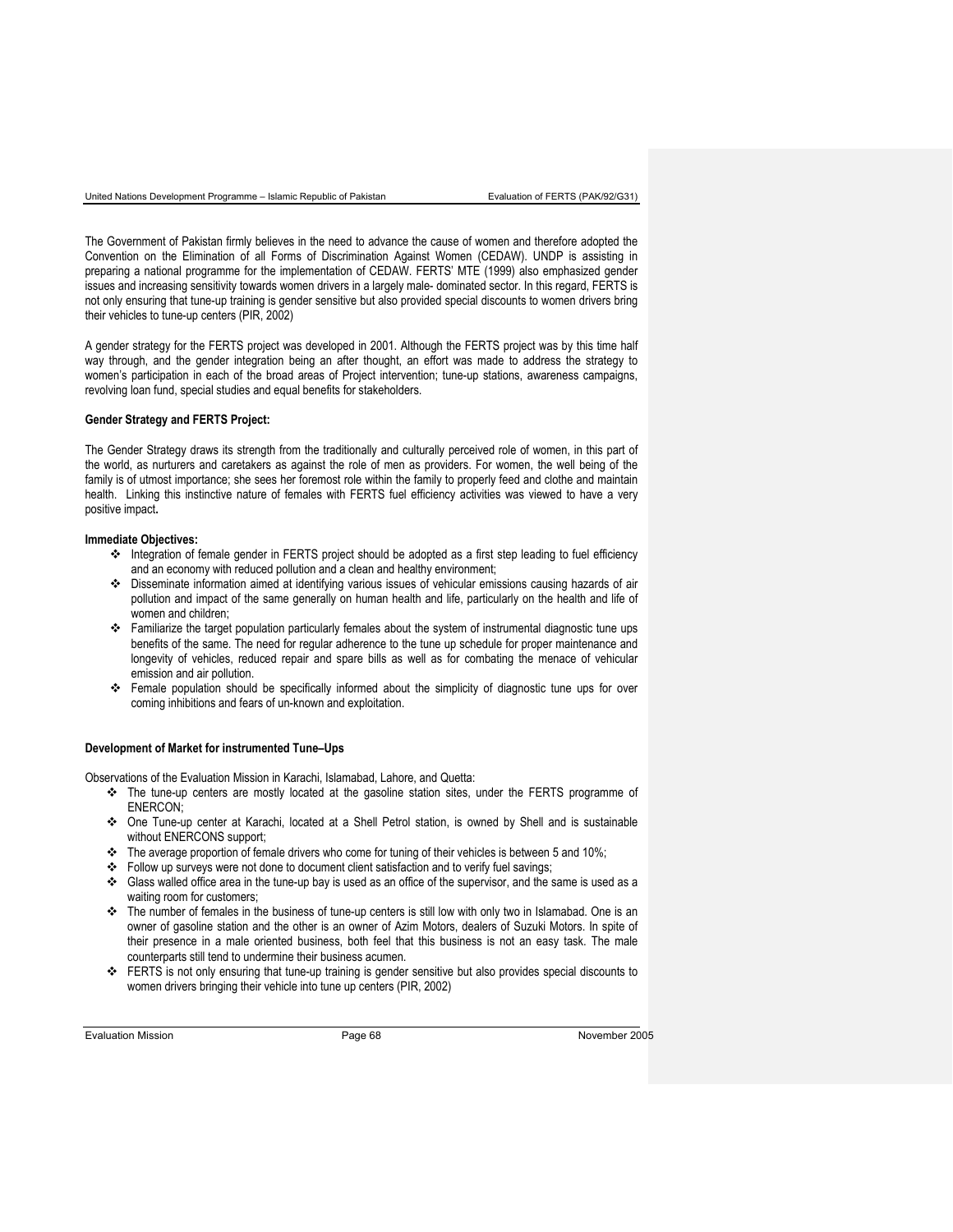An increasing number of women with social and economic responsibilities are car owners as well as drivers. These women generally from middle-class families drive children to school, visit health clinics, travel to work or go shopping for groceries. While women feel extremely confident behind the wheel, they still have a tendency to shy away from vehicle maintenance as this is left for the male members of the family, the main reasons being: a) the women lack technical awareness about their vehicles; and b) workshops are generally not "women friendly".

Following the MTE (1999), which emphasized the importance of gender sensitivity, FERTS started to make concerted efforts to bring women to the traditionally accepted domain of men by encouraging women to participate as entrepreneur's in setting up vehicle tune-up centers and also providing training opportunities. Trainings of workshop for owners and mechanics specially focused to make training gender sensitive so that the women drivers would be treated with a certain amount of respect when they visited the tune up centers. The project provided initial discounts to women who took their cars for tune- ups and encouraged women workshop owners/entrepreneurs to host tune-up centers within their garages. The Study team also visited the FIKRI Automobiles Training Institute (FATI) in Karachi. We were told that among 26 mechanics, 2 participants were women. On seeing the immense interest shown by the women in the vehicle mechanics workshop, the prerequisite minimum qualification was a waived. The main interest of the two female participants in this workshop was to learn about the mechanics of their car and thus be able to look after its maintenance in a better way.

### **General Observations of Women Drivers During FERTS Tune-Up Campaigns**

- 1. It was a great incentive for them, as being homemakers any savings made mattered a lot. The campaign not only provided then immediate saving but also resulted in daily and long term savings through instrumented tune-ups of their cars.
- 2. Majority of the respondents were very happy that ENERCON and FERTS involved women directly in their campaigns and provided them opportunities to stand by men as equals. Although some used terms like gender equity and gender integration, the spirit behind all of them essentially was that ENERCON has approached them straight and direct as equal citizens of Pakistan not only through discount on tune-ups but also through press advertisements in major newspapers on the International Women's Day.
- 3. All respondents expressed the desire to have more discounts on tune-ups, and involve them more in overall conservation. One respondent said, " aaj kal aik bhi bachaya hua paisa bahout ahmiyat rakhta hai"(Even a single paisa saved these days is of phenomenal importance)
- 4. Majority of the respondents were drivers, and they equated driving as an access to opportunities, ready mobility, freedom of movement, and a means to involve themselves productively in all affairs; from using cars to buy groceries to go to work or to take a sick child to hospital. All of thought that instrumented tune-ups meant safer and hazard –free driving for them, providing them driving pleasure and savings simultaneously.

From "Computing the Performance Indicators to Assess Level of Awareness of Citizens Towards Negative Effects of Vehicular Pollution / Emissions, Final Report Feb 2002", Sustainable Resource Foundation (SURF)

Specially designed IEC awareness material and campaigns were launched targeting women drivers. The FERTS campaign "What is Happening to Our Cities?" through print media raised awareness about pollution in general and vehicular pollution in particular.

Evaluation Mission Page 69 November 2005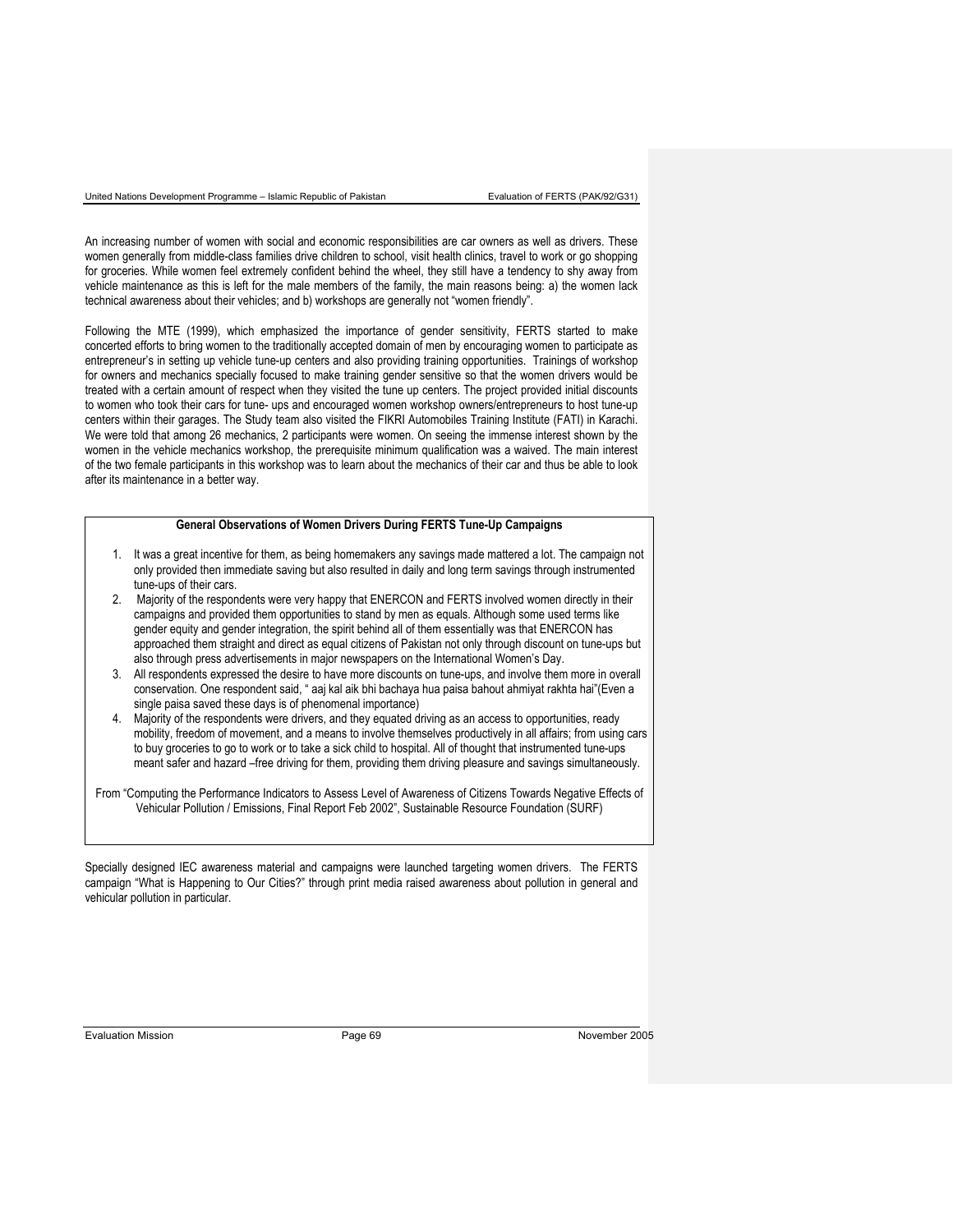| <b>Vehicular Emission and Human Health</b>                                                                                                                                                                                                                                                                                  |  |  |  |  |  |  |  |
|-----------------------------------------------------------------------------------------------------------------------------------------------------------------------------------------------------------------------------------------------------------------------------------------------------------------------------|--|--|--|--|--|--|--|
| ❖ According to most respondents, vehicular pollution caused immediate damages to respiratory tract, and<br>was also responsible serious upper and lower tract respiratory infections, infections like persistent<br>cough, redness of eyes, nose irritation, skin rashes, allergies and asthma, causing breathing problems. |  |  |  |  |  |  |  |
| ❖ Some of the respondents were able to relate to the long lasting environmental damages through build<br>up of green house gasses, erosion of the Ozone layer and skin cancers.                                                                                                                                             |  |  |  |  |  |  |  |
| ❖ Some of the respondents thought that the presence of lead in gasoline was a major cause of infirmities<br>due to vehicular pollution.                                                                                                                                                                                     |  |  |  |  |  |  |  |
| ❖ Majority of the respondents had no hesitation in saying that the FERTS media mix communication<br>campaign had significantly contributed to their level of awareness in drawing out relationship between<br>vehicular pollution and health.                                                                               |  |  |  |  |  |  |  |
| From "Computing the Performance Indicators to Assess Level of Awareness of Citizens Towards Negative<br>Effects of Vehicular Pollution / Emissions, Final Report Feb 2002, Sustainable Resource Foundation (SURF)                                                                                                           |  |  |  |  |  |  |  |
|                                                                                                                                                                                                                                                                                                                             |  |  |  |  |  |  |  |

Although the FERTS Project made efforts to solicit participation from women and gave incentives like initial discounts, and facilitation to set up Tune up centers in their garages, The advertisement in the newspapers did not convey the spirit, except for a line at the end of the advertisement saying" Women are encouraged to apply" another advertisement announcing vacancies for Project Engineer and Workshop Supervisor carried by the Baluchistan Times on Wed 26. Jan 2000 had a set of criteria i.e qualifications and experience that no women would measure up to and even though the advertisement did manage to say in the end," Women are encouraged to apply". No women applied for the vacancies. Unless gender is mainstreamed and women are encouraged to participate in the activities as competent and qualified individuals, a one liner at the end of an advertisement is a mere eyewash.

# **IEC Materials**

The available IEC materials dealing with Fuel saving driving habits, wheel alignment, tire maintenance, diesel engine diagnostics and drivers energy efficiency tips etc. are very informative but a little too technical in nature and not very women driver friendly.

The advertisements developed for the FERTS campaign encouraging women to visit tune- up centers are deficient in their real message and seems that a pretty women's picture has been splashed as an after thought as a marketing gimmick.

Review of FERTS Communications Strategy (FCS):

- 1. The FERTS Communication Strategy is a very well developed document dealing with the need for communications objectives, media intervention both electronic and print and behaviour change through communication.
- 2. The FCS depicts a clear understanding of the issues of vehicular pollution, the demographic and psychographic profiles of the target groups, strategic selection and placement of different communication products in the media and use of different communication channels to disseminate information.
- 3. 'Demand creation" is a pivotal role of FCS, and its success is directly dependent on timely installation, employment of proper trained manpower and efficient service by the FERTS auto-tune-up centres.
- 4. Since implementation of the FCS is divided into different communication objectives at different stages, its reliance on FERTS tune-up centres installation and efficiency becomes strategically important at each "phase" in the project success.

Evaluation Mission **November 2005** Page 70 November 2005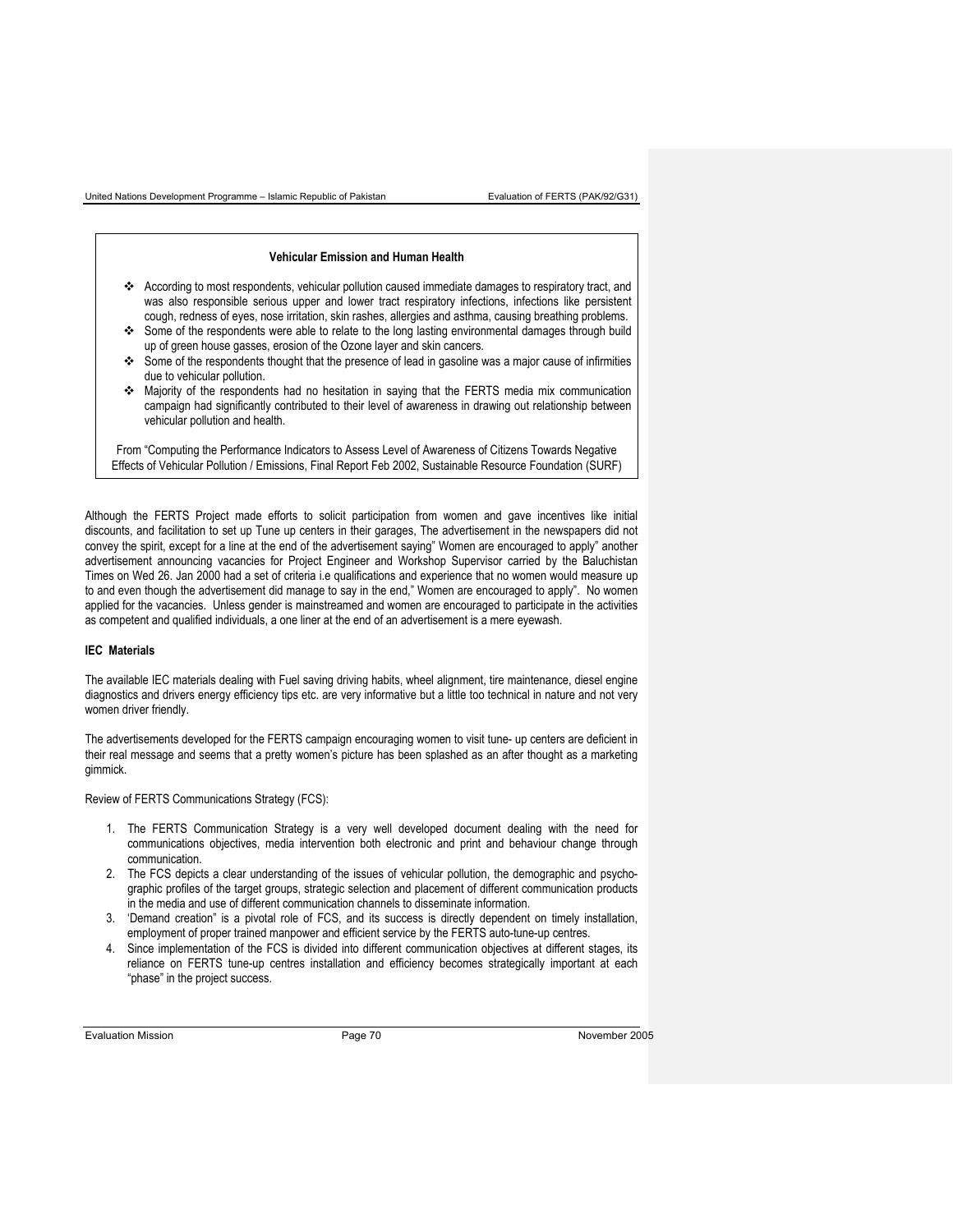5. The FCS, from the communication angle is a very integrated in the sense that it combines the basic principles of social marketing, successful commercial communication and the right media mix, which is makes it integral with the overall activities of the FERTS project. In other words the GCS has not been prepared in vacuum and represents communication support to the project as a means to achieve overall project objectives.

Behavior change communication is not an easy task by any standards, especially where the awareness and education level is poor regarding environmental issues and their impact on humans and ecological systems. Behavior change requires arriving at a precise, correct and scientific understanding of the knowledge, behavior, attitudes and practices (KABP) of the target audience, design relevant messages, and choose the communication channel most suited to the habits of the target audience. However, the success of an even properly designed campaign is dependent upon efficient service delivery. FERTS despite some administrative hiccups like non-availability and frequent change of information and outreach personnel has been able to convey the essential messages so crucial to FERTS success.

# **Revolving Loan Fund (RLF)**

The Environment Conservation Fund (ECF) provides an excellent platform for future programs in energy efficiency especially if a part of it could be dedicated for gender mainstreaming through income generating opportunities for more women. "Discussion with the female gasoline owner revealed that she owned several such stations and highlighted the possibility of more women coming to the business. The fact should be kept into the mind when developing criteria for eligibility of females for the revolving fund" (MTE 1999). There are constraints on women transport entrepreneurs such as a lack of awareness, lack of access to credit, limited access to technical assistance and difficulties for small individual companies (owned by either women or men) to compete for bank loans.

## **However ECF can provide some promising approaches if at the planning process the following recommendations are kept in view:**

- Gender sensitive participatory planning;
- Developing better ways to measure the value of women's time and incorporating this into project economic analysis;
- $\triangleleft$  Institutional capacity building;
- Social assessment methods;
- Gender sensitive monitoring and evaluation;
- Community awareness raising (making men aware of women's transport needs and their role in sustainable development.

*Governments and donors to address to the need of Gender-sensitive interventions and components in the fuelefficient road transport area:*

- Micro-credit Helping women to acquire fuel efficient road transport (individually or communally)
- Opening up opportunities for women entrepreneurs in the transport sector through access to credit
- \* Promoting women's participation as transport providers.
- \* "Level playing field" for women entrepreneurs.
- Availability of technical assistance to women entrepreneurs
- Developing a gender sensitive policy framework.
- Design and test pilot interventions:
	- 1. Pilot projects
	- 2. Documenting and sharing lessons learned
	- 3. Workshops
	- 4. Developing a web site (Dovetail the project to the Needs of women);

Evaluation Mission Page 71 November 2005

**Formatted:** Indent: Left: 0.5", Bulleted + Level: 1 + Aligned at: 0.25" + Tab after: 0.5" + Indent at: 0.5", Tab stops: Not at 0.5"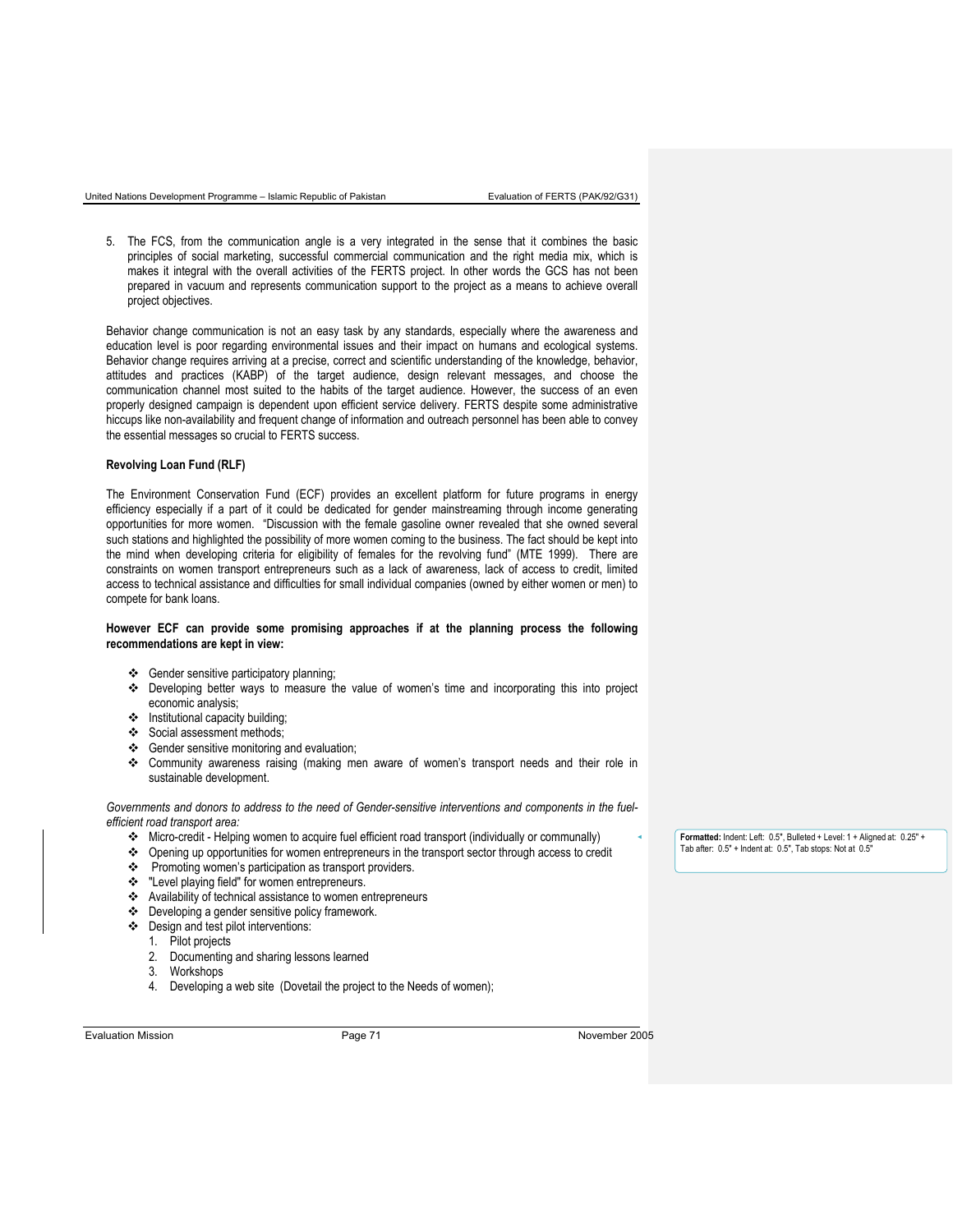5. Developing Toolkits and training material specially designed for women.

Evaluation Mission **Page 72** Page 72 November 2005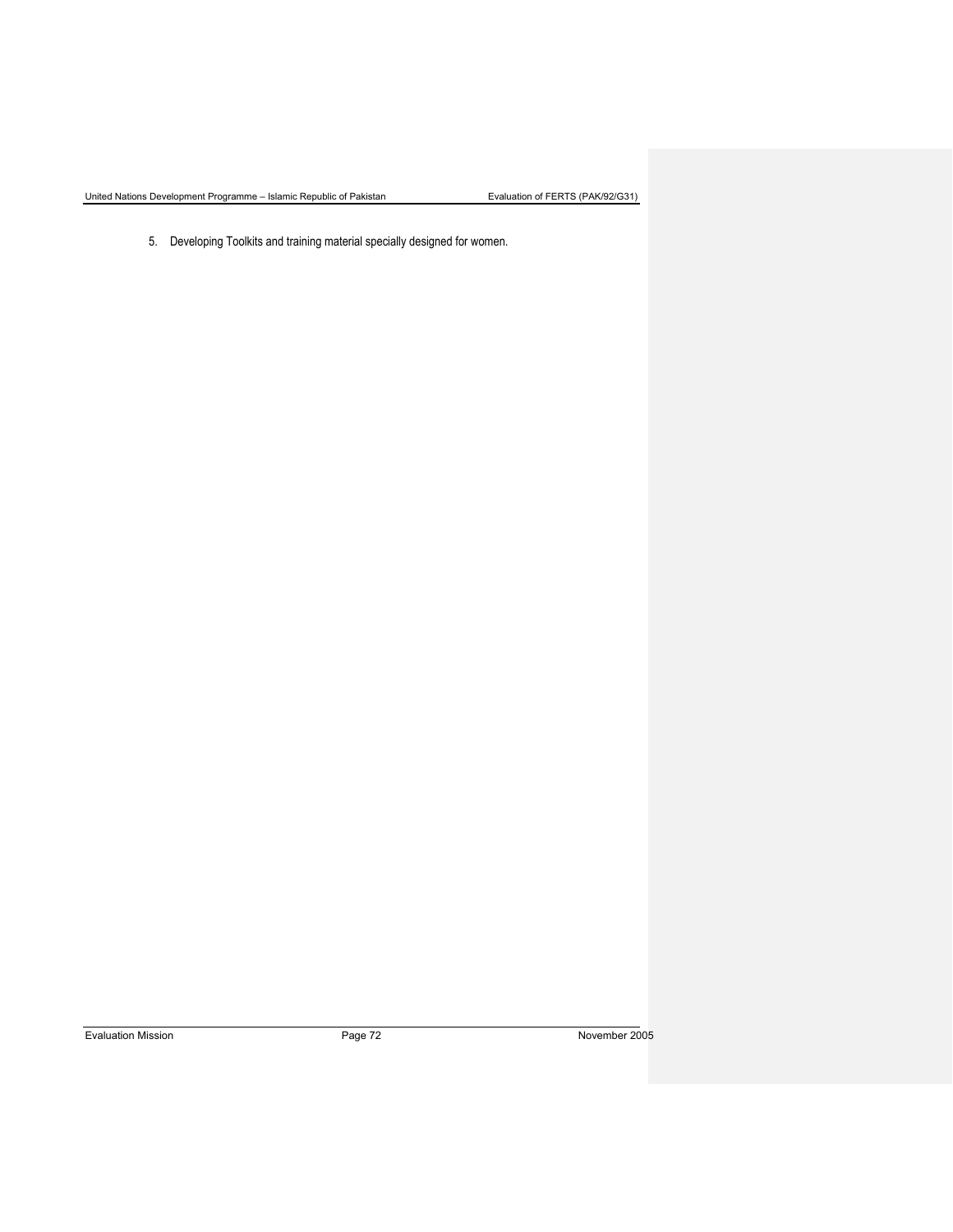**Appendix G – Ratings for Outcomes and Outputs**

Evaluation Mission **Page 73** November 2005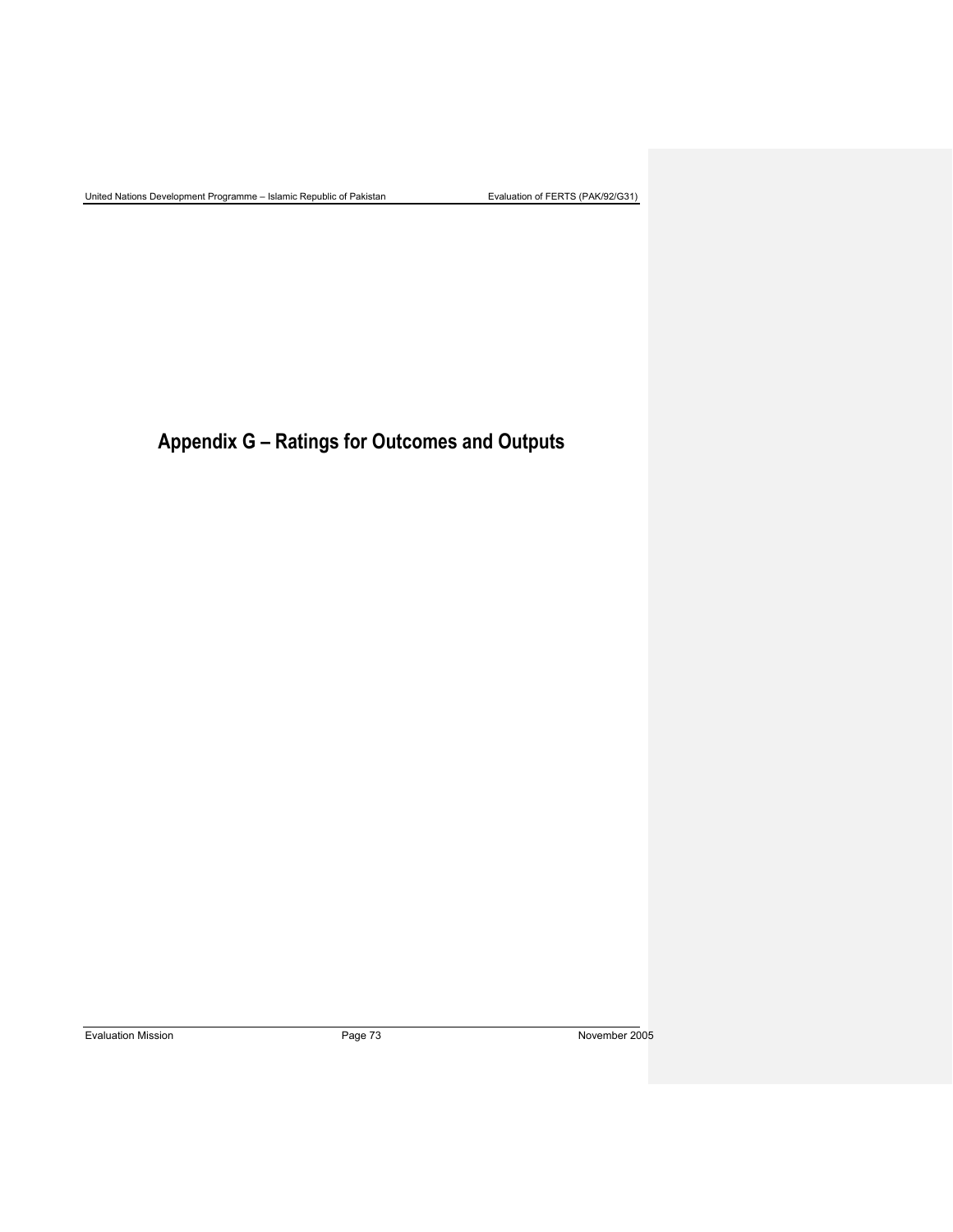Evaluation Mission **Page 74** Page 74 November 2005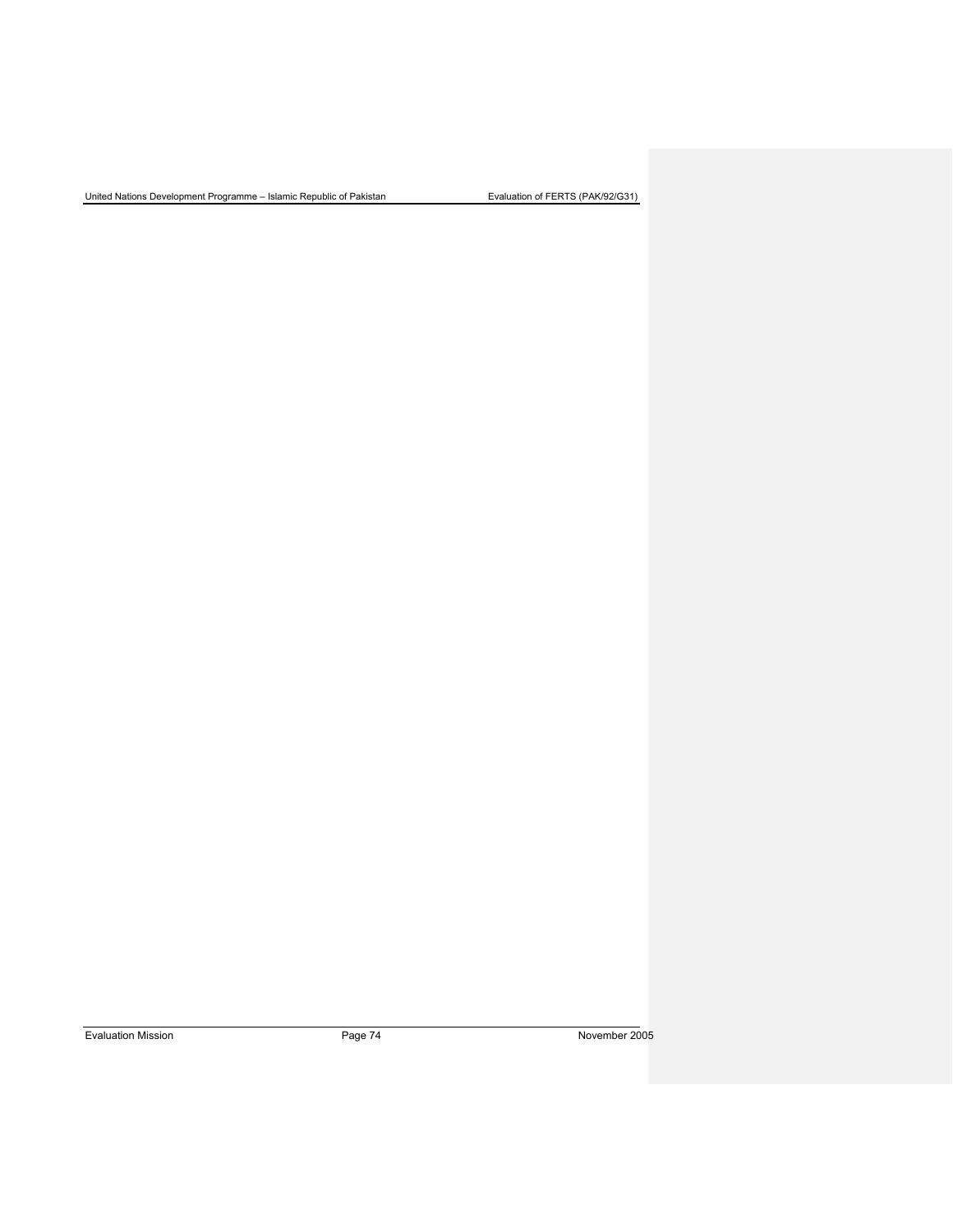# **Ratings and Outcomes**

# **1. Outcome Rating –** *With regards to the principles of environmentally sustainable development integrated into the Pakistan's policies, plans, programmes, projects and practices, what has been the overall change as a result of the FERTS Project?*

The Evaluation Team is of the opinion that *there have been positive changes.* One of the significant changes has been the building of awareness of a large portion of the country's vehicle owners on the importance of well-tuned vehicles and its positive impact on air quality, and the development of a market for instrumented tune-ups (as opposed to manual tune-ups). However, this awareness and market has not been built for owners of commercial and fleet trucks and buses who comprise roughly 60 to 70% of the number of motor vehicles from an estimated 4 million vehicles in Pakistan; these ownerswho have much to gain from more fuel-efficient operations. If more special studies had been adopted by the Government of Pakistan, the current situation with regards to future fuel efficiency initiatives in the road transport sector would have been more encouraging, and may have resulted in significant changes.

#### *2. Sustainability Rating – Has progress towards the outcomes been sustainable?*

The Evaluation Team is of the opinion that *it is too soon to determine.* Reasons for this opinion include:

- A forecast for continued growth of instrumented tune-up centers due to the strong response and involvement of the private sector for tune-up equipment;
- The demand for tune-up centers for commercial vehicles has not yet been developed;
- There has only been minimal adoption of special studies by the Government of Pakistan to improve fuel efficiency in the road transport sector;
- $\clubsuit$  The revolving loan fund has been setup but has not disbursed any loans. Hence, the performance and sustainability of the RLF cannot yet be gauged. However, with the market assessment of the RLF being very encouraging, the sustainability of the RLF will be dependent on how well it is managed, marketed and supported. While there are some risks with the RLF is being managed by ENERCON through the Energy Conservation Fund (ECF), these risks are offset by the ECF Board of Directors consisting of an equal number of private sector and public sector members and one person from UNDP.

## 3. Relevance Rating - Are the outcomes relevant to the country's development *situation and needs?*

The Evaluation Team is of the opinion that *the outcomes are very relevant to the country's needs.* Since Pakistan imports a significant portion of their energy needs, this project provides some of the necessary outcomes to reduce their reliance on imported fuels and provides the stage for hedging against rising costs of imported fuels and balancing foreign payments. Pakistan will need more support in these areas in future to further reduce this dependence.

Evaluation Mission Page 75 November 2005